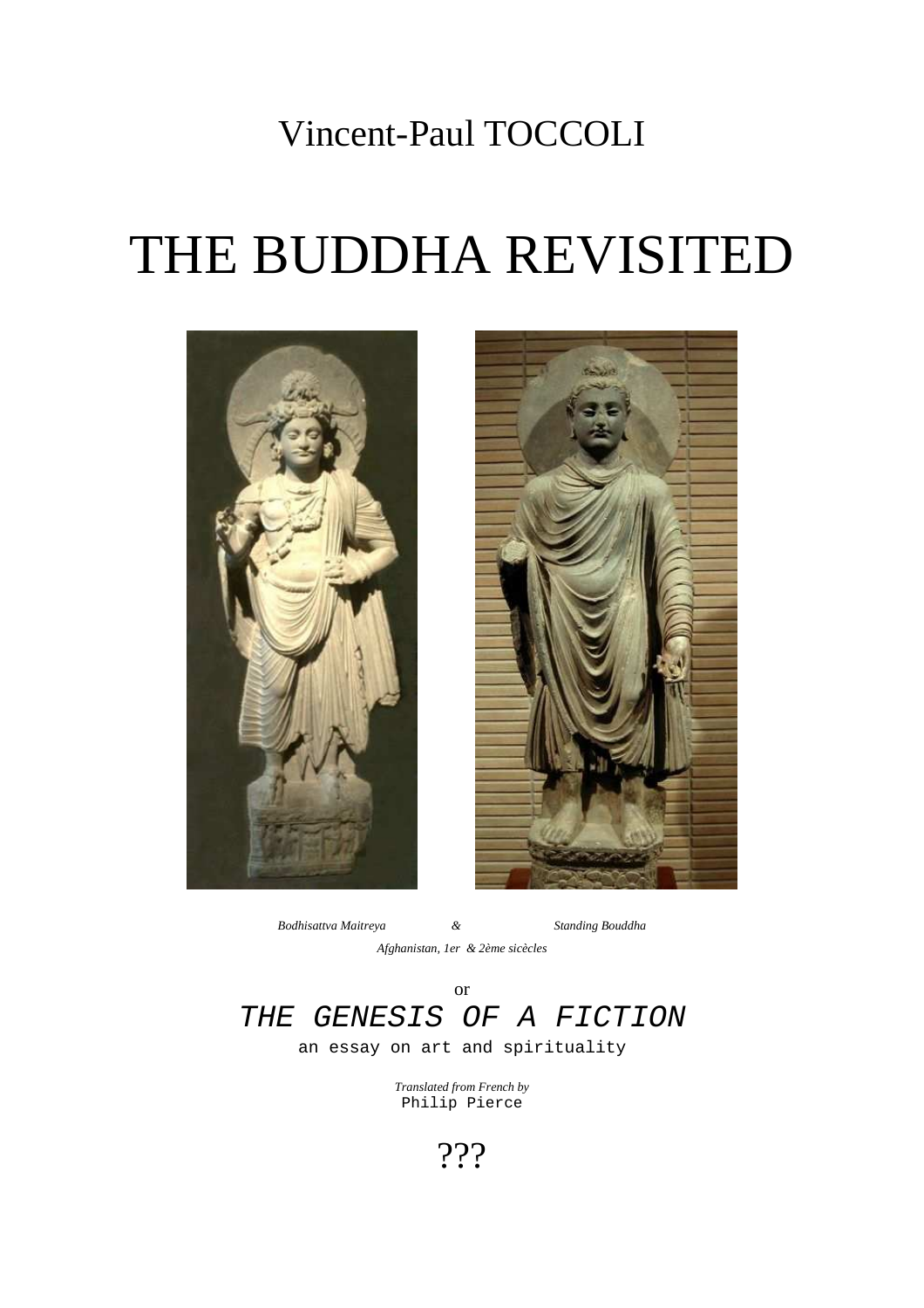"Stories do not belong to eternity "They belong to time "And out of time they grow... "It is in time "That stories, relived and redreamed "Become timeless... "Nations and people are largely the stories they feed themselves "If they tell themselves stories that are lies, "They will suffer the future consequences of those lies. "If they tell themselves stories that free their own truths "They will free their histories forfuture flowerings.

(Ben OKRI, Birds of heaven, 25, 15)

"Dans leur prétention à la sagesse, "Ils sont devenus fous, "Et ils ont changé la gloire du dieu incorruptible "Contre une représentation, "Simple image d`homme corruptible.

(St Paul, to the Romans, 1, 22-23)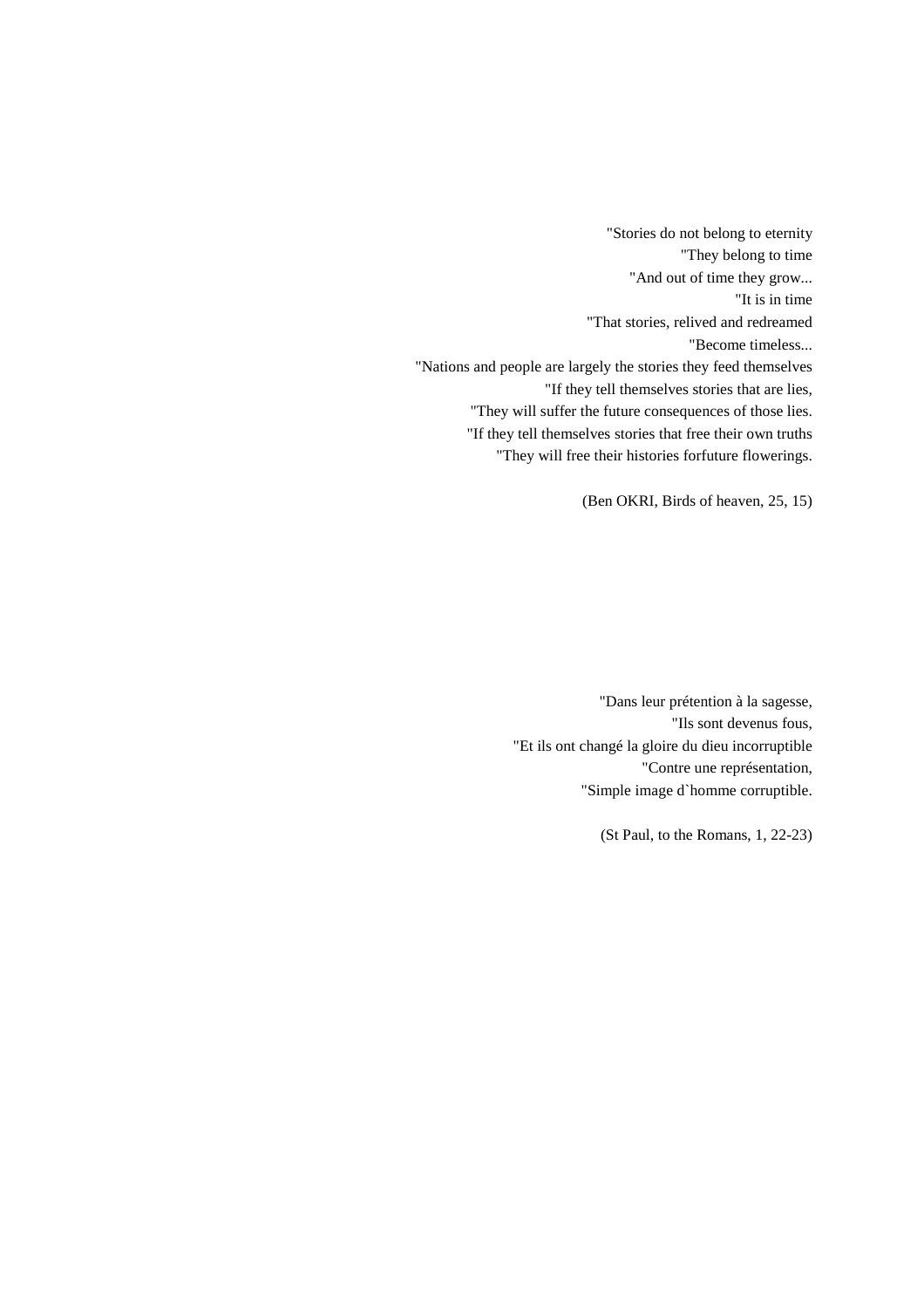### **C O N T E N T S**

#### **INTRODUCTION**

#### **FIRST PART: THE MAKING-SENSE TRANSGRESSIONS**

*1st SECTION: ON THE GANGES SIDE, 5th-1st cent. BC.* Chap.1: The Buddhism of the Buddha Chap.2: The state of Buddhism under the last Mauryas *2nd SECTION: ON THE INDUS SIDE, 4th-1st cent. BC.*  Chap.3: The permanence of Philhellenism, from the Graeco-bactrians to the Scytho-Parthans Chap.4: An approach to the graeco-hellenistic influence

#### **SECOND PART: THE ARTIFICIAL FECUNDATIONS**

*3rd SECTION: THE SYMBOLIC IMAGINARY AND THE REPRESENTATION OF THE SACRED*  Chap.5: The figurative vision of Buddhism Chap.6: The aesthetic tradition of Greek sculpture *4th SECTION: THE PRECIPITATE IN SPACE AND TIME*  Chap.7: The early Gandhara school of art Chap.8: The offer and the demand

#### **THIRD PART: T H E C A T A L Y S E D P A R T H E N O G E N E S I S**

*5th SECTION: THE IDIOSYNCRATIC MOMENT*  Chap.9: The archetype APOLLO Chap1O: The archetype BUDDHA *6th SECTION: THE ICONOGRAPHIC MOMENT*  Chap.11: The Statue Chap.12: The Fiction

#### **CONCLUSION**

Bibliography Complementary bibliography Glossary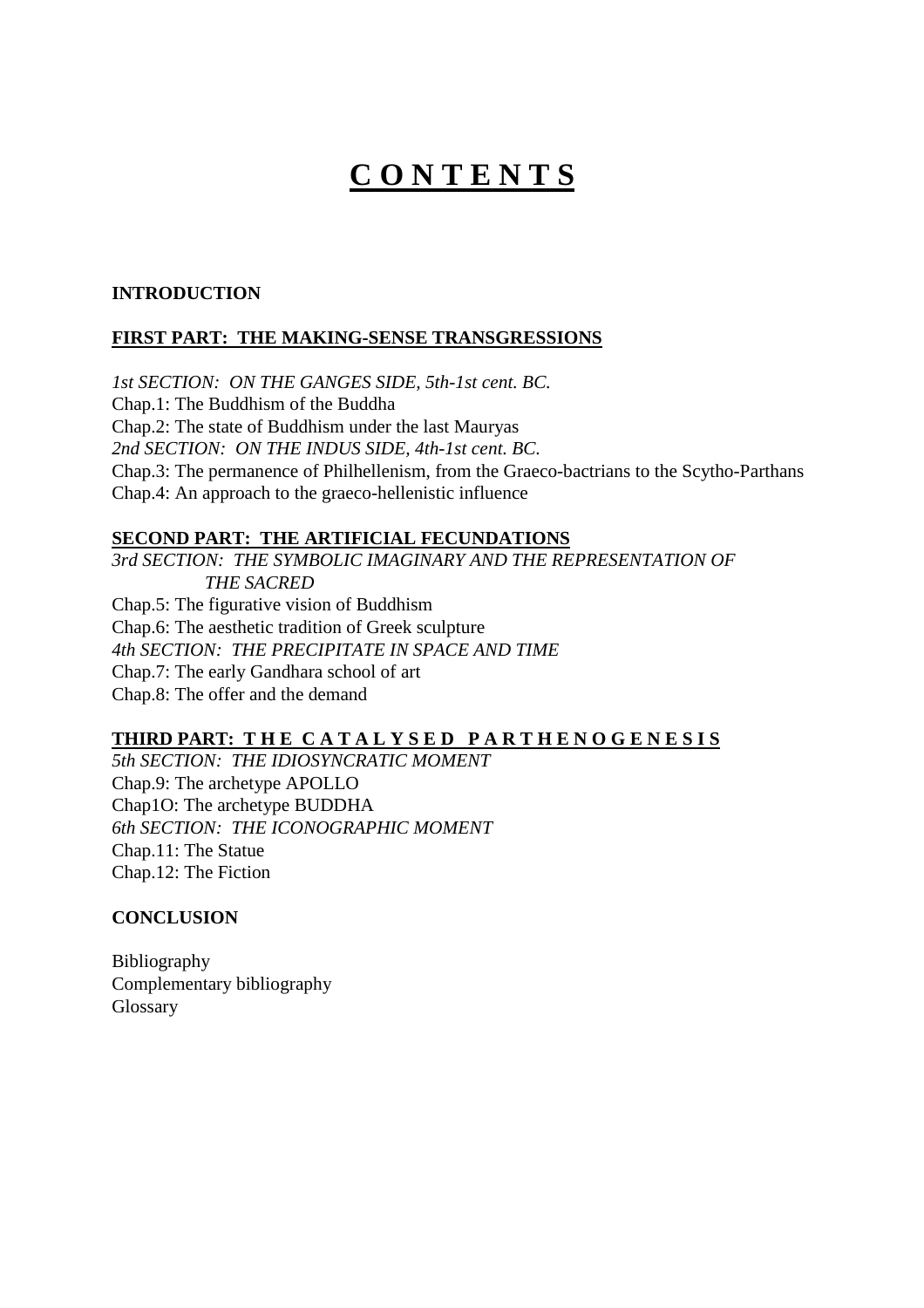## I N T R O D U C T I O N

We need a great aesthetic history of Hellenism, which precisely would start at the very time, when the historians of Antiquity put an end to it: that would have happened, the day Augustus entered Alexandria of Egypt (3O BC). This history notwithstanding is very far to have been closed, on the contrary (WOODSTOCK 1996: 182 sq), especially for the traveler who raises his eyes upward to the vertical architectures of Pudong in Shanghai, of Wanchai in Hong Kong or Miniato-ku in Tokyo. And what to say in Beijing...The (uncompleted) periple of Alexander has disseminated as far as the Tigris river first, and beyond the vast Persian-Iranian desert, up to the Indus and the Amu-Darya (the famous Oxus of the Greeks) a "certain something" that surpassed him - however great he was -, of which he actually promoted himself as the ambassador - more or less consciously-, as the sewer and finally as the promoter and the propagandist. That something is a daimon, - the daimon of Hellenism, which certainly consists of "kaloskagatos" (The Beautiful and the Good together), the "enthousiamos" (The God in Oneself) and the "ananké" (The Fate).

The author does not identify himself with the "best critic" of WW.TARN, - whom his marvelous book " The Greeks in Bactria and India" is dedicated to, - but it may have been allowed a touch of scientific haughtiness to leak out, when, just by the last lines of his introduction (XXII-XXIII), he considers the "artistic material" of the Gandhara Art: those phenomena " are native arts which borrowed, and sometimes misapplied a certain modicum of Greek form and ornamentation. They furnish a subject of very great interest in it, but they have little to do with...the Greek spirit". And as if that peremptory prejudice of his was not enough, the Cambridge Professor feels the need of claiming assistance from Professor HERZFELD, who writes as an outmatch: " Only the most superficial features of Greek art are taken over; the essential ones are missed;... it neither really understands nor assimilates the spirit of Hellenism" (Archaeological History of Iran, 1934: 5O and 75, quoted by TARN 1951: XXIII). Beyond that condescension, and maybe thanks to it, the Professors both let appear with more strength those "great spirit" and «spirit of Hellenism " which are my quest indeed. TARN and HERZFELD will have more eulogistical commentaries for the productions of that Hellenistic art, which is the Gandhara Art, when it reached from the 1st century AD on the centers of Herat, Hadda and Fondukistan in Iran, or further above those of Ai Kanoum on the Amu Darya river, and of Tumcuk in the Tarim Basin.

That what is based upon historical facts is the following: at the very time of the fall of the last rulers of the Ptolemaic dynasty of Egypt, - whose Alexandria had been elevated to the symbolic flagship, - hardly thirty years after the fall of Athens and the defeat of the Lagids by Pompeius, it happened that , at the ultimate border of the ex-empire of Alexander, the last illegitimate graeco-bactrian descendants of the Seleucid dynasty were pushed off by the Barbars, shifting down from the oases of the Taklamakan desert. No more Greek rule : the roman rule takes the place, and uninterested in spreading out beyond Mesopotamia, will conquer westward as far as the ocean border, from the fjords of Cambria down to the sands strands of Mauritania. Sure, the adventures of Alexander with his generals Lagos, Ptolemaeos and Seleucos comes to an end; but that what surpasses them, and will go on and in a very special manner ,both unexpected and mysterious, is the story the author wants tell you in the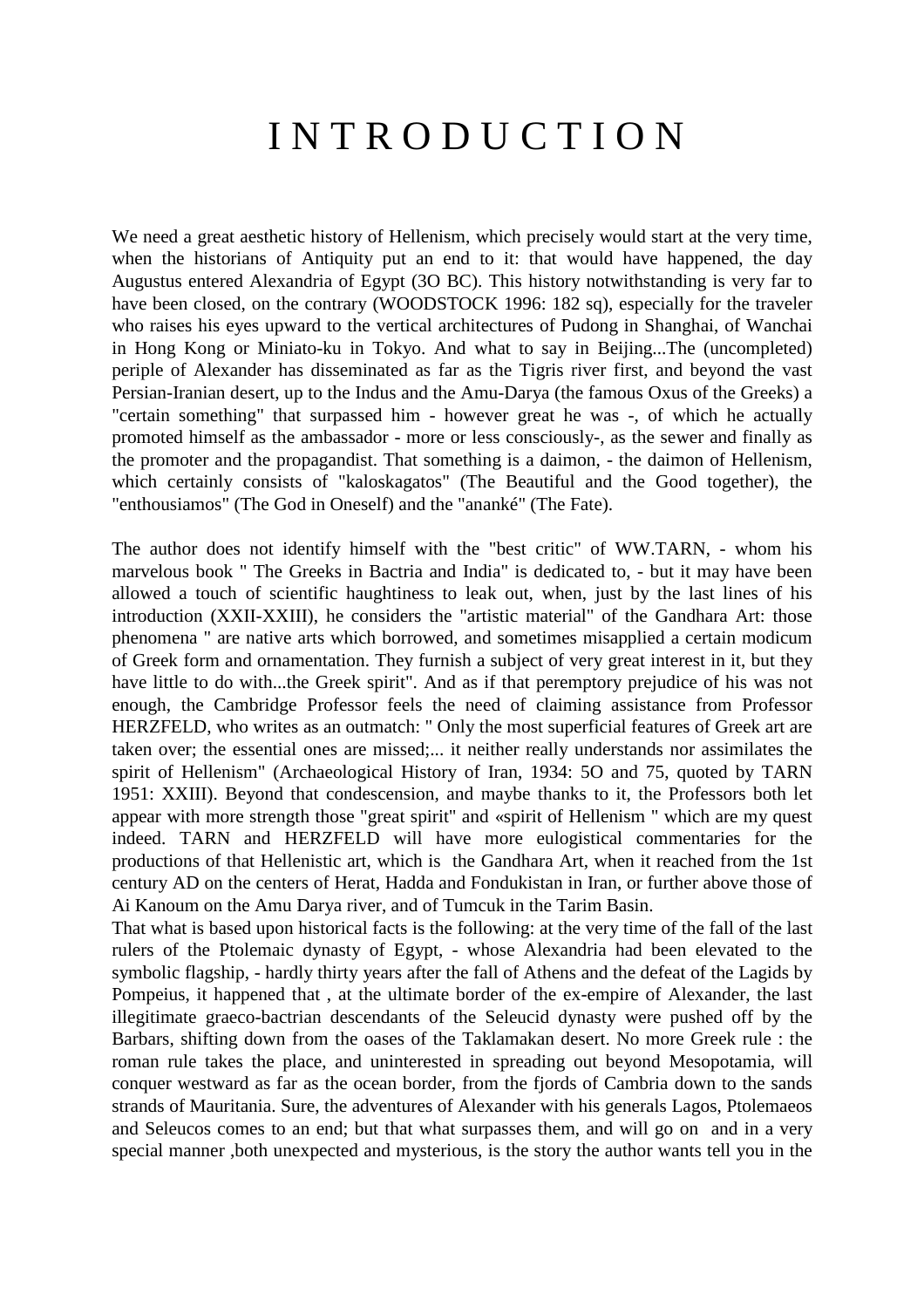following: an episode, heavy and rich of consequences, of the Hellenistic experience, which will survive

its presumed fathers, because of its inextinguishable genius, brought to light one day on the Mediterranean rock of Crete and making any aesthetics feel itself as

> la fille de Minos et de Pasiphaé (Racine) the daughter of Minos and Pasiphaé.

This essay was induced by three inspired meetings. The following is personal enough that the author may be permitted to speak in the first person... I was totally innocent in Gandhara matters, in Greek (-Iranian- Roman-) Buddhist art and in the FOUCHER and MARSHALL hypothesis, when I landed in Asia seven years ago. It was in Taipei (Taiwan ), some time later, that I saw a tiny little stucco head ( 5cm ) : at an art dealer ( a horrible word, but no deal, no art!), who smuggled now and then ( who never smuggled in that profession ?), gave me the hospitality as I was learning mandarin in town. He told me that it was a "Gandhara"of Afghanistan: "From Hadda!" he added. He saw me so much troubled and virgin that he exclaimed: «Just keep it! ». The tiny Hadda head is right now looking at me writing those lines in my study room at the Lumbini International Research Institute, where I took refuge in order to compose this essay.

Two years later, I spent All Saints in Beijing. I took the advantage of devoting some ten hours to the Buddhist grottoes of Yungang and traveled to Datong by the night train. Rain was waiting for me. With wet feet and quite alone, I was filing past the first caves, colored, charged, full with Indian reminiscences or too much sinisided: nothing attracted me particularly. Above all, I was trying to protect me from the cold rain and my "Guide Bleu" too, which was already in a bad state. I had been walking through the site for already two hours; I had "seen" the main things, and I was on the point of turning back. Just a last glimpse to the guide warned me not to miss, - at any price! - the big beheaded Buddha in cave number... I forgot! Well!...He was outlined against the deep grey sky: tall, standing, without head, his arm raised ( as if on the Agora or Forum squares) and the drapé of his himation or toga in a perfect fall. He looked as much Greek or roman as his face, thanks to its absence, imposed not any physiognomy. I was no more tired or annoyed: gone with the wind! From that moment on nothing counted any more: only me, the CAMUSian Mediterranean boy, contemplating a statue of Greek descendance, in the 6th century BC Buddhist caves of Yungang, at the Mongolian border! Which kind of emotion was mine, if not the fact that I belong to that cultural basin, which from the Pontus and Cyprus up to the Columns of Hercules, conceived and brought into the world and educated the "enfance de l'Art". And from there I could "see" Mycens, Athens and Delphi; Paestum, Segest and Agrigente; Ephesus, Palmyra and Dura-Europos... But I couldn't see yet all that what the following summers jealously kept for me, on all the Silk Roads, and their tributaries of the Chinese Turkistan and Central Asia...

The last meeting dates from last year. I was driving all over the Kinki peninsula, in South Japan, from the Zen Gardens of Kyoto, through the big temples of Nara, up to the Koya-san, where I spent three days and nights in one of the Shingun monasteries. This episode takes place some hours before the departure of my train Nara-Osaka-Koyasan. I was near to give up: my visits, - when I visit, - always are systematic: and I let me lead by my "esprit de système". Although exhausted by eight fulfilled days, I processed to that last discovering, the Shin Yakushi-ji, in the surrounding countryside of Nara. From the outside view, the main hall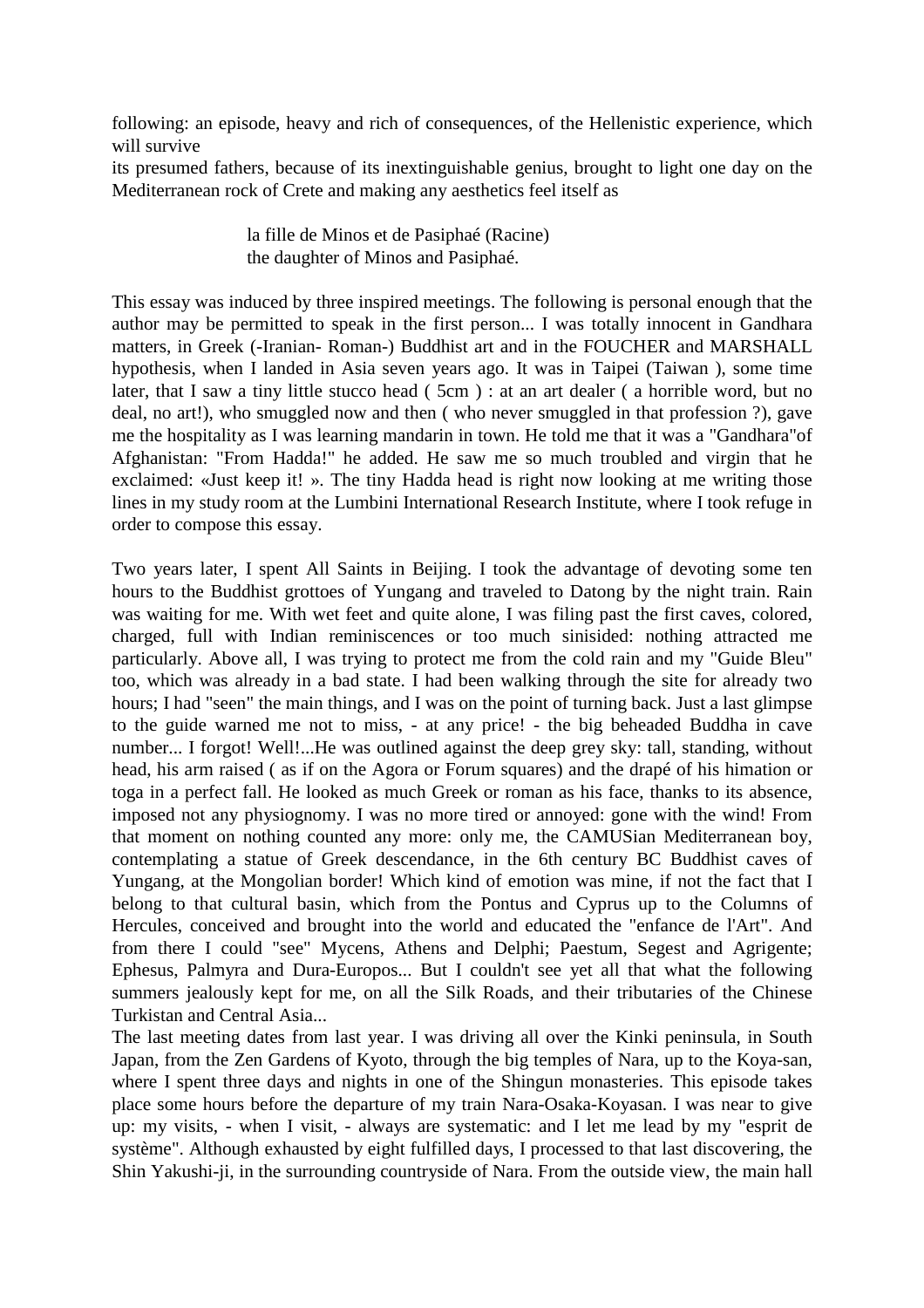is very conventional, although powerfully and firmly impressive. But inside, I immediately found out that the enormous tree trunks which bore the whole roof structure were arranged according to the pattern of the hypostylistic rows of the Greek temples! But something more was still to come... Considering my spontaneous interest and rapture, - what else! - the Abbot joined us, my guide and myself, and invited us to follow him. All excited I walked behind him, and we strolled across the closure up to a small pavilion, hidden among the tall trees of a park and hermetically closed. The keys had to be fetched up... The humid half-obscurity let guess the existence of two niches, covered with a sort of transparent gauze; behind the gauze curtain two statues were to be peered at : nature size! The Abbot drew the veil of the first niche, already enjoying the surprise we were to be granted with by him! It was a wooden Buddha, totally naked, with a quite convenient penis and a face à la Kukai (I remembered the Kokufu-ji). He was nearly drawing the second curtain, I intervened at my guide (and friend, Prof Dr Hideaki NAKAI, of the Universities of Kyoto and Nara, General Secretary of the Nara Nippon-French Association): " I am sure that the second statue is a wooden one too, that it has clothes on, is a little broader than the first one, but it is hollow because

it serves as an envelop to the other one." Hideaki translated, and the face of the Abbot lit up in a smile of surprise, at the moment he drew the gauze away...Nara is situated at the nec plus ultra extremity of the Silk Road and of the Buddha Route, by the northern way, the Mahayana, through the Karakorum Highway, Central Asia, the Chinese Sinkiang and Gansu provinces, Xi'an (the ancient Chang'An, the capital of the Tang Dynasty), and the Korean kingdoms of Silla and Paeckche (WOODSTOCK 1966: 184). At that moment, I am standing in front of a pharaonic rite, - a Ptolemaic, i.e. an Hellenistic one, - that a strolling artist, aware of that rite, applied at that place, on the rim of the Pacific, to the representation of the Buddha's Mahaparinirvana: he dared make the junction with the sarcophagus rites, which followed the embalming of Osiris'corpse by the care of his sister Isis......some 15 OOO kms away from Nara!

Western Marches of Iran, Mongolian Border, Heian culture: for the last six years I have been driving all over those roads, making stops in the various museums along the way. In all honesty, I traveled also the southern route, that of the Hinayana, through the sites of Anuradapura in Sri Lanka, of Pagan in Myanmar, of Angkor in Kampuchea, and of Borobudur in Java. Beyond the Gandhara Art and Buddhism itself, a question has been revealed that put me on the trail, without my knowing it, but that time succeeded in turning it perspectives: the question of an exchange, a transfer, and a trade. At one moment ( when ?), Buddhist people addressed a characteristic demand ( what and why ?) to an artist, a school of art, an atelier ( where and who were they ?) ; and those people negotiated a product, a merchandise, a piece of art ,- a suitable one,- the craftsman was able to make and we know with which success !

Which were the psycho-mental presupositions that agitated the brains of the partners of the offer and the demand of that unique deal? The approach took place in a place which ever was a buffer zone, between that Indus tributary, the Sutlej river,- also called the Hyphosis or the Beas,- which Alexander refused to cross, and the superior course of that Mesopotamia, formed by the Ganges and the Jumna, up by the town of Saharanpur. On the Indus side: this is Taxila. On the Jumna-Ganges side: this is Mathura. For 3OO years the lost children of Alexander have been multiplying cities, kingdoms and empires between the 28th and the 36th parallels : the last Greek king will fall just some years after Augustus took Alexandria of Egypt (c. 3O BC ). On their side, the Buddhists knew glorious hours under the Maurya King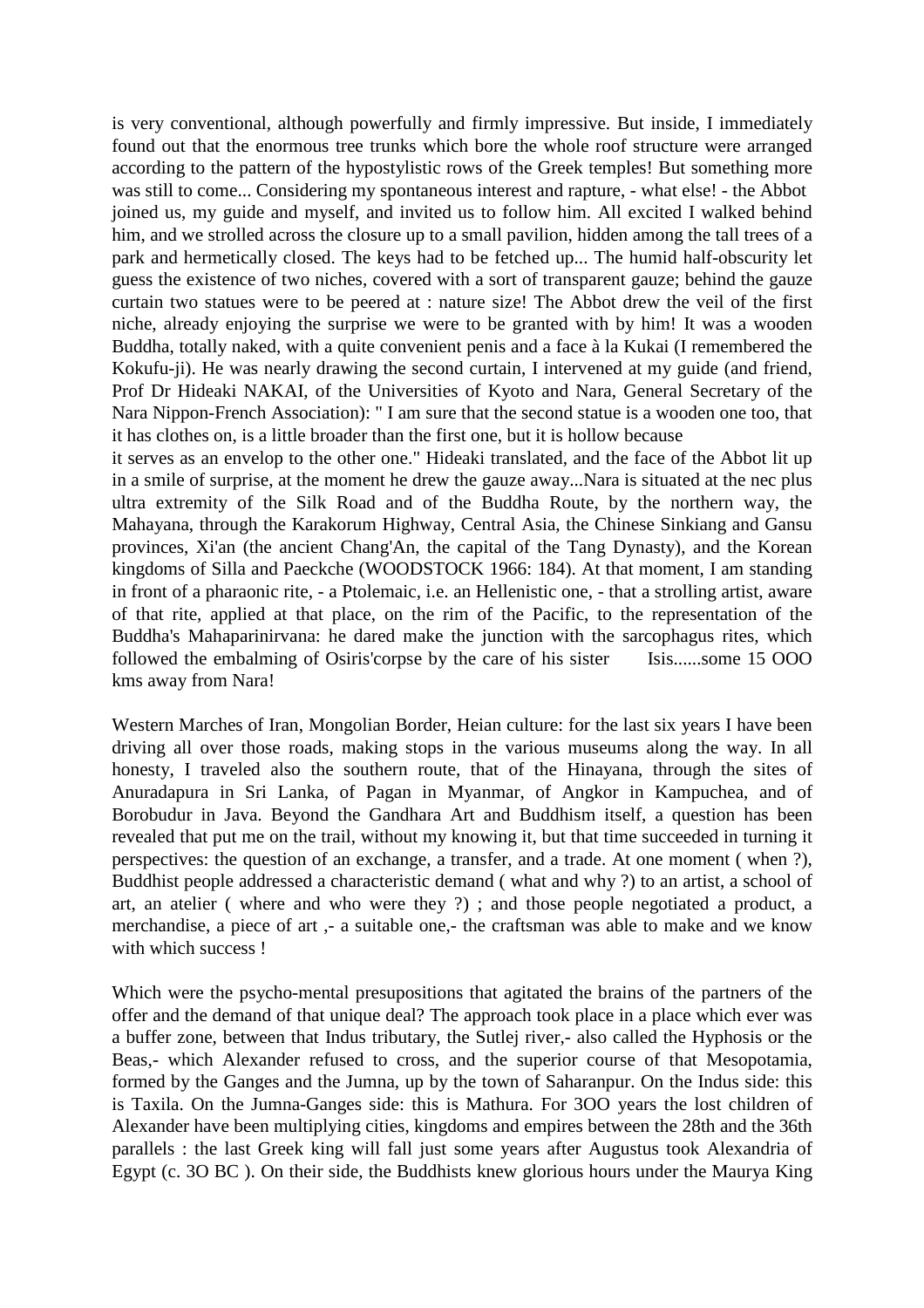Asoka (24O BC), then under the graeco-bactrian Menander (the Milinda of the Milindapanha (c.125-95 BC). Already two movements, two schools, two vehicles (Yana) were shaping themselves : the Maha (Big) and the (Hina), the first one nearer to the lay people, more prone to adaptations; the second one more "pure and hard", integrist, elitist, counting more upon the monks of the sangha and abandoning the lay people manage with their superstitious religiosity. The first ones will meet with the graeco-hellenistic artists: they are the Mahayanists, that will order statuettes, diptychs and triptychs, which they will bring with themselves on the roads of the Hindu Kush, Pamirs and Karakorum, for their mission work among the rich Tarim oasis, on both sides of the Taklamakan, up to Dunhuang and the capital of the Tang. The Abbots of the big Mahayanist monasteries of the Peschawar and Swat Valleys will order lots of standing statues and bas relieves to ornate stupas and convent buildings.

I have contemplated those statues, first in the Museums on their birth places: Saidu Sharif, Peschawar, Taxila; then in Lahore, Karachi, Dehli and Bombay; then in our great European museums which have collected the founds of Peillot at the Guimet in Paris, of Stein at the British Museum in London, and of von Lecoq at the Dahlem in Berlin. I have contemplated their photogenic reproductions too in the catalogues of the last world exhibitions of Paris, Vienna, Zurich, Tokyo or Fort Worth...The same questions ceaselessly recurred: what did the seekers exactly want? What did they explained to the local artists they were to engage? What did they want to see represented? ...As for the expatriate artists, what did they know of that Mahayanist Buddhism, they were to contribute to precise and reinforce? As Greeks of the borders of the oikouméné, from where did they get their skills: in the attic or Ionian provinces, in Alexandria of Egypt, in Palmyra or in Dura-Europos, at Seleucia on the Tigris, or at Balkh and at Ai Kanoum on the Oxus? And what about their graeco-hellenistic religion? Didn't their artistic symbolism assimilate all that what the Magna Graecia had drawn from the pharaonic Egypt, the mazdean Mesopotamia and the mithraic Iran? They may have even counted theoricians among themselves...

Anyway the contract has been concluded and much more than respected: but what has been respected actually? I shall consider only the completed image. At that time ,- a few decades before the new era,- the historical Buddha, the Sakyamuni, the nomad of the gangetic open flat country, the pelerine of Vaisali, Rajaghra, Sarvasti and Samkasya, the Illuminated one of Bodh-Gaya, the preacher of Sarnat, the Siddhartha of Lumbini, the youngster of Kapilavastu, the Nivarna candidate of Kusinagara. That man ... what about him! For more than four centuries, councils, schools, texts, interpretations, legends and commentaries had already granted his figure with stylistic lines and significance: the command has been done of that unhistorical Buddha image. And with their own religious sense, their own capacity of transcendence, the graeco-hellenistic artists of that Pentapotamia (Punjab means the land of the five rivers: the Indus and its four tributaries) accepted and executed the command.

What did the meeting look like? Two religious mentalities chatted about religion...I wished I could have attended it, in the artist's atelier, when the three monks, sent by the monastery client, came for the order, then regularly for appreciation of the development state of the first statue, for possible interventions at such or such detail: and one morning they at last ere able to contemplate, standing in the sunshine, the original image of a cult granted such a long and vast posterity. Which was the artist's deposit into it? What did the monks find out at it? How far the graeco-hellenistic mark? Up to which grade the Buddhist tolerance?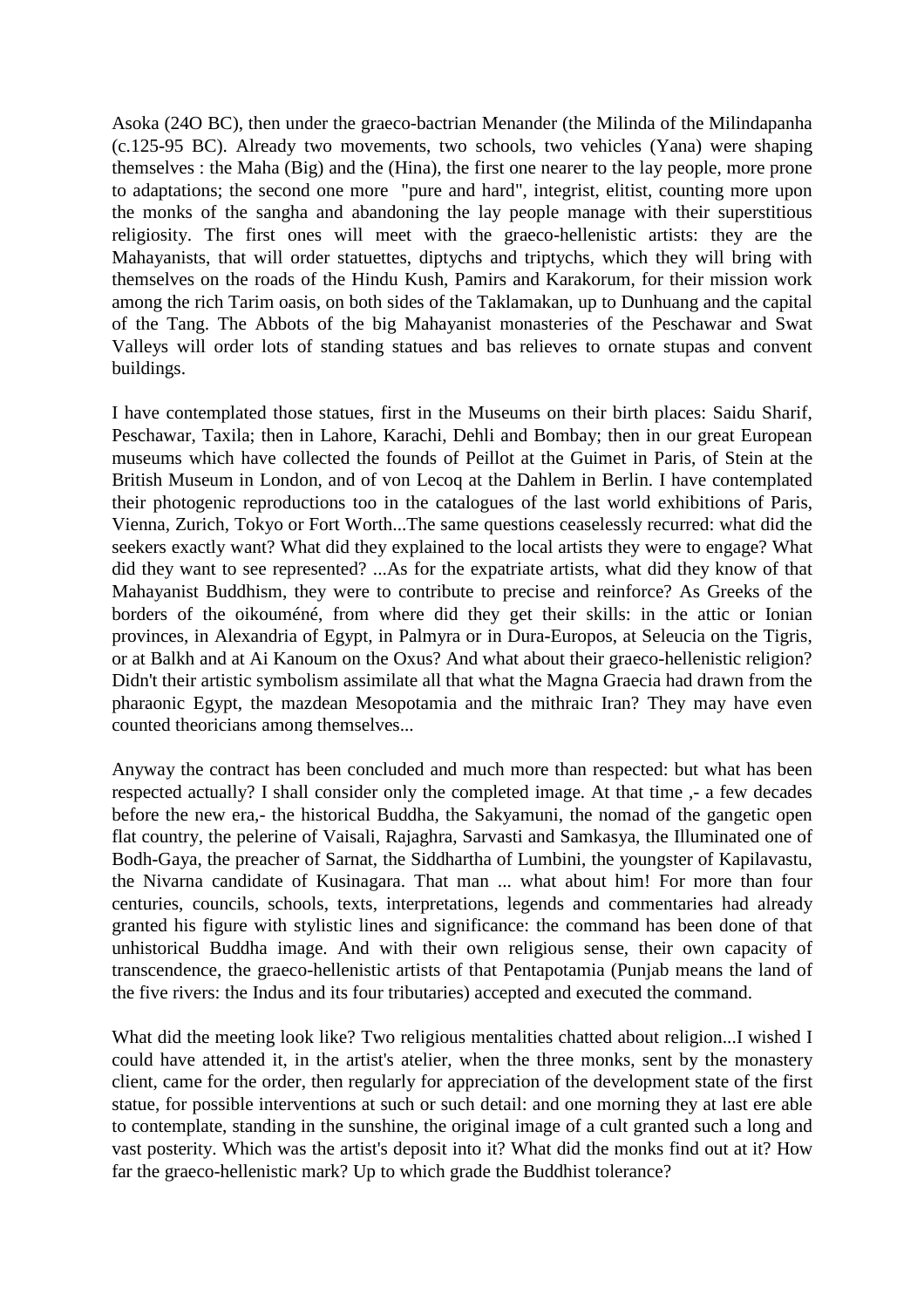If the image really is the word of the illiterates (John Damascene), it nevertheless is a fixed, complete, inalterable, sensible and material: present one! Of course, that Buddha image in the following will be multiplied and diversified in Gandhara, Tarim, China, Korea and Japan styles. Before hand however it must have been fashioned by hands - I mean one genius, which was non Buddhist, non Indian, and who knows, on religious at all!

And what if the first Buddha image were after all nothing but a sublime misunderstanding, a providential incident, an aesthetic fiction... of the religious history of the ever triumphant Hellenism?!

And as WW.TARN says from the outset: «It may be well to begin with the statement of the plan of this book "(1951: XIX)

Yes, I really want to tell you a story, the story of the meeting between seekers of images (statues, icons, simulacres), reformist Buddhists , desiring to represent their already deified Master : the prince Siddhartha, Gautama from his mother, the Sage of the Sakya family (Sakyamuni) , who is supposed to have reached Illumination ( the Bodhi) , becoming the Buddha ( the Enlighted one), circa the end of the 6th century BC, near the village of Gaya, on the river Sona, a small tributary of the Ganges, south from Pataliputra ( to day Patna)...

and a handful of expatriate Greeks or "sabra" ones ,- the way the Israelis call those who were born on the land of Israel since the Great Return of 1947,- or other ones, strolling from the Aegean Sea and its numerous coasts up to the Land of the Five Rivers, sculptors, earning their living with their art.

The modern studies could localize and almost date that meeting with a certain probability. It would have happened somewhere in the North-Western part of India, West from the Indus, anyway, between Islamabad and the Peshawar and Swat Valleys, a region/ kingdom called Gandhara, where the rather illegitimate Graeco-bactrian royal dynasty is coming to an end, a territory at a time gained to Buddhist faith since the missionary campaigns of the emperor Asoka, from the Mauryan dynasty.

> Et ceci se passait en des temps très anciens (Victor-Hugo) All this was happening in very ancient times

a few decades before the new era (c. 5O BC).

The reader is aware : this story actually is a kind of inquiry, an investigation about the genesis of such an adventure, that of an image, created by the mutual fecundation of symbolic and religious ideologies, at the limits of the influence fields of one culture/civilization- Hellenism,- on the one hand, and on the other hand, of another culture/civilization,- Indo-Buddhism, gangetic-brahmanism,- the latter on the point of giving birth to the new and powerful Kushan dynasty and to a religious schism with multiple consequences, among which the foundation of a new belief and accessories : first of all, the unique item of our research, the statue!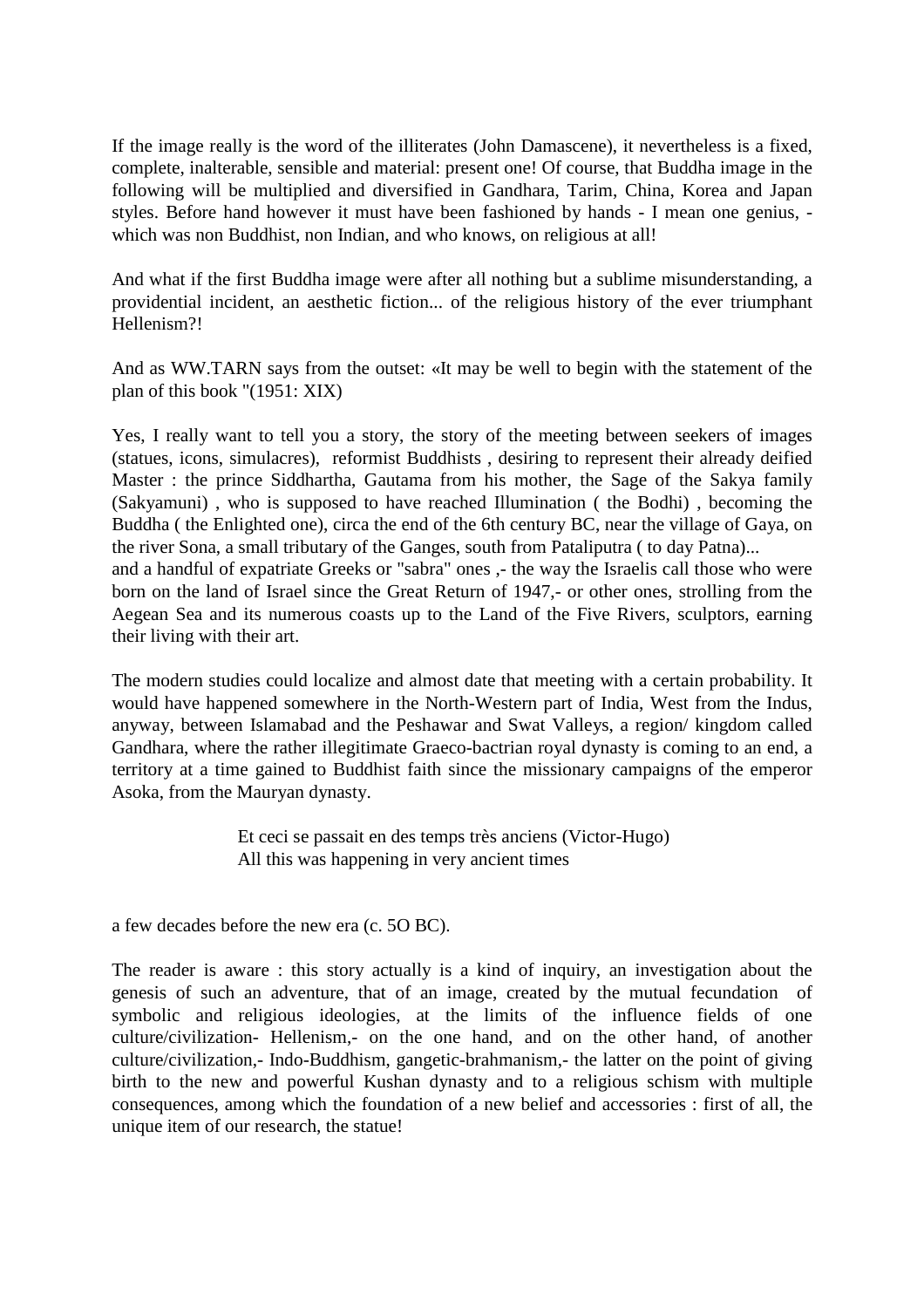The problem is, dear reader, albeit the exchanges terms (partners and contract) may to a certain grade be identified, how to appreciate the exchange itself. From the offer and the demand, which came as first? We can imagine that it was not the matter of a not so significant statue, but a cult object, unseen under that form. Qualifying that statue as graecobouddhist is at a time too little and too much (FOUCHER).

How to lead my investigation? Noblesse oblige, I'll start establishing the making sense transgressions, operated by the ups and downs of original Buddhism into the pre-schismatic situation at the end of the ancient era: it will the Ganges side question.

Then we'll cross to the Indus side, in order to draw the parallel with the transformations, evolutions and adaptations, which the Greek presence was submitted to, from the Bactria down to India, where some kinglets and a few great monarchs reigned. It will constitute the historical background, in religious and cultural matters.

Thereafter we'll enter the psycho-mental analysis. The phylogenetic functionments must be questioned: which roles are the collective unconscious playing, when they choose their symbolic and sacred toys, when they dress up as this or that form, when they play hide-andseek with what they decide to see and/or show, or to keep secret.

This is the moment of the meeting, the interview between a certain Hellenistic art (which type?) and certain stage of the religious Buddhist thought/mystic. How to outline the contact, the flagrant delict, the Tatort?

At the end we'll compose our report, as usual after inquiry, a protocol with all the data of the transfer and its diagnosis, establishing the congruence and/or the non congruence of the effects of such an event for the Buddhist Hellenistic forces and the Buddha posterity.

We'll start that reconnaissance mission, supplied with the experiences of our masters. We'll never forget those statements of Louis de LA VALLEE-POUSSIN (LVP 1 and 2) and Alfred FOUCHER, on one side: «There is no other land, so inclined to religious proliferation, as the Indian Aryan world of India...Nothing was borrowed by Indian, that was not immediately indianised"( LVP 193O: 242). " As a production of the Indian genius, Buddhism at a time is for us intelligible and unacceptable, near and far, same and disparate... How many and many things he has to learn and know, who desires to enter a religion in which he was not born" (FOUCHER 1987: 24, 156). On the other side, here is the statement of Isocrates (38O BC)." The name of Hellens is no more applied to the race, but to the mentality, the dianoia; and one calls no more Hellens the blood brothers, but rather those who share in our culture "(Panegyric 5O, quoted by MEYER 1935: 2O).

There we are: let's go!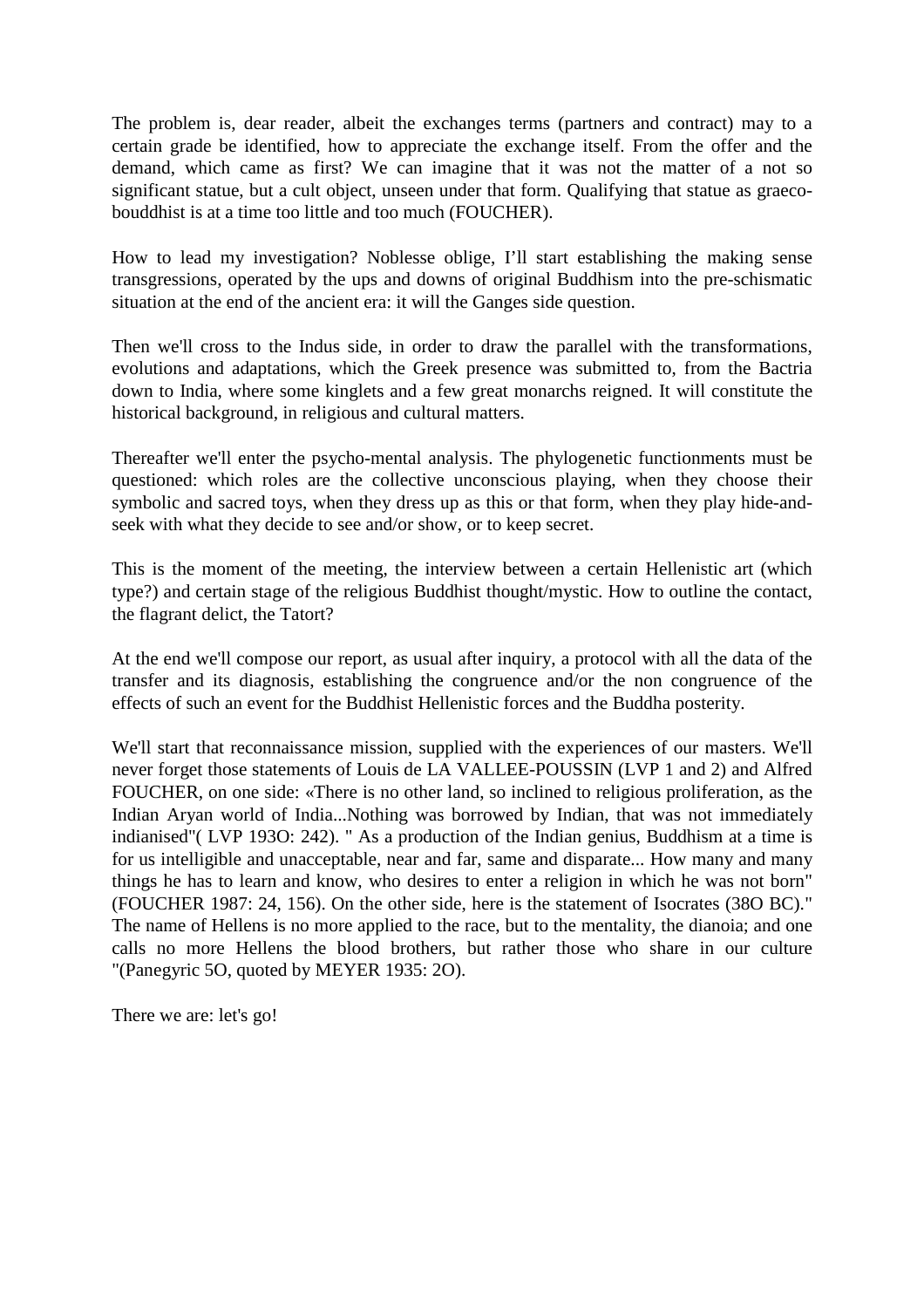# **F I R S T P A R T**

### **THE MAKING SENSE TRANSGRESSIONS**

The Occident was born from a triple transgression. That of God first, who transgressed his quiet eternity, - a blue one, according to the French poet Paul Eluard, - in order to "create ex nihilo», outside of himself. The results were two more transgressions: the Angels', and the most beautiful of them all, Lucifer's (Light bearer), who transgressed his nature and didn't accept to serve anymore (non serviam); and man's at last, created after God's image, who transgressed the limits of his knowledge in order to become "like God" (sicut dei)... The achievements: the fall into time - arrogance - disobedience. Those three transgressions will fashion the human condition around three focuses: death (then sexuality); power (then violence); freedom (then art). That's the way the Occident tries to forge an ideology, able to make the unacceptable symbolically, i.e. mythologically, acceptable:

> *Borné dans sa nature, infini dans ses voeux, L'homme est un dieu tombé qui se souvient des cieux! Imparfait ou déchu, l' homme est le grand mystère Dans la prison des sens enfermé sur la terre: Esclave, il sent un coeur né pour la liberté, Malheureux, il aspire à la félicité. (Lamartine )*  By nature limited, by his vows unlimited, Man is a fallen god who remembers heaven He, however imperfect or fallen, is the great mystery, In the sensuous jail imprisoned on earth. A slave, he feels his heart, born for freedom; A needy, he longs to happiness.

Transgression plays like a lever with western culture: but only in its own linearity. Transgressing one's own culture, crossing to others' one, that means changing one's history, making no sense anymore inside the symbolic sphere of one's mythology.

Alexander refused transgressing, i.e. crossing the Sutlej river, the last one, and the most oriental of the five rivers of Penjab, the ultimate step beyond the Indus: India itself. He went back southwards, across the Makran desert, to his appointment with death, on his occidental way, as a Greek king and hero. Had he passed to the east, he would have been assimilated into an episode of the Ramayana or Mahabharata and entirely digested : Alexander would have been turned into an Indian or indianised hero, among the indianised foreign heroes. Unique in the west, he would be but one primus inter pares... for the best!

The same ambiguity likely played with Sakyamuni, when he had to choose his mission field. «If he actually died c. 477 BC at the start of Xerxes-Assuerus ' reign, he was contemporaneous with the Indian conquests of Cyrus the Great and Darius 1st (which spread over up to the 4th Punjab river - i.e. Hyphasis or Bias or Sutlej -, which the companions of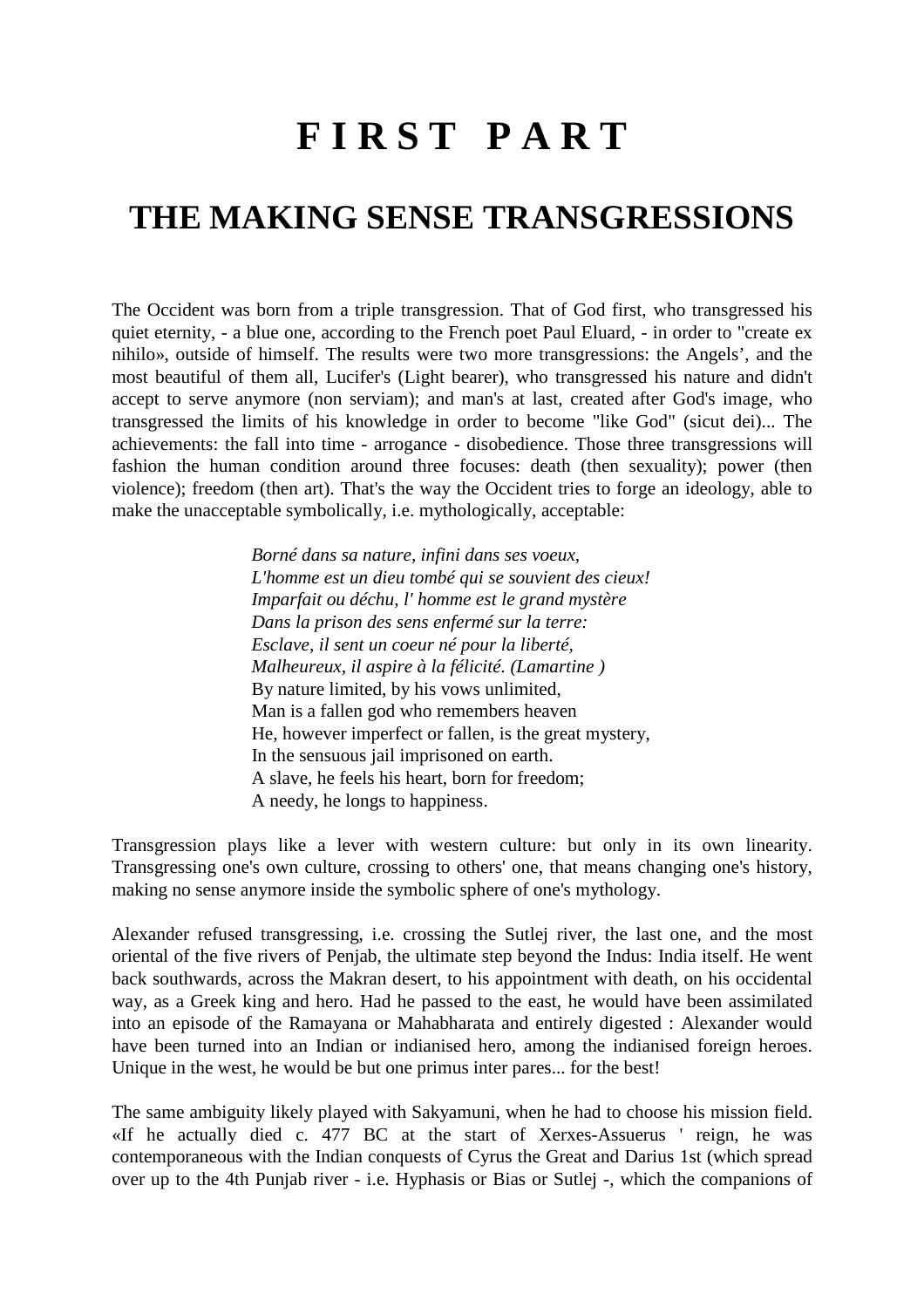Alexander did not accept to cross...). Cheapened army and administration had completely colonized that White India. Had Sakyamuni gone northwestwards , he would have found himself hemmed in already rigidly outlined forms of civilizations: A prisoner of a social state and a mental environment, totally different ( Iranian dualism and mazdeism ) from those in which he will easily and successfully swim, he would have been for ever lost in history too! On the contrary, by crossing the Sadanira River (a Ganges tributary up to Patna) on his way to Vaicali, Sakyamuni definitely turned his back to the meat and wheat eaters and alcoholic liquor drinkers... Siddhartha's heart and spirit were oppositely inclined towards vegetarian and water drinkers of the vast rice field region, friends of abstinence, compassion and peace... and in metaphysics prone to nihilism by dint of having seen... the world all around vanishing like a fata morgana into the pale incandescence of a fire sun... Two very different worlds, two mind attitudes : to monism, substantialism, robust optimism of the first ones ( west from Indus ) were opposed point by point pluralism, phenomenism, resigned pessimism of the latter ( in the rice fields of the Ganges)...The Bodhisattva has already chose:... Eastwards... The confuse voice of the eastern non Aryan India". (FOUCHER 1987: 122, 124).

Alexander and Siddhartha made the decision not to transgress. Besides the Greeks will leave no trace in India, and Buddhism will not get over the northeastern marches of Iran; it will go along the three others: the northern one beyond the Himalayas, the eastern one through the kingdom of Myanmar, and the southern one via Sri Lanka.

Only the statue will remain, as a testimony of the double transgression, in that place of all the possible, between Indus and Ganges, in the Buddhist Hellenistic airlock, at the border of two worlds, moreover, of two eras which from then on divide the universal time.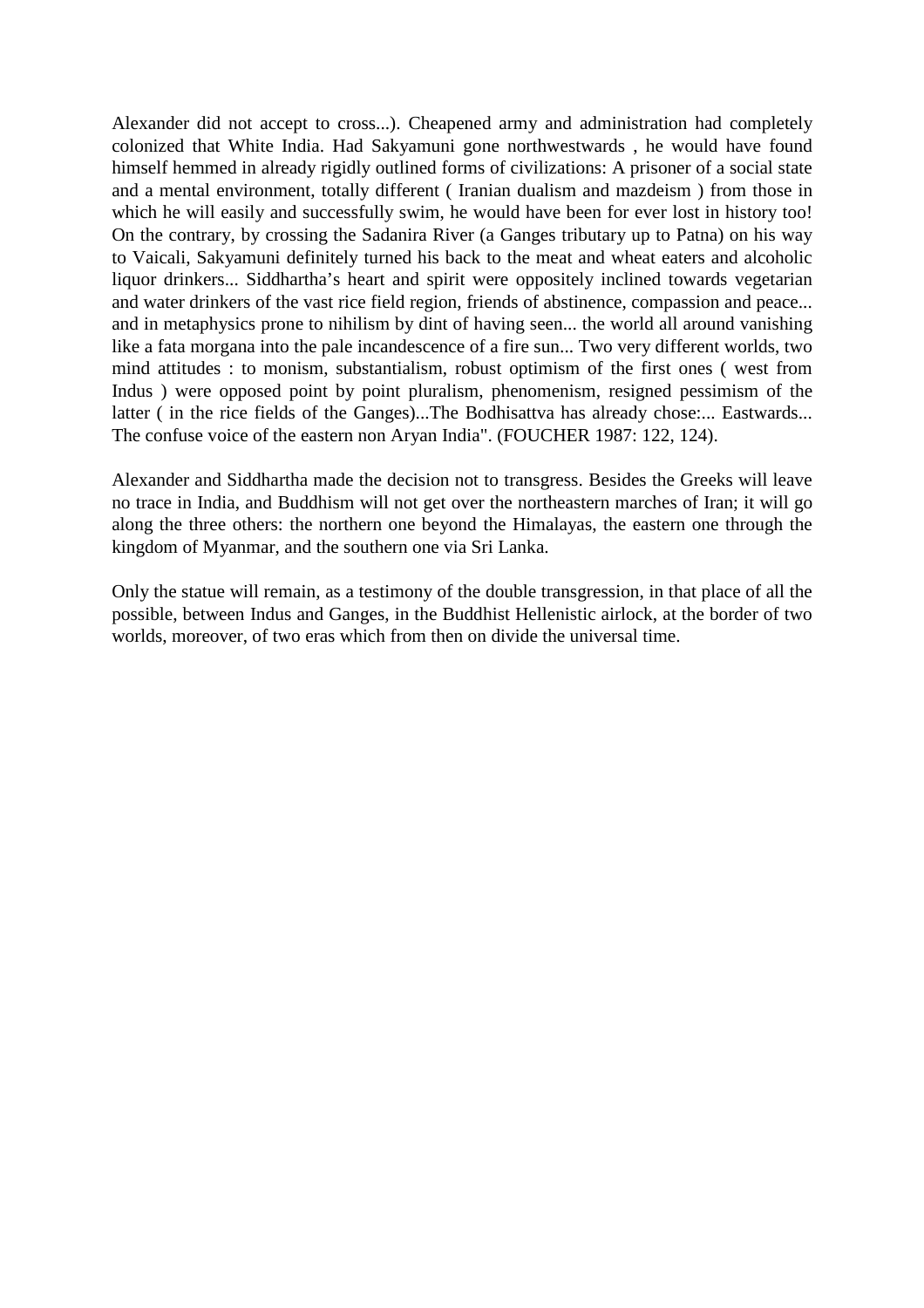#### **FIRST SECTION**

#### **ON THE GANGES SIDE**

Let us see among which environment Prince Siddhartha Gautama's thought was born, as he was becoming the Sakyamuni. We shall then be able to draw the main lines of that early Buddhism, on which he has been living during the 4O years he dedicated to its propagation. After a light glimpse into Mauryan King Asoka's Buddhism, - a Constantine long before he existed, - we'll land to our interest terrain, i.e. the preparation of the Buddhist schism, just before the Christian era. We try to outline the toppling moment, after circa five centuries of a traditional functionment.

A reality must be clearly perceived at the start: Hinduism is more a way of life than a creed. All Hindu has first of all to be a Hindu. This proceeds from the innermost feeling that India as a collectivity of multiple elements constitutes a world apart, inassimilable to any other... Situated at the borders of the Central, Western, Mongolian and Oceanic Asias, the Hindu world shares by means of multiple correlations in the so diverse a life of the Scythic, Chinese, Indonesian and Malaysian sectors. Therefore India marks at a time a link with the Asian Mediterranean world, and an essential break between that world and that of the Far East, and perhaps even that of the Pacific. The history of India, which for its greater part is the history of the covetousnesses aroused by its rich valleys, mainly consists of the struggle, undertaken by foreign invading elements against anterior ethnical strata (AUTRAN 1946: 381, 382). That way of life has its roots in the fear for calamity: first misfortune to live, to age and to die; all that intensified by the belief in the never ending rebirth cycle and consequently in misfortune. All the sects are one to declare life as a burden, a total evil. Therefore all of them tend to getting freed from terrestrial existence, rebirth cycle, Samsara. All of them are convinced that there is a means to escape, a hail way that consists in getting innate non science and reaching the highest truth. But which is the highest truth? That's the point of going asunder! The same way the Indians may accept the most tragic situations in their epics, under the condition that all ends well, so they accept all kinds of misfortune in life, but in the same time, they believe it is possible to get rid of those nuisances which are existence and reincarnation: just ask the master! And the offer is proportionate to the demand! (KERN 1989: 11).

It can be said that at any stage of their history, the people of the subcontinent have revealed as beings more by religion fashioned than by any kind of religious creed. Here speaks the strong individuality of the Hindu genius which marks with its own seal whatever he makes its own, und transforms into complete assimilation any foreign element in its reach. If India was never Hellenized, it does not mean that it has not received anything from the Hellenistic ferment, so strong in the anterior Asia : but that ferment rose nowhere else so strongly as in that northwestern region, a land for all nations,- like the Galilaea of the biblical prophets (cf. AUTRAN 1946 : 389 ; LVP 193O : 249 ).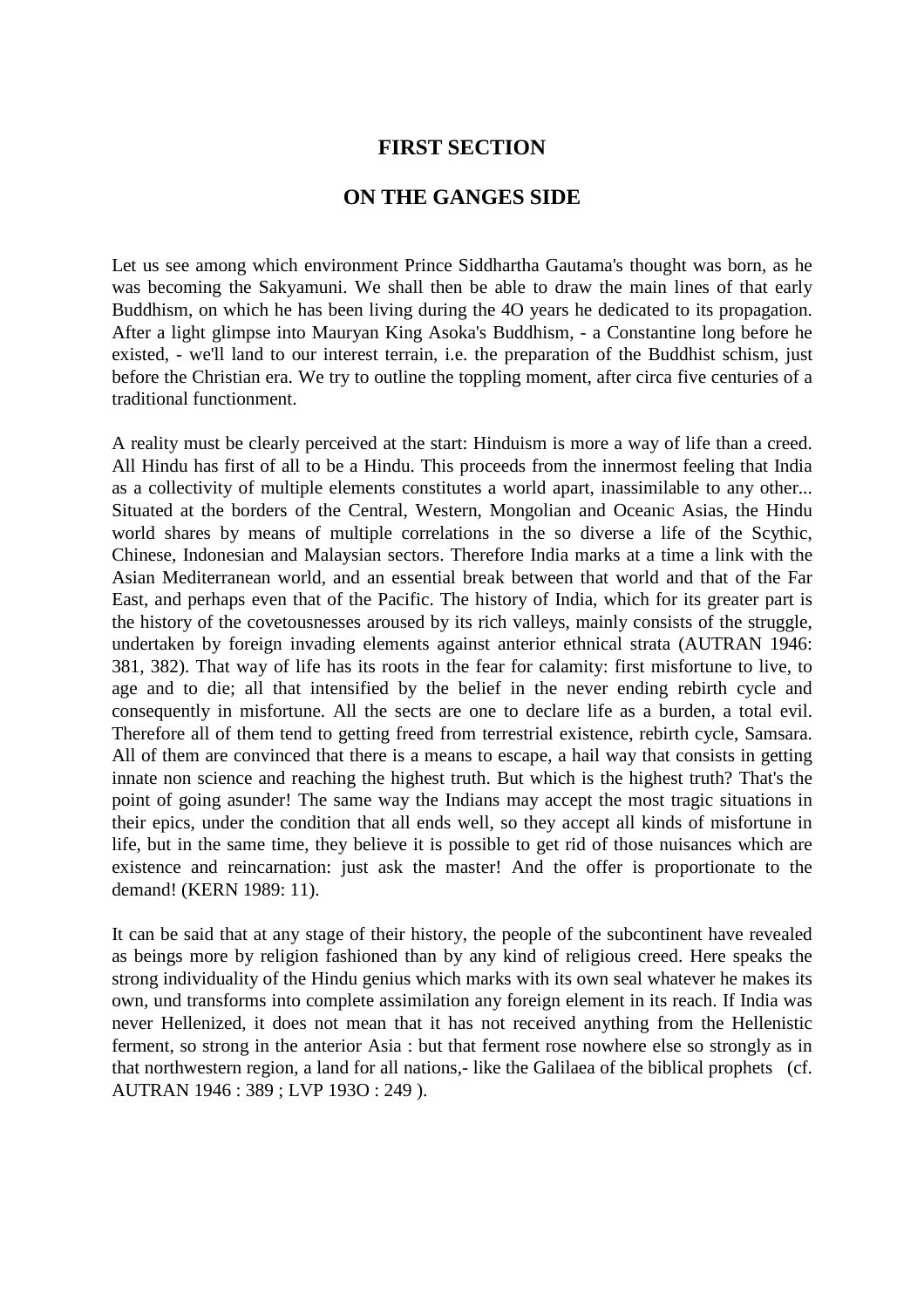#### CHAP.1: THE BUDDHISM OF THE BUDDHA.

Let us begin with the following statement: that is Siddhartha's atheism, at least agnosticism and indifference, as soon as he completed his "education" (cf FOUCHER 1987: 133): «Nothing is more conforming to the old Buddhist ideas than this keeping-the-gods-out-ofway... The early community, albeit it did not deny the existence of the traditional deities, was convinced in their perfect inutility. For the first Buddhists the salvation of humanity uniquely was man's business...It is to the influence of the popular ideas about legends that we owe that excessive mythological deployment that the hagiographical texts have taken pleasure in boring us with" (FOUCHER 1987: 119). We'll keep that statement: all is said, about the following drift which will lead to schism.

Early Buddhism is first of all: Dharma. And even uniquely Dharma: it is the truth, discovered by any Buddha at the time of his Illumination, and preached all around during his public ministry, by themselves and their disciples." Beyond the canonical texts, which were transmitted in Pali, Sanskrit, Tibetan and Chinese recensions, some authors postulate the existence of a "primitive» or precanonical Buddhism that they try to reconstruct "(LAMOTTE 1976: 25, note 1: with 7 references.) But which personal place does the Buddha hold himself, in relationship with that Law that he is supposed to have found? What is his teaching made of?

First the Buddha has withdrawn: he is a visionary. He neither (a) god, nor a celestial spirit (Gandharva), nor a demon, nor even a human being. He acquired science, he has no master: he is «nirvanised". He is victorious, but he only shows the way: he cannot more. Truth, i.e. the origin of all and their destruction, exists by istself, and it works independantly of Buddha's presence or absence. Sakyamuni himself sticks to it in order to honor, respect and serve it. «The Law be your island and your help: look for no other one" (DIGHA II 1OO).

In the Preaching at Benares (the Dharmacakrapravartanasutra: the sutra of the setting in motion of the wheel), we find the four Holy Truths (azyasatya). Between the two extremes, which are a life of pleasure and a life of mortification, the Buddha proposes a via media, which leads to Illumination and Nirvana: CONZE (1977: 17 sq) qualifies that way with three characteristics: pragmatic, dialectic and psychological. Pragmatic:

- all attachment (upadana skandha ) is suffering, and suffering is the essential fact of the human existence;

- the cause of it is the desire : of pleasure, existing, impermanence; the value of a thought must in consequence be appreciated at that what we can do thank to it, at the quality coming out of it.

- in order to cancel suffering, the desire must be extinguished, because whatever we may say is false from the very fact that we say it.

- the way to the target is eight folded: purifying faith, will, speech, action, existence means, application of memory and meditation; the sacred doctrine is a medicine, first of all.

Then dialectic, i.e. kind of logic:

-if man thinks of something in a correct and deep way, man comes to contradictions, ie. views that however annihilate one another.

- by vanquishing thought man can free contradictions that then turn into paradoxes.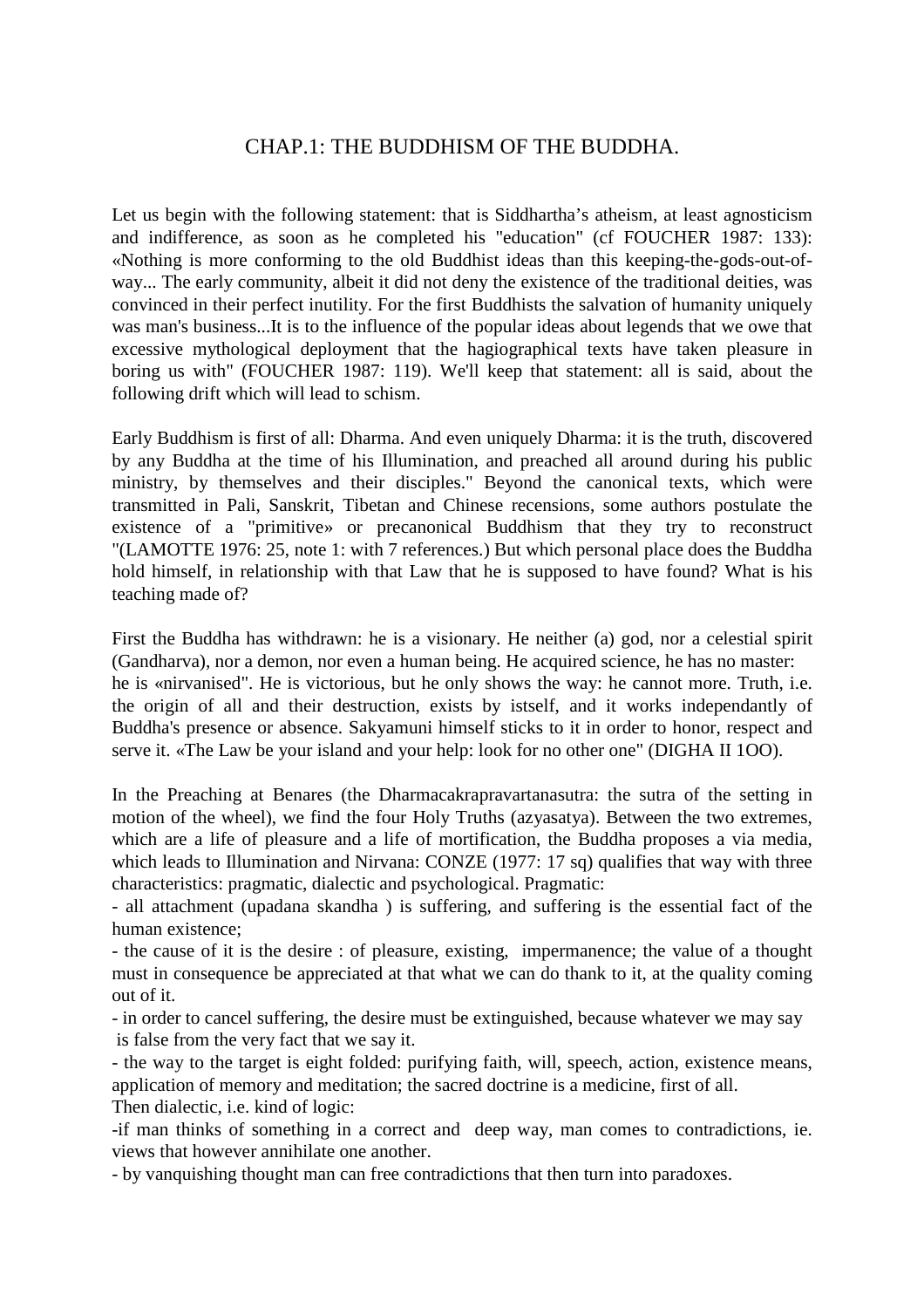- at that moment the spread of the unlimited space of truth (the Absolute) opens by itself. At last psychological: meditation definitely is the main means of salvation; by meditating upon the mental processes, one can exercise one's control upon them. So there is an operative relation between metaphysics and psychology.

As for the famous «sequence of the causes", let's ask FOUCHER (1987: 163-17O) to help us follow the very special logic of it, with the recommendation of LAMOTTE (1976: 36, note 35):" western interpretation, particularly remarkable! » Which is that demonstration?

- -1- Suffering can be summarized in two words: aging and death.
- -2- Aging and dying suppose being born.
- -3- Being born supposes conception and gestation (bhava).
- -4- No conception without coupling.
- -5- Coupling is provoked by carnal desire (trishna).
- -6- Desire is awaken through perception/sensation (vedana).
- -7- Perception/sensation supposes contact between senses and their objects.
- -8- Contact gets as opportunities the 6 senses (the external five and the internal "manas").
- -9- The 6 senses constitute the "person"(name and form).
- 1O-Albeit impermanent the person gets some conscience of his ego.
- 11-That conscience comes from "samskara" (the coefficient of our heredity/predestination).
- 12-Those predispositions exist because there is no knowledge of them: it is the "unknowability" of our origins and ending.

And what about the noble eight folded path that leads to the suppression of suffering, - that puts an end to the «sequence of the causes", - it is composed with three elements:

-1- Morality (sila):i.e. conscious and intentional abstention of any sin of the body and of the voice, sometimes of thought: to avoid anything that can shade others.

-2- Concentration (samadhi): i.e. fixation of thought on to one point, absence of distraction and peace of mind.

-3- Wisdom (prajna) or penetrating sight (vipasyana): it produces the four fruits of the way and accomplishes Nivarna. For Sakyamuni, this is not a superficial gnosis, but the capture of the three general characteristics ( samanalaksyana ) of all things which are : transitory ( an itya), painful (duhkha), unsubstantial (anatman).

So, the Law, according to Sakyamuni, is a matter for morals and ethics, rather than for philosophy and metaphysics: It tries in no way to solve the enigmas coming from the human mind but intends only to help man across the ocean of suffering. About the rest, the Buddha says no word: it is a matter apart (avyakrtavastu). He is pledged to no school, but he fights no system; his aim is healing more than teaching. It is called "intentional teaching» (samdhabhasya), addressed to the spirit and uninterested in striking imagination through magic. This is perhaps the reason why the holy and simple truths preached by Sakyamuni will resist time wearing and scolastic development of Maha- and Hinayana.

Third Jewel (ratna) of the Buddhist refuge, - the others two are the Buddha himself and the Dharma, the Good Law, - the monk community, the sangha, which also was founded by Sakyamuni, author of a doctrine of salvation. The sangha comprises four congregations ( parisad ) : the betel monks ( bikhsu ) and the nuns ( bikhsuni ), the lay men ( upasaka ), and the lay women ( upasika ). Sakyamuni,- this will have a heavy consequence upon the following Buddhism, and starting at his death,- left the sangha without neither a master nor a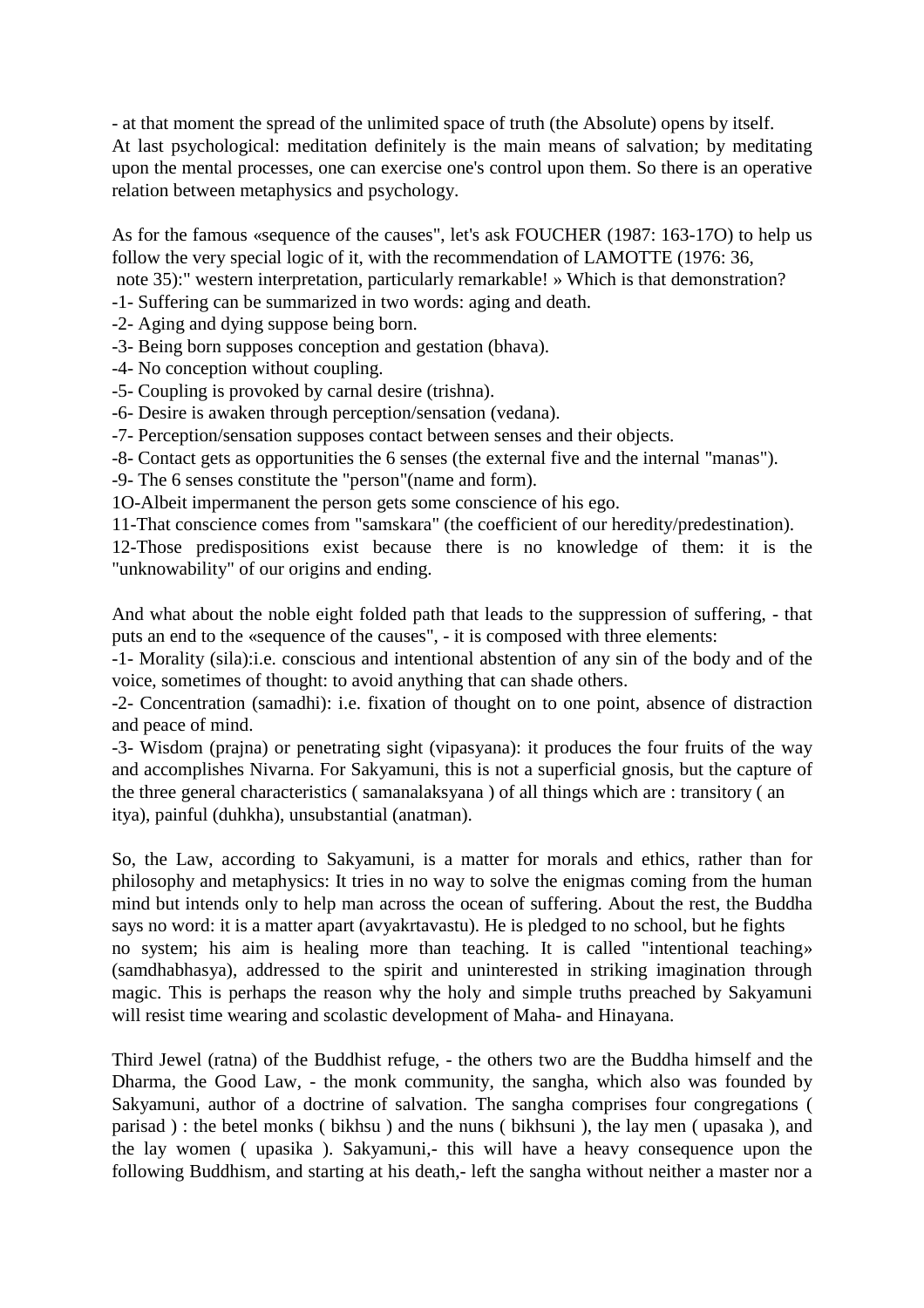hierarchy : everything ought to be based only upon the personal thought process, that what everybody has acknowledged, seen and understood by himself. The only admitted precedence was that of seniority, calculated at the ordination date. Yet less wanted Sakyamuni to give the whole community a spiritual leader." When I am dead, be your own island, your own refuge for yourself « (Digha II 1OO)." The Law I preached, the Discipline I gave you will be your master after my death" (Digha II 154). The lay congregation (upasaka and upasika) will play in the history as important a role as that of the monks (bikhsu and bikhsuni). The

upasaka tends to Paradise, a good reincarnation in the world of the gods or in that of men. He does not go the eight folded path that leads to Nivarna, but the practice of the five virtues : faith ( sradda), morality ( sila ), donation ( tyaga), learning ( sruta ) and wisdom ( prajna). Two more practices are especially incumbent to them and are considered as special forms of donation: the cult (puja) and adoration (bhakti), - the latter will play a big role in the fomation of Mahayana and the cult of the statue. At the disposal of those, wanting to learn more completely, a progressive catechism eventually was constituted (anupurvikatha), and even, in case of need and as an illustration for their lessons, the monks painted in the vestibules of the monasteries, some images of the Circle of the Transmigrations (samsaramandala) (cf FOUCHER 1987: 354 fig.1).

A last concept must be elucidated. at a time subtle and potentially rich. I choose CONZE (1997: 147 sq) as a guide into that labyrinth, so much his pedagogic maestria turns clear what may be obscure to the novice that I am. The notion of vacuity, emptiness: it is what is situated right in the middle, between affirmation and negation, existence and non- existence, eternity and annihilation: it can't the object of any defined creed. It is inaccessible, and if man might reach to it, man could not recognize it, because it has no distinctive marks. Therefore it is called: the- fact-of -being -so, because the reality is to be taken as it is, without overtaxing it with any concept. Therefore in the emptiness, there is no obtention neither no-obtention, because nobody knows whether he's got it or not. Vacuity is not instructed to support a theory (affirmation) against others (non-affirmation), but to get rid of all theories. It is the nondifference between yes and no, because truth escapes from us if we say " it is " or if we say " it is not ", but it holds together somewhere between both. The person who lives in vacuity has no attitude, neither positive nor negative as regards nothing and never sticks to whatever that is different from him nor to none else. That one is «omniscient ", in the same meaning that he is looking for the way to the extinction of the ego: not to fall into an everlasting dreamless sleep, but at a time» to wake up" and to "know" (that is the meaning of the root "budh" in Sanskrit). As for the "omniscience", its virtue precisely consists in that I (for example) have not the slight desire of it. It is pure contradiction: my aim must be attractive for me, if not I would never try to get to it; but it equally must be unattractive for me, because otherwise I would try to get to it. So the "omniscience" and I are unable to meet together: were I no more I, all may happen to me! To do all and to be aware of doing whatever. To think all and to be aware of nothing. To struggle for all, and to be satisfied with reaching to nothing: this is the miracle to perform to get rid of ourselves. (LVP 2 l935: 333). I must confess to the reader, actually my past unreal wish: to attend one day the meeting of Prince Siddhartha with the Caballero Inigo Lopez de Loyola, in the cave of Manrese or somewhere under the Bodhi tree: the holy indifference of the Spiritual Exercises resounded in me, six years ago, the same way as to day the Buddhist holy vacuity. The whole Spanish Golden Century ( El Siglo de Oro) speaks about it with san Juan de la Cruz and Santa Teresa de Avila: there are such coincidences, at a distance of 2OOO years: from -5OO to + 15OO .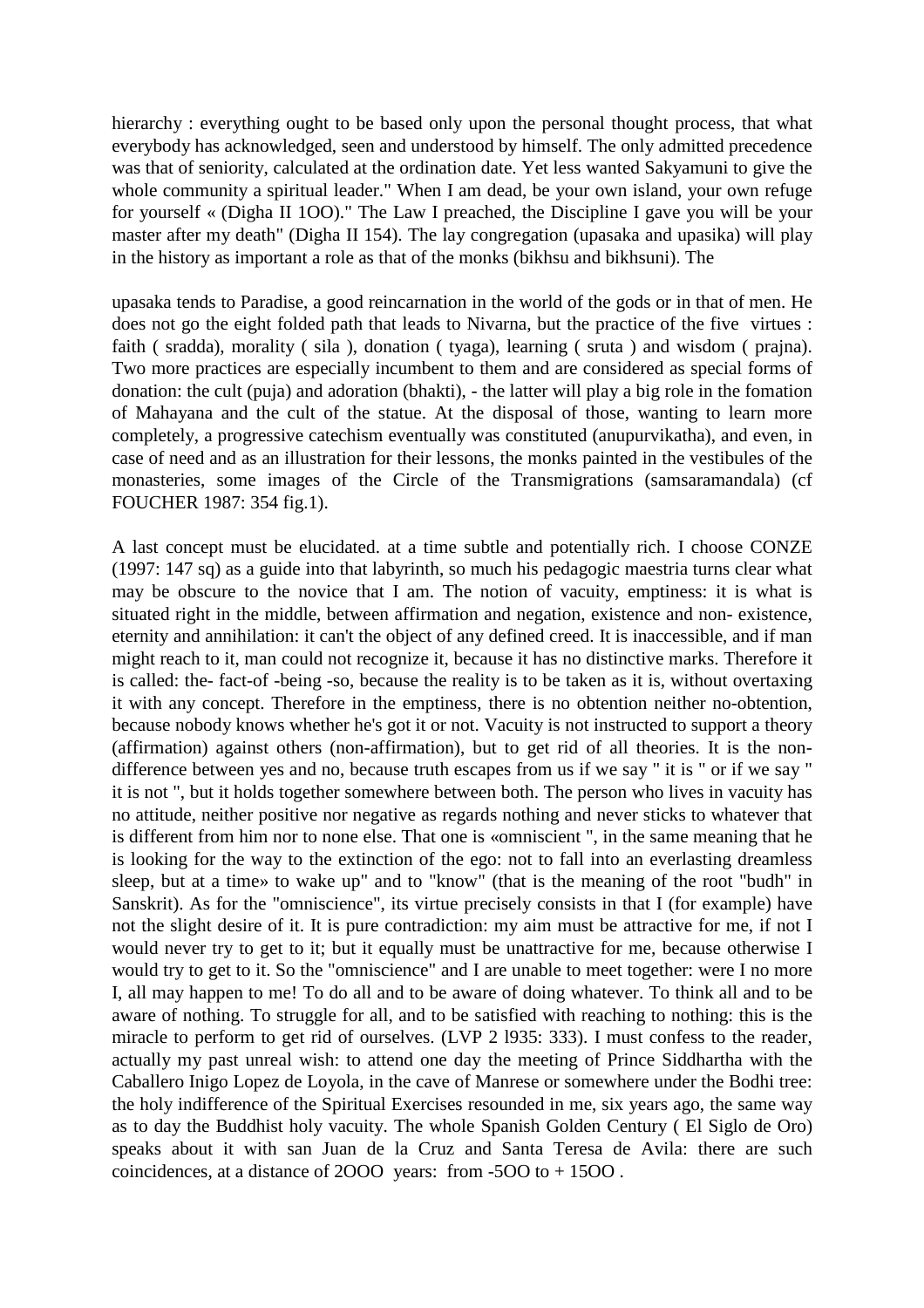After Buddha's death and mahaparivirvana, his disciples inherited an immense task. Granted no written testament, neither doctrinal nor disciplinarian, they must fix his teachings. How was the sangha going to manage in order to proceed legitimately to the composition of that revelation, without any kind of magisterial authority? Mahakasyapa was the man, who with his closest disciples, on behalf of their status of arhats, convocated the synod of Rajaghra and devoted themselves to recitation and quotation from memory, to perform the constitution of an oral canon, that although rigorous and uncompromising could not nevertheless establish itself for all their colleagues, especially among the monks still in the state of student ( saiksa) or profane ( prthagjana), or also some lay faithful ( upasaka) and, but later, a few scholars (bahusruta): the latter resolutely undertook the revision of the oral canon, expurgating and complementing it. All that provoked the break of the early sangha into two main branches: the «sthavirian" one (fideist) and the "mahasamghika" one (reformist, democratic and more open), which will promote the Mahayanist religiosity: those latter events happen under Asoka (NAKAMURA 1989: 1OO).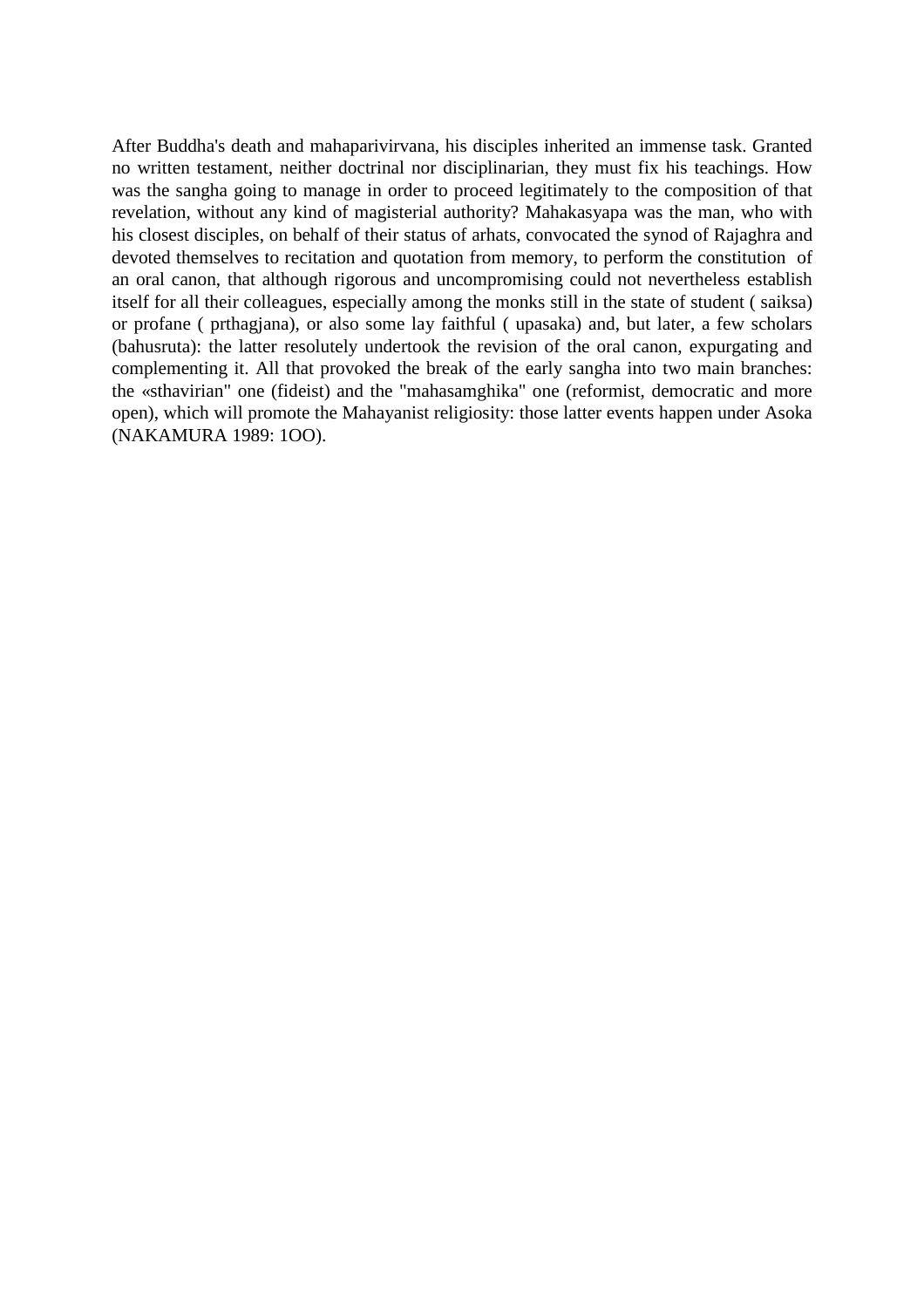#### CHAP. 2: STATE OF BUDDHISM UNDER THE LAST MAURYAS

Sakyamuni's teachings were almost few and his "word" enshrined inside the sutras actually is a late creation of the posterior scholastic. For about two centuries after the Nivarna, Buddhism knew no spectacular success, confined in the state of Magadha and some places. Thanks to the emperor Asoka of Avanti. The achievement of the monks was the compilation of their Master's words into the local dialects in usage: Maghadi, Pali and Sanskrit: their work helped to fix the main lines of the Dharma (the Doctrine) and the Vinaya (the Discipline). The initiative came from a group of arhats, trying to monopolize for themselves the religious teaching: but they awkwardly behaved when claiming for themselves alone the right to nirvana. They so estranged all the others' sympathy. The discontent was to last a long time before bursting.

Thanks to the Emperor Asoka, Buddhism could come to daylight and the missionaries went everywhere around with the top imperial servants, bearers of the Dharma edicts: pillars and carved rocks. Actually under Asoka Buddhism appears like a wholly moralistic doctrine, not particularly interested in special dogmas nor abstract theories, little embarrassed with scholastic or monastic elements, not inclined to insisting upon the differences that part it from the surrounding religions... It is a Dharma religion, a moralistic one, the way to heaven and nirvana, and not a Buddhism of Abhidharma, refinement of metaphysical dharma: it is too a Buddhism ignoring "views and opinions" (drshti) and condemning them all..., disliking philosophical speculations and truths. Of course Asoka reveres the Buddha too, the man who the Buddha was, that what remains of the Buddha, i.e. relics and holy places (LVP 193O: 125, 14O). If the reader wants to know Asoka's use and reduction of the early doctrine, he can refer to LAMOTTE (1976: 249-255) and NAMAKURA (1989: 75). Opportunately at the same time, the propagandists must change their target and address the mass rather than the elite: there were more conversions than vocations. (This fact is more than a simple statement; it developed Buddhism into a religion.)

 Nevertheless, the Good Law proceeded on and on from Himalaya down to Deccan and from Gandhara to Champa, provoking the birth of the Middle Indian School of sculpture ( Bharhut, Bodhgaya, Sanci and Amaravati) and the launching of the cave architecture.

But which are the causes that stage by stage,- according to a drift certainly unnoticed by the going on generations,- made doctrine and discipline slide up to that mental diving board where both hopped and skipped a while before actually jumping into the immemorial waters of religion? One can better and better understand that the iconolatry(i.e. image cult) of the Buddha,- beyond the artistic event that it means,- was to assume the character of a sociological evidence und to found because of that the symbolic locus of one transgression : the passage from an-iconism ( non-representation ) to iconism ( representation ) of the sacred figure ( having until that moment solo-representation withdrawn ) will turn into the reference point in space and time of the buddhist schism, already on its way for c. one century and a half. But let's cut out no stop and proceed in our (hi) story from Asoka (c.-250) to the Christian era. Then we'll dissect the big religious monk/lay quarrel, in embryo from the very time of the sangha foundation. What actually do the laypeople want exactly: the answer to that question is to determine the sequence of the next events? We'll have to allude a religious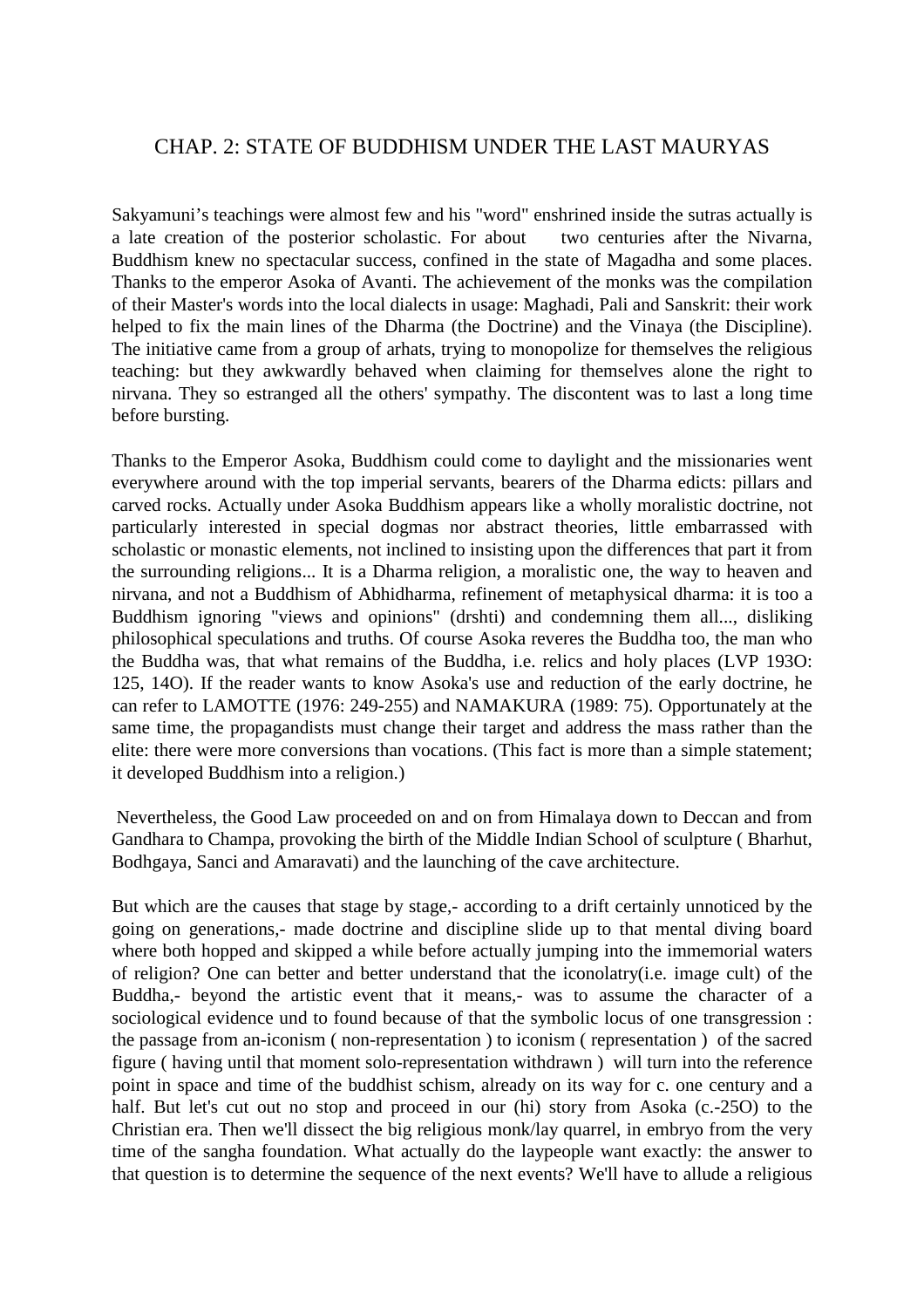stream, "visnuism", appeared c. 3rd century BC, in the region of Mathura, on the Jumna River: because the Mahayana will borrow it some important devotion forms. That will permit us at last to dare define that new-styled Buddhism that together with the era change will be granted a new blossoming.

The remarkable event was the great fear that the reign of Pusyamitra (187-151 BC), - at least at the beginning, - inspired: as from a Brahmanic origin and the general in chief of the last Maurya, he founded the Sunga dynasty. He re-established the ancient Vedic liturgy and governed with the support of the Brahmans. Did he use persecution against the Buddhists? That is confirmed by an old persistent Buddhist tradition, shared in by all the schools. Independently from the reality of the facts, the Buddhists were no more granted the royal favors ( remember Asoka) fulfilled by the Maury as, but on the contrary scared by the Yavana (last graeco-bactrian kings ) and Saka ( the Scythes : we come soon to them ) weapon concert on their side of the Indus(i.e. west ) : they fell into panic and behaved consequently.

Effectively the Scythian invasion was considered by the Buddhists as one of the precursory signs of the Dharma suppression (-9O):" When the Saka Kingdom is destroyed, the earth will be a desert"(Yugapurana V 124-73O). That fear was vain. The Scythes were to be humanized by Hellenizing: administration, coinage, seleucidic calendar, artistic conceptions (important). Sirkap/Taxila (the capital of Gandhara) was rebuilt after the typically Greek chequered pattern, with acropolis and agora, temple, the latter more Iranian and Zoroastrian that Greek indeed (Jandial). Of course with time the imitation of the Greek models was condemned to be perverted down to decadence ( infra ) , because of the Parthian blocus ( northeastern Iran) preventing all renewal : the indigenization became a general process. All considered the Saka attitude regards Buddhism could be qualified tolerant and benevolent: re-establishing, restoring and founding (cf LAMOTTE 1976: 542-543).

With the arrival of the Palahva nothing changed. Saka and Palahva both were of Scythian origin. The Palahva had been the masters of Iran since -247 and they gave themselves as the heirs of the Achaemenidian and Seleucidic Mesopotamia. One strong influence touched the minds  $\alpha$ - and the Reformist Buddhists in particular,- that of the prestige granted to the almost divine sovereign : the king bears the tiara ( the popes have been keeping it into the 20th century !), takes the title of Theos ( God ) or Theopater ( God the Father ), and after his death is turned into the object of a cult with temples and statues ( what else will the Mahayanists do ?). Greek keeps on as official language until -5O and the kings called themselves «Philhellenes" (infra); the ruling class reads and speaks Greek. So in those passage zones from one world to another world, the Palahvas-Parthians became the true rivals of the Romans. Their religion, however, still remains obscure: do they adore the natural phenomena, render a cult to the sun and the moon? The Iranian people kept faithful to the mazdean triad (Ahuramazda, Mithra, Anahita), the cult of Anahita spreading over and over.

The same as the Sakas, the Palahvas shew themselves perfectly tolerant ( Gondopharnes 19- 45 AD even received the title of Savior - trata- which is to be read on his coins ). Nevertheless in their immense majority the Saka-Palahvas attracted by Buddhism were not prepared to assume and to understand the message of Sakyamuni. The Buddhist propagandists then must adapt themselves. The time is flown away of the pure and hard message, the progressive catechesis, disputing and quibbling! For the adorers of fire, to the devotees of Anahita, they had to restrict themselves to inculcating a spirit, to initiating to the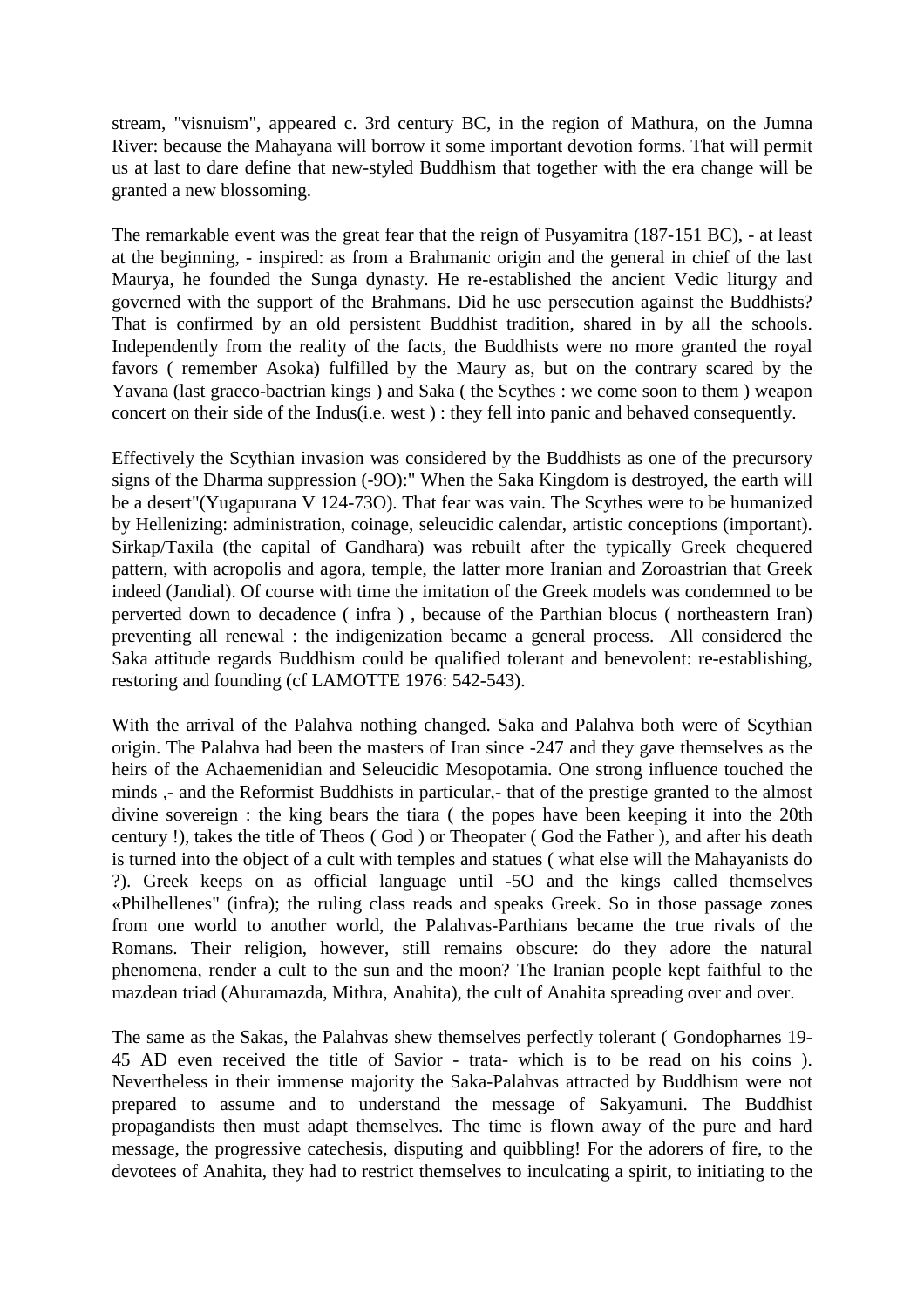essentials through most simple means: stances and catechism to learn by heart. The stances were to take on a magic power and to rise to the rank of a Buddhist creed, if permitted:

> All Dharma come from one cause Of all the Predestinated says the cause

 He also says the suppression of it Such is the doctrine of the great sramana. (Vinaya Pali 4O)

 Avoid sin, practice good Purify thought: so teach Buddhas. (Digha ii 49)

In the Northwest, the Sarvastidin- the sect that refused to take part to the synod of Ceylon and had already made secession under Asoka c.-250,- inaugurated for the foreigners a true apostolate means the stances, and the Mahayanists will take it over for themselves, above all the mnemotechnical developments of Aracapana ( the five first letters of a sacian or khotanese alphabet of the Scythians and Parthians, being each of them the beginning of a word or a phrase and exposing a creed article of faith under a compact form), in order to inculcate their adepts the fundamental thesis of Vacuity/Emptiness of all Dharmas : Anutpanna, Rajas, Paramartha, Cyavana, Naman ( Pancavimsati, ed.N.Dutt 212 ).

What is to be well noted before going on is that with the Saka-Palahva dynasties, Buddhism, wide open to all sorts of influences, takes a quick way towards Mahayana. From outside will a messianic stream come (cf infra: Baghava), strong enough to imperceptibly transform Maitreya and Ajita, -two obscure disciples of Sakyamuni, - into one Buddha-to-be (and we can easily guess that Amitabha, the most notorious among the Buddhas of the Great Vehicle, God of Light, Splendor and Eternal Life, reigning on the Western Paradise, - sunset light of the mahaparinirvana - is but the Buddhist and Hindu replica of an Iranian solar god! Time is up...).

From the very beginning of the sangha affair, the lay people had felt themselves frustrated. And the question of their respective rights was asked very soon. Above all, that important one of their access to nirvana. Read which answer they received from the then theoricians of Buddhism (Majjhina I 493; Samyutta V 134, 244). «The same way the Ganges leans, bends and flows to the ocean, so the samgha of Gautama, upasaka as well as bikhsu, leans, bends and flows to the nirvana." But the crucial point is to know whether the lay (upasaka) may accede to the sanctity arhat state, the fourth and ultimate fruit of religious life. Even the Buddha himself refused to take position, so much difficult this seems to be in it, and still more for those who live in the world. The triumph of the lay aspirations will be sanctioned by the substitution of the ideal of personal sanctity (of the arhat), up to a new altruistic one: the thought of Illumination (bodhisattva), associated with the desire of the supreme and perfect Illumination (anuttarasamyaksambodhi) and directed towards the good and the happiness of all creatures. The future Mahayanist therefore enters the path of the Bodhisattva (cf infra), willingly delaying his own access to nirvana to secure, through the more and more lucid and benevolent practice of perfections (paramita), the happiness of all creatures and doing on his salvation work: this carrier is open to everybody without exception.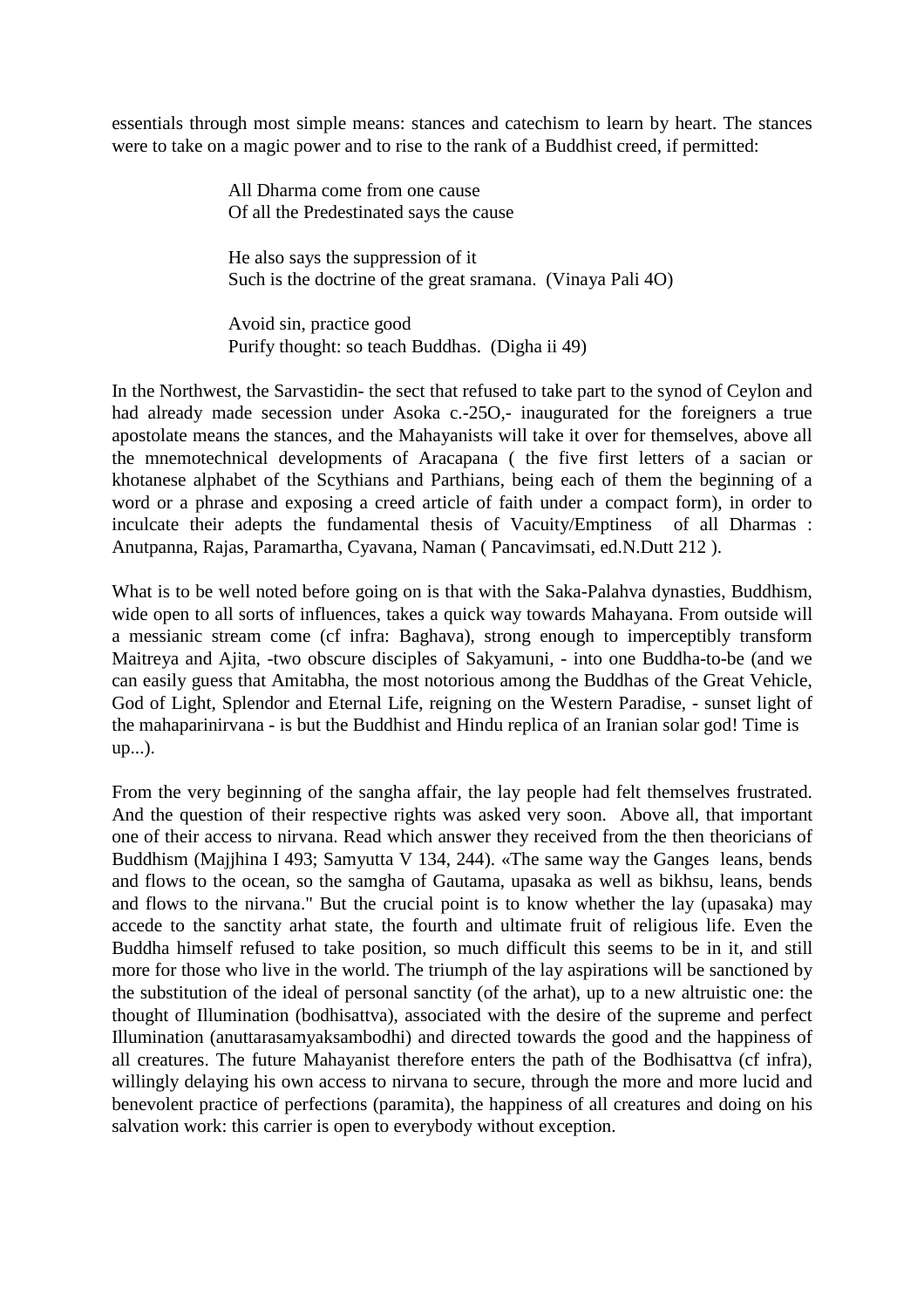Actually the lay people claimed for a god, where the monks looked for a master! The mass people are more pious than enlightened (admirable LAMOTTE 1976: 7O7 sq): they had nothing to do with a dead model, whose only rests (savita) can be revered. They needed a living god, and even a god- superior- to- the- gods ( devatideva ) who goes on saving them, predicting future, and whose cult (puja) might be something else than a simple commemoration (anusmrti). That state of mind will influence some late productions of the Tipitaka Pali, and then clearly appear in the hybrid and Sanskrit post-canonical literature.

Here we are: still one step...

The Buddha from now on is presented as an extraordinary being, «ornated with the thirty two marks of the Great Man (the Son of Man), with his body radiant with eighty undermarks, haloed with a fathom large brilliance (Transfiguration) .... seducing all ways (the most beautiful among man's children) « (Avadanasataka, among other texts). Here are all the indications for the future conceptors of Gandhara...The Buddha is a living miracle, no more the lover of solitude; on the contrary, he is the incarnated science, omnipotence and mercy: a prophet and a seer. All is ready for the legend to be created: the spectacular is on the way! Whom will the scenario be entrusted to, in those times when western and eastern hegemonic fortunes are arising and falling down? To prevent that great invention, - which means at a time a great hope and idea, - from vanishing away, for lack of support, monks and lay tacitly are one on a compromise. Arhat and prthagjana (religious and profane) were better off than the Hebrews in the Desert of the Golden Calf during the exodus at the foot of the Sinai (Exodus 32, 1.4b.6). They had not to search into the animal collection of the pharaonic pantheon, but found out the most beautiful figure, ever conceived, thought, and performed by the most aesthetically religious men of that time: actually may it be archaic, classical or Hellenistic, the Apollo figure is the most beautiful ever of man, propulsing himself into luminous and smiling immortality. The northwestern Indians decided to fetch the Greeks of the Indus rather than their compatriots of the Ganges-Jumna: Gandhara versus Mathura... (I am just anticipating a little, but it would be unwholesome not to still tell a little more). So: something must not have pleased in the latter, or something must have fascinated in the first ones. Or: if they anyhow must change, they should have chosen the biggest change. They intuitively steered to the radical alterity of such an exotic model, that they were allowed, - if they were naive! - to definitely cut off with the innumerable mythology of all the multisecular Indias and do an original work. But what's bred in the bone comes out in the flesh! Then came the entangled hotchpotch of the Bodhisattvas first, followed by the multiple deities of the triple world (that of Desire, that of Subtle Material and that of Immaterial)! Why? Were they not satisfied, - those Reformist Buddhists, - with their turning into god their godless master (betraying him in good faith!)? It appears that the religious mentality is very complex, and in India more than elsewhere. The deification of the Sakyamuni, become the Buddha, and his apotheosis up to the rank of God-superior-to-the-gods did not fulfill the inextinguishable thirst of their religious aspirations. In spite of the first one, they needed a second fiction, a total one, with mythology, hagiography, and cult : adhering to the doctrine of the Buddha ought not to divert the new believers from their ancestral cults, nor from unseen ones like the cults of Maitreya ( The benevolent Unvanquished ), the Buddha-to-be, the true replica of the Iranian god Mithra,- Sol Invictus,- who let himself drift in the heart of the great stream of messianic hope, called to spread all over the whole Orient, at the very end of the Christian era. (For information only: the Manichaean and Uigur texts achieved the following performance, make the "Mithra Invictus, Jesus Son of God and Maitreya Unvanquished" melt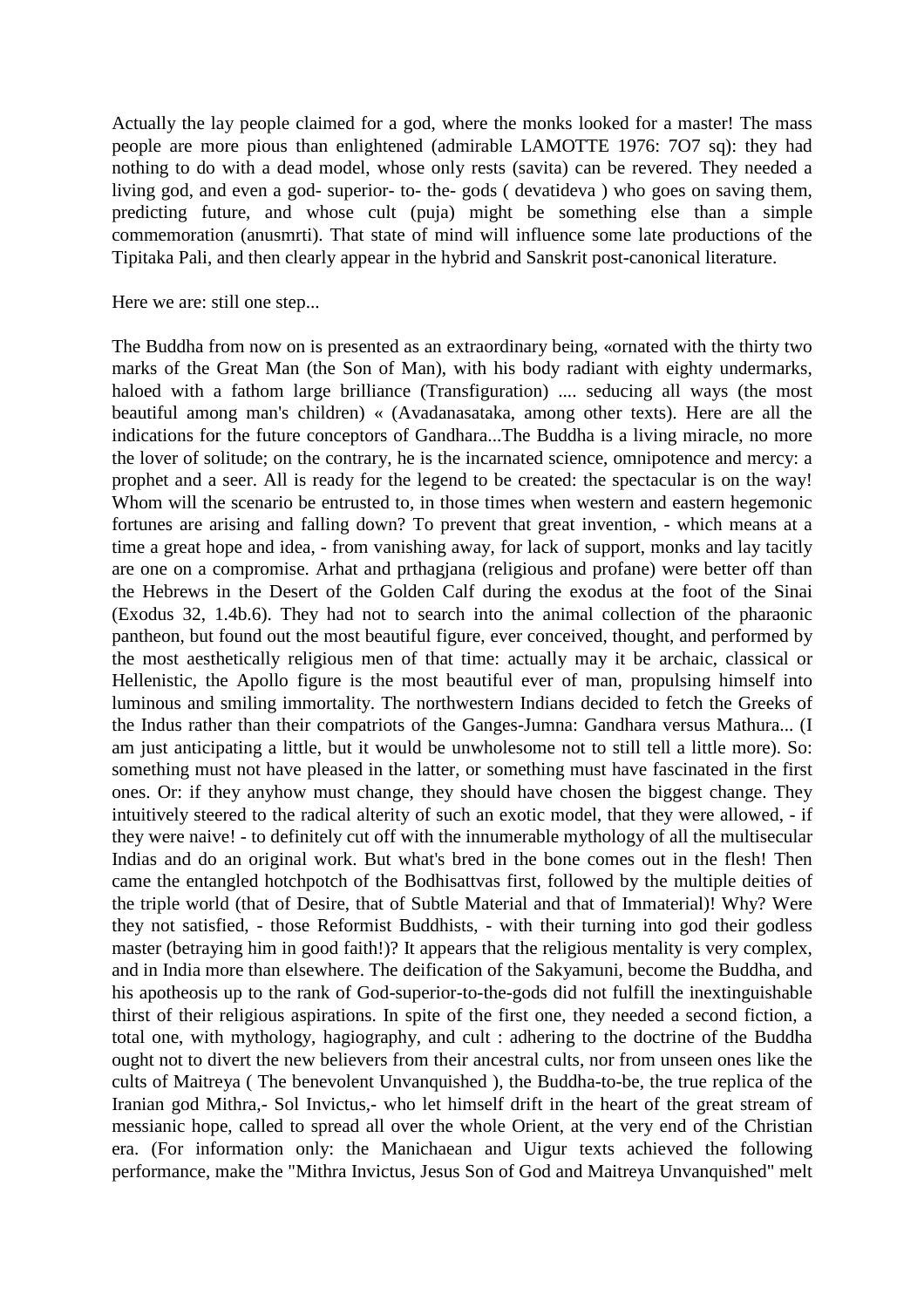together!). From that cult precisely came the Buddhism of pure devotion (bakhti: come soon), a true "monotheism" (in the Indian way, never forget!), which reincarnation and nirvana vanished on and on from, but where the only means of salvation is from now on the divine grace, attentive and efficient.

With the Sakyamuni of before the Bodhi, Maitreya will be the most represented by the graeco-buddhist school of Gandhara: how full of noble beauty! TISSOT ( 1985 : fig. 1O3- 183, 2O5-233: plates xviii-xix, xxiii-xxiv, xxvii-xxxiv, text 86-94 ) superbly took pleasure in the "defense and illustration " of that "jeune premier" of new-styled Buddhism : the famous Mahayana, where the dashing Bodhisattva ( Charming Prince à la Kushan ), with his devastating sex-appeal, will appear as Prince of Light, Comforter receiving the confession of the sins, Guide of the souls after death, Inspirer and Supporter of the Law masters in their doubts and crises of discouragement... Isn't it the most magnificent fiction, at which the Buddhists, passionately fond of humanity and the Indo-Greeks, genially touched by the daimon of plastic art mutually outmatched and fecunded! It is the Hellenistic-Mahayanist Art, more precise than graeco-buddhist! In my sense!

LAMOTTE, - whom I shamelessly draw my inspiration from, - ends his chapter on Maitreya (1976: 775-788), and his marvelous survey by the same way), with that nostalgic and bittersweet question:" What's still in common between that maitreyan mysticism and the cold realism of the Sage of Kapilavastu? The Muni who taught:

> All accumulations end in ruin All elevations move near fall Unions resolve apart Life leads to death»

Let's plot our position: the growing performances of the propaganda brought with them the turning of Buddhism, from a philosophic-mystic message it early was, into a true religion, possessing a god (more precisely a deified Buddha), a pantheon, some saints, a mythology, and a cult. The scholars of the monasteries missed the necessary authority to resist the doctrinal and disciplinarian innovations. Nevertheless they seemed to have used enough cleverness to orientate the stream and maintain safe the essentials of Sakyamuni's gospel, while partially conforming to the new ideas, where the Buddhism of the Mahayana eventually sprang from.

In the Northwest the communities Sarvastivadin (the schismatics of the Ceylon synod -25O) and of Mahasamghika (the schismatics of the Rajaghra synod, quick after Buddha's nirvana) both also ceaselessly must treat with the innovative streams. Pushed forward by the popular feeling, they were obliged to insist again and again on following:

- the attributes of the transcendent Buddha;
- the performances of his carrier as a Bodhisattva;
- the rank to give the lesser gods;
- the importance of the external practices;
- the legality of cult,

all questions of religious matter, - in the meaning of "religion", - more than of spiritual matter: far away from the philosophic elaboration of the doctrine, this is the matter of the Abhidharma.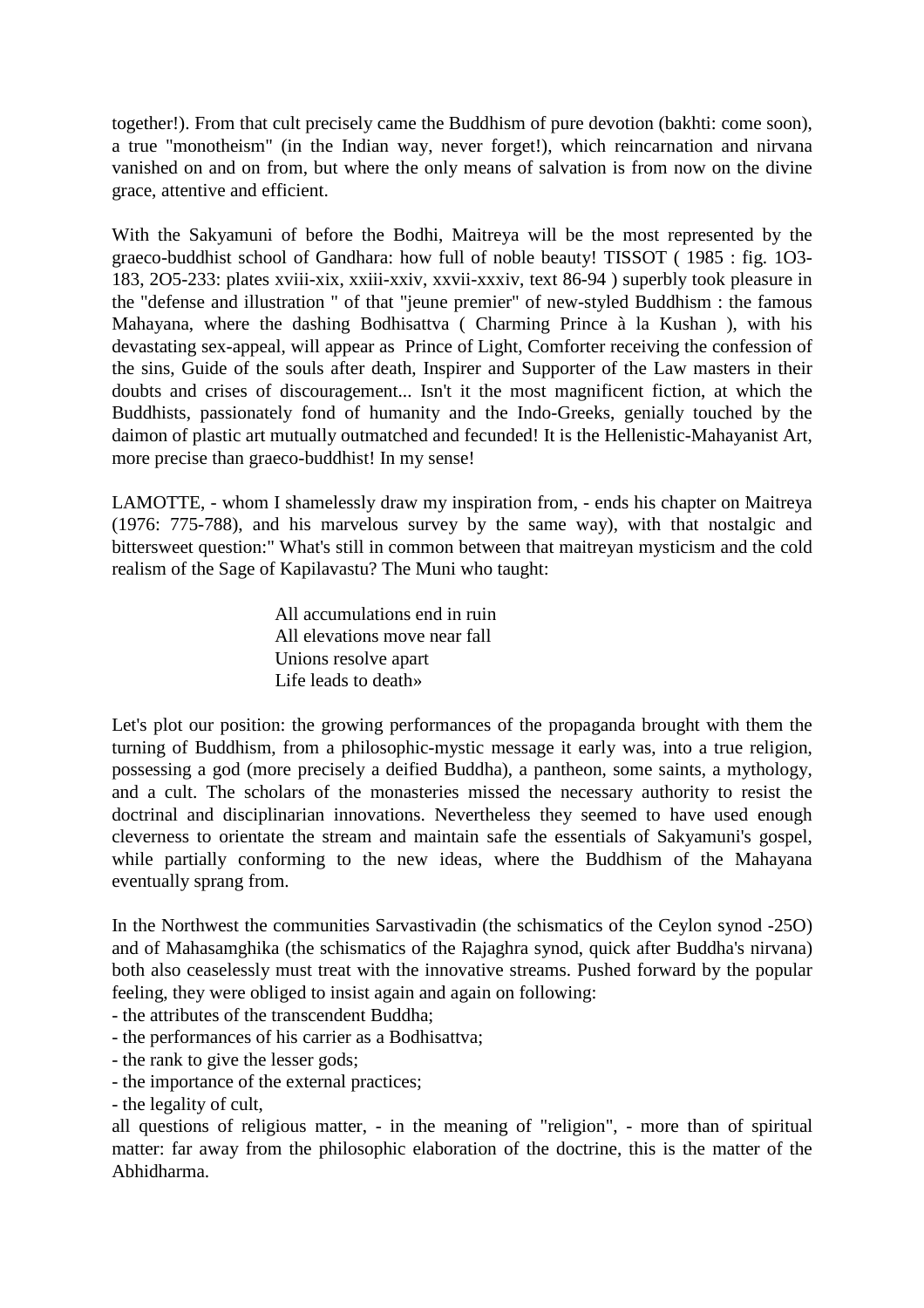The cultual manifestations and ceremonies too were growing, at the same speed as popular piety. But,- note please,- still no question of images neither of the Buddha nor of the Bodhisattvas, that the ancient Middle Indian school of sculpture went on avoiding to represent under their human features and as a solo statue. The cult was but a stupa and bhodhitree one.

While the sects continued their quarrels and the early Buddhism was turning into a popular religion, in the neighborhood of Mathura, on the Jumna, a danger was rising, the visnuit danger, that meant a real peril and was a long time underevaluated by the Buddhists, too busy with their domestic problems. Actually, in the country of Mathura, some populations, always on the quest for the beyond, had begun deifying their heroes and sages, by identifying them (nothing gets lost in religious matters!) with the ancient Vedic deity Vishnu. They were the Baghavata, the "Adorers of the Lord»: the 9th Sunga sovereign even took the name of Bhaga. The evidence is abundant and undisputable about them. Deeply rooted into the Mahabharata (XII 339, 73). The visnuism develops for its heroes one total devotion (bhakti) from the side of its sectators (cf infra). The "bhagavata" adept turns away from the external world in order to collect his thoughts and find in himself god's presence. That sublime catch is conceived like an equation of the soul with the god, which allows to see oneself into every being and to see all beings into oneself. Vishnu helps the devotee with his grace ( prasada ), takes care of the world and incarnates himself if necessary to save : those divine "raids" (avatara ) are unpredictable : one of them precisely was that of Krsna, from the tribe of the Yadava, and born in Mathura.

For the first time Buddhism was confronted with a living theist doctrine, putting in precise terms the problems of god and soul, and of their mutual relationships. All problems, according to Sakyamuni, qualified as "matter apart" (avyakravastu): his sons are suddenly forced and constrained to (re-)examine the situation. Man sees how that Hindu theism will use its influence on the Mahayanists: via Bhakti and Bodhisattva. Let's us have a look at them.

The Bakhti, first. And let's call CONZE (1997: 165-167) for help to show us into it. The laypeople incapable of wisdom (prajaparamita) needs faith: there is the path of the bakhti. But both lead to the same target. The hard path of rigorous wisdom, in which one exercises by oneself, was no more practicable for many, if not for the majority, even among the monks. In those conditions, the (easier) path of faith was the only one the people still could go. The bakhti had been taking more and more importance for over 4OO years in India; during the 1st century BC, it will be much reinforced. What is the bakhti? It is a devotion, -personal, loving, - to deities, - adored and conceived under human forms. Just before spending some time with the six notations of that catalogue, two points must be precised. First: the Baghava. Rather than a sect, concerned with cultivating its own differences from other sects, must have been the expression of a bakhti, the importance of which is to be rightly found in the deep mark its adepts granted the whole late visnuism and consequently the Mahayana (RENOU 1947-53: 13O6). Second: the bakhti cult is accessible to everybody, women included; it possesses a feature of universalism and everybody may experience one's "dominant emotion" and practice one's "form of devotion": above all, it is a devotion of the heart (RENOU 1947-53: 1354-1357). Back to CONZE's catalogue!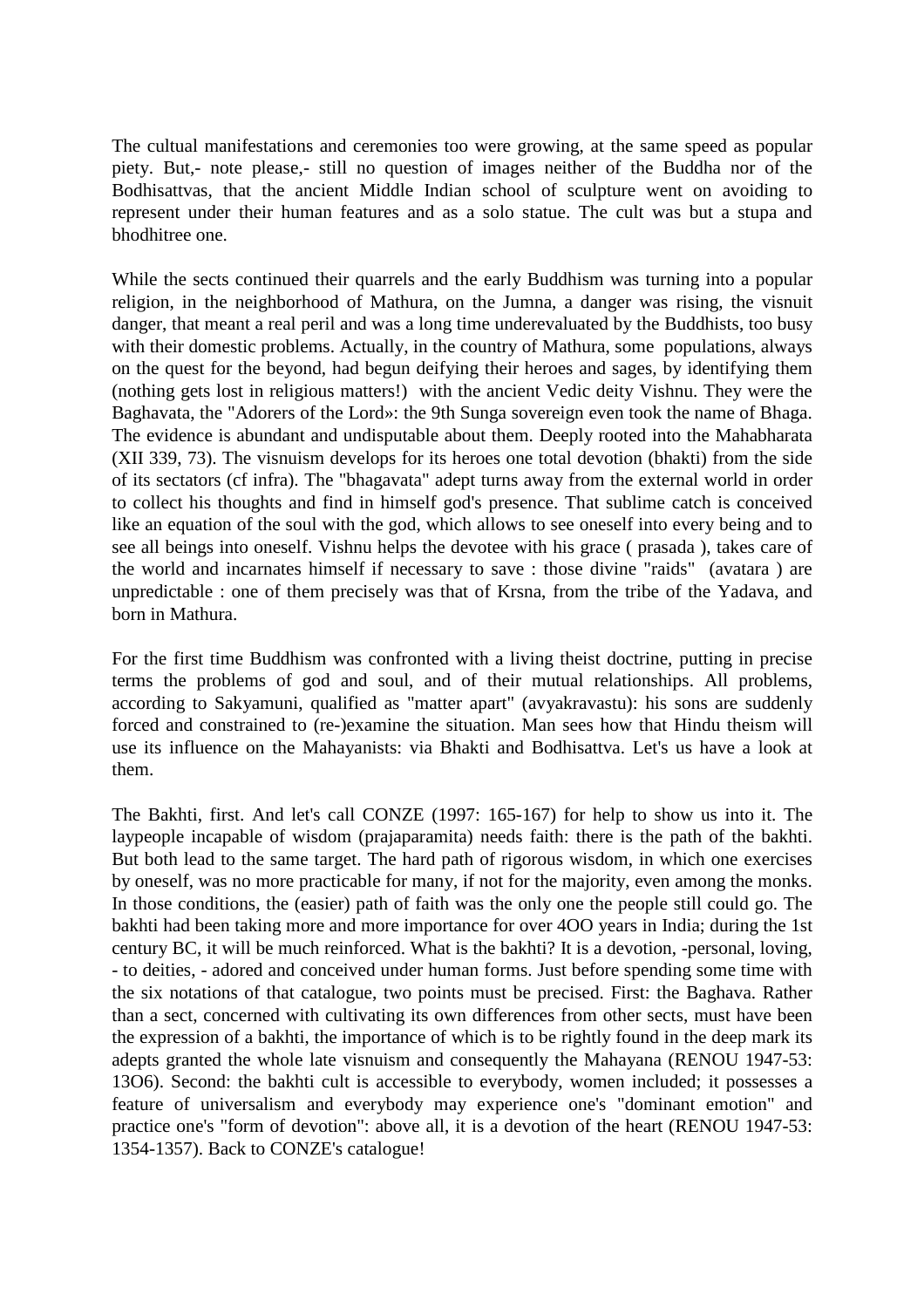The bakhti first consists in participating, then adoring: participating in the deity. The "baghavant" is the Lord who lets himself participate. The bakhti consequently is a proceeding of the deity towards its devotee. The grace (prasada) is function of the self donation that the devotee will do to the Baghavant. That personal feature of the relationship of the devotee to the Lord is well favored by an anthropomorphic god: the bakhti will more and more speed

up towards religious emotion and demonstration, while very much reasoned in the beginnings. The Bhagavant is benevolent to everybody, without any exception, and particularly to those who look for him: the bakhta (the devotee) gets a sort of right to the benevolence of the Bhagavant: he is not a god who creates man but saves him. The bakhti is an essentially theistic attitude, with strong monotheistic tendencies, that will be never granted a total self affirmation and expression, because they are repugnant to the Indian spirit...although the god of the bakhti be not entirely transcendent (RENOU 1947-53: 1343, 1345, 1348, 1347). All philosophical, mono- or pantheistic belief is irrelevant to the bakhti : it is an exalted feeling of affection or slavery, an oft pathological fervor that succeeds in eventually forcing the doors of the apotheosis which the purification of the worship corresponds to. It quick turns into the only means of salvation: the liturgical act, the knowledge, the professional mysticism are powerless. It is likely to be the necessary complement of a religion arrived up to a certain grade of monotheism: it will be all the more lively since that monotheism is a product less directly coming out of the speculation and has as its object a god with a more concrete and human nature, immediately conceived or rather imagined, under the most precise form and with the most specific attributes. The bakhti has pushed towards idolatry: the more precise the god, the much more confounded it is with its own image. Sometimes it really is difficult to say whether the god or the idole is the object of the devotion (LVP 2: 239,326; cf also BISWAS 1987: 163 and BUSSAGLI 1996: 333).

The bakhti likely invaded Mahayanist Buddhism circa the time of the last Mauryas. Let's call it after CONZE: the Buddhism of faith: universal salvation, help to the less gifted, dharma turned accessible if not intelligible, to everybody equal opportunity of salvation.

Saviors are back (again)! Let's find them out! The new objects of the bakhti were some Buddhas:

- Akshobhya (The Unshakeable)
- Amitabha (The Infinite Light)
- Bhaishajyaguru (The Healer)
- and some bodhisattvas (RENOU 1947-53:2336-2339; KERN 1989: 65):
- Maitreya (The Unvanquished Buddha-to-be)
- Avalokitesvara (The Benevolent, The Compassionate)
- Manjusri (The Wisdom).

Let's stop a while to outline the symbolic meaning of the Bodhisattva whose carrier will develop itself in Mahayana. The Bodhisattva is a buddh-to-be, one being which desires to become a Buddha. The innovation by Mahayana consists in having elaborated that notion into an ideal worth for everyone, compared the Bodhisattva with the Arhat with disfavor for the latter and proclaimed that all ought imitate the Bodhisattva not the Arhat. The idealistic human being, -the Buddhist target, -was not in the eyes of the Mahayanists, the Arhat centered into himself, cold, narrow minded, but the universally compassionate Bodhisattva, who abandoned the world, but not the beings in it. The Bodhisattva is composed of both the contradictory forces of wisdom and compassion. In his wisdom he sees no person; in his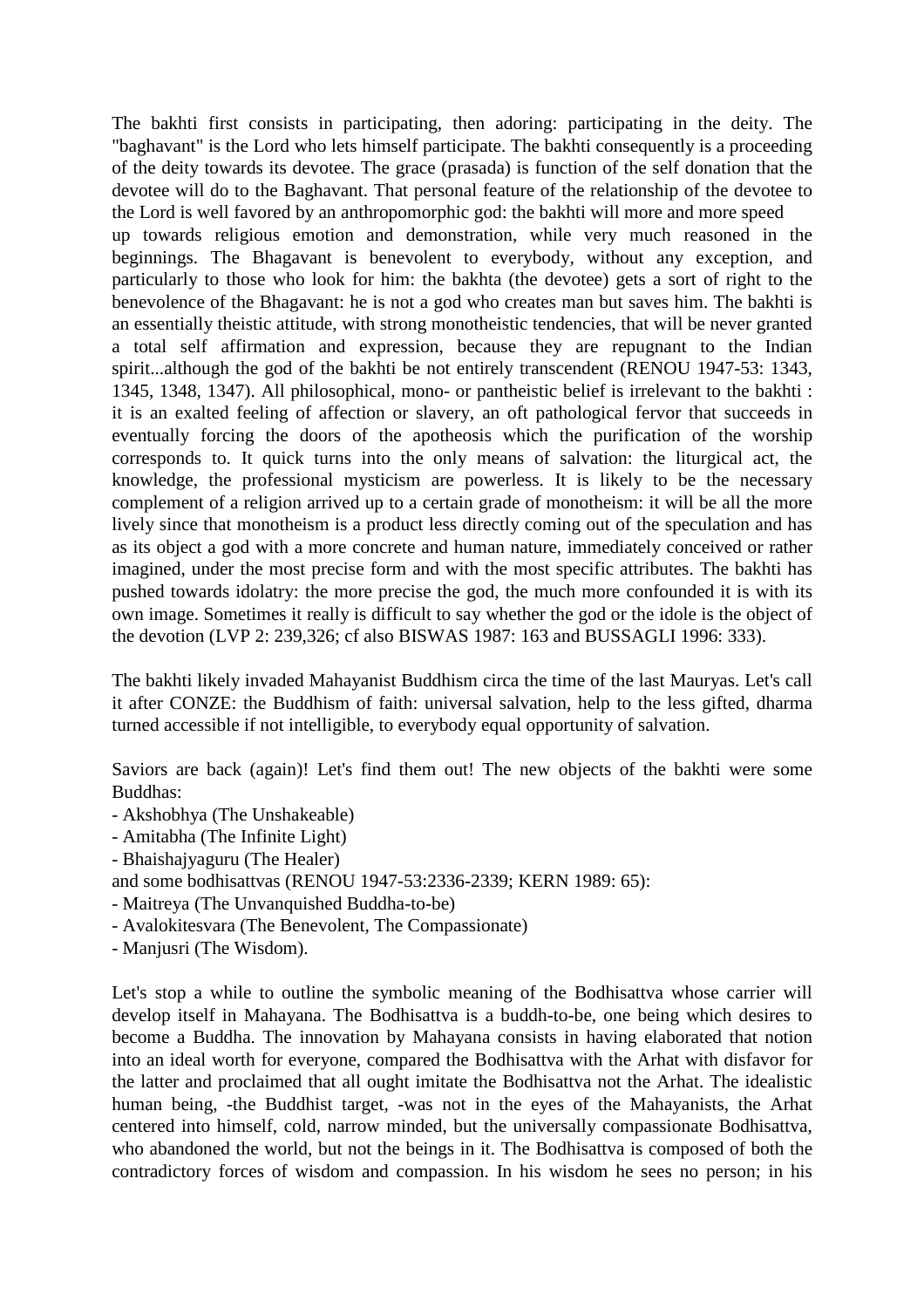compassion he is resolute to save them. His capability to combine those contradictory behaviors is the font of his grandeur and capacity to save the others and himself. The Bodhisattva has well produced the thought of Illumination (bodhicitta), by vowing to one day reach the supreme and perfect Illumination (anuttarasamyaksambodhi), in sight of happiness for all creatures.

Until that time, the doctrine of "self confidence" stated that no one could be saved by another one. The Buddhism of Faith will support the transfer of merit, the presence in each of us of Buddha nature, and the intervention of a big number of saviors.

Let's never forget that it is the social pressure, at least as much as all the latent implications of the "self extinction" problematics, which provoked the development of new specific features, after more than 4OO years of Buddhist practice. That took a concrete form exactly during that last century of the ancient era, when from one end to the other end of the influence sphere of Hellenism, big political, cultural and religious upheavals were to shake up history one more time. The choice of the Bodhisattva by Mahayana is not neutral, neither is the bakhti tendence, that replaces the self confidence, or better that replaces the faith in oneself by the faith in somebody else. For which reason ever, - humility, failure conscience, angst, help need, resignation, realism, weakness, human kindness or whatever..., - Buddhists at the end of the Mauryas «leave it to "one savior, another one, to a god. They want a religion: rites and cult: all what the Sakyamuni had relativized and put on side, if not rejected. And the climax of it all is the following: that Other One, that Savior, that God will precisely be He himself!

Fiction outmatches reality. Or is it the inverse? The Hellenistic logistics will be in charge for the job. At the very time when the Greek presence is vanishing from Alexandria of Egypt to Taxila,- from the Mediterranean Sea to the Indus,-, here is, like with Aladdin: the genius springs out of the Wonder Lamp, at the service of a new religious adventure! Make way for the sculptors, please!

My pen gets carried away, dear reader! The cause is that the original Buddhism really no more is what it used to be! (that it should have kept on? i.e. an atheistic humanism, a philosophy of necessity, and a stoical phenomenology of extinction...?) The lay people won as usual. And so it happened : that genial idea of "living without existing and dying without never being born again" will quite simply let itself become perverted into a religion and rummage into all the Vedic, Brahmanic, Jainic, Visnuit Indias and all the Mycenaean, Pharaonic, Mithraic, Mazdean, Zoroastrian Europes...any food to quench,- one more time,- its inextinguishable craving for idols!

Then what about that triumphant Mahayanist? More ambitious and at a time easier, because much less demanding from human nature, and much more promising regards the devotees and the philosophers. To man indeed it is more natural to abandon himself to the elans of piety or thought, than conquer a cold self control of his conscious and unconscious psychism in order to dissolve its forces of impulsion: now the ways of feeling and speculation are wide open (RENOU 1947-53: 2324-2326; BISWAS 1987: 9O).

The innovations of Mahayana were not directed to the discipline: that of the ancient schools currently was adopted. Only communitarian and begging life was not the unique and perfect model anymore, above all in the circles inclined to practicing devotion and rites, using symbolic and magical formulas and developping yoga experiences (RENOU 1947-53: 2229).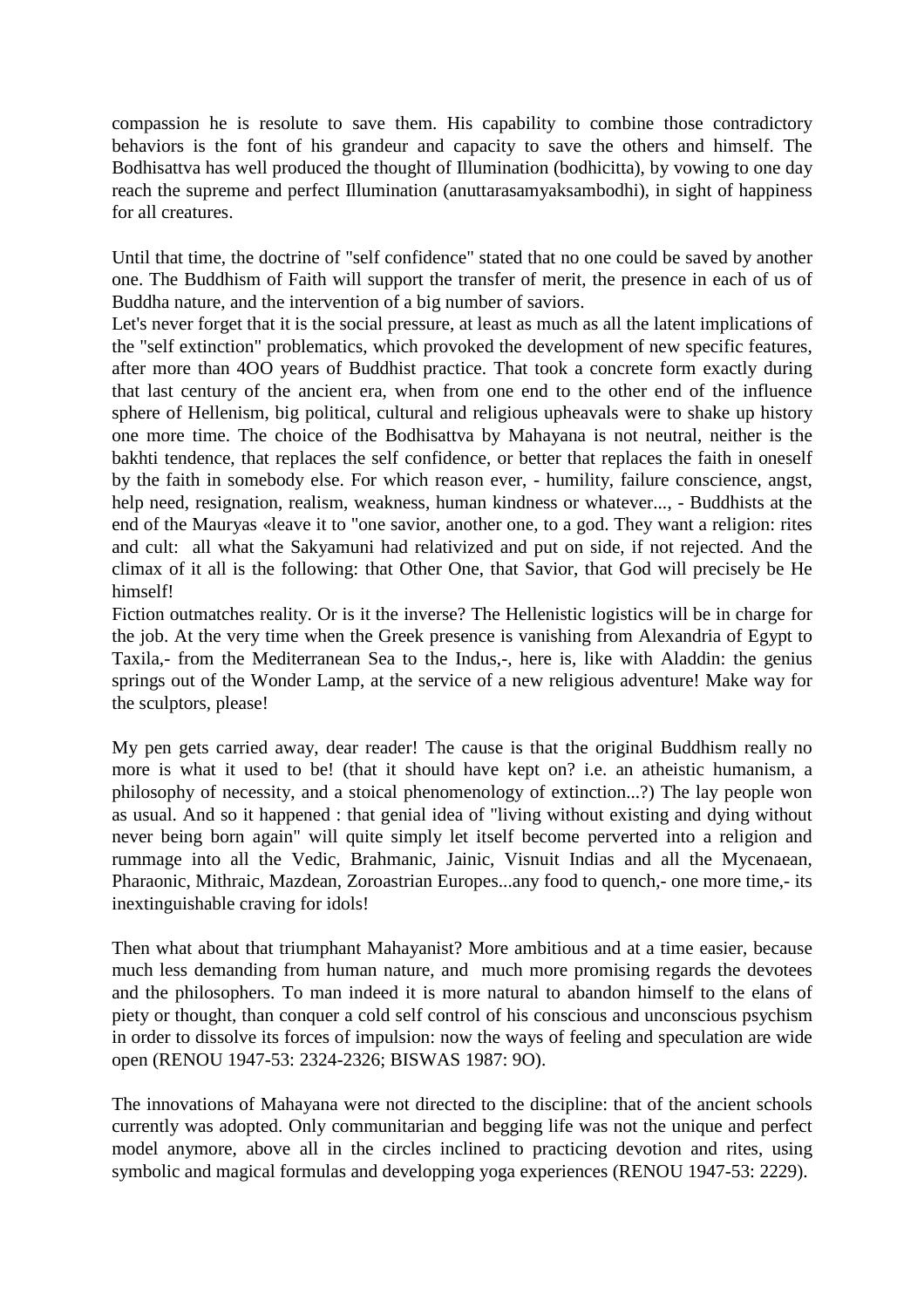What about the doctrine? In buddhology and mythology Buddhas are benefactor gods, sitting enthroned in paradises and showing themselves here below via simulacres that are Buddha men. In eschatology, the nirvana doctrine is forgotten: the faithful tend to being born again in the paradise of one Buddha or becoming Buddhas themselves (LVP 2 1935: 341).

I would like to put an end to that (too long...) development with two plain charts, in order to fix some ideas, in a schematic indeed, but concise way:

- NAKAMURA ( 1989 : 152-154 ) on the base of the epigraphic research, applied to the Chinese recensions by his colleague M.SHIZUTANI ( Bukkyo Shigaku, Vol XIV, n 1, Sept 1968, pp32-49 ) proposes the following datation :

> Proto - MAHAYANA in its INCIPIENT stage : 100 -1 BC " DEVELOPPED»: 1 -100 AD<br>" INCIPIENT " : 50 -100 A Early " INCIPIENT " : 50-100 AD " DEVELOPPED» :  $150 - 250$  AD

His commentary :" The first appearance of the Bodhisattva idea must be placed between the beginning of the 1st century BC and the middle of the 1st century AD, i.e. after Bharhut sculptures and before the early Mahayana scriptures."

- FOUCHER ( 1987 : 328-329 ), used to build great historical and geographical balances, develops the following categorization, via which both rivers turn into the symbolical axes of the cultural religious growth of Buddhism during the five centuries preceding Year O :

 INDUS GANGES Love for the neighbor The Good Law Maitri (univers.Benevolence) Apradama (strict observance) Bakhta (affectuous devotion) Arhat (self salvation) Bodhisattvas and Buddhas THE Buddha

No comment!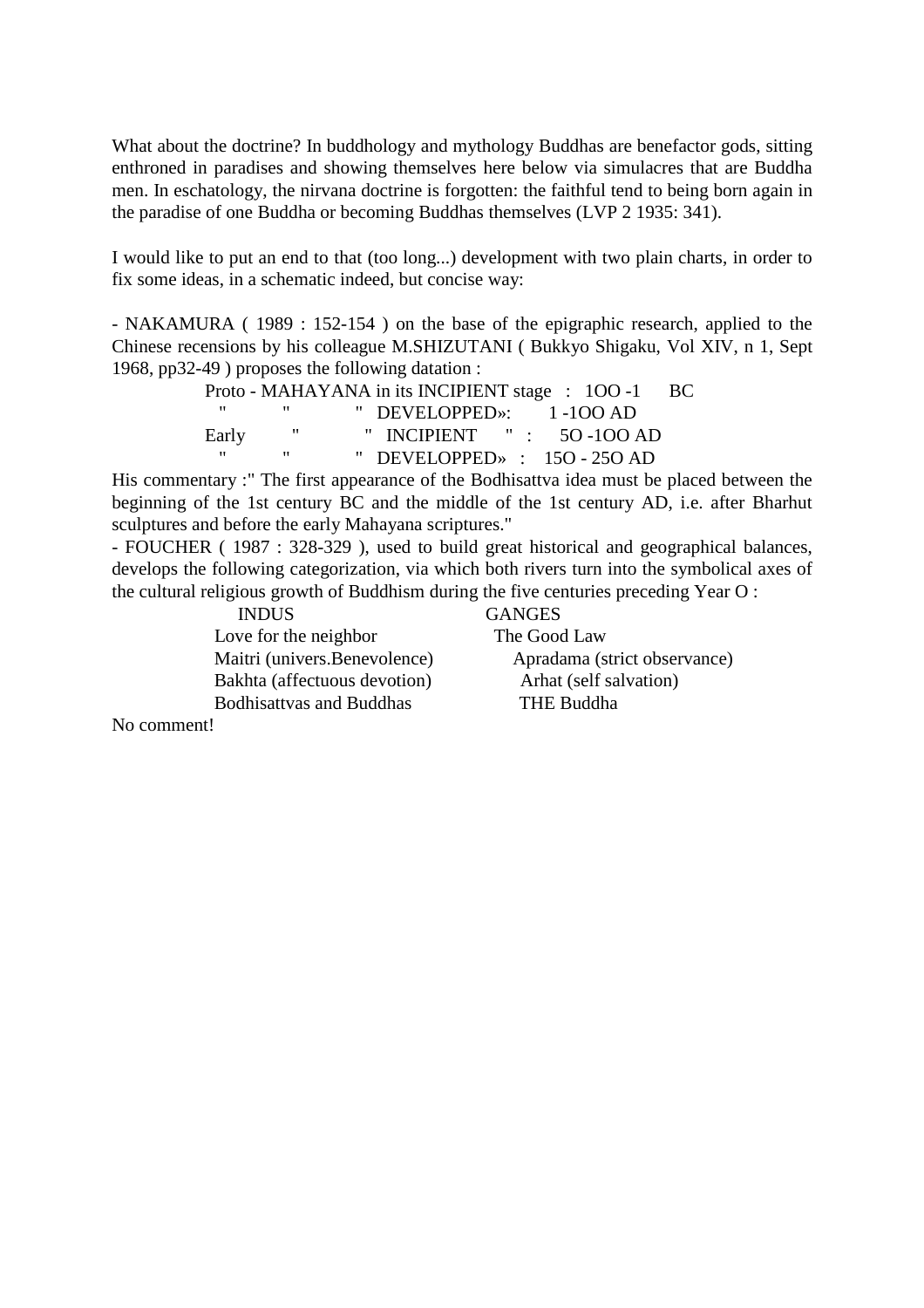#### **SECOND SECTION**

#### **ON THE INDUS SIDE**

«Vanitas vanitatum, et omnia vanitas!" the Ecclesiast (or Qohelet) exclaims! » Which interest does man find in all the pain he takes under the sun?" (Qo 1, 2-3). I can't help, dear reader presenting you, «in prime time", with the first lines of the prolog:" An age comes, an age goes, and the earth still holds. The sun rises and the sun sets... The wind blows southwards, and turns northwards, it urns on and on, and the wind blows forwards. All rivers flow to the sea and the sea never fills up; and rivers flow on and on to their terms. All is boring! Nobody can say that his eyes have not seen enough or ears not heard their content. Was one day was, that will be; what was one day made, that will be made again. There is nothing new under the sun. Let something be that can be said about: Come, that's new! That already was in the past. Only no memory of old will remain; no more than afterwards, no memory will remain of the future (1, 4-12).

On the threshold of the second section, turning back to the three Alexandrian centuries between Nile and Ganges (more than 1O cities were founded, among which one "ultimate": Alexandria Eskaté, the nowadays Kokand or Khojend, in Ferghana, Uzbekistan, on the Syr Darya river), it gives me vertigo, and I must confess it, I feel somehow sad and anguished together (MEYER 1925: 43)." The history of India would have for the essentials remained as it has been, had the Greeks not existed! »: TARN's cold statement (TARN 1951: 376).

Indeed: vanity of vanities, all is but vanity! What's the use of that unheard military expedition: the conquered earth holds as it has ever, the sun has not gone else bound, the wind like Alexander blew southwards (Egypt), turned northwards (Ferghana), on and on (Hindu Kush, Punjab, Makran Desert), and resumed its way forwards (back to Babylon). With the slight difference that the wind does go on blowing...The generals inherited the empire and founded dynasties: the Lagids, the Ptolemies and the Seleucids. The latter, masters of the Marches of Orient, multiplied kingdoms and empires, from oriental Iran up to the superior course of Syr Darya and the southern Tarim Basin, and down to Gujarat and Deccan. As Greeks, then as Graeco-Bactrians, at last as Indo-Greeks : the children of Alexander have conquered, built, destroyed, reigned, lost , won again....territories and cities. Maybe up to nowadays only one thousandth has been excavated of that what unlimited surfaces still keep secret under the desert dunes they have been swallowed into: by changing their courses, rivers change that of history too! Where have they passed, beneath which sands did they sink down: Alexandria of Margiana (Merv/ Mari, Turkmenistan), Alexandria Prophtasia (Birjand, Kerman Desert, Iran), Alexandria of Arachosia (Kandahar, Afghanistan), Alexandria of Caucasus (Hocan Carikär, Hindu Kush, Afghanistan): Alexander had even baptized one city on the Hydaspes (the second tributary of Punjab, after the Indus main stream) by his horse's name: Bouképhala (bull's head)!

It is remarkable that neither town nor city has been founded eastwards of Punjab, beyond his "cavalry polis ". The non-transgression has been respected... Just as AUTRAN (1946: 381) reminded us that for the people beyond Indus, "life is more a way of life than a creed ", WOODSTOCK (1966: 186) warned never to forget that " the ancient Greeks were by nature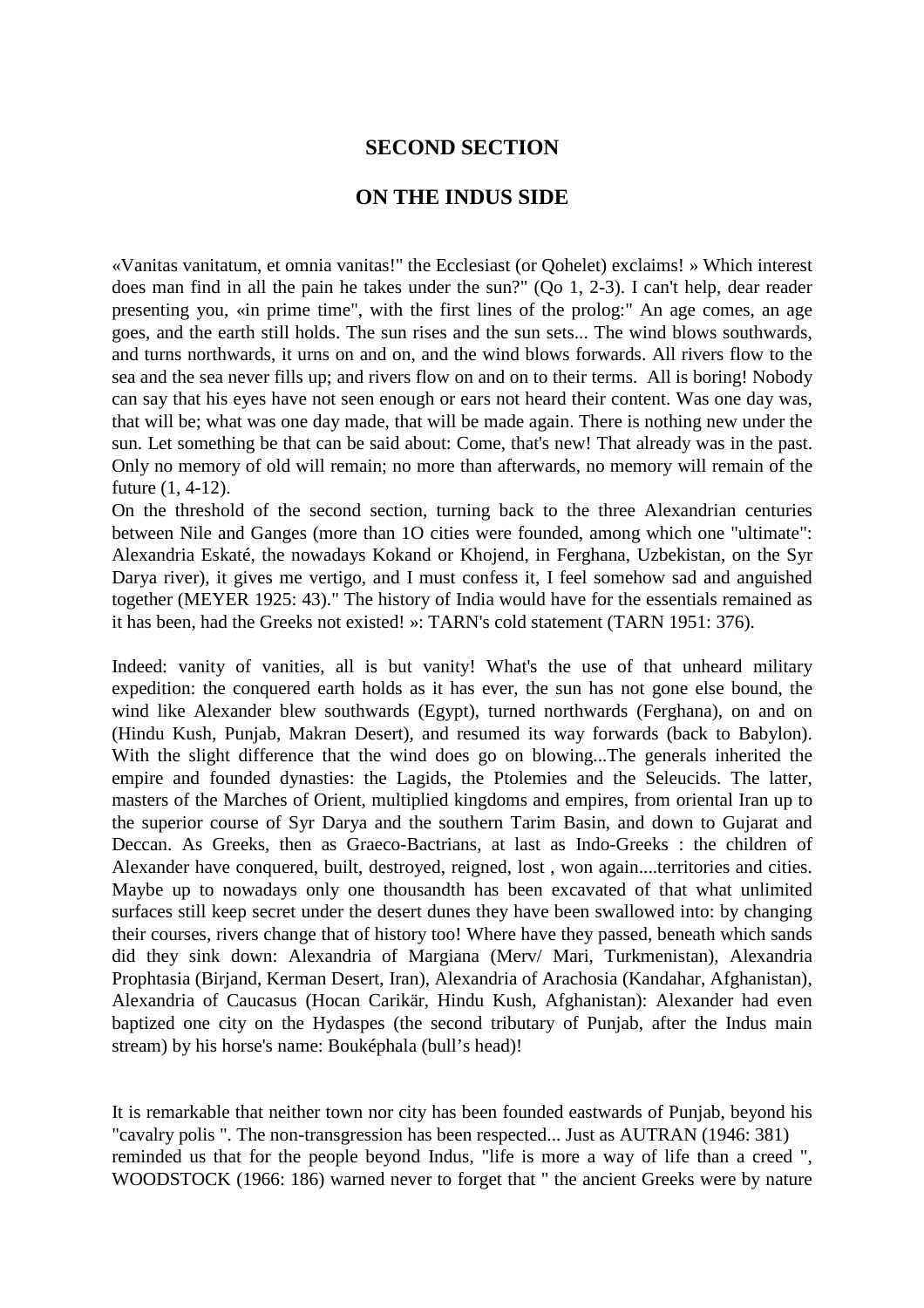an undogmatic people: they carried with them culture but a creed. They set out to inquire, not to convert". «Way of life, culture»: strictly speaking indeed, India at the time of Alexander, only consisted of the old Persian satrapy of the Indus Valley; but soon he term used to be applied to all that what the Greeks discovered of the sub-continent: to the point that the term oft spread up to even including Southern Afghanistan, where Alexander found people of Indian race and Asoka should reign down to Kandahar. The then name of Arachosia was "White India"; the Khyber Pass was no border, and the activities of the Greek kings and graeco-buddhist artists will spread from the Northwestern part of Indus over the whole territory of Southern Afghanistan, among people who kept being of Indian race, up to the Iranian hegemony in the Middle Ages: the state of the thing must change with the Muslim invasion (WOODSTOCK 1966: 14-15). It has always been talking of Indies, plural: we still do that. For example : the Company of the East Indies ( in French "La Compagnie des Indes" ); we have inherited the West Indies ( in French "Les Antilles" ), since the Columbian mistake, that caused the name of Cartagena de Indias (Northern Columbia ) too.

If the Indies were plural, it means that there was no proper India. Even after the Timurid raid from Samarqand down to Aurangabad, the mogul empire has from the very start on functioned according to a perpetual diastolic and systolic scheme. Remember the 1947 Independence, which should actually unite all the inhabitants of the territories confined by Afghanistan, Nepal, Myanmar and the Ocean: it was but a fiction that immediately burst into Pakistan, Bangla Desh, and ...India, with multiple border conflicts. What remains still relevant is the "way of life" which actually is identical over all those areas where the borders are rather spatial religious (Hinduism/ Islam).

.

What was the Greek culture, the target of which was "to enquire not to convert"? It remained nothing that anyhow might be dinctinctly qualified as Greek, after the first half of the first century AD! The cities, when not yet destroyed, had become, circa the end of the first century AD, Indian from any point of view, what does not mean that some people might have still understood Greek. Anyway, in the time of Kanishka (78 AD), both Greek education and classical Greek had vanished from India. Hellenization, in the proper meaning of the word, i.e. the adoption of Greek culture as one's own, - does not seem to have happened as oft as it might be believed. Both populations (Indian and Greek) simply lived side by side in good terms. Had the terms not been good, the Greeks couldn't have stayed as long and there would have been no Gandhara school of art... (cf TARN 1951: 352-355; 376). Although the Scottish professor uses a perpetually apodictic pen, the screeching of which resounds definitively, his statement at the turning point of the two eras is unanswerable and uncontestable, regarding "the Indies" or India, all the territory situated beyond Punjab and eastwards

But regarding Punjab itself, let it be said again, that already at the time of Alexander, it was the less Hindu Indian among the provinces of India. On could find there lots of foreigners, recent immigrates, but henceforth natives (LVP 1 193O: 11). And FOUCHER ( quoted by LVP 1 193O : 238) rounds up with his usual humor :" All things considered, after the propagation of Buddhism and the Hellenic conquest, nothing was changed in Gandhara, but a little quantity of Greeks and a big quantity of monks on top of all !".

"... only no memory of old will remain; no more than afterwards no memory will remain for the future" (Qo 1, 12)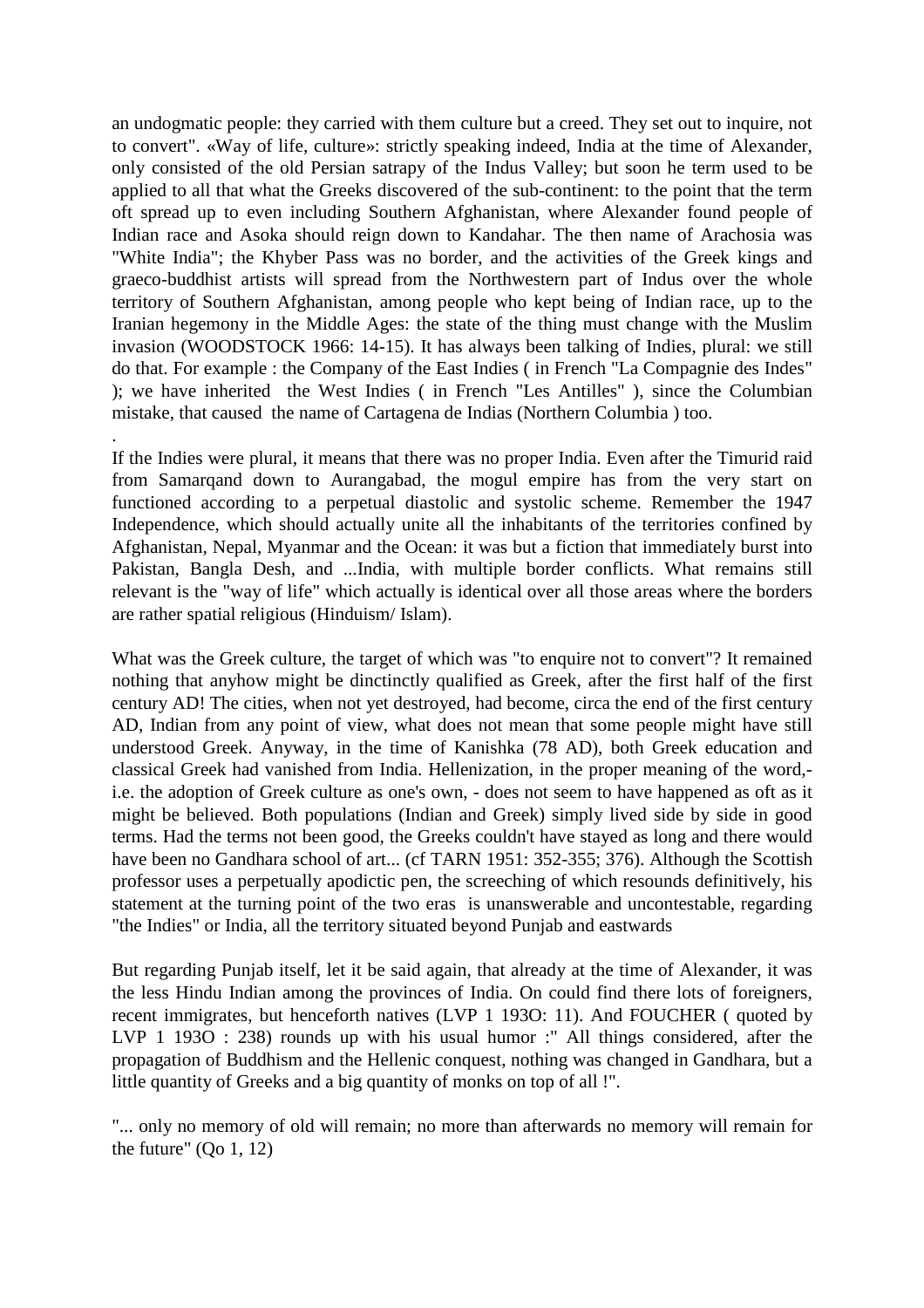After that rather romantic emotion, I confess, back to more self control! That what precedes had no other aim that to properly line out the territory of the following historical considerations: they touch India but westwards from the Indus included, i.e. those Indians living in that Northwestern India; up to the North, in that Mesopotamia between Syr and Amu Darya; left, in the Marches of the Northwestern Afghanistan and down to the South, in Kandahar. I would like to call that ensemble: The Outer India!

Two points must concentrate our attention: the dynastic philhellenism and the properly Hellenistic influence. Not too long...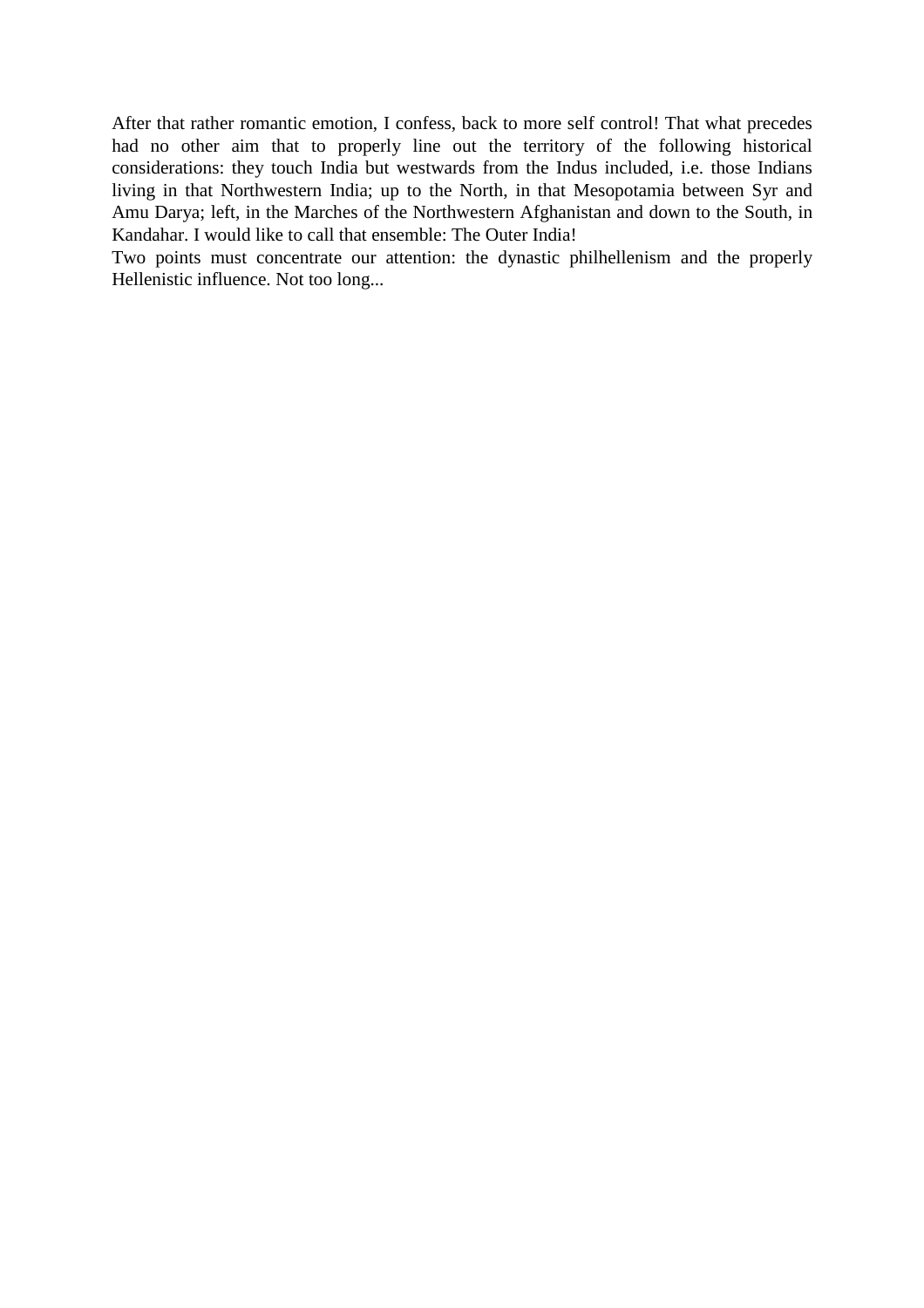#### CHAP.3: PERMANENCE OF THE DYNASTIC PHILHELLENISM (From the Graeco-Bactrians to the Scythian-Parthans)

With the reader's permission (!), I first situate myself at the very place where the baton must be handed on, the border of time, in the year O that not exists! Because one fact is to be stated: the chronology is a black hole. From 57 BC to 5O AD, - from the conquest of Taxila, capital of Gandhara, by the Sakas (the Scythians) to the reign of Gondopharnes (the great Kushan before Kanishka) - no record! Even the great Louis de La Vallée-Poussin (the famous LVP of my quotations) sees nothing, although he is THE man who has read all about all. regarding whatever published on the matter!

Communications with the Mediterranean and Greek worlds are cut off. Nothing to hope from over there. The towns, the "polis" that then prevailed, are turning (back) into oasis among a population with foreign speech and feelings. In vain the people look towards the West, begging for a help restoring the old order...The art degenerates too...and the few still performed pieces witness that limp style, totally deprived of any original virtue. (cf MEYER 1925 64).

How much distressed this time must have been, that only one "vox clamans in deserto"(a voice shouting in the desert) still comes to our own day!

Back to the event sequence: let's join Alexander again along the distance.

After the conquest of the Achaemenid Empire, he invades India (the Outer one) in 331 BC. He meets with some resistance around the Swat valley, near Charsadda and elsewhere. Conquering Taxila was easy. Five years later (326 BC): retreat! Exit Alexander...

From 324 BC on, the Northwest is absorbed by the first great outer-Indian empire: the Mauryas (324-187 BC). It is very interesting to state by the way that the Indian tradition is mute regarding the event: it shows out the mental distance in the self comprehension (the Selbstverständlickeit of the Germans) that could separate the Indians between themselves. The Greek reports speak of a treaty between the Indian emperor and one of Alexander's generals, Seleucus, who inherits the oriental conquests but loses the territories of the Southern Hindu Kush.

We already met with Asoka (272-232 BC), the most illustrious of the Mauryas: his pillaredicts, written in local Indian dialect and kharoshti (in Manserah and Shabazgarhi), in Aramaic (in Axial), in Aramaic and Greek (in Kanawha), and in Aramaic (in Laghman) witness the spread of the empire where he himself strolled as a missionary of the Buddhist Dharma.

In 187 BC the Sungas replaced the Mauryas, invading from the North, but in the mean time (it is important), already from 25O BC, the Greek power had been spreading from Bactria on the Oxus (Greek name of the Amu Darya) southbound (i.e. towards Gandhara). It is the time when the Parthans start rising. The Parthans actually are the Greek settlers of Alexander (usually called Graeco-Bactrians by the historians). They had preserved their independence,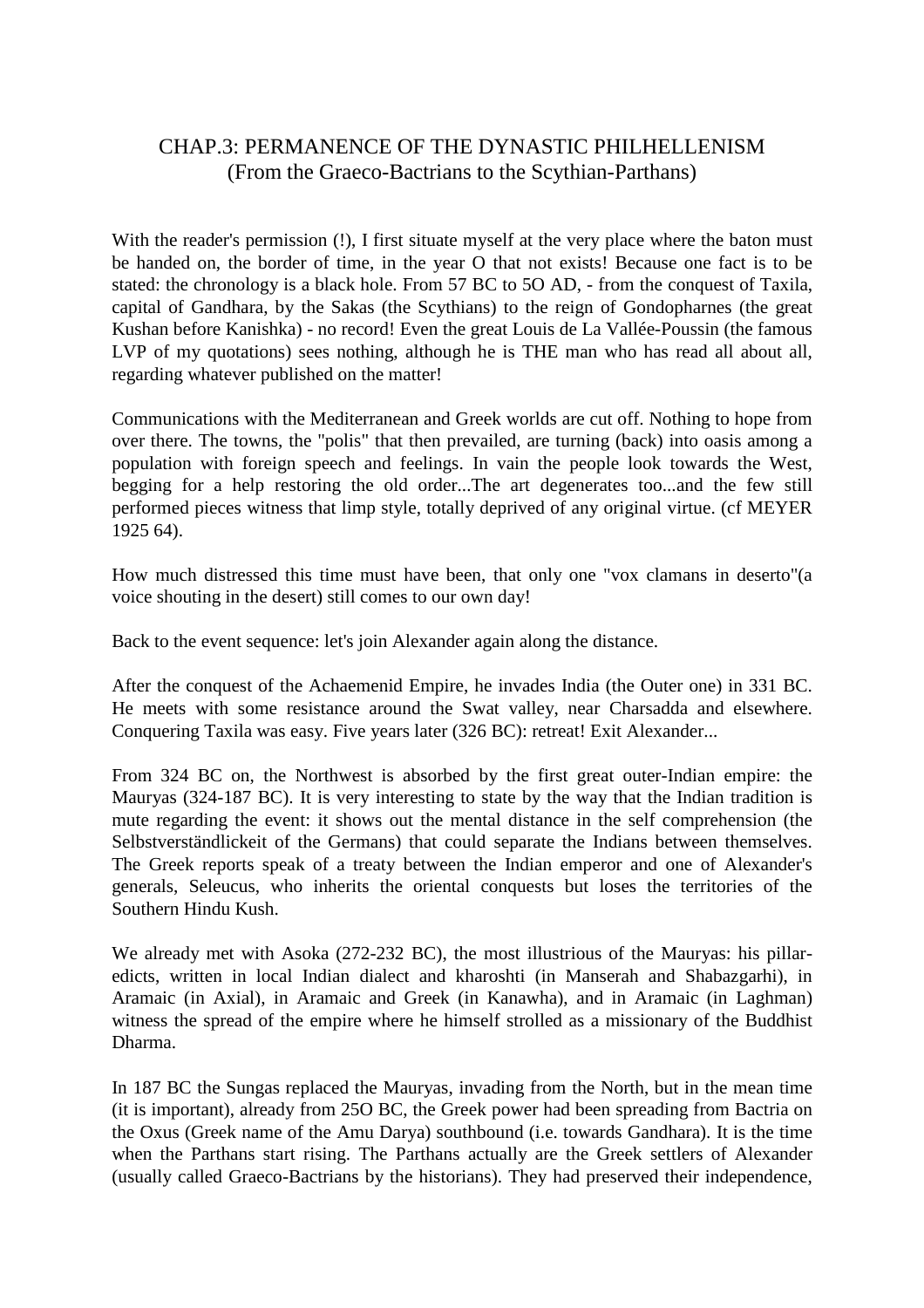against any vague impulse of the Seleucids, the oriental successors of Alexander, to reconquer them.

In 13O BC the Graeco-Bactrians lose Bactria on their turn and are forced to settle more southwards from the Hindu Kush, in the Indian cultured regions of eastern Afghanistan and Punjab: they then were called Indo-Greeks!

The latter are the most important in that affair of statue which impulsed this investigation. They are the Parthans, from Northeastern Iran, turned into Greek colonists by Alexander, managing to keep free from the Seleucids and founding the Bactrian kingdom on the Oxus (nowadays Southern Uzbekistan): they then deserved the name of Graeco-Bactrians. Pushed off by an invasion coming down from still more north, they must displace to settle in that Outer India (our inquiry field) to receive the last name of Indo-Greeks. Thus: Irano-Parthans turned into Graeco-Bactrians turned into Indo-Greeks! (I repeat myself: but it is as much for me as for you, dear reader).

Those very clever people created an indo-Greek double-legended coinage (after the Indian value), while the only Greek-legended graeco-bactrian one (after the attic-metropolitan value) went on circulating in the first territories under Greek rule.

The Greek rule knew dynastic conflicts and breaks, but its political history remains uncertain, by lack of literary or epigraphic documents: except Menander (c.15O BC), the famous Melinda of the Buddhist treatise (and his capital Sialkot, near Taxila) and Antialkidas (capital: Taxila, end of the 2nd century BC). One thing seems sure: the Greek rule kept holding in those regions, and in Gandhara in particular, up to 57 BC when, in Gandhara especially and through the whole western Punjab, the rule passed to the Sakas, then to the Parthans of Eastern Iran and at last to the Kushans (come down from Khotan, in the desert of Southern Taklamakan, in the Chinese Sinkiang). But the Greek influence definitively vanished out only at the turn of the Christian era.

To well line out the exact period of the inquiry, we have to turn back some years up to 9O BC. It is the Saka rule, the Scythians, pushed out of Central Asia by the tribes Yue Zhi : those Sakas appear not only inTaxila, west from Indus, but also in Mathura, on the Jumna, i.e. right in Northern India, as well as in Gujarat, i.e. down to the Indian Ocean. It is the first time that one territory under one jurisdiction and rule spreads both sides of Indus and Punjab: Outer and Inner Indias! That made so much sense that as the Sakas conquered Taxila, Azes 1st acceded to the throne and created an Indian era, that of Vikrama ( 57 BC).

It is at that exact moment that all turns confuse in the chronology. Azes 1st 's successors were Azilizes and Azes 2nd, and suddenly we "find" the "Eastern Parthans" ( apparently Irano-Parthans, remained in the Eastern Marches of Iran, below the Karakum and Kyzykum Deserts, preferring not to go with their likes up to the middle course of the Oxus/Amu Darya). They also seem to have been independent from the Arsacids, the national dynasty of the Parthian Iran.

One can understand why the situation keeps scheming: at a time when some Indo-Greeks of irano-parthian origin, mixed with Seleucidic Greeks, meet non only with Outer but also Inner Indians, Buddhism, which has been seething for contestation for more than 1OO years and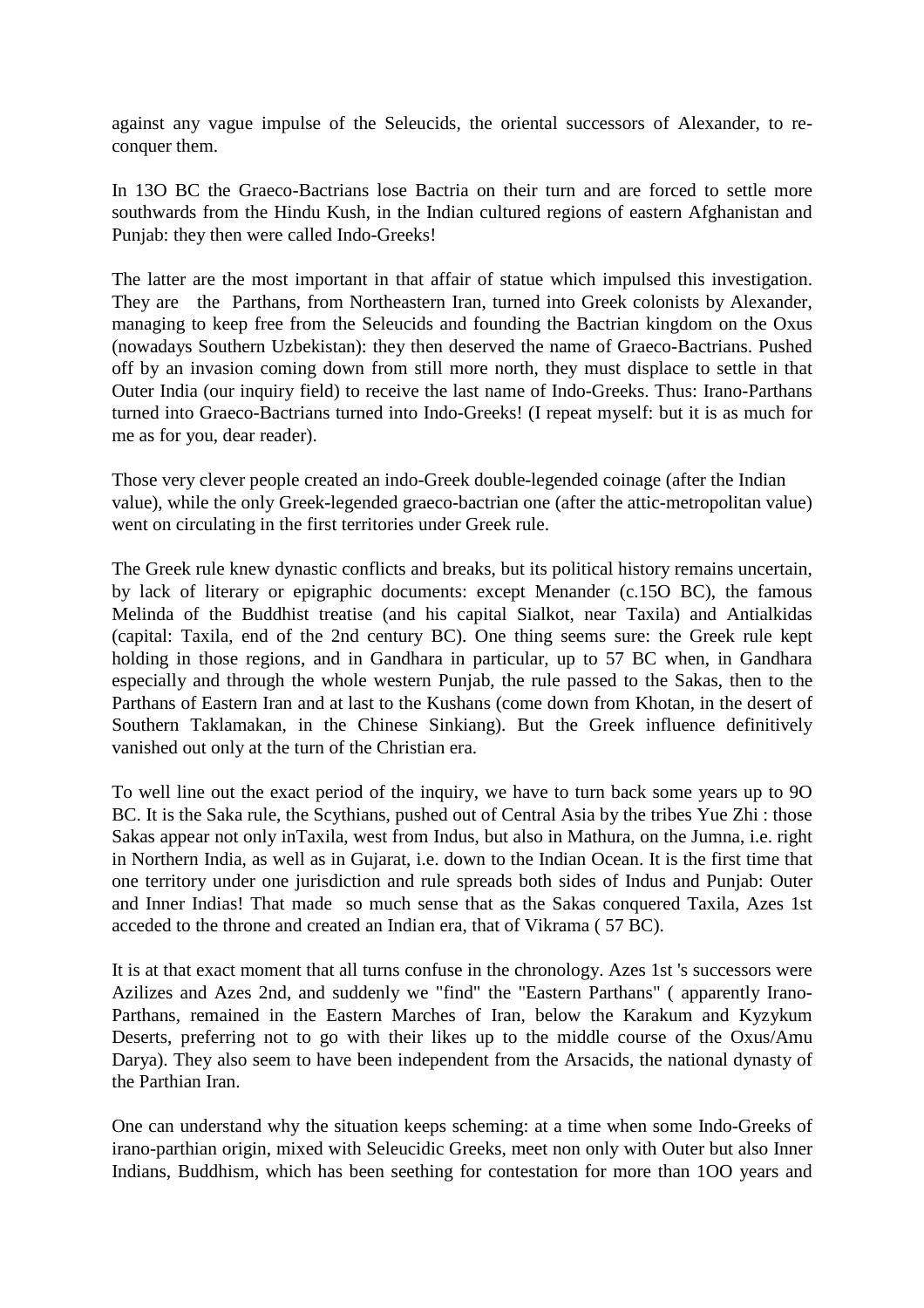whose schism is just waiting for opportunity to be consummated, will soon be enabled to give concrete expression into stone to one fiction, speculatively built with so much care...

We'll stop here with the chronology: further is out of our matter. Nevertheless, to omit no data at all, just some words about the Kushans who with Gondopharnes likely are ruling over Gandhara from 5O AD. Even the datation of Kanishka (78 AD) is problematic and divided the scholars, because it affects a lot those of the Gandharan pieces of art. The Kushans (the Guishuang of the Chinese sources) had been expelled from Western China and had occupied Bactria. The 1st Kushan conqueror of Gandhara was identified in the person of the king Kujula Kadphises, after the coinage (an imitation of the last Indo-Greek king Hermaeus). At that time, the Kushan Empire included Matura (on the Jumna), Kausambi (on a small tributary of the Ganges); westwards and northwards, through Gandhara and Afghanistan, it spread up to Ai-Kanum and Central Asia.

Were those dynasties philhellene beyond the coinage declarations? What I told demonstrates that their graecity or their Hellenism was claimed anyway! To put an end to that historical exposition, here are two witnesses: the one of an historian, the other one of an archaeologist. «One can only catch a brief glimpse, MEYER (1925: 43) says, of the men floods of Greek settlement, who rushed into the newly conquered territories. The only nowadays example would be the waves of the 19th century European emigration towards the Americas. The only difference is the then lack of any sort of preparation..."." The Bactrian nobles, says STAVISKIJ (1986: 27), who in the past were serving the interests if not of the Achaemenids themselves, at least of their empire, got nearer to the Greek rulers during the last years of Alexander's lifetime and at the time of the Diadocan struggles for power (i.e. well after Alexander's death): carrying on the idea proclaimed by the Macedonian Conqueror of the unification of the Hellenes and Asians". Further on, MEYER (1925: 51) develops the settling of the veterans who decided to remain on the place, Macedonians above all, and other allied of the Greeks, enlisted as mercenaries into Alexander's armies. Those military colonies constituted multiple municipes but without urban rights near the Greek polis.

Maybe are you reading with a map besides : in that crescent, formed by the nowadays cities of Tashkent ( Uzbekistan), Kabul ( Afghanistan) and Lahore ( Pakistan ), via the Valleys and the Passes of the Hindu Kush, the Pamirs and the Karakorum, invaders and invaded, winning one day, vanquished another day,... have been moving along for 3OO years, mixing blood and ideas and speaking the Greek koiné, embellished with Aramaic and karoshti, on the lips of two worlds whose ultimate word was a statue!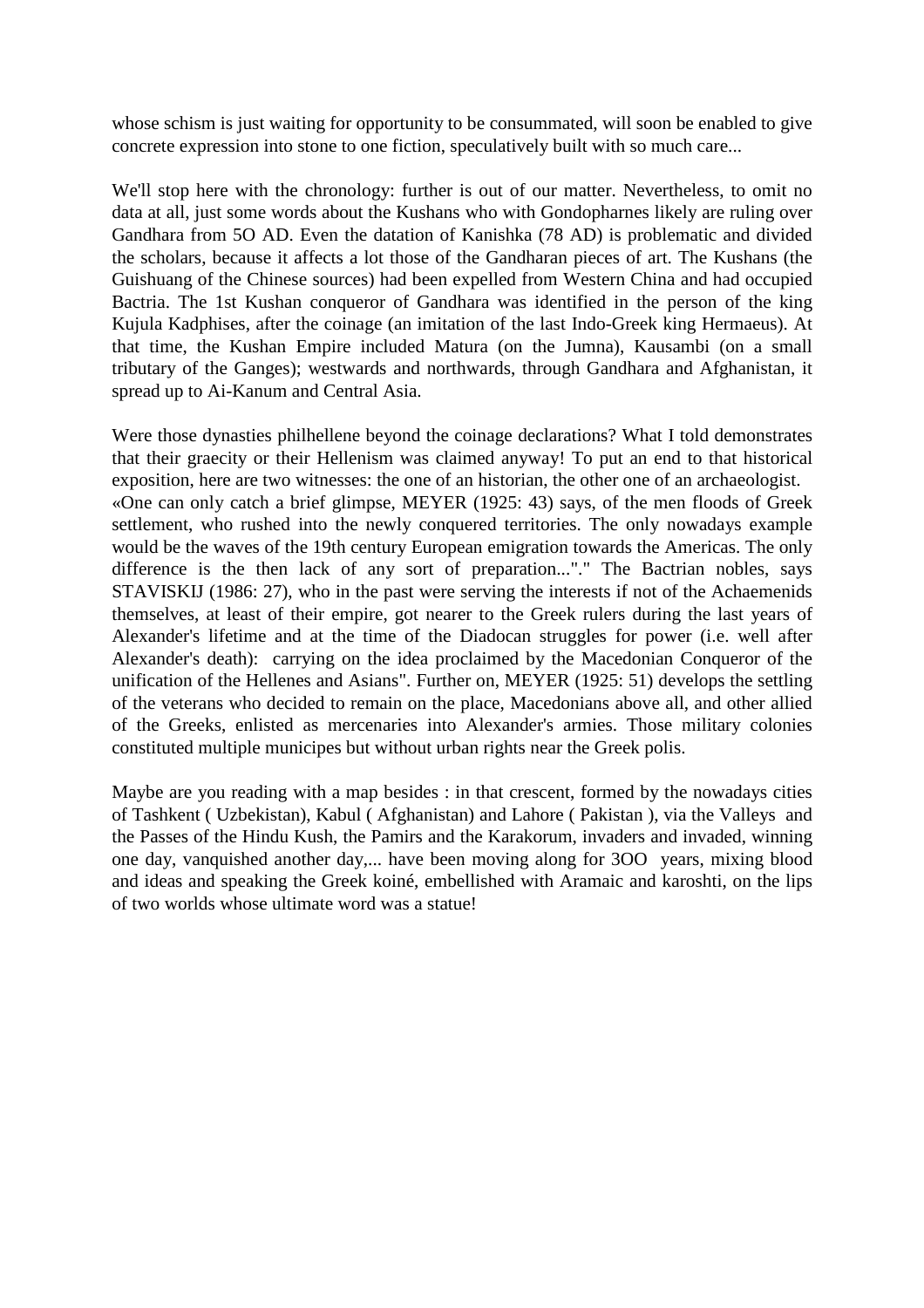#### CHAP.4: AN APPROACH TO THE GRAECO-HELLENISTIC INFLUENCE

What is an influence, if not the action exerted or the effect produced by one person or one reality in general, - be it material or spiritual, - upon another person or reality, - be it material or spiritual too. The matte is to pass from a sphere of exercise to another sphere of exercise: that is the proper definition of the transgression. Actually, to be complete the title of the chapter should induce to interaction and interactivity: from the graeco-hellenistic sphere upon the Indo-Buddhist sphere, and vice versa. Transgressions, - it can be stated from their consequences, - are never unilateral. Greeks and Indians have mingled with so many ethnic groups, forced to move along and along inside and outside the crescent I precedently delimited, by the multiple invaders! They must learn so many languages and dialects, hear so many stories, legends, epics! They must attend, - by obligation or friendship- so many cult forms, ceremonies, religious feasts! Their graecity and their indignity were no more exactly those of their respective metropoles!

«The domain of the Greeks, at the doors of India, - be it graeco-bactrian or Indo-Greek, implicates a complex cultural presence: it is composed of an ensemble of culturally integrated phenomena, stemming from the Yavanas (Ionians), from their way to graft themselves onto diverse and heterogeneous cultural funds on the one hand, and on the other hand from the very broad contribution of western models and techniques. All those elements shape one geographic zone- strongly Hellenized and marked by adaptations and concessions, - which turns into a Hellenistic filter for the men coming down from the North towards the Indian sunshine. The function of that filter will be all the more extended and its effects will be sensible in all the spheres." (BUSSAGLI 1996: 1O3, 161). It is understandable that, in order to entangle the webs of so much rainbow-colored influences - even if the "Hellenistic filter" knows how to play with the prismatic nuances, - man must resemble "the troops of epigraphists and numismatists " of LVP 1(193O: 228) «fervent in reading, clever in interpreting, swift in theorizing ", without of course being too much "relentless in defending theories".

Whatever the case, the filter has been used from the very beginnings. " Under the Seleucids, for example, the peoples pretending to being emancipated looked for their life patterns in the Greek civilization, means of which they very quickly managed to go on an equality basis with the ruler power that founded its "raison d'être" upon Hellenism" ( G.RADET, quoted by LVP 1 193O . 232 ). When Diodotes, as a satrap of Bactria, takes the king title (c.25O BC), he leans upon the numerous prosperous Greek colonies, all the diverse multiple Alexandrias, and the troops of natives which he enlists, are made of "civilized" who are learning Greek. At last when Eucratides (175-155 BC), as a regent of the Northern and Western Territories, breaks with his legitimate suzerain Apollodotes, the matter is a Greek civil war: a fratricidal war between two Greek states.

«In the last decades BC, Greeks and Scythes even mingled at such a point that in the Indian literature of the time they are qualified as constituting one people under the compound name of Saka-Yavanas, an ethnic denomination that kept scheming some native grammarians and even certain European orientalitsts... Little by little the denomination of Yavanas had stopped exclusivingly being applied to the Greeks or even to the Hellenized foreigners,... it ended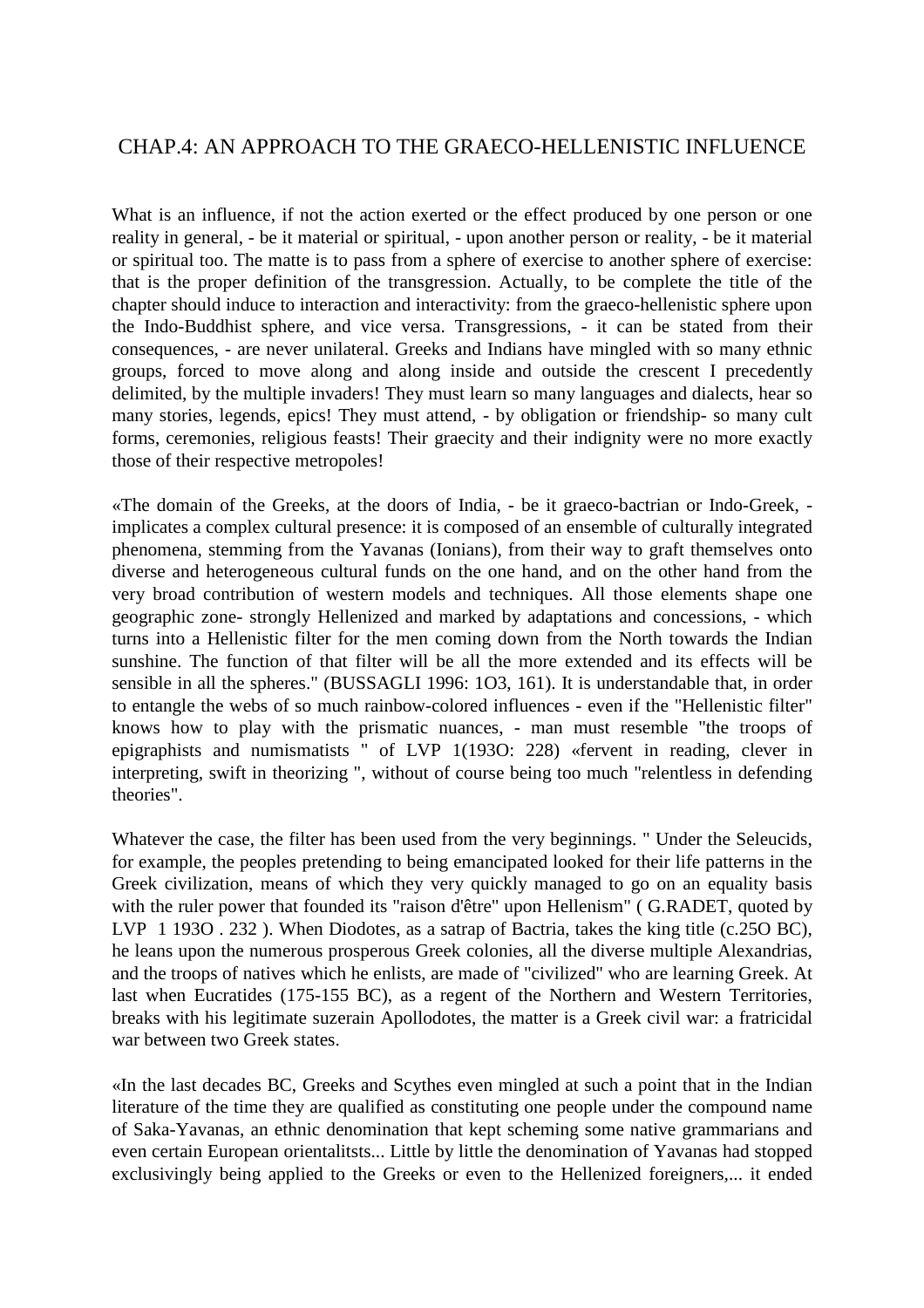with being applied to all Western people, even to all foreigners in general...and still goes on that way from the side of the inhabitants of India to some Eastern populations of the (ex) Indochina, without any connection with Greeks."(GOBLET 1926: 9, 12). At last to conclude with those pointillist remarks, here are two considerations of archaeologists, excavating in Bactria, left and right banks of the Amu Darya /Oxus, which still conceal numerous not yet excavated sites for lack of means and many wars latent or open, according to the season, which are lead at their very common boundaries by the border states. SCHLUMBERGER (196O : 3O6; cf also 315 ) notes too that going to whatever place, as colonists, traders, conquerors, the Greeks always brought with themselves their art, because they were proud of it and it was a sign of superiority. Is it thinkable, that except the coinage, they did not convey their art up to Bactria? Regarding the Hellenizing grade of this country, the opinions may go asunder. But in front of this coinage, true masterpieces, one is inclined to concluding with a very deep hellenization... One day the pieces of art of the conquerors of the Oxus lands will come to daylight." STAVISKIJ ( 1986 : 246 ) thinks that" it is quite clear that the missionaries coming up from Gandhara had managed to ercercise their influence upon the artistic culture of the Kushan Bactria too ( i.e. after 78 ): The assimilation, in those regions, of the productions of that religious art ( our famous statues ) was probably facilitated by the following : certain of its Hellenistic elements dated back to the art of the graeco-bactrian empire and consequently constituted a common heritage, as well as in Gandhara that had been an integrated part of that then state, as in proper Bactria which had been the cradle of it."

"An interactive influence," have I written at the beginning of the chapter. The then fully growing Mahayana will be on charge of it. From a certain point of view, the doctrine ready to consummate the big schism with the Hinayana, - that Buddhism of faith, according to CONZE, - is a kind of " salvation means of the works ", very near to the then heterogeneous Greek philosophy: thus it happened a great number of conversions and of Greek monks entering the monastic orders, because Buddhism was turning into a redemption religion in which compassion (the bodhisattva Avalokitesvara) was becoming the mainspring. It was too the time when the first Greek kings were coming down from Bactria to Gandhara. The contact between both populations will be all the more narrow with those mobile and egalitarian societies, those " invaders of the Northwest" who rejected the cast system and the xenophobic character of the brahmanic cults and somehow found their bearings under the protection of that Lord of Compassion, making no distinction of people (a then revolutionary idea) and helping everybody out of the slavery of that illusive world and of his karma chains. (WOODSTOCK 1966: 158-162). All that however remains questionable! How that Greek society, light and refined, proud of its past, quite impregnated by a culture that implicates one serene and optimistic conception of life, came so far that it jumped into the arms of a religion of renouncement and despair, whose ideals incarnate in the figure of the ascete and no more of the hero, whose aim will become the annihilation of one's personality into a dreamless sleep and no more its lightning up in the radiant brightness of the Elysian Fields?... The Greeks of India found themselves the preys , - three centuries before their cousins of Europe, to the moral crisis engendered in high cultured souls by the predominance of material pleasures and the incapacity of ancient beliefs in satisfying the needs of mind and heart. Buddhism, under its still vigorous hinayanic and its irresistibly growing mahayanic forms came on time to provide with refuge those disenchanted who, like Menander found India empty!" Not much less disenchanted reflexions of GOBLET (1926: 28)! FOUCHER, whom quotes LVP 1 ( 193o : 24O ) exclaims with humor :" Either they have been theosophically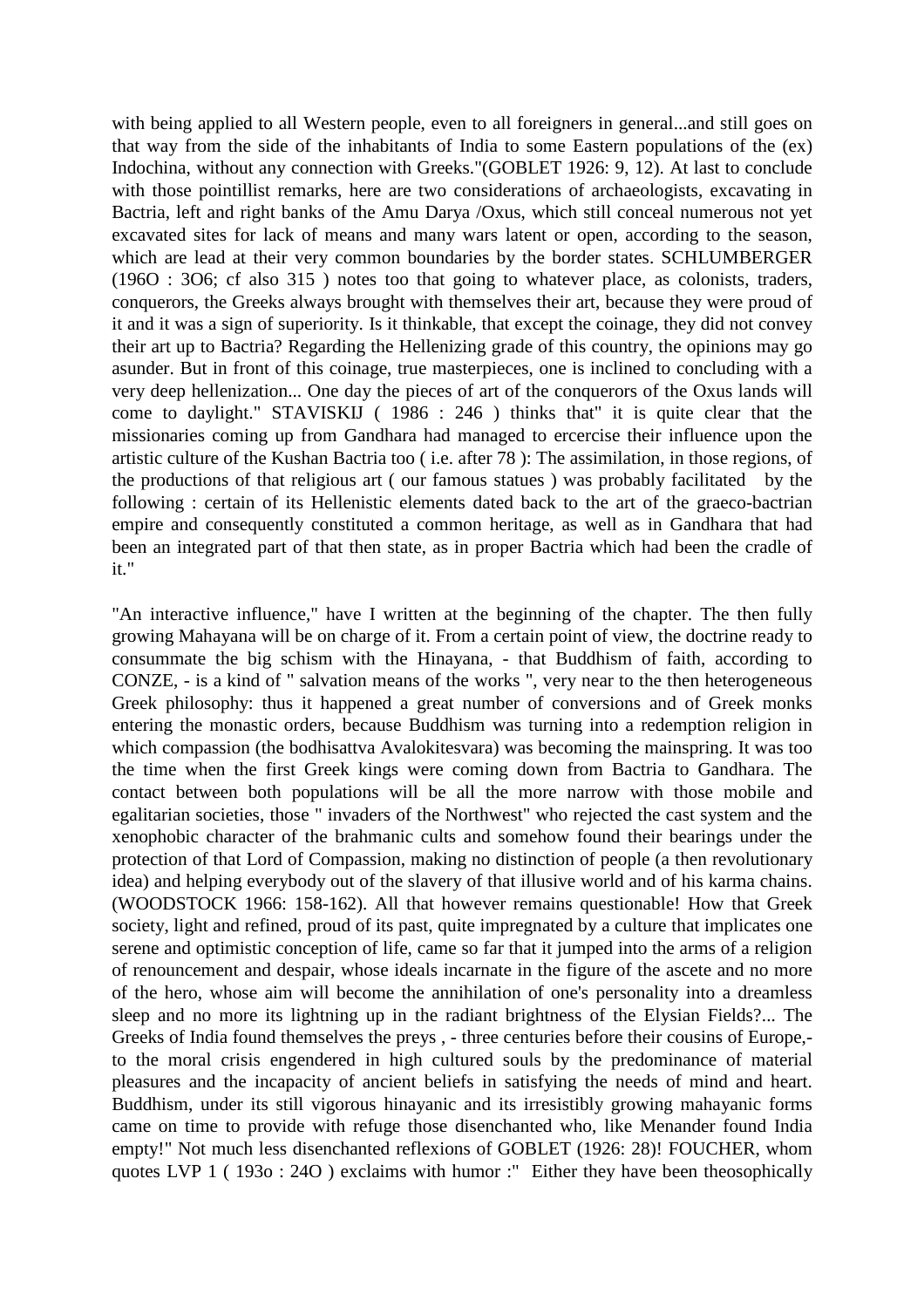infatuated with it ,- a frequent result of too long a stage in India!,- or they have from the doctrine of the Buddha , above all retained the philsophical aspect... anyway : the distance was no so far from the wisdom of the Blessed One to that other wisdom which had just turned Epicurus into his sectators'god! « (cf too FOUCHER 1987: 3259).

An inextricable ambiguousness is to be lined out of the multiple webs of the cultural religious interactions; the nets overthrust one another like on the hertzian waves. Bad reception, crackle, useless antenna orientation: and at last a permanently fading language, surrounded by all kinds of others, from which one can catch a word if already known! That most confuse acoustic image slides through my mind, while I stay considering those three centuries BC and above all the last one! Of course, the graeco-hellenictic mark was deep and widely spread. Of course, in matter of habits and customs, - morals and modes included, - exotic charm always gets a chance! And necessity makes law: in order to move in the masters circles, it is required to resemble them just enough not to alienate them. Besides, masters are not necessarily bad "guys": they will even make all efforts to show their subjects that they do understand them! They will learn their language; for example, take interest in their folklore, arts, religion. They will exhibit in their own reception room many items, - statuettes, pottery, hats, weapons, carpets and other objects. Their children will be dressed like the natives' ones. On certain occasions "they even won't pass some dressing' up"! As singles, they with the time may even marry a native: the inverse is not so well seen! And by dint of seeing, hearing, tasting, smelling and feeling the native way, they happen to acclimate themselves. They will start appreciating things, places and people; sympathizing with their ways of thinking, feeling, believing and hoping; sharing visions, values, even beliefs. This happens everywhere and always. That happened in Punjab some 2OOO years ago. All who transgressed came forward into their self-consciousness, that of the others and of the world...

The investigation now will turn into a kind of archaeology: but one of the mental.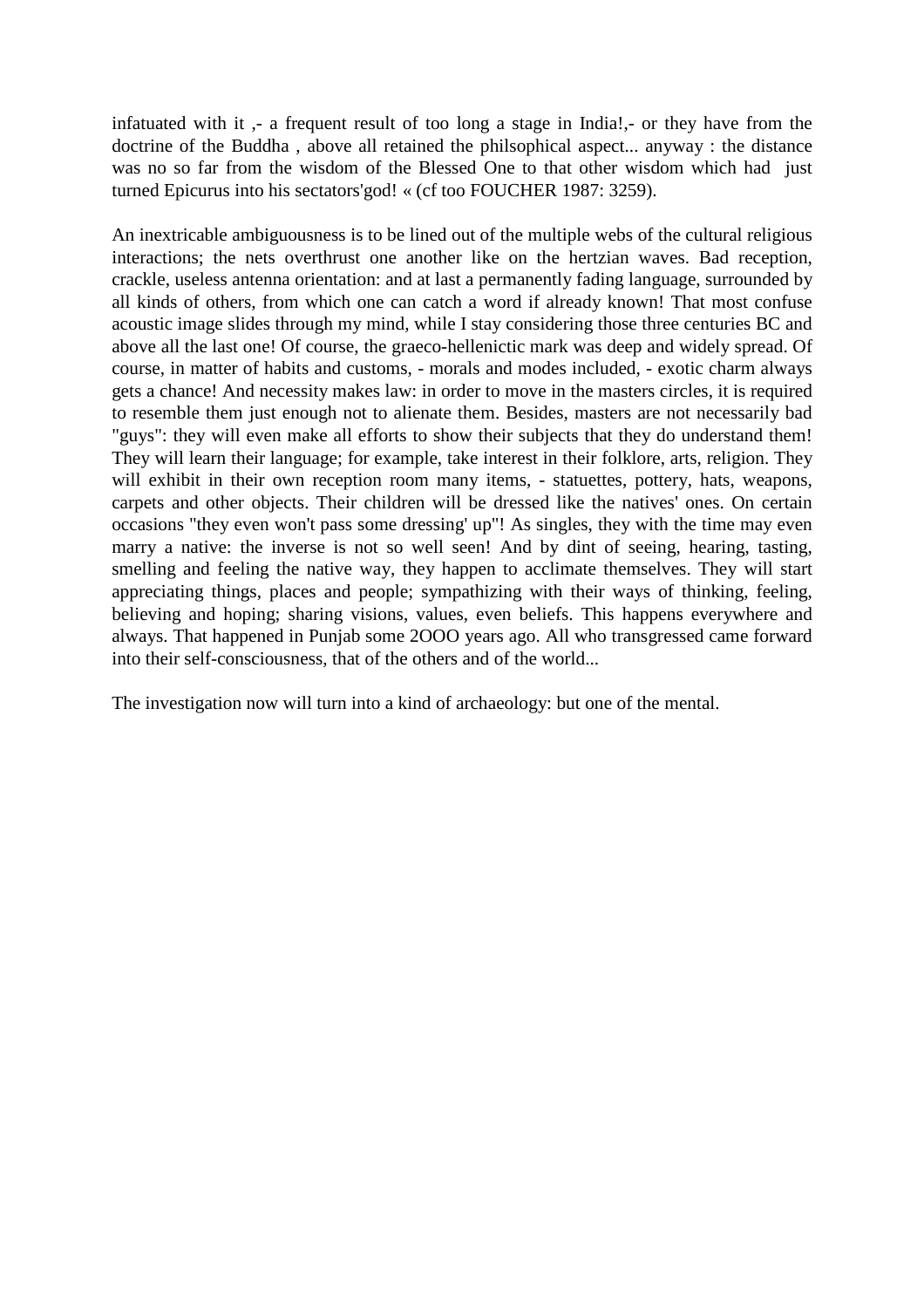### S E C O N D P A RT

### **T H E A R T I F I C I A L F E C U N D A T I O N S**

Is mystery a must for all religion that states it is one? Was early Buddhism free from any religious or philosophical element? Was Sakyamuni but a moralist? Was not Asoka the founder of a mass religion, opening the way to the Lord Buddha, - the Baghavan, - then to the God of Mahayana?

Besides doesn't mystery itself comprehend a whole series of attitudes and behaviors, which not only do not exclude one another, but well rather share in a same spring and keep mutually fecunding? The mystery of initiation: and there is a Buddhist initiation, were it only the admission rites into the samgha. The mystery of mythology: and there is a Buddhist mythology, were it only the myriads of Buddhas and Bodhisattvas. At last the mystery of mysticism: and there is Buddhist mysticism, that of the bakHti and anusrmti (BEYER 1977: 333). Let us remember : bakhti and anusrmuti have lead to idolatry; the more precise the features of the god, the more they confound it with its image , to such a grade that it is in certain cases difficult to guess which between god and image the object of devotion is (BARTH, Deux chapitres du Saurapurana, Mélanges Harlez 12 ,I, 193-197, quoted by LVP 2 1935 : 328 ). The vocabulary used in the last phrases is remarkable: visualization, iconography, idolatry, and image: i.e. vision, icon, idol, and image. Actually the next question will be that of representing the Buddha, making him a figurative immanent vision: but the representation must keep symbolic, his figurative fixation in no way hem the spontaneousness and the particularity the faithful, vision and imagination go on mutually feeding, at last the immanence of his presence in the object be but the reflection of his transcendental sacred character.

This undertaking of ours need a concourse of theoretical and practical knowledges, regarding all the fields of religious both mysticism and iconography. Those artificial fecundations are pretty rare in history and in the history of religious art in particular. TARN who knows Hellenistic matters qualifies that event as «without parallel in Hellenistic history (1951: 393) «Greeks of themselves placed their artistic skill at the service of a foreign religion and created for it a new form of expression in art...If Greeks elsewhere made statues of foreign deities it was because they wanted them themselves...Buddhists or not, the Greeks worked for the Buddhist world; and the school of Gandhara in that sense is unique". Confronted with this massive reality, a series of scholars (WALDSCHMIDT, BACHHOFER, COHN, COOMARAWAMY, VOGEL, CODRINGTON, KONOW, HERZFELD: cf complementary literature) qualified as impossible that yet historical factum. Precisely because, goes on TARN: 1951: 33) " they are confusing two different things: history and psychology. What history desires to know is who made the 1sr statue of Buddha and when. But this school is so impressed with the belief that Indians ought, as a matter of psychology, to have made the 1st statue of that revered figure, and that they alone would have possessed the necessary religious vision... that they argue that what ought to have happened, must have happened, a very dangerous procedure". The necessary religious vision! If it is true that a Mahayanist Indian,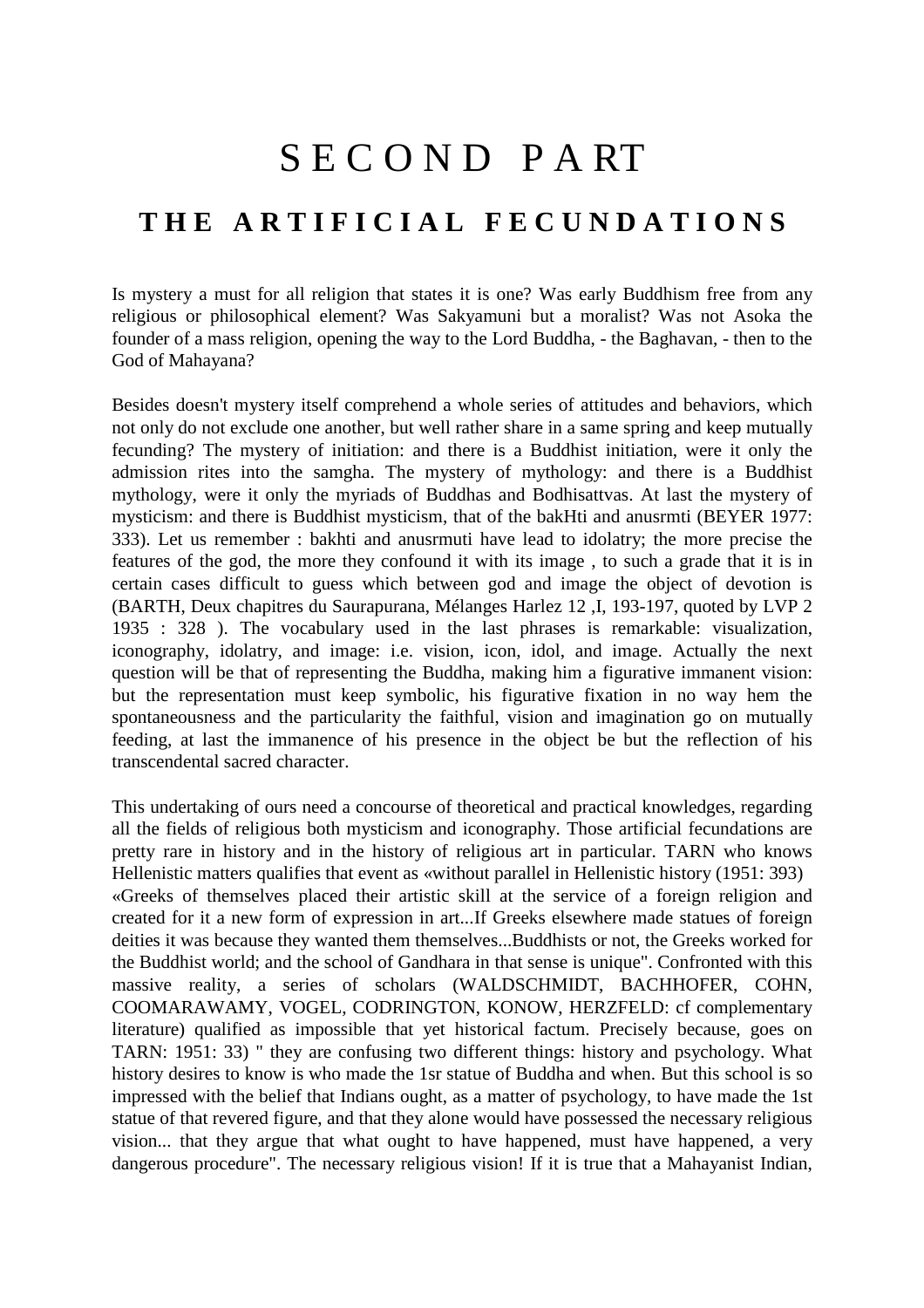an adept of bakhti and anusmrti was the claimant who fetched a Greek artist (of whatever origin he might have been: Greece, Middle Asia or Punjab), which kind of a person did he actually met? A religious one, of the early Greek religion or the ambient Buddhism ambient? Or was it a benevolent atheistic one, sociologically religious of a graeco-buddhist syncretism?

Isn't the most essential of all, that that Indian found an artist -only that, - and a good one?

Those forms (actually a matter of seeing!) eventually are the result of a precise choice, bound to elaborating a system of expression particularly well adapted with the Buddhist spirit and thought. What is surprising is that those forms were transferred from their original lands to different ones; they had to graft themselves to an ensemble of cultural religious traditions very faraway from those which they were supposed to go with. They thus must prove, when expressing the sacred, a plastic potential and a psychological efficiency, similar to those which the impressive stylizations of the Greek figurative model tried to produce. (cf BUSSALI 1996: 183).

The Buddhist will ask the Greek to help him pass from imagination to vision, from symbolisms to representation, from non-figurative to figurative, from transcendence to immanence : he wants to be helped to cross the distance from non- mediation ( direct adoration and prayer = mysticism) to mediation (statue = cult) : but without dualism!

De facto, indeed, duality is the indirect/direct consequence of the double state of the Founder's personality: the Bodhisattva, the Being predestinated to perfect sightedness and the Buddha, perfectly accomplished. "Not forgetting those two aspects of the Master, FOUCHER (1987: 327) says, one understands better what became of his church". The Northwest open to the western influences all the more preferred to call on the spirit and example of the Prince of charity, since the ambient air (bakhti and anusmrti) pushed in that direction»: This is the basic structure: opposition of two moralistic attitudes, still more than the unequal development of their mythological creations or metaphysical speculations".

And is it not that duality itself that feeds the so- called mysticism of early Buddhism, which " puts an end to all becoming, to all life as we know it, in order that the mystic man enter a world of pure spirit which is deathless, unborn, unbecome, uncompounded, utterly beyond space and time" (PARRINDER 1977: 4OO, quoting ZAEHNER RC: Concordant discord, Oxford 197O, p.29O). Maybe that is nirvana: a mystic sate (Buddha-state), and the Illumination, a virtual nirvana (Bodhisattva-state)?

By concentrating on the "person" of the Buddha, the mystic devotion (bakhti/anusmrti) makes him the same object that we meet in the theistic religions, at least at the level of the mass religion (which is the powerful motor of Mahayana). Isn't the "triple refuge" pronounced by the lay people: Buddha, as the first, and then Dharma and Samgha? And isn't this parallel in time and space, and in the sate of the ideology, with the Bhagavad-Gita, which is not necessarily anti-Buddhist albeit theistic:

 Abandoning all the Dharma Come TO ME ALONE for refuge! (18, 66)?

And what about the Buddhist faithful, for whom the cult object is supposed to be manufactured, elaborated, constructed? "It may be easy to perceive the coexistence of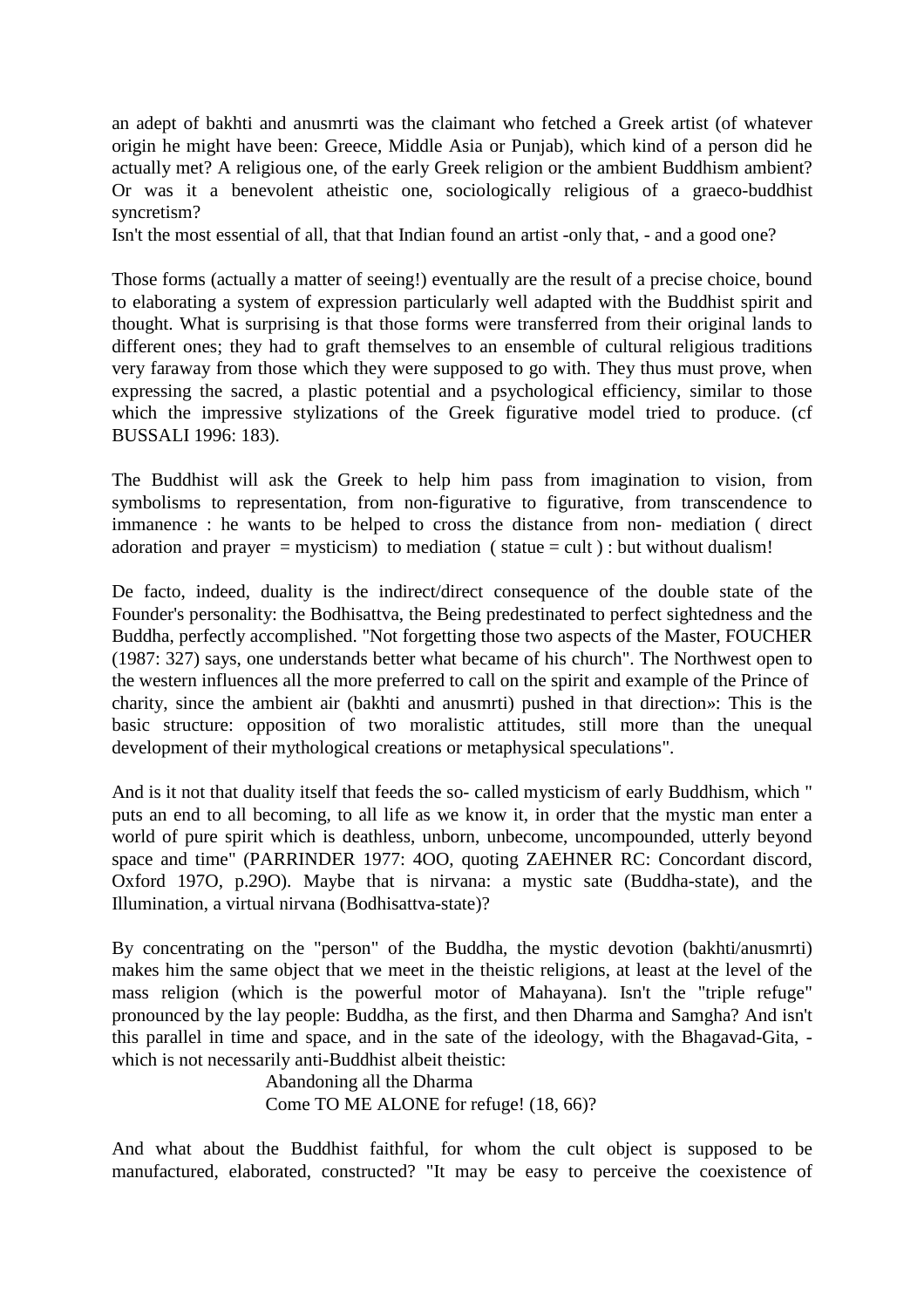precised spectators, characterized by specific cultural back-grounds ( especially in mission field ),- without quoting niveaus, but only components ,- it is absolutely impossible to know which grade of amalgam ( i.e. mutual fecundation ) caracterized the average faithfull, for whom the image had to "speak" and the Gandharan language was to be created in all its multiple inflexions and varieties " ( BUSSAGLI 1996 : 25 ).

The dogmas of the Great Vehicle are likely to have very early been fixed, in the quite first decades of the new era: but its hagiology/mythology did not exert its influence itself on the Northwest, and consequently on the Gandhara art (FOUCHER, Art du Gandhara, II 371, quoted by LVP 2 1935: 344, note 3). On the other hand, c. the 2nd century AD, a man from the South (Amravati), Nagarjuna, a dialectician and a metaphysician, will found the so-called Middle School (Madhyamaka), which belongs to Mahayana. Nagarjuna, besides the true meditation by means of the negation and the vacuity/emptiness of any Ego, goes further: he shows the absurdity of all intellectual notions and the logical impossibility of all sensible and mental experience. True meditation, - and thus true truth and salvation, - may be reached by means of the total and absolute emptying, - the meditation of the vacuity that destroys itself. Nagarjuna is too the commentator of the Prajnaparamita, which is markedly ontologistic, they are both of them (text and man) influenced by a few schools around Amaravati, that had input into Buddhism the brahmanical notion of the Absolute (Dharmadhatu), the eternal nature of things. The Prajna, - a multiple recensioned ancient sutra, - already was in complete agreement with it: but it «Buddha-ized" the Absolute by emptying it; it puts a transcendental Absolute: better, non-relationed with all things that not exist. (cf LVP 2 1935: 344-346).

At that precise moment, - if you're reading on, dear reader: I 'm trying to be as simple as possible!)- the moment of the transcendental Absolute, outlined in terms of vacuity of apparent things, - something may be understood: the relationship between the notions of vision, imagination, dream and the notion of cult, all engaged into that process of multiple and artificial fecundations, that will eventually lead to the birth of the new unseen statue (without any parallel, according to Prof WW TARN): actually, follow me...

What is a" transcendental Absolute" (thus something infinitely equal to itself and radically different from all materiality), outlined in terms of «vacuity of all apparent things « (thus inexistence of all sensible things)? That still is a reality (ontological) but outmatching nature (physics): actually that is a meta-physics. But a mystical one, i.e. which is animated by a uniting proceed between two poles: the one that" reveals» (raises the veil), the other that "sees beyond" the veil... All that happening, - of course! - inside the totallest vacuity, where nothing exists and has any substance, but where all may happen and befall... The metaphysics of the Prajnaparamita actually is the metaphysics of vision (in the meaning of visionary) and dream (imaginary): a universe of sparkling and quick-silver changes precisely is a universe which can only be qualified as "empty». Vision and dream turn into instruments to dismantling the heavy categories we charge the reality with, in order to reveal the capacities of the eternal flow the Bodhisattva lives in. To speak about the "Lord as vision" makes him equal a "spiritual reality", present and personal, placed in front of the "meditator»: the only answer, appropriate to that overwhelming is worshipping. Here vision and cult go hand in hand with each other: seeing is worshipping, and worshipping is hoping for the vision. In the worship is made real the ultimate meeting between will and grace: the meditator sees, but the god reveals. (cf BEYER: 1977:34O, 334 and the whole article...)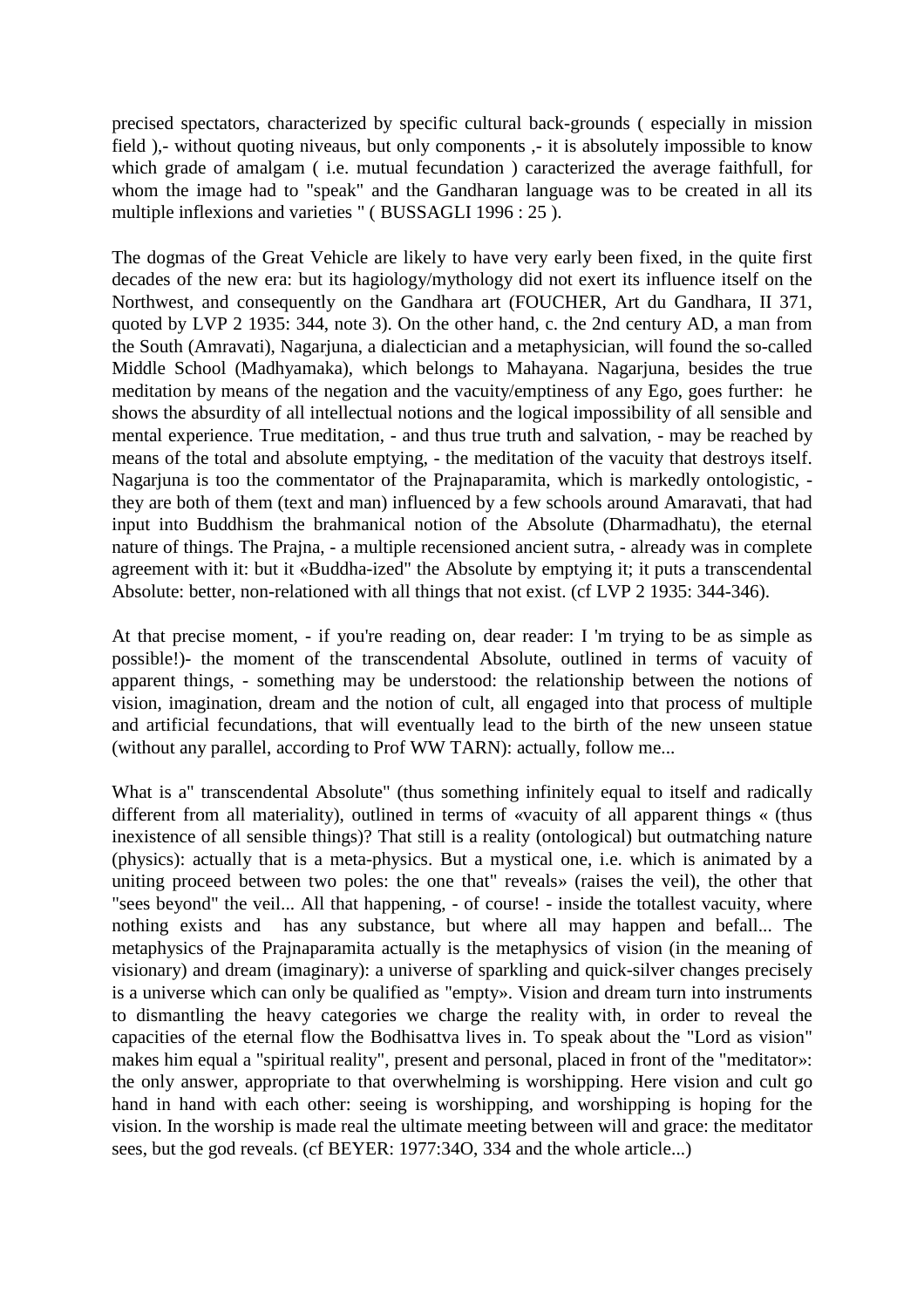The original Buddhist tradition, lying on the bed of Brahmanism and already cultured by some internal rebellions, will feed its monstrous pregnancy with some more steadfast ferments from the Bhagavad-Gita and Prajaparamita, up to the ultimate fecundation, performed with an unseen élan into the arms of the graeco-hellenistic daimon, first astonished, then inventive, at its historical twilight, on that border of all the possible! Monstrous pregnancy, because man might have waited for the Dr Frankenstein's creature: it was APOLLO REDIVIVUS for a BUDDHA REVISITED!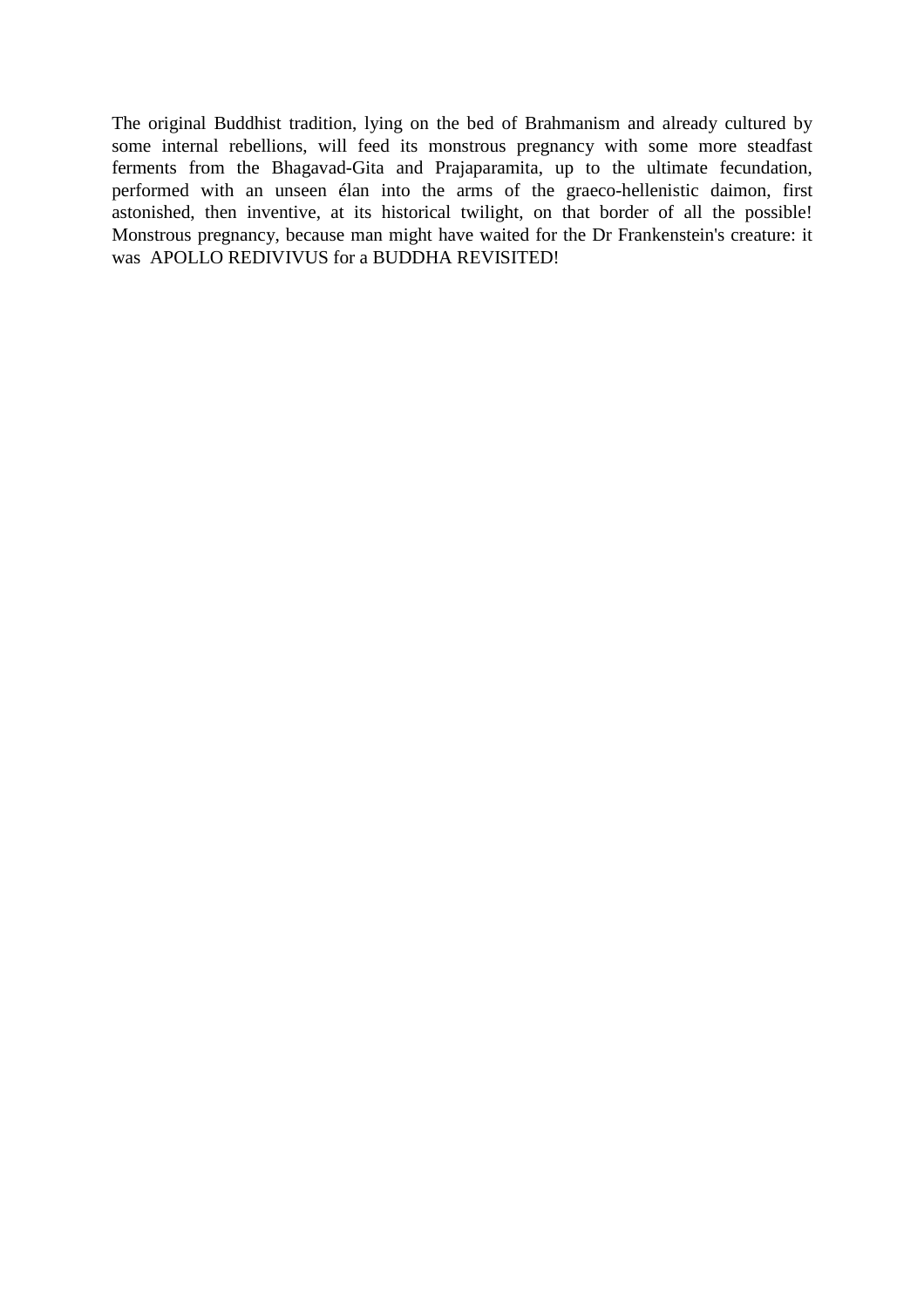# **T H I R D S E C T I O N**

### **THE SYMBOLICAL IMAGINARY AND THE REPRESENTATION OF THE SACRED**

This episode is to properly put in presence the partners, - imaginary and mentality together, of that historical happening. Now is the moment to show oneself a shrewd archaeologist of the mental as well an acute observer. If Buddhism is internally parted between the figurative and non-figurative chapels of its adolescent tradition (what is half a millenary?), the Greek statuary tradition, - transplanted as far as 1O OOO kms from home, - goes on in spite of the distance working on the base of its multisecular requirements.

We'll deal with collective unconscious, archetypical meaning, symbolical religious tradition and approach of the sacred in its mystical and figurative components. What is at stake is important, if we remember that the matter is the choosing of the human form instead of the symbol, - and one certain human form to the exclusion of the others. The mental universes, already very complex in themselves , are called to mutual identification, evaluation and agreement by adopting the lowest common denominator and multiple, , respectively coefficients of convergence and divergence. The human form, body, face: at a time the most familiar and taboo realities. Difficult to imagine (!) so sensible an element in all the cultural traditions: from the place and role attributed to the cadaver, up to those regulated regarding clothing. Mortuary (not funerary) rites and dress fashion (even dressing up) could constitute, if told, an important chapter of the Mystery of Incarnation. Because that matter falls into the sexual reality of our human condition, unavoidable locus of our being-in-the-world, of our becoming and future, - if the latter belong to the bunch of our convictions. Bakhti as well as anusrmti invite to visualizing the god in each and every possible detail of his: up to the apparent and the secret ones! The Exercises of Saint Ignatius of Loyola demand from the exercitant that he visualizes in details (?) all the pericopes of the Gospel which he " exercises" about and he must find for him, not any place for, but his "real" place in : during the escape to Egypt, - I belonged to the trip !- I caught myself packing and checking. What is astonishing is that we manage! You still have to (dare) try!

At Bharhut, Amaravati, Sanci, Sakyamuni is represented: but lost in the middle of the other monks, and if he is in the middle of the jataka, no special sign distinguishes him. The sculpted cartoon itself is the theme of that stone catechism which the freezes and the relieves of the stupas are: like the pillar capitels and the stained glass windows in our western churches and cathedrals. But we already had, at the very beginning in the roman catacombs, our Good Shepherd, Our Crucified, Our Resurrected; then we got our Pantocrator, our Rex Gloriae. We even managed in representing that Faceless One who is God the Father, the Invisible God whose Christ was supposed to be the only visible image.

In the hinterland of any aesthetics, of any figurative art, as well as in the hinterland of any refuse of representation (cf the bible of the Hebrews), an ideology hides itself in which the "tremendum and fascinosum", fear and fascination, mingle. Let us enter this wonderland of our phylogenetical atavism.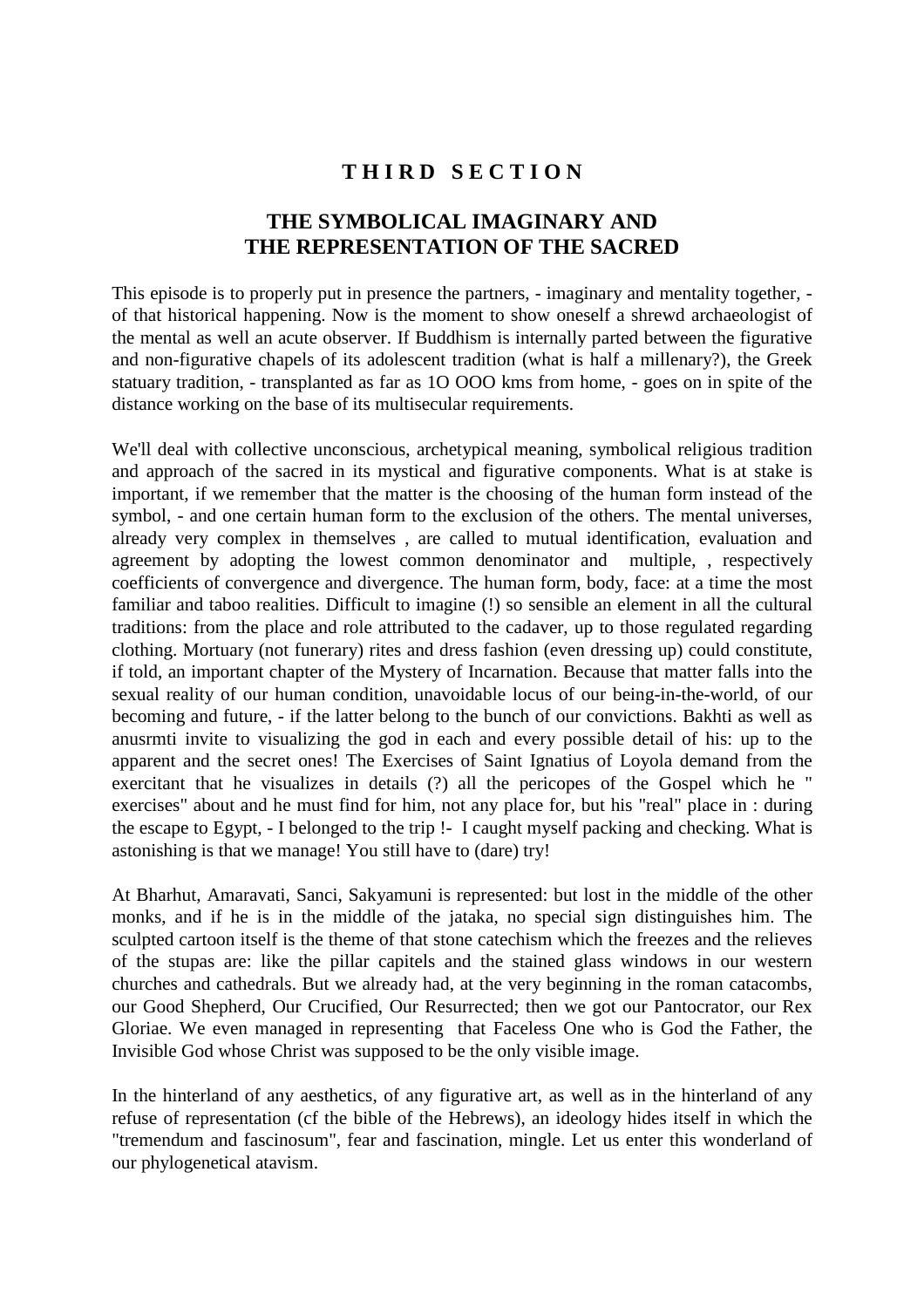#### CHAP.5: FIGURATIVE VISION OF BUDDHISM

The regulation, permission and control of the image (and of the whole iconic system) - here in religious matters, - is the must rule for any religion or religious group. Moses and Judaism tolerate no image at all; the graeco-roman world, as soon as the fall of Jerusalem (7O AD), made early then constantinian Christianism topple into a frenzied iconism. Pharaonic Egyptians and Median Persian Mesopotamians affectionated zoomorphic figures of all sorts. ( Interesting : the "Star War "series , too, makes all sorts of humanoids,- as strange as ugly, living together with our favorite cine stars on the white screens of the movie theaters; and what about E.T ?). Remember the iconoclastic battle in Constantinople in the IX and X centuries, just before the schism of the Orthodox Patriarchate with the Roman Holy See. And the return to the "naked walled churches" by the Reformers in the XVI century! (I limit myself to what made Europe: as much interesting are the pre-Columbian representations of the Incas, Mayas and other Aztecs; or those pre indo Buddhist of South Asia and the Pacific; or those of the impenetrable black Africa! I'll come back to the Greeks in next chapter).

Let's take place under the patronage of an authority in the matter, Sir John ( MARSHALL 196O : 8 ) who speaks of " the strange anomalous rule of the Buddhist church which permitted the person of he Buddha to be portrayed in he scenes of his former lives, but not of his last one!" Actually, in all the most ancient monuments of the Middle Indian School of art, the stories of his first births, or Jatakas, become the absolute predominance. Later the interest slid to the events of his last terrestrial life. And still later on, to his image itself, which was to eclipse all the rest in Buddhist art.

Iconism/Aniconism: AUTRAN (1946: 365-375) searched very far back into deep India, whose Buddha remains a legitimate son. What did he find? Well! Still nowadays, among all the classes and regions of India, the aniconic stone currently is to be seen in the center of a cult. Thus in the cult of the dead, the "bid-diri"(= raised stone,) refers to the material trace of the individuality of the late one; and the "sacan-diri"( $=$  the lying stone,) is the grave stone. The stone holds in the rites the place of the dead (we'll remind of it infra). The remains of that kind : dolmens, cromlechs, heroic sanctuaries of essentially exterior tumular type seemed even perhaps have provided the architectural germ around which later on the art oft the early Buddhist monuments has developed ( cf RENOU 1947-53 : 1178). The basis is not the concept of representation of the god, (spirit or demon,) but essentially the inherent potential of the stone itself, its "virtue". Therefore undoubtedly the choice of a rock to serve as a support to the mystic connection with the late hero, and further, provide a stable residence and a magically charged medium, which is the foundation of the religious iconography. Thus, the icon, a utilitarian item, essentially is not so different from any other cultual medium, be it a tree, a piece of wood or stone, or whatever at the end. A statue of a god or a hero "only" constitutes a power in the ritual. The statue is granted this power definitely by the "election» which, - be it a rough stone, a post, a tree, a lingam or a more or less unrefined image, - promoted this object to the office of a sacred residence for the "demon" (god or dead) that is to honor. In fact the statue proceeds from a magic religious substratum, in principle depending on the strict requirements and the college of the "sorcerers" with their dogmatic formulas. The sculptor will sometimes become his own work ordered by the object itself (avayam bhu), up to the minimal details.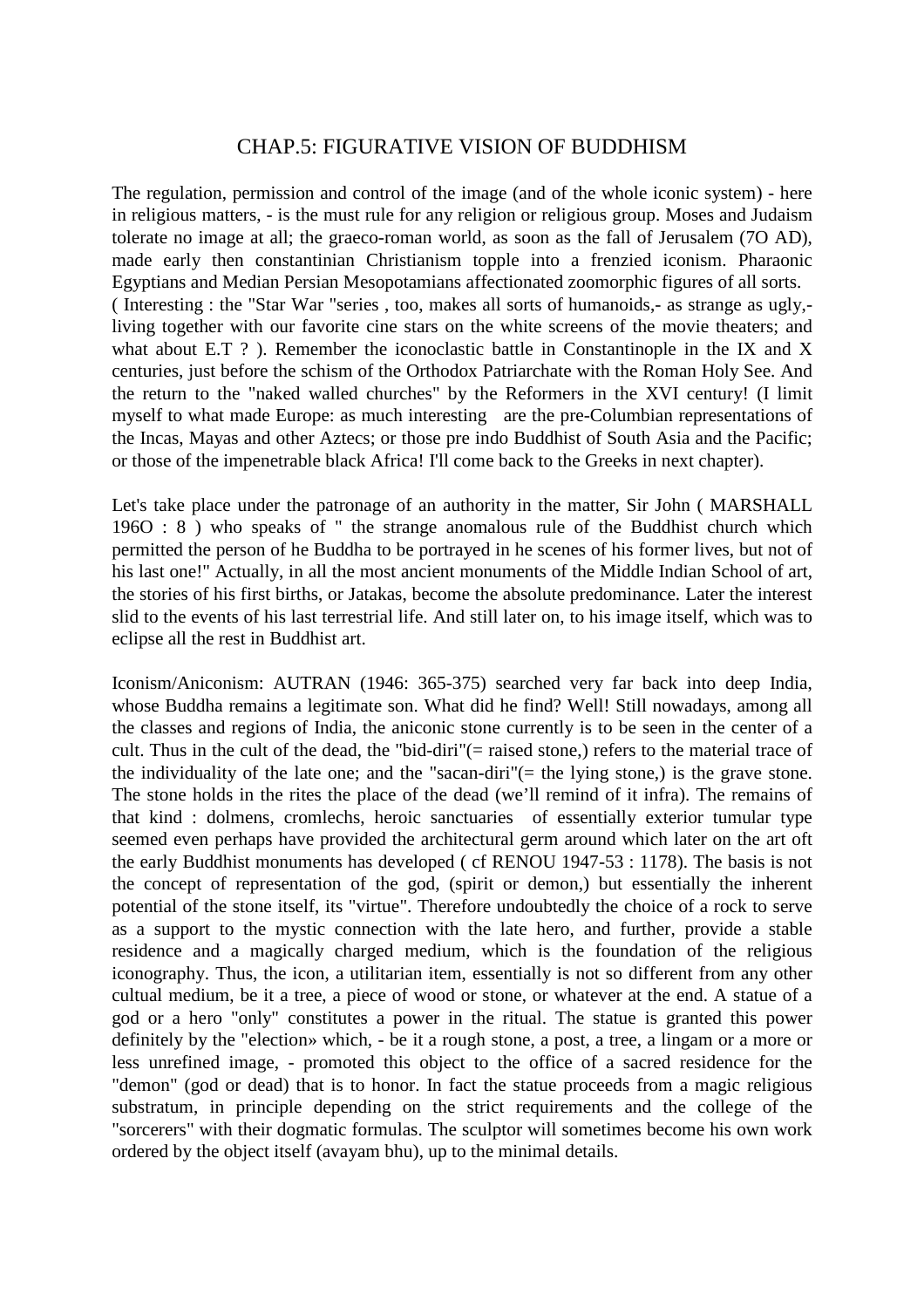Well examined in the context of its "indirect" substructured thought, the symbol can be turned into the tangible sign of the epiphanic presence and possibility of well outlined transcendence. Thus the symbolic expression of the Buddha would have invested the sacred with its highest value. But his image, consequently, would have expressed/ will have to express and enlighten/ed the whole ensemble of the values inherent to the Buddha himself! It is quite understandable that, measured at the human standard, no statue at all could'nt/ will be able to manage it: and the Buddha himself demonstrated the vanity of life and the necessity of renouncing desire and passion. The only path he ever declared apt for that has nothing to do with an image, but with the Dharma. And Himself!

Besides, the Buddha himself is very "beautiful" and «object of desire" sublimated (even though the hagiographic topos of the 32 body marks...!). Moreover: his beauty is transfigured by his spirituality and turns it into an object of devotion and an instrument of conversion. The body of the Buddha is "a" power, - "the" power,-, the mysterious efficacy. The same way it can be spoken of a concupiscence for the Buddha's relics (remember the reliquary demence of Asoka!), there too exists a concupiscence for the carnal body of the Buddha alive (remember Ananda unveiling the sexual organs of Sakyamuni, after his Mahaparinirvana, under the eyes of the women come to lament, in order to put an end to the doubts regarding his entirely manly conformation!). The faithful has to engender that body into himself, with all his marks: it is a semiotic body (we'll come again to the theme), a kind of mandala: a religious program, illustration and mnemotechnical summary of the doctrine. That physical " body of law" is the counterpart of the metaphysical body of law, a sort of "Table of Law" or "Locus of Memory" which the buddhist imaginary fits in. ( All the preceding owes much to FAURE ( 1994 : 24, 36-37) whose entire book deserves total attention). FOUCHER (1949: 59) speaks of "a divination manual (of the Buddha's body) that changed into a sort of iconographic memento". Moses, Hammurabi and Asoka wrote the Law into the stone: here the Law is the anthropomorphic Buddha!

But still no question of a statue! All those processes, - when and if they happened, - were a matter of teaching, memorizing and practicing of meditation in front of the "remindings" of Buddha: among them stupas, lotus flowers, umbrellas, wheels, trees, foot prints... I think, more that a dogmatic interdiction, a taboo, a "mana", the Buddhist aniconism, regarding the very figure of the Buddha Sakyamuni himself, is the simple statement, - not even the proof, we don't need any, - that there still were no demand of representation, - of iconism, - such as the populations will feel and express it in the 2nd and 1st centuries BC. It must happen all the events and causes exposed in the 1sr Part, so that, with the pression, the demand were formulated on and on, justified and at last fand the opportunity of its completion. Then Buddhism itself was passing to another stage, too

Philosophically, - I was nearly writing "occidentally"!, - that position of the early Buddhism could be understood too from the point of view of the EGO, and even the EGO FICTION, which is not so far from its vision sometimes nihilistic, nor from Sakyamini's. Let's ask FOUCHER (1987: 2O6), never lacking an idea and VALLIN (1987: 19-21), the unrecognized philosopher of Nancy (and whom my friend Bertrand VIRIOT introduced me to):" What we called our EGO, - Alfred reminds us, - is just a flow of consciousness states filing along through a psychophilosophical organism all the more unstable since it has no real existence outside of them. Brief, the worlds where our perception of the things flows, are no more illusorish than themselves : formative elements, formations and forms at last vanish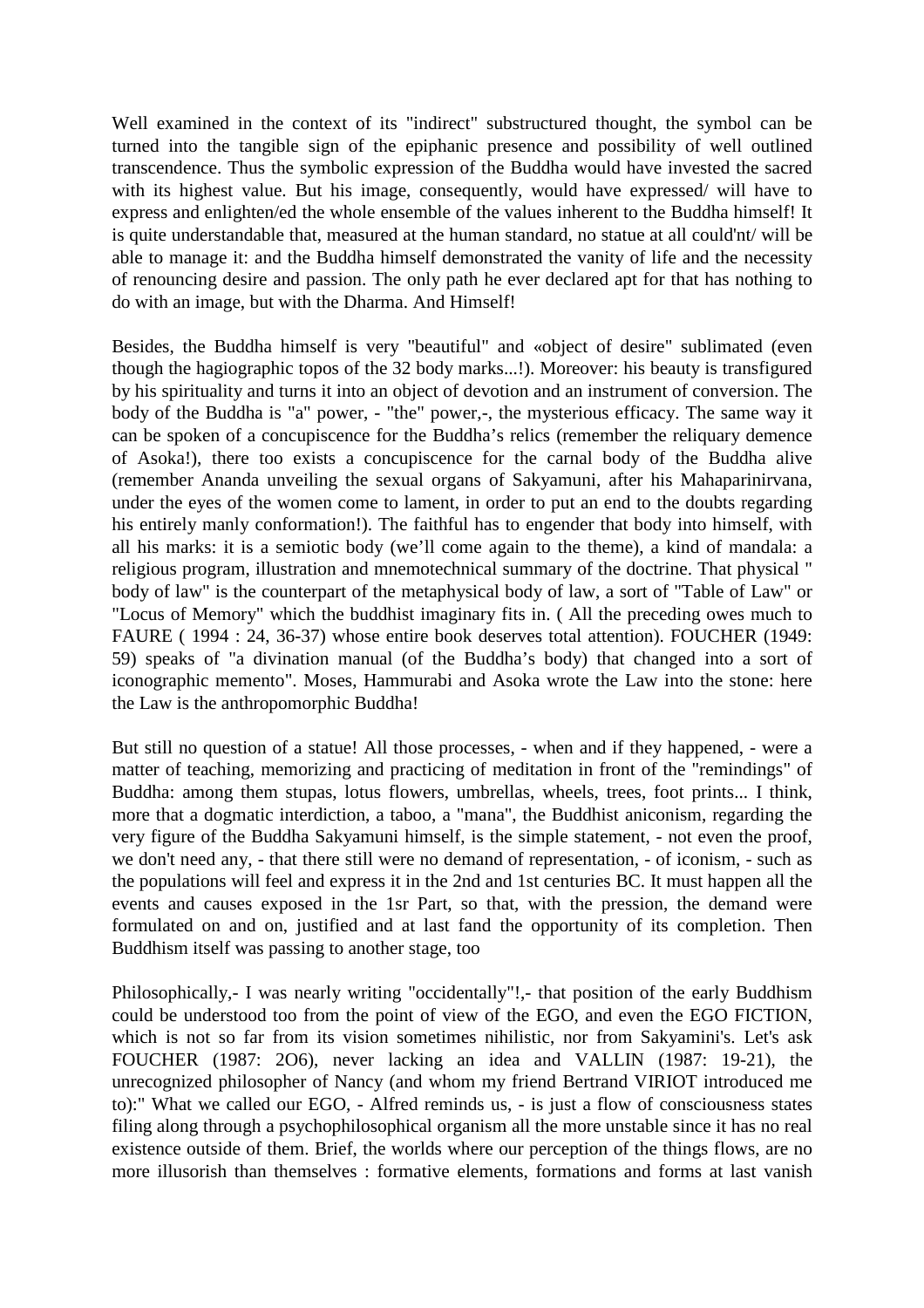away into the same fata morgana ... Man at last confesses to be but the irreal and transitorish seat of a running away series of mental phenomena...Being an entity no more, he may just be " history"-" The truth of the EGO,- Georges teaches us,- is the affirmation and the reality of Nothingness, it is the negation in its pure state which splits and limits the Being, and opposes the manifestation of the fundamental aspects of it... It is the metaphysical and contemplative oriental man who is the man of the originary affirmation, integral and integrative, because he is not Ego nor Individuality centered... When the occidental man affirms God, he does it always from and according to his invincible idolatry of the Ego: beyond the Supreme Individual, there can be only Nothingness. But it is according to that journey towards the plenitude of that so-called Nothingness that is organized the fundamental project of the oriental metaphysics, leant upon the techniques of concentration and ontological transmutation of the Ego ".

No individual, no statue!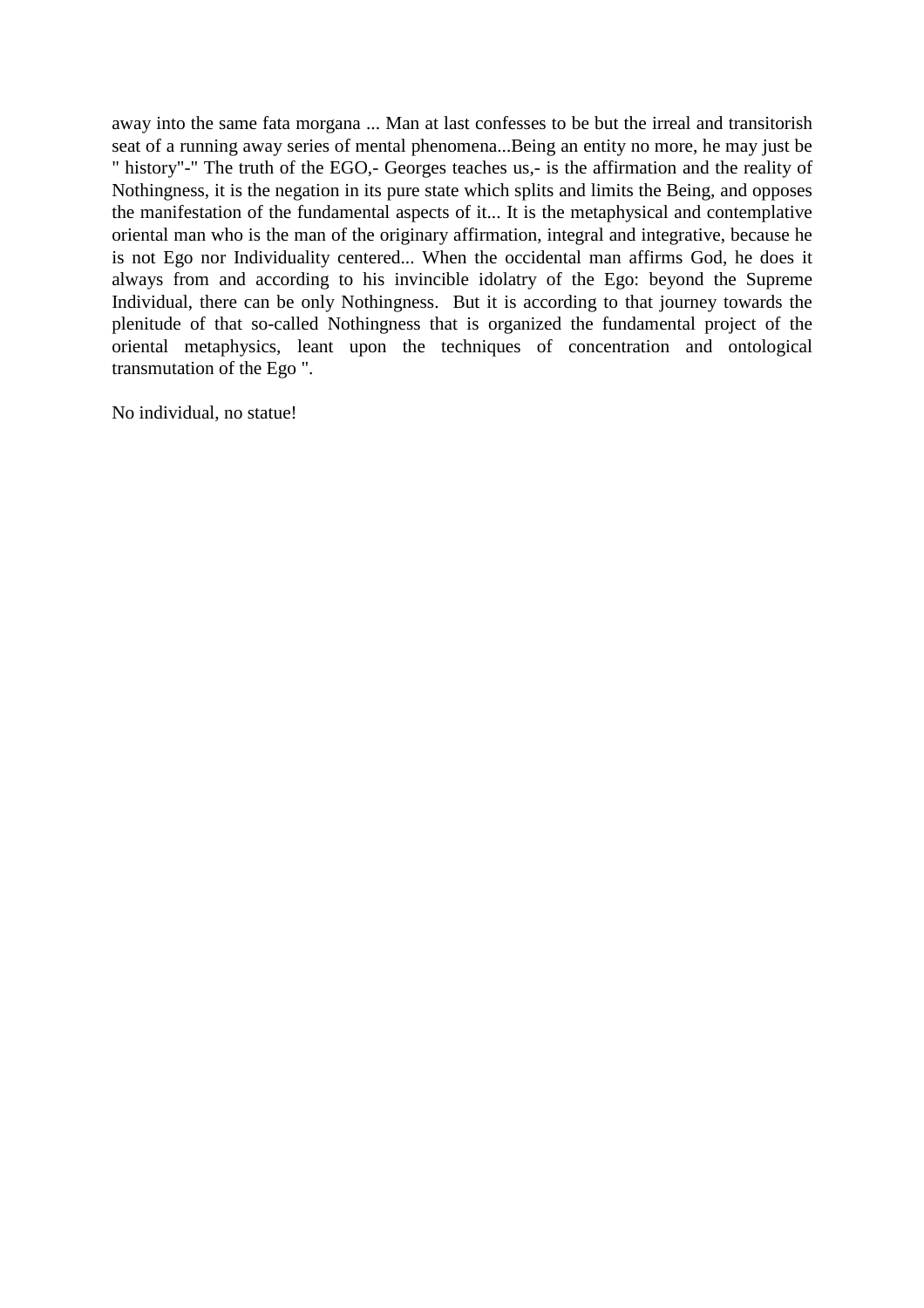# CHAP. 6: THE AESTHETICAL TRADITION OF THE GREEK SCUPTURE

Entering the territory of the Greek statuary is entering a sanctuary. There was born Europe who projects herself, questing a face for herself and contemplating herself. The European was born out of a white Attic marble, the same way Michelangelo's David out of a Carrarean one. When the Athenian Acropolis was completed, at that time when around the Parthenon, the Erechteion and the Propylaeas, all what was still standing and lined out against the Homeric sky, - and will never be seen again!, - the citizens decided to command a statue of Athena and to put it at he entrance of the upper city, into a small temple, - rather an altar, like those on the "hagios odos ", the sacred path at Delphi. But before, they broke the usual wings of the statue and baptized it «Athena Apteros Niké", the Victory without wings, so that their Goddess Victory may never fly away from her/their city and must stay home. More than a beautiful story, it is the illustration of the whole "Greek religion", the paradigm of which Athens and her treatment represent.

But what a long way to get to the Punjab and Gandhara! We'll run the distance in 3 stages, which will let us follow the meanders of a continue evolution which the fall of neither Alexandria of Egypt nor of Taxila could stop, only forced to make its way elsewhere. It will be first the "stone" of the archaic period, then the gods of the classical one, at last that Hellenistic soaring which goes with a true aesthetic philosophy. Our companions on the way will be nothingness than Jean-Pierre VERNANT, the world specialist of Greek Myth and Thought and Georg Wilhelm Friedrich HEGEL, a magister in Philosophy at the age of 2O and successively a professor at Iena, Heidelberg and Berlin: I 'all use his course of esthetics and especially of course his considerations on the sculpture of the Greek classical age.

By entering VERNANT (1974: 65) asks the fundamental question: «How could the Greeks turn into a visible form some powers of the beyond which belong to the Invisible? Etymologically, the vocabulary of the statue turns around the root: "kol" (colossos) which means: erected, standing, set up, and too: fix, still. Put into earth inside the empty grave, near items belonging to the late, the "colossos" plays the role of a substitute for the absent corpse... He holds the place of the late. The colossos must not reproduce the late's features, nor give the illusion of his physical appearance,...it incarnates and fixes into the stone his life in the beyond...It is not an image: it is a "double"...The same stone can permit too, when it is erected on the surface of the earth, establish a contact with him...Unusual ambiguous presence which also is the sign of the absence." And going further into its etymological inquiry, VERNANT ( 1974 : 69 ) lists for us a psychological catalog of the phenomena "eidola", idols ( remember that the root of the word "idol" comes from the aorist form of the verb "orao", to see : "eidon" )There are :

- the "colossos", a rough figure of substitution;
- the "psych", which belongs to both visible and invisible worlds;
- the "oneiros", the dream itself ( the "onaroiphantoi" are dream figures);
- the "skia", a shade;
- the "phasma" at last, a supra natural apparition.

Let's retain from all that the category of "double": it requires a mental organisation, of course different from ours, occidental people of the XXth century AD! But can't we see like a precomprehension (a Vor-verständnis) of the atavistic greek mentality, that the Gandharan artist may have inherited? A "double" is qsomething quite different from an image; it is: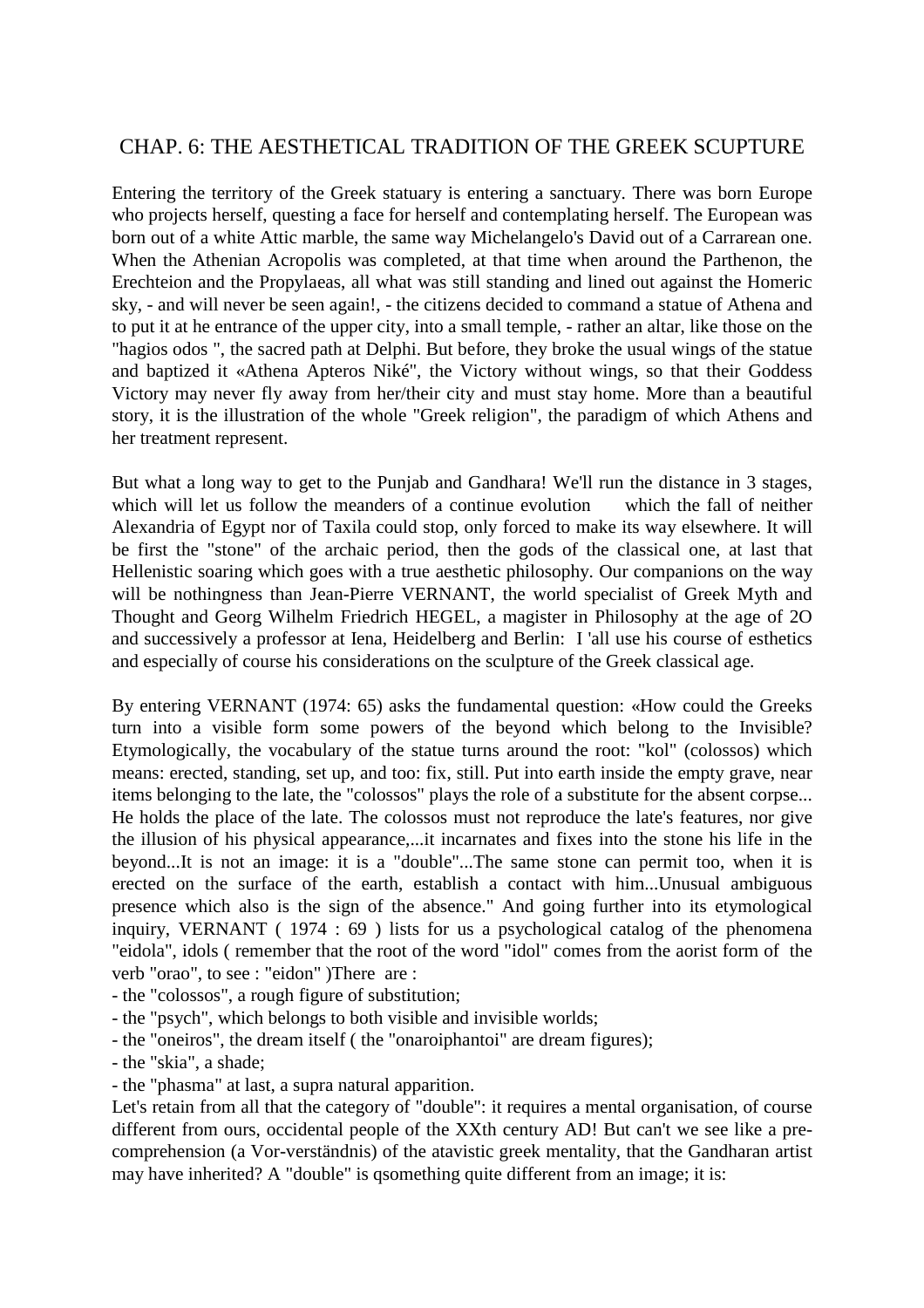- neither a natural object,
- nor a mental product,
- nor the imitation of an object,
- nor an illusion of the mind,
- nor a creation of the thought.

In the very moment when the "double" shows itself as present, it reveals itself "not belonging to here", but to an unaccessible elsewhere. (Doesn't the practicant of anusmrti experience something analog with his Lord: but without statue, let's not forget!).

Of course, as any sign, the colossos refers to a general symbolical system, a mental ensemble organisation which affiliated it with death and the dead, where the stone ( which a colossos is) plays the multiple role of its physical qualities ( from the myth of the Gorgon who turns into stone the one who looks at her, on to the poet Pindarus who speaks of thedeath of stone, voiceless, cold, sightless and invisible ( Hades is the place of the dead : "aides" comes from "a-eidon" in-visible). Thus the operative value of the colossos, is to be used for attracting and fixing a "double" which is located somewhere else. The plastic sign is not separable from the rite: it is granted its meanings only by the ritual proceedings it is the object of. The sign is "acted" by man while hides an active force: it has an efficient virtue

At last, by its character of a "double", the colossos offers, as a sign, some aspects oft tension and like oscillation between the visible and the invisible. But soon the Greeks have retained only its visible form: they have seen no more than a simple "mnéma", a reminder sign for the memory. Thus the colossos refers to one of the most essential characters of the religious sign, the aim of which is always establishing with the sacred power a true communication, really inserting its presence into the human universe, while underlining all the inaccessible, mysterious and fundamentally different characters of the beyond for the living man ( cf VERNANT 1974 : 65-78 ).

At the end of that first stage, retain that an-iconical stone, and its double religious function which is to oscillate between the visible and the invisible, the presence and the absence, and from which the Greeks will keep, at their conscious level, only the mnemic (al) function, even if its remains religious and rite attached. A sign of alterity. Let's proceed...

One among the characters of "the greek religion",- which had to blossom into what eyerybody knows, at the classical age exactly,- is giving the invisible powers of the beyond, well outlined individual figures and fully human aspects. But it may be asked how much those invidualisation and humanisation of the supra natural powers are belonging to the personal categories, i.e.: is it possible to have with them a personal relationship, the same way as with singular unique subjects, wholly defined by their spiritual lives, as with responsable agents? It is of course one typically occidental question, whereby the ontopsychological categories of the individuation, of the personalisation, of the spiritual life and of the responsability,- among others,- can make sense only for mentalities equipped to conceive and capt them.The Greeks have developped several attitudes according to the roles to play they granted those powers of the beyond :

- if they were suposed to protect a given human group ( "géné", the nation, or the "polis", the city), then they received the "eusebeia", the piety, a kind of civic duty;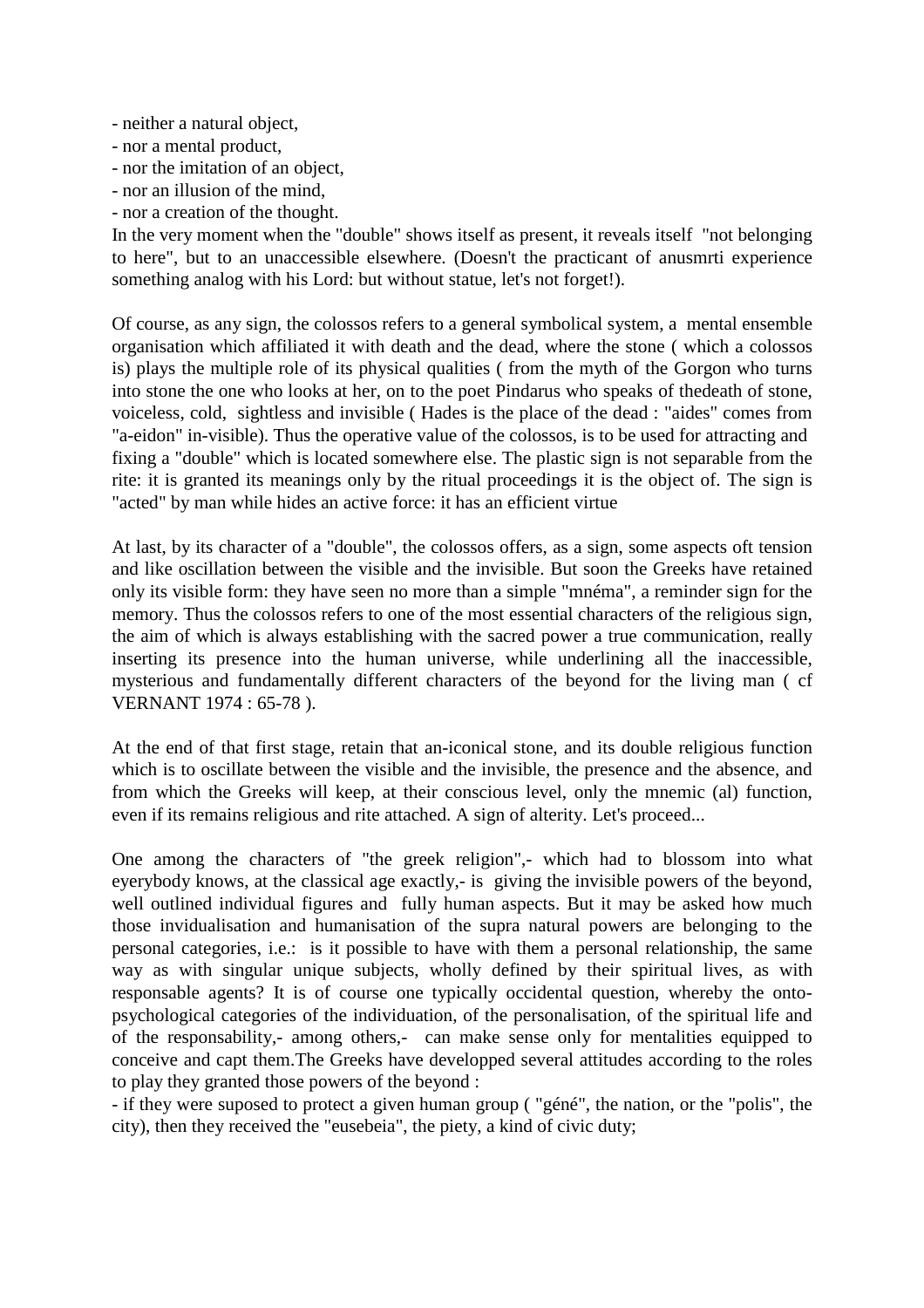- if one was on the quest for a religious experience, at the inverse of an official cult, something that could free from it and leads to a radically diffrent aim, one refered to "dionysism", a kind of liberation from the sacred, with bacchanalian and orgian feasts ;

-at last, there was the "cult of the mysteries", that could satisfy the personnal human relationship with the god: the religious life might turn individual and could form a community, no more a sociological ( nation, city or baccahanals and orgies ) but a spiritual one:communiating with the god : a religion of the soul!

We have already heard that kind of echoes and that demand, about the Bhagavadgita and the Prajnaparamita with the religious streams of the Bhakti and Anusmrti. Some archetpypes seem to structure from the distance diffrent religious sensibilities which have not the same philosophical basis. What does not necessarily emerge up to the consciousness, that seems to have been experienced in an asymptotic synchronic, but monadic and unexpressable way . Up to the day when...The preceding rather obscure sentence only means that given human groups experience at the same time but in different places and with different minds, some analog aspirations, they may have had no consciousness of and nor expression for.

Let's call back VERNANT (1974 (86-88). The Hellenistic gods are powers not persons, and the religious thought answers above all the problems of their organization and classification; it does not ask about their personal or not personal character. It goes even further. A given divine power has no actual existence for itself: it may be an "indefinite plurality" or a «enumerated multiplicity"! The Greek religious conscience has no problem at all of any radical incompatibility! The figuration of the god into a fully human form (cf HEGEL infra: important) constitutes a factum of religious symbolism which must be exactly situated and interpretated. The idol is not a portrait (very important) of the god: gods have got no bodies. The great cultural anthropomorphic statue only lines out and presents the form of the human body in general... I insist: that last assertion of VERNANT is very heavy with consequences for our work: it illustrates in a magnificent way my approach to this chapter. It is man who projects himself, is questing for a face for himself and contemplates himself. The creation of the statue, is the auto creation of man, the affirmation of his essence and existence, i.e. of his Being-in-the-world, even if "he is but a sad consciounness under the sun": it is the proof that he gives the universe, of the perfect adequation between the idea (= "eidon"=vision) he has of himself, and the capacity he possesses to complete it (cf our last chapter).Still one word. The only example I know of that auto affirmation in the Being and History, is the self portrait of Albrecht DÜRER, into a figure of a Pantocrator Christ (almighty man and god), signed 15OO, at Nürnberg : it is the end of the Mediterranean era, the Atlantic ocean is crossed, the New World is discovered : the Modern Times !

And what about that Hellenistic soaring of the philosophical thought, that only an aesthete like HEGEL could at a time feel and express. He too starts with a massive statement that we may but accept :" The human form is the only capable to manifest the spirit in a sensible way : and the task of the art is to make disappear the opposition between matter and spirit , enhance the body and to turn that form more perfect, in order to animate and spiritualize it"( HEGEL 197O : 4O-41 )." so that the spiritual aspect, when it appears, can do it only by taking the human form: the spirit of the art has at last found its form " ( HEGEL 1964a : 152- 153). Charm here plays as much at least as dialectics : which is to retain is that the Greek miracle consists of the perfect meeting of the spirit with the human form, the only possibility it has to manifest itself ; and the art,- the Greek one,- secures the aesthetic perfection of it.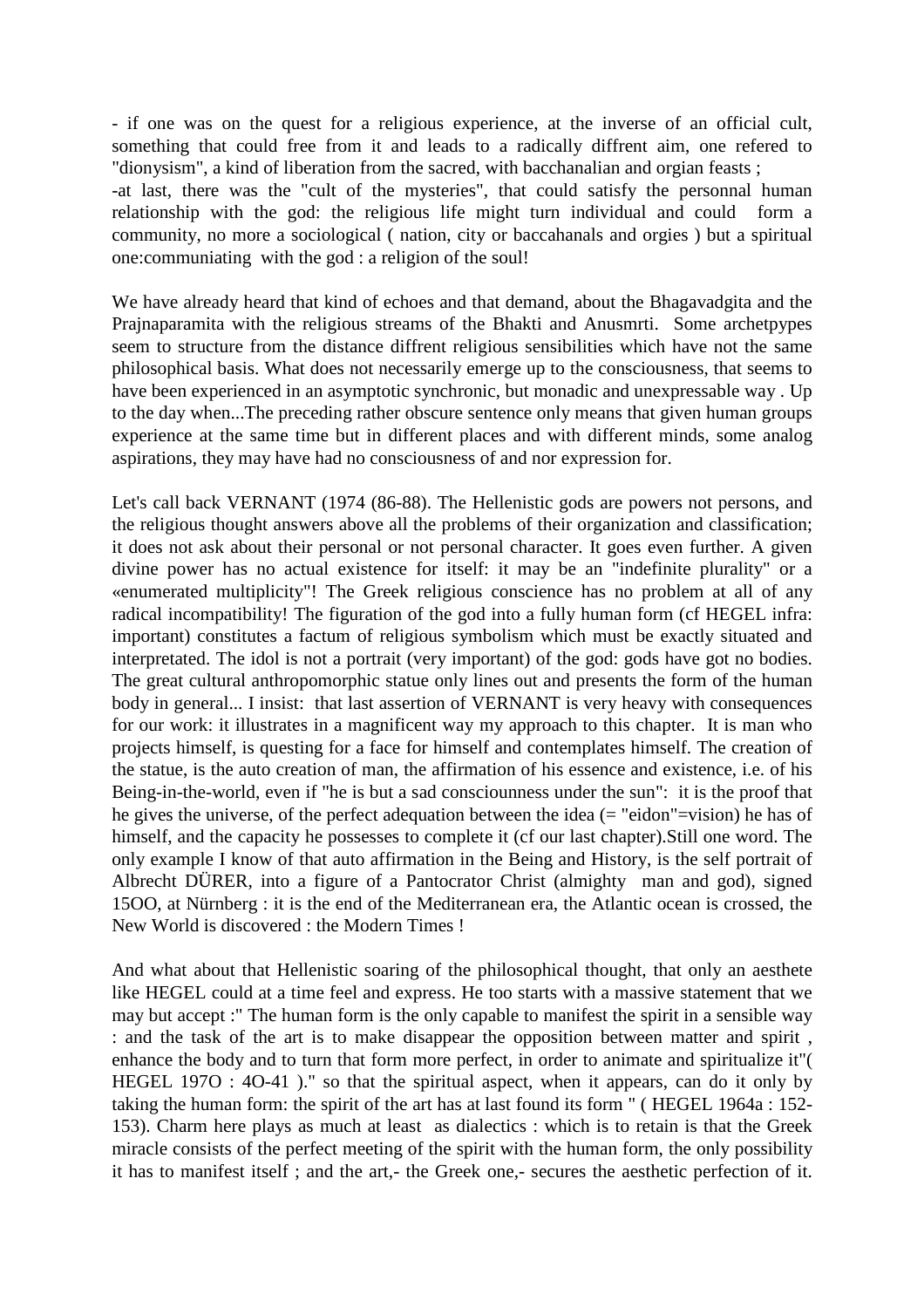The content of the art is itself constituted by the" idea" (that's another key!), represented under a concrete sensible form: it must have nothing abstract. That form (figure) must also be individual and essentially concrete (HEGEL 1964a: 139-141 passim). Here is striking the insistence on the sensible concrete aspect: something quasi "materialistic", as if the anthropomorphic statue were a true materialization, operated by the art, of the" idea/spirit"! And more precise: the "natural" form of the human body is something sensible concrete, "capable" to represent the spirit and to make itself conform to the latter. It is not per chance that such a form is chosen to represent such an exterior reality. The concrete content itself provides the art with the way of it own completion, exterior and sensible... Thus, what the human body is per nature, that makes it able  $\cdot$ - it alone,- not only to represent the spirit, but to make itself conform to it...I.e.: per nature, -morphologically,- the human form can turn itself (TAKE THE FORM OF) the spirit. The sculptor is in charge of it: that is his duty as a Greek, since from that time on, that's what Greek art is!

The reader understands that the matter at stake here is more than quibbling, even if my efforts in making more explicit HEGEL's thought may be submitted to criticism. It is with his chisel and hammer that the artist must turn into concrete marble the "idea that identifies itself with human form". If the idea keeps abstract, - because it is intransposable, not "turnable» into stone, differently said: if the human form is not/no more able to conform itself to the "idea", because it has become nothing more than ectoplasm or an oneirophantos (dreams figure), unsubstantial...then what about the sculptor and the statue? HEGEL (197O: 147) concludes:" The truly concrete idea engenders the true form and the correspondence between both of them constitutes the "ideal". (We'll come again to this with the "demand and the offer").

A spiritualistic religion could have satisfied itself with interiorly contemplating and meditating. A religion which speaks to the senses, as the "Greek religion" does, must ceaselessly produce new images, because both artistic invention and creation are its precisely true worship: a means the Greek religious feeling must be satisfied with. Thus the classical artist works for the interests of the religion, using the free artistic play to turn the religious beliefs and mythological representations more clear, serene and refined (cf HEGEL 197O: 58; 1964b: 28).

The misfortune ad the non sense of St Paul landing at Athens and running up to the Acropolis, is more understandable. Before entering the Propylaeas, there was on the left the site of the Areopagites, before the members of which the Apostle of the Gentiles must have held his first, unique and last sermon. He had noticed in town an aniconic stele, dedicated to the "Unknown God", and he bustled up to those honorable men to make them know (Ah! Good News!) That he, Paul of Tarsus, came in order to tell them who that god is, since they still ignored it! I wonder whether, - albeit he was hellenophone, - the missionary understood the exact reasons why he was sadly dismissed! That "Unknown God" was but the "waiting stone" for any new image: it was not essential that the deity to be figured neither exists nor be real; it must be only the theoretical possibility to figure whichever: this or that one! That stele ought to keep "image-less", an-iconic, and by this very absence, witness the potential making of it. The colossos was not dead: ousted by the statue, it reminded of the reign of it by its very aniconism. St Paul perhaps guessed at last that, as lovers of civic piety, Dionysian frenzy or sophisticated mysteries, the Greek were "religious" indeed: which had never prevented them from being atheists! (Acts of the Apostles, 17,21b-32b).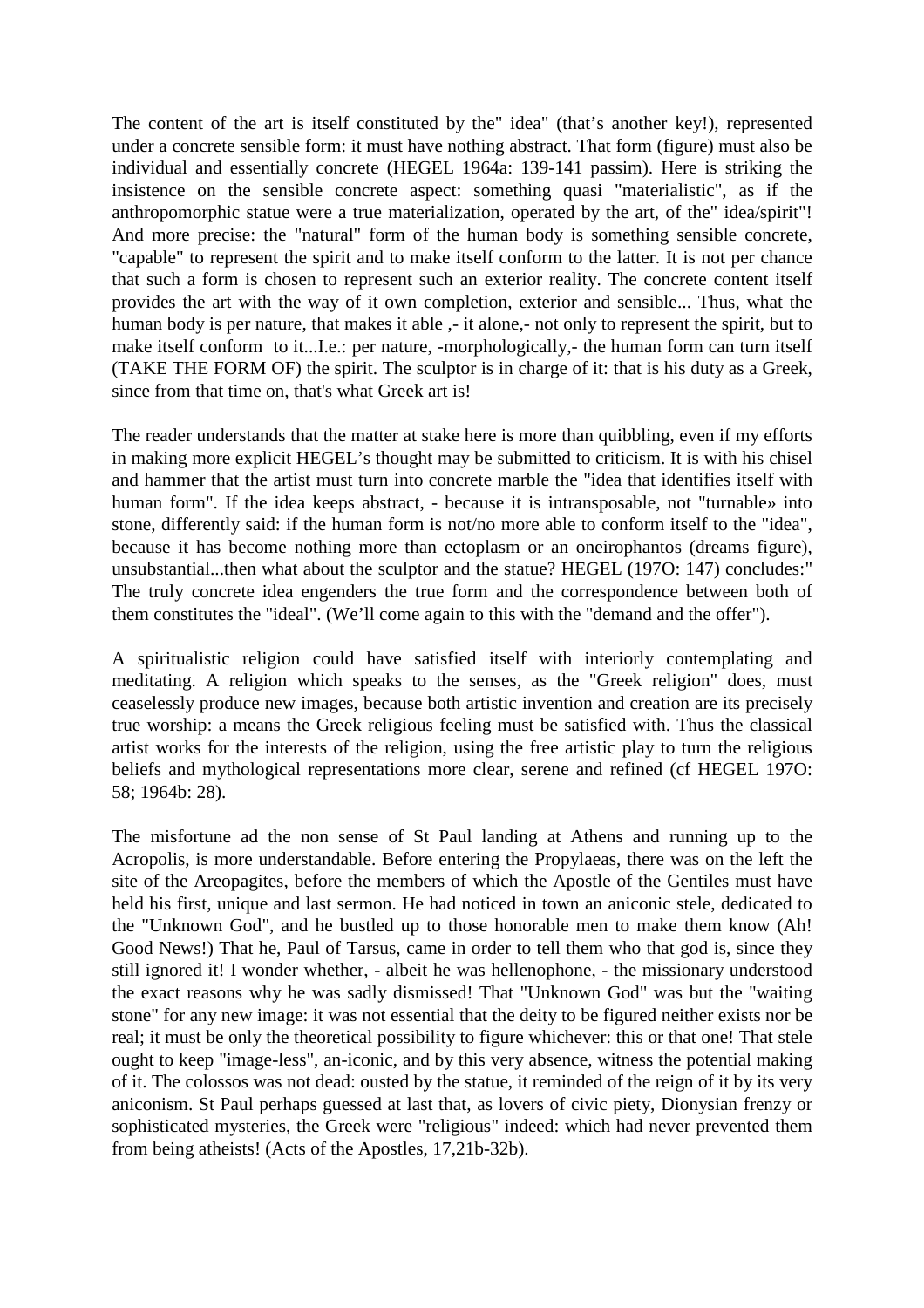#### **FOURTH SECTION**

#### **THE PRECIPITATE IN SPACE AND TIME**

The Northwestern India,- Outer India!,- the West of Indus, the Punjab, the Gandhara...In the last 6 years I acceded to it/them,- by plane of course,- but also per surface, by all the authorized routes! By the North first, through the Kundjerab Pass, after the Northern Route of the Taklamakan Desert ( Dunhuang and the Mogao Caves, Turfan and the Bezeklik Caves, Kuqa and the Kyzyl Caves, then Kashgar and Tashkurgan) : driving down the Valley of Hunza ( a kind of Shangri-la with micro climate, apricots and the Wall of the Rakaposhi Peak at 7OOO m ). After 3 weeks of a difficult cohabitation with the Hans in the Sin kiang, in spite of the quasi Mediterranean presence of the Uigurs, what a cordial to meet the Pathans, tall and slender, with the noble faces of the Parthan and Kushan princes, immortalized by the Bodhisattvas Maitreyas (cf the whole book of TISSOT 1985): and what a smiling hospitality!... The second time, it was from the Indian Haryana, then Lahore: crowds, flat land, Hinduism and Islam, i.e.: bustle, noise and nothing else (Much ado about nothing!)... The third time, from the South: I drove up the Indus Valley, on the quest of the ancient civilizations of Mohenjo-Daro, Mehrgarh and Harrapa and d on the traces of Alexander through the deserts of Makran, Beluchistan and Kush... The fourth and last time, it was last summer, after crossing Uzbekistan, from Ferghana and Khokand/Khodjent ( Alexandria Eskaté, the ultimate!), down to Merv/Mari ( Alexandria of Margiana) in Turkmenistan : but the Hindu Kush was "closed",- I just might reach up to Termez ( the ancient Tarmita ) because of the war Taliban versus Uzbek minority in Afghanistan! I wished I might have taken the second part of the Khyber Pass; I used the half of at my first "invasion", from Peshawar westwards.... Those expeditionary memoirs, -besides they may legitimately engender jealousy, - are not just a report. They helped me to recognize, with all my senses, that the place really is a melting pot, a today "hub", brief a meeting point (the same way as those provinces of Southern Italy: Apulia, Basilicata, Capitanata, Calabria and of course Sicily, - the western ex-extension of the Magna Graecia,-between the Muslim Conquest and the fall of that German Emperor (the Holy German Roman Empire), Friedrich II von Hohenstaufen.

Somewhere,- was it in one book of his, or by a course or a conference, an interview perhaps,- Fernand BRAUDEL, "the" historian of the Mediterranean Worlds ,-has spoken a word ( it was more than a joke : a kind of "aha-Erlebnis" would S.FREUD say, an "Einsicht", a sudden awareness ) . «Europe goes to/stops at the Indus River!" It is true: he is right! I know it now! Perhaps it was valid, at a time when the geographical and historical concepts were constituted, to call Middle Orient/Asia that vast territory from the Eastern Mediterranean Sea to Afghanistan. One lacked certainly the necessary background as well as the results of the history of compared religions ( M.ELIADE, VAN DER LEUWEEN ) to realize that the crescent zone : Rom-Alexandria-Jerusalem and its center Athens, has ceaselessly functioned like the axle of a wheel, the spokes of which have permanently been extended in a centrifugal way : in the North, towards Borea ( Ice-land), in the West ( towards Finistere = finis terrae), in the South ( towards the Deserts : Nothing beyond the 5th cataract of the Blue Bile) and in the East precisely.... here we are! The Gandhara Art, - with all the possible syncretisms he contributes to illustrate, - has "colonized" the whole Central Asia, the magnificent Oases of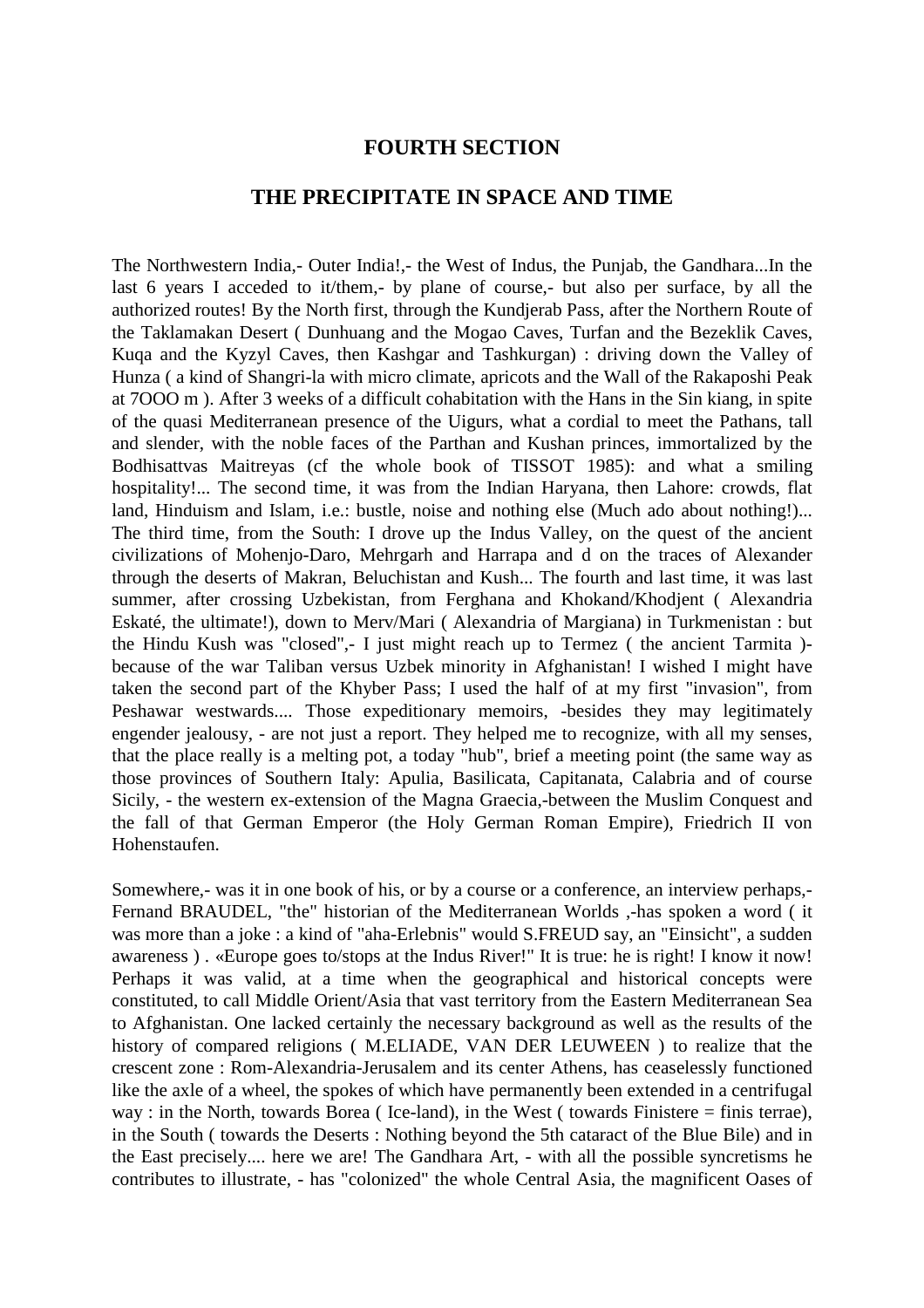the Tarim Basin, the Valleys of Afghanistan, from Kandahar to Panshir, with multitudes of statues, urban and monumental architecture, religious philosophies, and diverse cultual forms. By the North the extension has gone on even , through the China of the Tang dynasty, up to the kingdoms of Silla and Paekshe in Korea, then over the straits, to Heian, the to day Nara, in the Kinki Province of Japan... But... towards the South and the East from Indus, nothing has passed (cf supra) : India itself has indianized the worlds of Southeast Asia only up to Bali, because the jungles of Irian Jaya ( New Guinea ) and Kalimatan ( Borneo) are still impenetrable, the Philippines, unseizable ,with their too many islands.

The Indus functions like an invisible cultural border: a" civilization" one! Asia really begins from there on. This is a neither orological, nor desertic nor oceanic impenetrability (There has always been "Yellow Cruises" à la Citroen! The matter is an other one. It has to do with mental patterns, "Denkschemata", archaic convolutions of the brain! I crossed: better than crossed! For 56 days exactly, to the 4 points of the horizon, I walked and drove everywhere: historical and monumental sites, diverse temples, palaces, coastal and hinterland provinces, hotels, lodges, at the country side, day and night... I must confess, I felt myself a stranger, a foreigner, an alien, an "other"... in whole India. Except.... No, no exception! But with the Pathans and the Punjabis, with the people of the Northwest.

In chimics, the precipitate is one symptom: its matter and color indicate the qualitative grade of the experience. The substances put in contact into the crystallizing dish have mingled, mixed, amalgamed. The final unique substance will be all the more difficultly analyzable since the synthesis, - it is the result of, - has been more perfect. I.e.: the capacity of assimilation of each element has conditioned the congruent compacity of the final product... That multibordered March of Punjab was a laboratoy; I tried to analyze the multiple substances which were to amalgam into the crystallizing dish of Gandhara: the final product is the statue. The precipitate is that School of Art, so much disputed : the circumstances of its birth still keep obscure, its putative parents are themselves near illegitimate grandsons of the great common Hellenistic ancestor : like those captains at sea who have a woman in every harbour and whose descendency will be identifiable and countable only at the Doomsday !

I long hesitated and I finally chose to introduce first the contract partners of the statue. It seems to me that "something Gandhara" must first have existed before the "idea" of making that kind of statue only ran through the mind.

Idea, statue, and spirit, human form: here is HEGEL and his Aesthetics, again!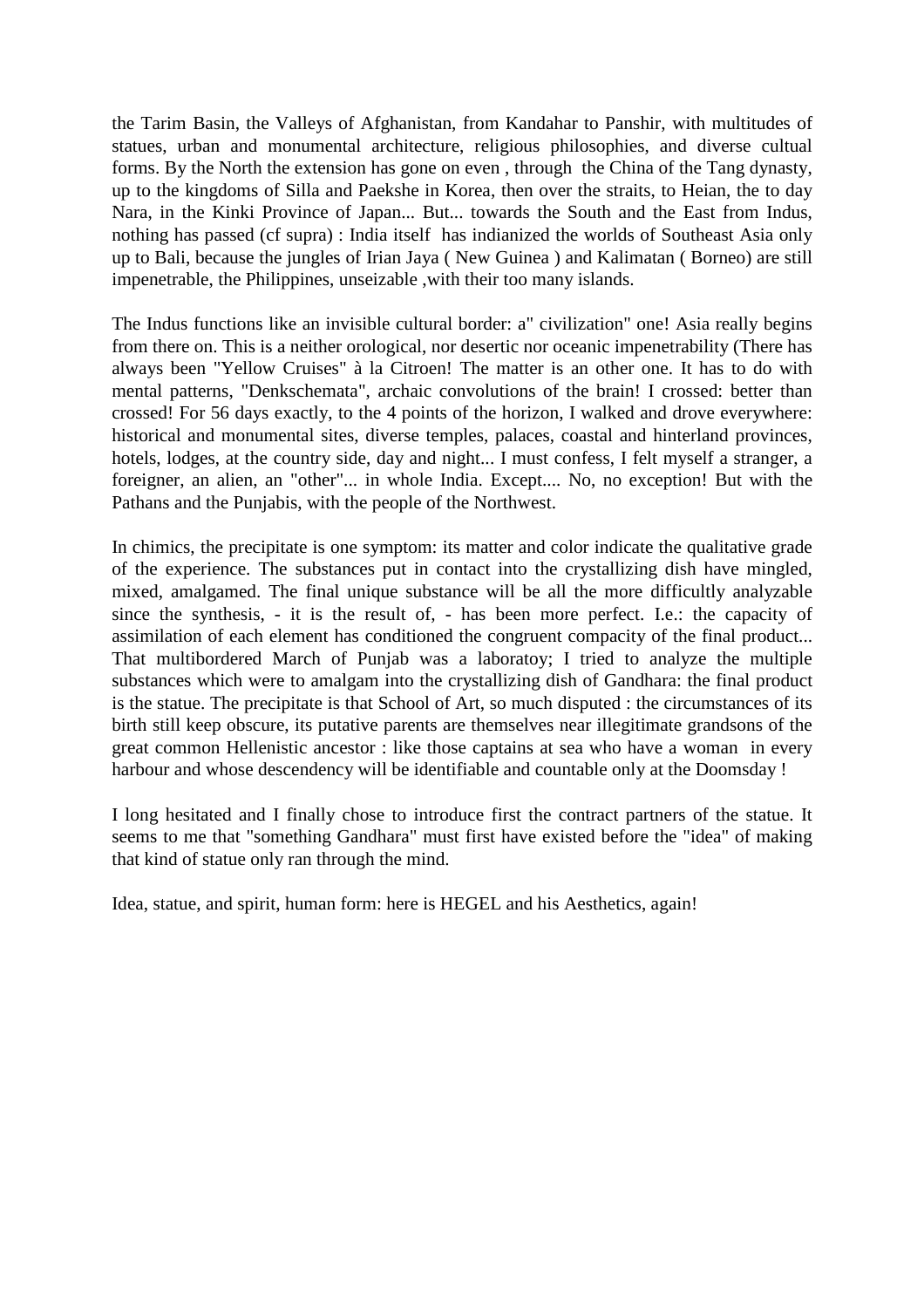# CHAP.7: THE PRIMITIVE SCHOOL OF GANDHARA

Two preliminary remarks: I'll treat, - according to the title, - only the primitive period, i.e. the very beginnings, of that artistic stream, which was granted its name just in the last century. I'll start with some historical marks. Then I'll enquire by some specialists and collect some statements.

By entering I follow TARN's statement (1951 : 396-397) : " The real question (in the matter of the origin of the Buddha statue) at issue is not one of style or stones, but of the genesis of an idea ( the reader discovers the inspiration to the undertitle of this essay!). No one has ever put the Mathura Buddhas before Christian era, and usually, they are assigned to the late Kushan period, 2nd century AD, the association of the Kushan Huvishka with artistic activity at Mathura being indisputable... The 1st Gandhara Buddha is to be dated to about the Christian era, and the 1st Indian Buddha of Mathura, influenced by Gandhara, about a century later". And to put an end to all contest ( on can feel by the CAMBRIDGE professor, a slight move of irritation, where his Highlander temperament pierces ):" The evidence exists in the representation of a Buddha statue on a coin of Maues ( c. 8O to c. 58 BC) )... this was pointed out in 1914 by Mr LONGWORTH DAMES ( Whitehead' Lahore Catalogue, JRAS, Vol I,1914, p.793) ...One reference to it : CODRINGTON, Ancient India,1926,p.38, note 2 ( If this attribution is correct, it is probably the earliest appearance of Buddha in coinage). Maues'conquest of Gandhara was not much earlier or much later than 70 BC and the Buddha statue must have been well established before he issued the coin: that dates the Gandhara Buddha to early in the 1st century BC at latest: this means that FOUCHER's chronology for the beginning of Gandhara statues was substantially right « (TARN 1951: 400-403): We'll never come to it again!

Sir John (MARSHALL 1960) is definitive: his preface needs no comment. It must be taken the way it was written. He starts with 5 affirmations:

- there were 2 distinct schools of Gandhara: the 1st at the 1st and 2nd centuries AD (FOUCHER and TARN have an other opinion); the 2nd, in the 1st part of the 4th and the 5th centuries AD. The material used seems to characterize them: first, stone, then, stucco;

- under the Sakas, to which are to be dated the oldest pieces, the old Hellenistic art was decadent in Gandhara (I underline «in", not "of");

- Taxila witnesses a clear resumption of the Hellenistic art under the philhellene Parthans (cf Chap.3), who succeeded the Sakas in the Northwest at the 1st century AD. That Parthan - Hellenistic art was to play a great role in the evolution of the school (remember "the near illegitimate grandsons"!);

- It is abundantly clear that the school knew its adolescence and maturity under the Kushans who ousted the Parthans c. 64 AD;

- it is also clear that the datation is facilitated by the examination of the different stones used.

Just a little remark, to elucidate the way our scholars work. TARN uses history and numismatic (while rectifying the latter very oft) and Marshall, art history and used material. They both come to a period of a little less than 100 years (from 70 BC to something AD) during which the Graeco- Buddhist moment with all its implications has had enough time to happen.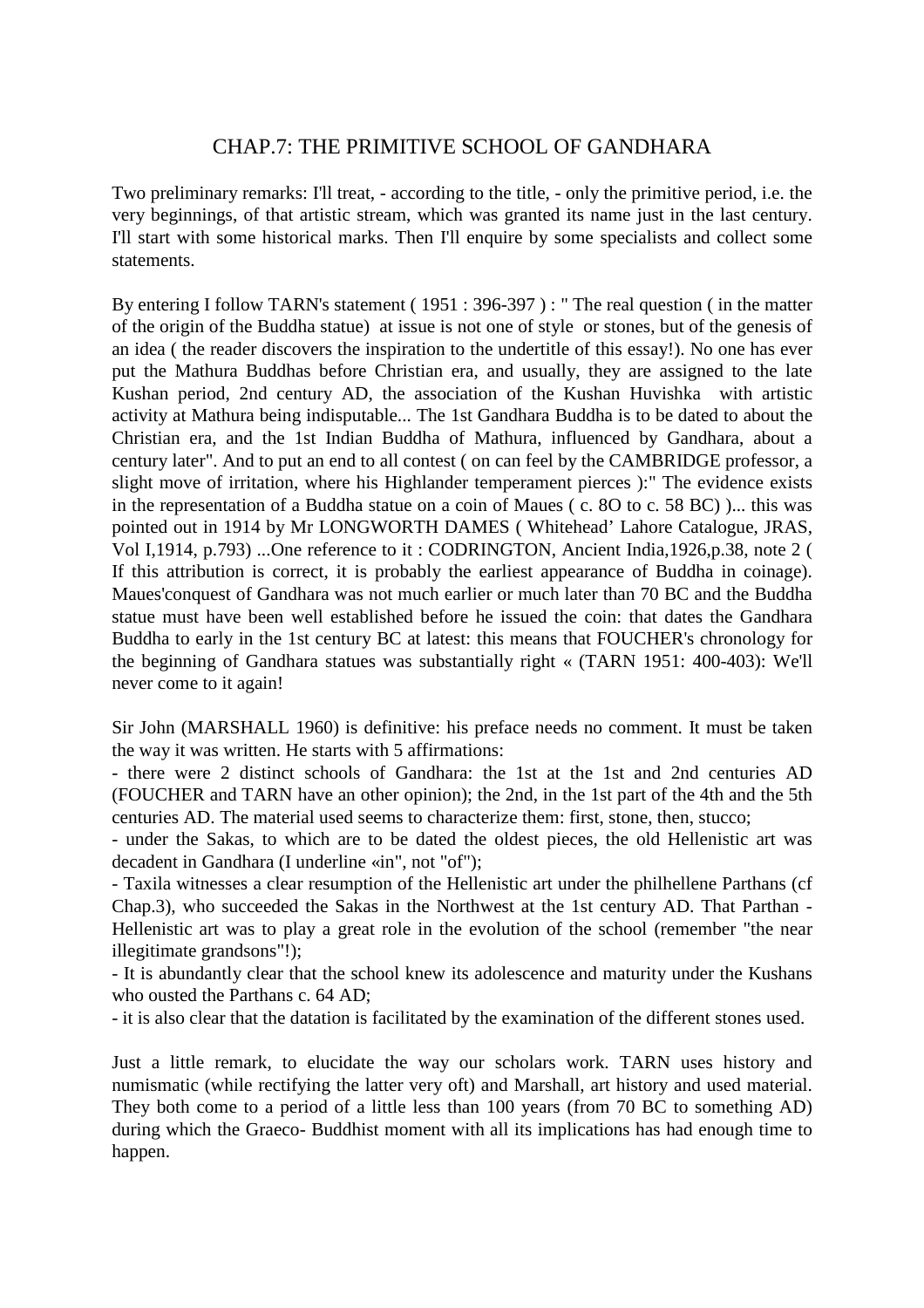Then Sir John softheartedly speaks about that land of Gandhara, located on the west bank of the Indus, a country where a Greek could have believed to be at home: valleys of Peshawar, Swat, and Bajaur, at the border between India and that Western Asia that I would like to grant the name of Southeastern Europe instead of the usual one!. The inhabitants are cosmopolite as well as by their culture as their look: the old sculptures present them tall, noble, very near to the today Pathans (always MARSHALL), and to their dress fashion (baggy trousers and sleeved vests), the ones rather Greek, the others rather Indian faced. They spoke an Indian Prakrit, but wrote kharoshti, one Aramaic adopted by the Persian Empire in the Achaemenid times, as official language. Thus in Gandhara, they spoke "Easter"(Indian) and wrote "Western"(Aramaic). Buddhism seems to have penetrated c. the middle of the III rd century BC (Asoka). From that period on dates the stupa cult (with and without Buddha relics), become a special Buddhist symbol: it is precisely for the ornamentation of those stupas that the Buddhists spent their richness (cf TISSOT 1985: 126). Except for the dialogs, - besides apocrypha, - of Milinda (King Menander) with the arhat Nagasena, regarding the Buddhist faith, the documentation is rare on the relations that the Princes entertained with Buddhism. What is sure, is their open-mindedness in religious matters: and Sakyamuni's doctrine, with its then essentially ethical character, its logical reasoning, not yet ousted by the devotions bakhti and anusmrti, and by the underlining of the free will and the observance of the right middle, all that must exert a strong attraction to the Greeks. Anyway, supported, Buddhism was prosperous. And the Sakas, who followed, wherever it was possible, the politics of their Greek predecessors, did not lack adopting Buddhism as the official religion.

It is possible to measure the stability and continuity of the Greek art in Gandhara, and over the whole Northwest, from the striking series of coinage of those regions. They are not as perfect as their Bactrian ancestors, but they indicated local engravers, not only clever, but able to hand over their skills from generation to generation. That is true for the other arts.

When he Sakas came to power, most of the Greeks remained on the place: how to go back to Bactria, to the homeland of their fathers? Their consolation was great to state that their new masters had already been submitted to the influence of the Greek culture and was very familiar the "Greek way of life". One could legitimately presume that they would go on applying the rule dispositions established by the Greeks and encouraging the Greek art, imitating the coinage and following in all their predecessors'exemple.

The Sakas were all but not artists! The Greek art lowered and degenerated little by little. The Parthan Empire surrounded them and let no more exchange with the Western world! When the latter came to power in their turn, then all resumed: the Parthans declared themselves philhellene (ch chap 3) and proud of their Hellenistic culture. Not only their territories sheltered immense Greek colonies, but they were capable to entertain narrow trade links with the Mediterranean coasts. The example of Taxila illustrated perfectly that general resumption after it was taken by Gondopharnes.

Effectively Taxila is important, because it is the proof that around the end of the 1st century BC, there existed already in Gandhara local artists, capable to produce pieces in a decadent Hellenistic style, which served as a start base to the Buddhist art in that region (our concern), but that after the Parthan conquest (c. 25 AD, there was a striking amelioration in the character of Buddhist art.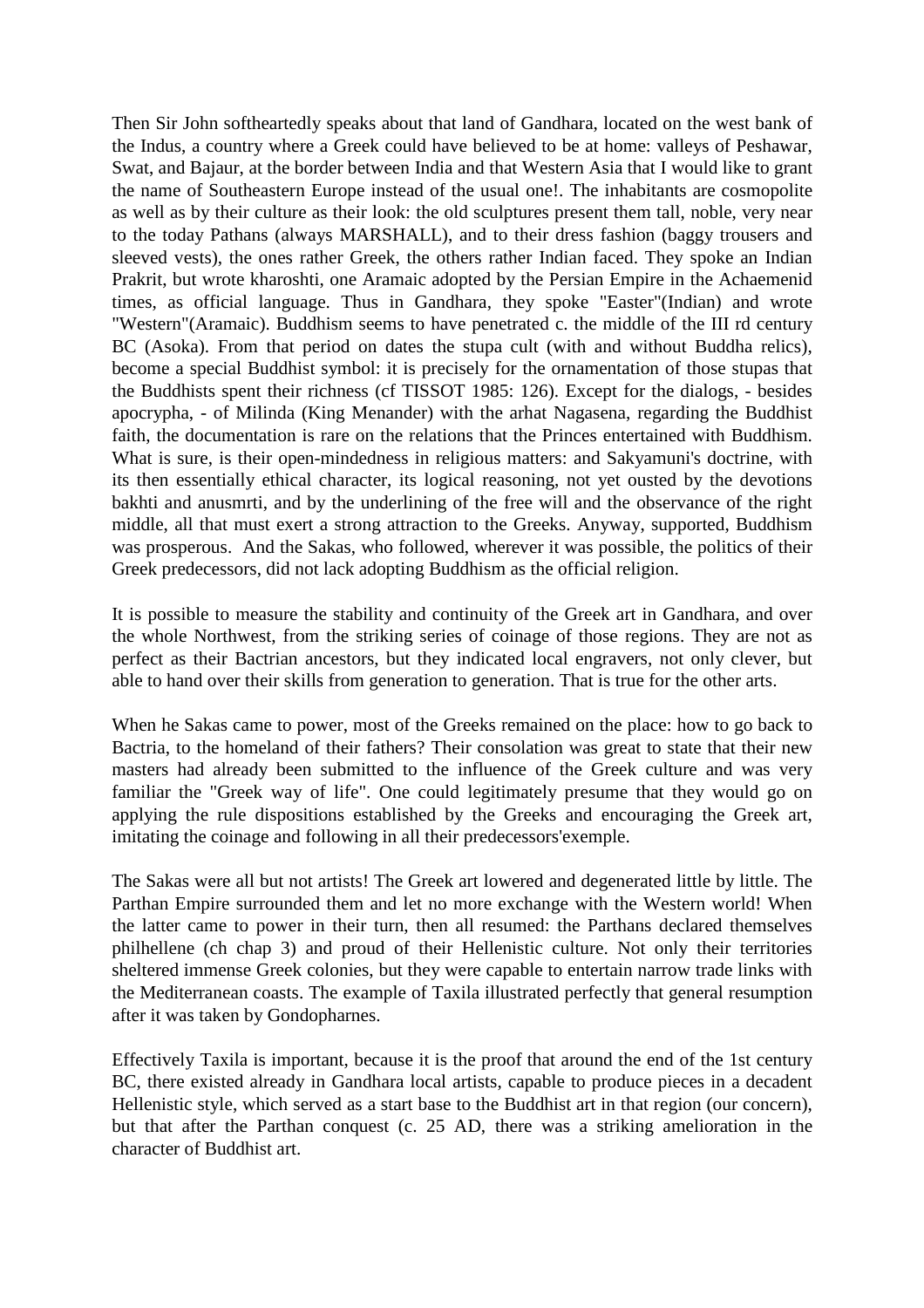To help visualize the situation, regarding the birth of the primitive Gandhara art, and considering all the trends appeared until now, this table is a résumé:

|      | MAUES (Last Greek King) - 70 |       |                                    |
|------|------------------------------|-------|------------------------------------|
|      |                              |       | <b>Trend FOUCHER/TARN</b>          |
|      | <b>SAKA</b> (Dynasty)        | $-30$ |                                    |
| J-C. |                              |       | ---------------------------------- |
|      | PARTHANS (Dynasty)           | 25    |                                    |
|      |                              |       | <b>Trend MARSHALL</b>              |
|      | KANISHKA (Great Kushan)      | -78   |                                    |

It could be perhaps sustained with BUSSAGLI ( 1996 : 21 ), that the "art of Gandhara is first of all a sacred art... that delivers a message", if one considers only the period that I called "primitive" and that runs some 50 years on both sides of the year 0. But regarding the main features that he grants it (frontal, rigid, proportional symbolic) and above all its position «in front of a dialectic between two ways of understanding, feeling and expressing the sacred", because it is the product of permanent cultural interferences, that's why we are at work here.

Among the brilliant introductions to his (admirable) general survey on Gandhara art collections of the British Museum, ZWALF (1996: 67) forges the formula:" The more Greek in style, the earlier the work! » That is the exact FOUCHER's thesis, who despairing that a Bactrian source might be found for Greek art in those regions (whereupon SCHLUMBERGER laments too) proposed instead an eastward cultural movement, taking Hellenistic art across Iran in Graeco-Iranian form, so that Taxila and Puskalavati in a sense paralleled Palmyra and Dura-Europos in the West:

- as artists from Gandhara formed Central Asian Buddhist art,

- Central Asian artists the art of Buddhist China,

- Chinese artists that of Korea and

- Korean artists that of Japan,

so might.

- Graeco Syrian artists have created a Graeco Iranian art and

- Graeco Iranian artists GRAECO-BUDDHIST ART.

This to indicate the early eastward transformation of Hellenistic art ad stress that, besides Alexandria of Egypt, the Syrian and Mesopotamian monuments offer the best agreements of details with Gandhara." (cf SCHLUMBERGER 1960:322-323).

Inside that highly probable referential frame, the Parthan art was actually an avatar of the Hellenistic art that reigned over Western Asia / Southeastern Europe. The Buddhists of Taxila were as prompt as those of Gandhara in using that new blossoming of the Hellenistic art. The Parthan conquest of the Northwest and the reopening of the communications with the Mediterranean coasts facilitated not only importations of "objets d'art" from Middle Orient and Egypt, but also flows of skilled artists and craftsmen, seeking their fortunes under he patronage oft the philhellene Parthans. That period must have been fascinating which knew the efforts and the work of the artists to overcome their initial difficulties in order to harmonize the Greek art and the local ideas and to create from them a new synthesis of religious art adapted to the needs of the Buddhist church (No parallel, TARN exclaimed! cf MARSHALL 1960: 26-40).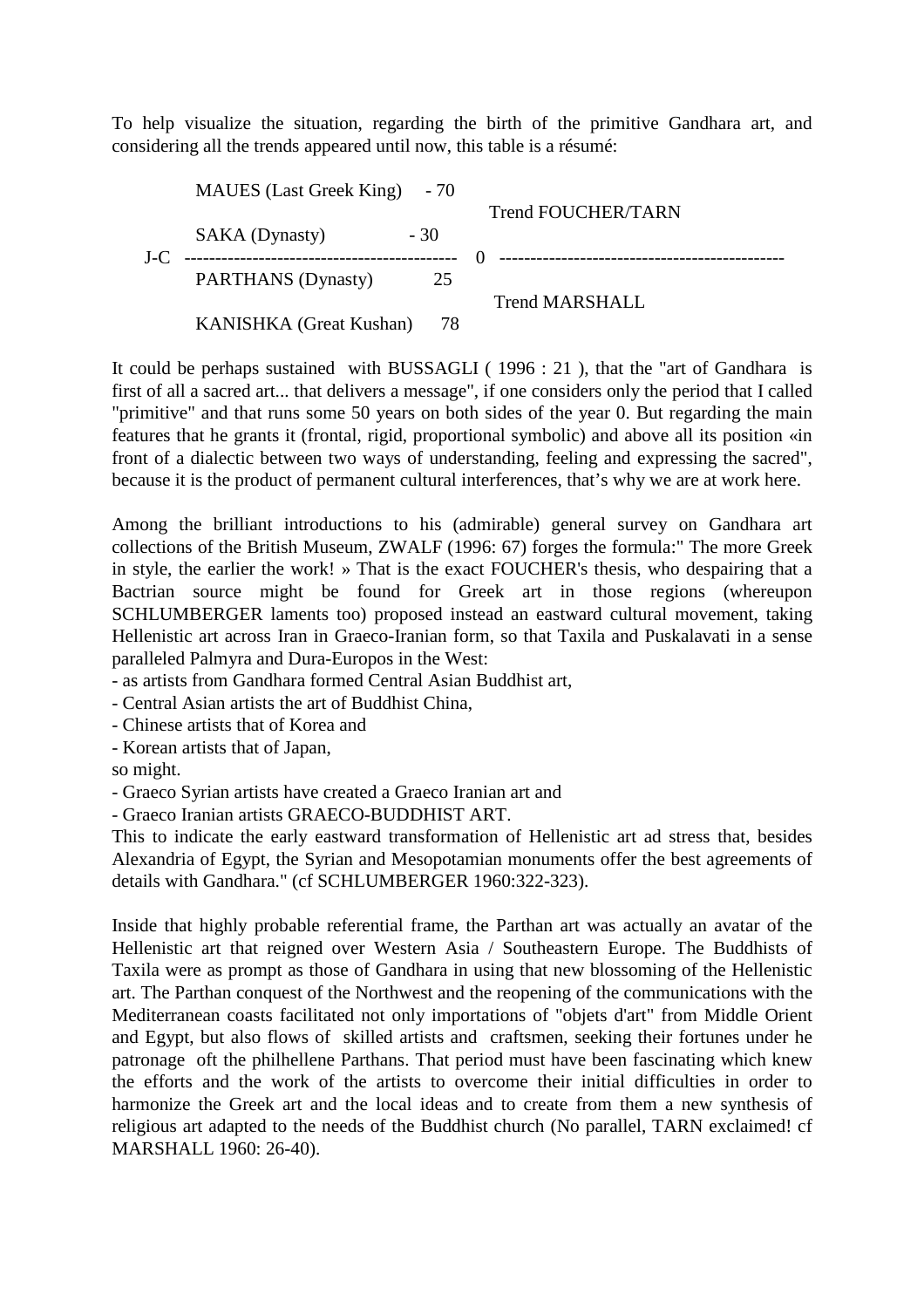After recension of 431 works plus 13 complementary ones, DEYDIER (1950: 17) allows himself 2 (two!) presumptions (!)- that's humility- :

- "a Hellenistic influence with Graeco-Iranian elements was exerted in Gandhara, via artists and traders from Middle Orient ( Syria, Mesopotamia, Iran ) come per surface and sea ;

- a Hellenistic influence, with elements belonging to the imperial roman art came from Alexandria of Egypt and perhaps from Rom too in Gandhara, also per surface , but above all per sea" ( both forms of influence having besides been able to penetrate simultaneously via the roman trade).

SCHLUMBERGER (1960: 316) brings some more precisions:

- the Gandhara art had no local ancestor as such;

- it was quasi exclusively interested in Buddhist monuments;

- it inherited at a time from the old Achaemenid Iran,

 Greek Bactria Nomads of the new Iran Indian contribution of Buddhism and Graeco Roman influence.

Therefore the question of its denomination is a little problematic. While concluding his recensions, DEYDIER lets FOUCHER speak (whom else, by Buddha!): " The attribute "Graeco-Buddhist", so strong that both words clash together, is eventually the most convenient to designate, by calling it, that original adaptation of the Hellenistic forms and ornamentations to purely Indian subjects: just don't forget to precise that the Greek style the Gandhara School borrowed its techniques of, is that, - still so badly known, - of the Hellenized Orient. It ought to be added that the dominant character turned cosmopolite is its decadent uniformity!" Indeed, and if the words clash together, it is not only because they speak different languages, it is also because each of them speaks of a different reality. The word "Greek" refers to the ethnic group, to the language, to the art, and the word "Buddhist" refers to religion, Indian of course, but history reports about many conversions, for whichever reason. Those Buddhists might legitimately be called "Graeco-Buddhists", without referring to Gandhara art: as to day there are Orthodox-Greeks. I don't know whether Indians, - Buddhists or Hinduisms, - have converted to the Greek religion; but be it the fall, by which name to call them? "Indians of Greek religion" seems to be the most correct way, whereby no reference to art. But what a horrible denomination! If the word does not exist, that means that one does not convert to the Greek religion, perhaps because there is none! Consisting of sculptures, architecture and literature, it is only one feature of the way the Greeks are: a culture, a civilization. Therefore our /their vocabulary: nation Greek (Attic, Ionian /Yavana, Corinthian, Macedonian,), ancestors Aegean (Mycenaean, Minoan ...), culture Hellenism (Hellene, Hellenistic...). The Greek religion is all that, plus still more...

We have to consider a last aspect: the concomitance between the soaring, better of the strong pushing of the Mahayana and the existence, even primitive, of the Primitive School of Art. NAKAMURA (1989: 156) thinks that «it is likely that the prototype of Buddhist statues existed prior to Gandhara's and Mathura's... The character of Buddhism which prevailed (in India) at the time of the Buddhist Art of Gandhara, was Hinayana. But the Sarvast Sect (one grandmother of Mahayana) was predominant in this area (Gandhara), when the 1st Buddha image was made « (NAKAMURA leans upon Osamu TAKADA, Bijutsu Kenkyu, n 243, Nov 1965: 1-20, who dates the Gandhara sculpture c. the end of the 1st century BC, too). For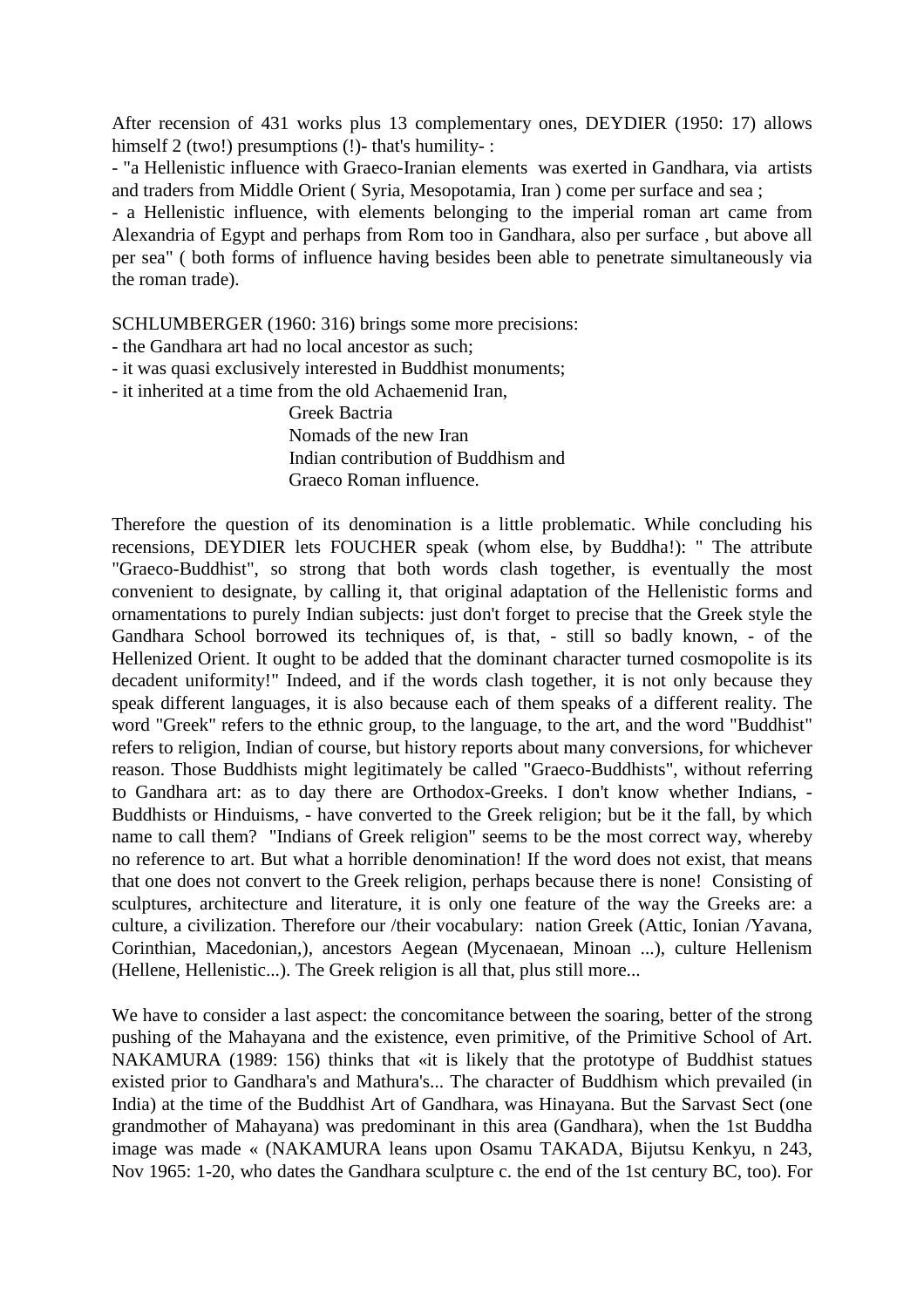curiosity, a finding of the eminent Italian archaeologist G.TUCCI (E.W.Vol 9, 1958: 227- 230):" A Buddha statue, from whose shoulders come out was found in Gandhara. This coincides with the description in Mahayana sutra", goes in the direction of NAKAMURA (1989: 156-157).

The new religion which does not dare declare itself as a religion, satisfies much more the popular psychological demands, but also much better answer the fundamental questions asked by people who did not integrally belong to the Indian culture anymore, or,- if preferred, -to indianity. High standarded religious aspirations, welcomed and transformed by Buddhist thought, thanks to its adaptative potential and souple orthodoxy, seem to have contributed to the formation of that very complex "new religion", the evolution of which the Art of Gandhara follows, which it goes with and contributes,- be it "only" by the statue,- to determine. (cf BUSSAGLI 1996: 383 sq.).

I must conclude this chapter. It will be the task of that "Great Book of Hellenism", to deeply study that question ... Let's plot our position...

The Indus River actually is a border zone Europe and Asia come to butt together to. The Art of Gandhara is one of the historical locus, where it happened the"donation of a (Hellenistic) form" (the statue) to that "exportable part" of the (Buddhist) fund (the Bodhisattvas and the "new" Buddha of Mahayana). Be it under the mode Avalokitesvara ( Compassion) or Maitreya ( Buddha-to-be ), the representation of the Buddha itself ( between sambodhi  $=$ illumination and mahaparanirvana = ultimate achievement ) was to be more and more competed with those of the Bodhisattvas, i.e. the ones who remain or come back to serve the human beings, by maitri ( charity ), bhakti ( devotion) ot anusmrti ( mystical union). We know, - he said it, - that the Buddha can do nothing more for anybody; he is no savior, but only the excellent witness of Dharma... The Graeco- Buddhist sculptor has a pretty good work to do.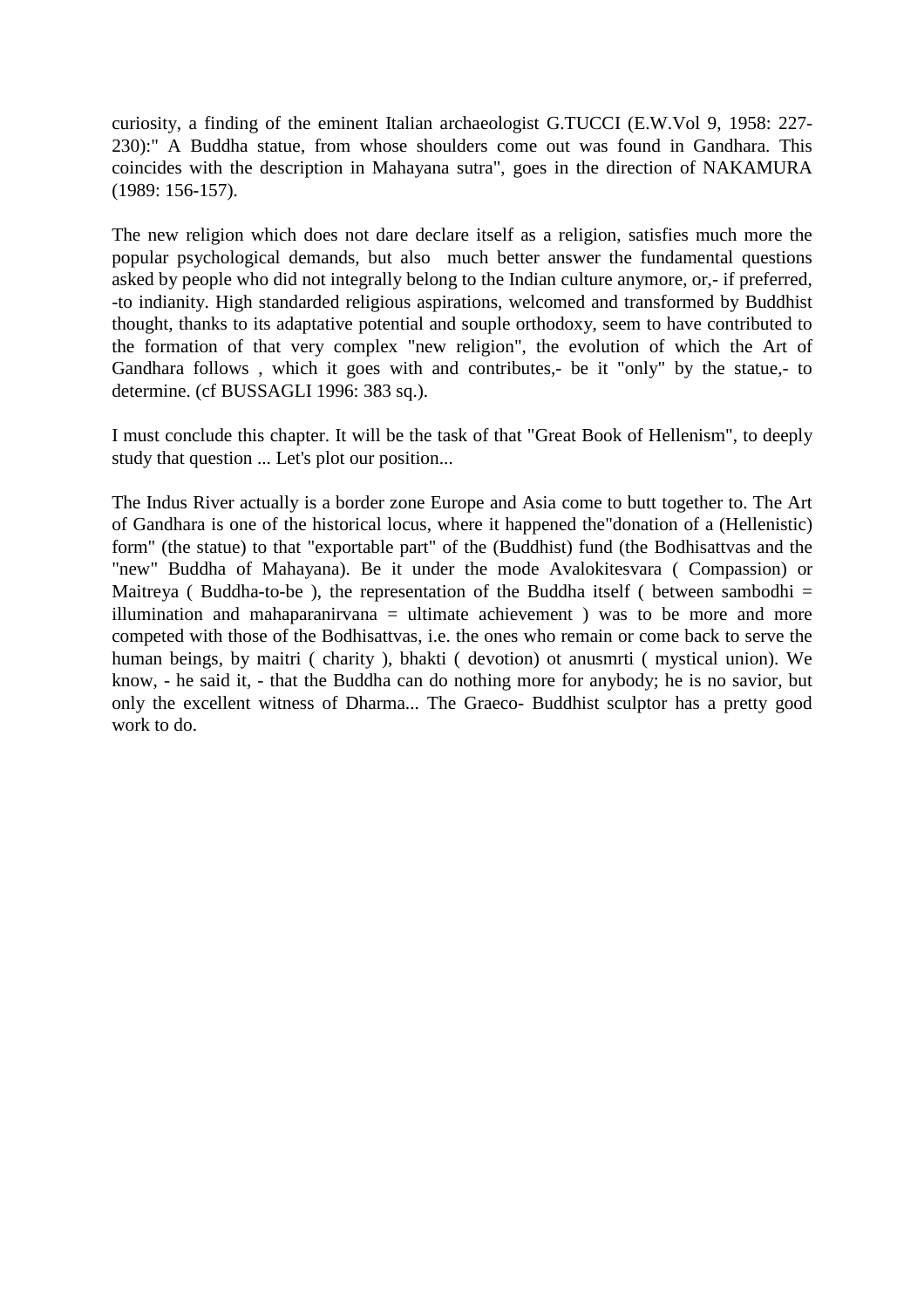#### CHAP.8: THE OFFER AND THE DEMAND

*............................................................................ That summer, they remained at the monastery, the three most Ancient. They still called themselves Arhat, at least they tolerated that the others called them so. They personally led the quite simple life of bhiksus, just their old age having let them be granted those posts of responsibility... All the other monks, the 270 others,- it was a middle sized monastery,- were gone as usual at every nice season to preach the Dharma along the paths of the Swat Valley they well know, the three of them. Their splendid monastery, quasi new, - they had just celebrated its 200 years of existence : the foundation dated to the time of Asoka, the great Maurya King,- was located between Barikot and Bazira, hardly some kilometers from the meeting of the Swat river with a small tributary, the Sanijara. The founders had chosen a half up hill site, near a thick woods of oaks and a flat place that must be used as wood reserve and veg garden. But actually the monastery had been built all around the majestic well under which an important spring flew and principally imposed the last choice. The monastery was exactly on the great trunk road from Balkh to Taxila.* 

*But the last autumn, as the monks were back from mission, a lot of rumors had run through the house, especially when they went to work into the woods and the garden. Besides, those rumors have been heard by the Ancient for years already: they even spoke now of a new synod, so much tense the relation was between the old and the new spirit. There were those who wanted to only know the pure and hard doctrine of the 3 Jewels, the 4 Holy Truths and the 8-folded Path and the Discipline: all that decided one good time for all at the 1st synod of Rajaghra, the year after the Master's Mahaparinirvana. But here was that new sect of the Sarvastivadin, and the other one of the growing Mahayana, well appreciated by many monks,... here are those sects more attracting than ever, above all since one had seen in the Mathura region, like a resurgence, the marvelous poem of the Bhagavad-Gita spread all around the practice of Bakhti and Anusmrti! Besides, the monks had managed to get some sutras of the Prajanaparamita, that, -they said, - the people of the big cities were fighting over. Not only monks were taking part to those streams, but also upasakas and indianized foreigners, who all claimed for less rigor and more humanity, who were fed up with those inaccessible ways towards Sambodhi and felt themselves put by side from Mahaparinirvana. Of course, everyone knew that the Buddha had clearly said he is neither god nor man, only the Buddha; he had said too he could do nothing for anybody anymore and one must help oneself out of it, by seeking refuge uniquely to "one's own island". That was also too theoretical or too hard! At last, the upasakas had no place to meet together, no human faced statue which to address! Just stupas, lotus flowers, umbrellas, wheels or foot prints! While looking at the foreigners' polis and cantonments, with their temples and innumerable statues... they felt envious and wishful... They began having ideas...* 

*The three Ancient knew that very well, and they were talking about the matter while eating their unique meal of the day, made of all sorts of herbs, some rice and water from the well. Besides, they understand quite well theirs monks and the others. They sometimes confessed themselves, under secret seal, that all was not false, in those claims, especially one of them, a "Late Called", who had strolled a lot between Indus and Ganges for his business, before he met a wandering monk and converted. He was that one who two years before had convinced*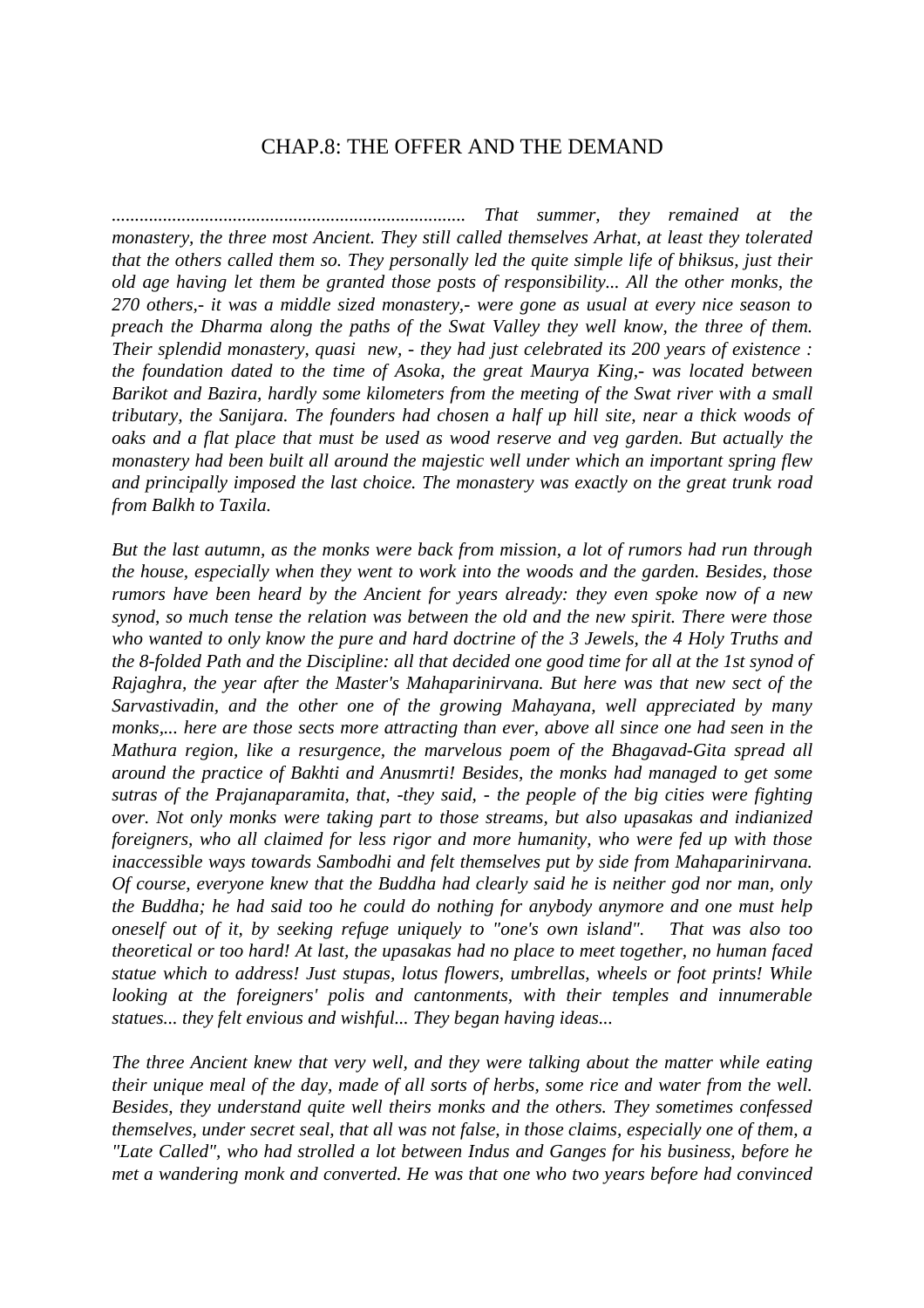*the procurator of the community not to oppose the building of the big stupa in the inner yard. He had even managed to let it decorate with an ensemble of relieves, representing the different jatakas of the Master's legend. For example, there were that «Interpretation of Maya's dream" and also «The 7 fist steps of the Child Buddha ". The monks had appreciated very much. Of course, as the community counted no sculptors, it had to address an atelier of sculpture of Charsadda, near Puskaravati, a good hundred kilometers more south. It was a little far, but that Greek had an excellent fame and had contributed the decoration of the Great Stupa at Hauti, - which can be seen from the road, along the Swat, just before Puskaravati. Sure, by a nearer look, one could state that he had had the" Greek blink", followed his natural and was inspired by Greek ideals, had used Greek techniques, Well, the expression was Greek! But he had known how to create an atmosphere, what the monks had called "the atmosphere of the Buddha". It was clear that he had made the effort to plunge into the sacred traditions and that ha had tried hard to put all his skills at he service of narrating those legends. Brief all were touched:" Well, he is a Greek, the monks said; he is a Greek artist, but he would deserve to be a Buddhist! "And they burst laughing! as at the pauses they strolled around the stupa by the left side and stooped suddenly still in front of "The 7 first steps of the Child Buddha"! They got used, since nobody knew the artists's name, to say «The Graeco-Buddhist" when the spoke of him!*

*The three Ancient wanted to frank heartedly speak to each other of all what ran through their minds. They sure trust mutually... But when things are said, they keep floating around in the air a while, and they quick turn imperative...They were very conscious of their responsibility, - personal, collegial and communitarian. The most ancient of the Ancient began telling that, as a fresh monk, he had traveled down to Sanci: at that time the great stupa was being built, but he could remember all those Indian sculptors, - were they Buddhists themselves? working at the relieves and toranas. «You know, he said, I think... But we must agree the three of us! Then we can speak to the monks! » Both the others smiled: they knew their elder: he had somehow guessed their thought, and indirectly asked them to speak it out, under the pretext it was its own! The "Late Called" spoke, both the others already staring at him: actually he always had an original idea, most of the time an orthodox one, even if sometimes at the merge! «Well! I'll speak, he said. I don't ask you to answer me by yes or no. When I have let you hear my thought, I'll stand up and go strolling around the stupa. If you come and join me, I'll get you're agree. If not, we'll get back to our duties, and never talk about it again... OK? Well, I confess: I'm a Mahayanist, I'm practising bakhti and anusmrti, I revere the Bodhisattvas, I 've got, - while he shew them from under his cloth,- sutras of the Prajanaparamita, that I never quit, and I revere too the great Amitabha... I've still something to say,-(both the others , listening , still and with closed eyes up to then, stared at him, wondering which other heterodoxy he was about to confess!- He stared back at them, and with great softness at a time and resolute unshakeable firmness ,went on ) :And I adore the Buddha Sakyamuni!" All eyes shut a while, the time to take a deep breath. But immediately the voice resumed:" My idea is the following: let's ask the Graeco-Buddhist to sculpt for us a statue of The Buddha, standing, by himself, in the mudra of the peace. The stupa in the inner yard is vast, high and to all accessible, but at a time discreet and retired. We'll have a human sized statue made and we'll put it inside. It will scandalize nobody: wo wants to adore, will go there publicly, and respectfully. I spoke!" He was serene; the others had made no move. He stood up in a slight rustle of his robe, bowed to his confreres, walked out into the yard and started his periple around the stupa while lightly claudicating because of an old rheumatism. He had to wait no second. Almost at once and as agile as novices, without any*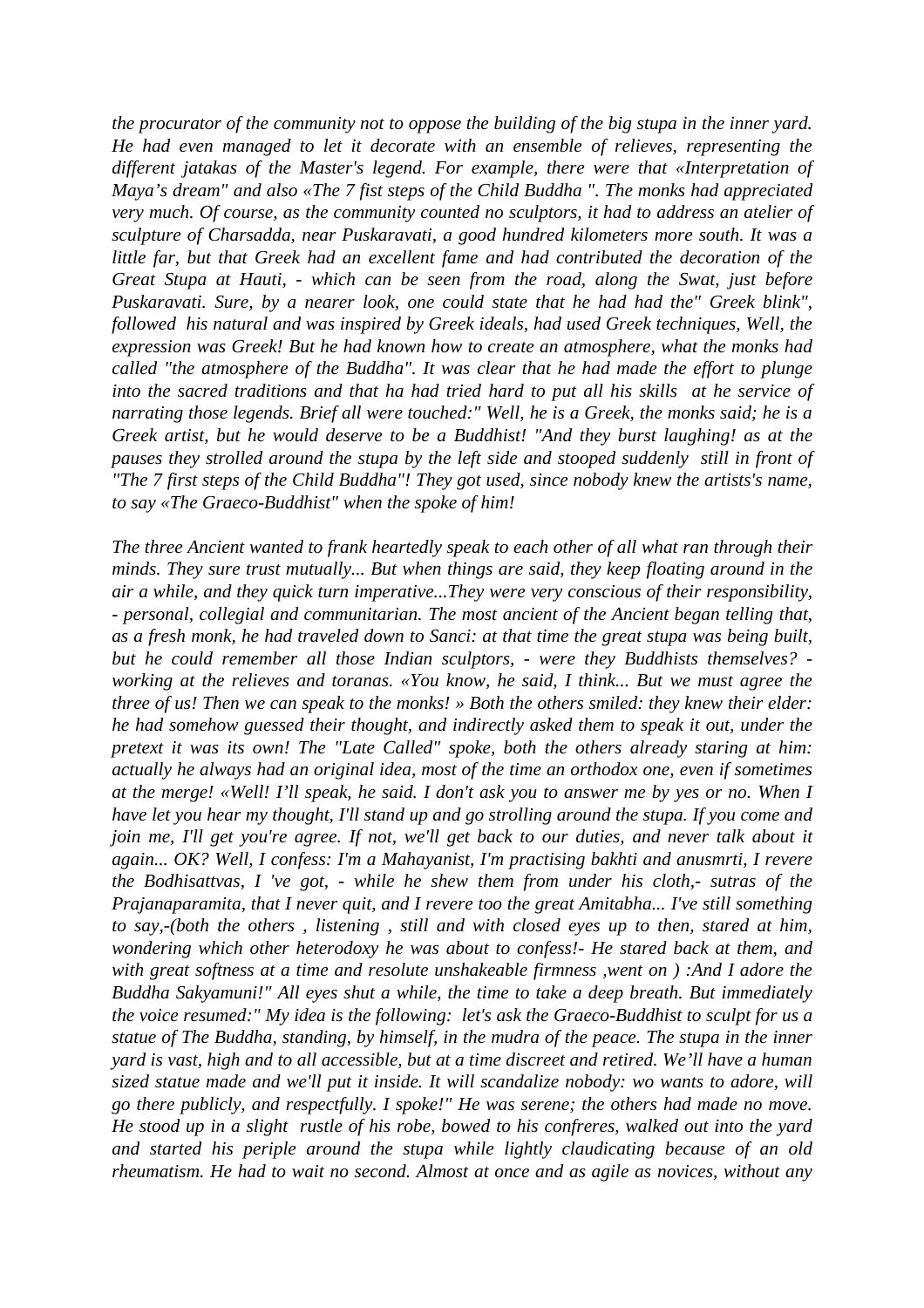*word, both the others ran to him and strolled on with him around the "symbolic Buddha". They peeped at each other, - and which they still never dared to do, - they widely opened their arms for a long, very long hug.* 

*Overfilled with emotion, they came back to sit down again, excited and shivering for joy. The most Ancient broke the silence: "At Bharhut, I know a rather good famed sculptor. Actually we come both of us fromVanarasi. My family came to settle here in the Northwest, and I lost him from sight. But I..." The "Late Called" intervened:" Why to fetch at Bharhut, Sanci or Bodh Gaya? Let's us help ourselves home "-" Are you serious? All those artists of the Ganges are Indians: even if they are not all Buddhists, they feel and see like us. Here we are almost abroad...! The matter is too important to ..."-" entrust it to the Graeco-Buddhist! Isn't t?" the "Late Called" intervened again speaking to the end! The Ancient pulled a face like the one turned the target of an insolence. The other stood at once, then stooped down before the Ancient and kissed his foot as a sign of penence and submission. The matter was closed: they had been fiends for too long a time to keep nemical more than a few seconds: «Why don't you want that we entrust that Indian task to Indian Sculptors? The "Late Called "took a while to think about. He must not fail: the stake was really too important, and he held to his plan." First of all, it is not a task exclusively Indian. The Buddha and the Bodhisattvas of the Mahayana are universal: they want to save all the human beings... even the Greeks, and a fortiori the Graeco-Buddhists", he added mezzo voce, which provoked all faces smile and turned him more secure for his second point " Then, I must confess that the style of the Ganges Schools seems to me heavy and out of date. They lack that grace and that divine elegance, - that atmosphere, the monks would say, - we all felt in front of the stupas relieves. If our faith is really new, if our religion is really new too, if Mahayana is the vehicle of the Maitreya, of the future, then let's choose an art that comes from over the other side of the mountains and the deserts and that will be able to go still beyond other mountains, other deserts-.... and other seas!..." His voice had turned soft, melodious and quasi magic; he could see the future: he was prophesying...Silence...Silence full of the decision to take...The most Ancient, suddenly, addressed the "Third One", who has said no word since the very beginning, and with the last phrases of the "Late Called» had lowered his head, so low that his chin was digging into his chest! » What do you say? » Thee "Third One» raised his head: he was weeping, for joy, of course: it was evident. And he could but nod. All smiled. The conference was closed. «To morrow, we'll go to Charsadda to meet that... how is it? The Ancient of the Ancient asked cunningly! And altogether shouted while laughing»: «The Graeco Buddhist!"* 

*On their way to their duties, they passed by the low wall let unbuilt to serve as a look out post and saw their closest neighbor riding up the hill with his horse driven cart, along the path which from the valley leads to the monastery. They ran down to meet him." I come to let you know that to morrow I must go on the road to Taxila, up to the stupa of Hauti. If you have any need..." Our three friends looked joyfully to each other, with the neighbor wondering why. The Ancient spoke:" Could you lift us three to Charsadda? I know the round rip will take 4or5 days! But you'll find an accommodation at the hermitage of Hauti. I 'm sure that our Graeco-Buddhist will take us in "-" Who?"-" A friend of ours, we have a work to ..." -" entrust him!" the three monks spoke to the end roguish and happy! «Well, see you to morrow at the crossing. I'll wait by the bridge. You'll see me from your belvedere!"* 

*The whole journey long, the three companions asked their neighbor and the people on the route, how they apply the Dharma, what they hold of the Sangha and what they think of the*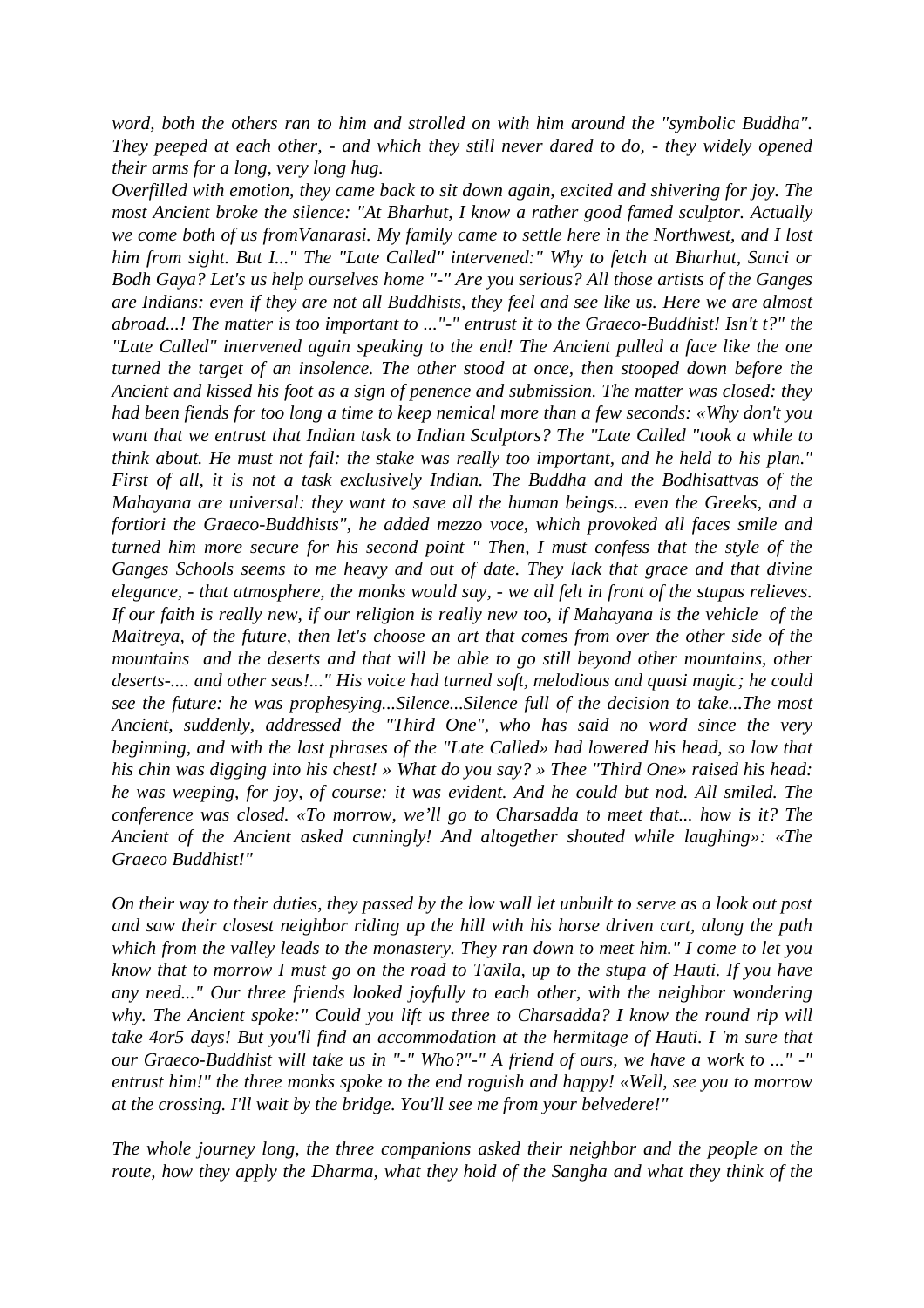*Buddha. All the answers comforted them in their decision and demonstrated that something must be undertaken. They did know yet that "vox populi vox dei". But they drew that conclusion from all the grieves against a Buddhism dry, hard and impracticable for the majority as well of the masses as of the monks.* 

*At Hauti the monks were to get down, but the neighbor changed his mind and decided to drive them up to Charsadda «I want to see your Graeco-Buddhist too!" he said, with a gentle laughing!* 

*The sculptor saw them coming from the distance... His atelier and his house were located upon a little hill too, a 100 m from the road. Noting that he cart lead to his place, he at once recognized them and ran to meet them... Of course he could take them in, this night and the others... And while walking by the cart, he called:" Maya!" A still young woman appeared under the canopy of the vast low house. All spoke Prakrit. The artist bad her to count 4 guests more for supper, although the monks exclaimed. They ate behind the house, under the grapes arches and the rising moon. A boy, around 10 helped the house mistress. Another one, 18, was as an apprentice by a parent's in Taxila. The mother came from Taxila too. The artist had emigrated from Bactria, at the now age of his elder son. He had found again here a life he had known in the past on the banks of the Oxus, an the landscapes of the Swat country, were like, they say, those of his very far home land, Greece, after the sayings of a parent, recently come to settle in Gandhara since the communications had reopened with the Mediterranean coasts " We work together. He teaches me the new techniques, and that gives me new ideas! He has worked at Alexandria of Egypt, on his way he stopped at Palmyra and at Dura Europos. I'm learning every day with him. You'll see him to-morrow. He is a pure Greek: he adores statues. Just to say! «The monks were very much moved. All was tired. The mother and the boy had prepared sleeping for 4 in the reserve above the atelier. All withdrew for the night.* 

*Very early the monks woke up for meditation. The neighbor left for Hauti: he would fetch them the day after. As soon as the sun rose, a man rode in: "The Greek!" the monks said. "You've got it!" the man answered, who had heard it.* 

*«So you want me to make a statue of Buddha!" They all were sitting under the big tree; the foliage of it could give shade to the whole place all around. «You know, that is a big decision of yours... I ain't a Buddhist, my wife is one. Our children don't know what to think about it. They ask us questions. I confess: I don't believe in much, only in my art. But I respect my wife's choice... Besides she thinks the same way as yours... But, this morning she had a curious saying: The Sakyamuni was just a man at the origin, since only a human being may turn into a Buddha; now he is the Buddha, he overpasses all the gods of India, who, to get salvation must turn themselves his proper disciples...If your friends the monks, she said, want to turn the Buddha into a god, they'll at a time diminish, lesser, belittle him... Well, she concluded, they must make him a god above the gods, a super god!" The monks kept silent. But the Ancient of the Ancient spoke:" Do you know which name our monks have granted you... The Graeco-Buddhist!" The artist smiled! «We trust you. You'll show us sketches. We'll tell you all the distinctive marks of the Buddha's body... You know: times are hard! The Greek kings have been ousted. The Sakas seem to tolerate us. But we hear some war rumors come from the Hindu Kush... Between us, Buddhists, is great dissension. We, we well feel that we are drifting towards a schism... And we feel too all the old superstitions emerging again and all the false prophets get abundant up to our good Valley of Swat : magic and mysteries are*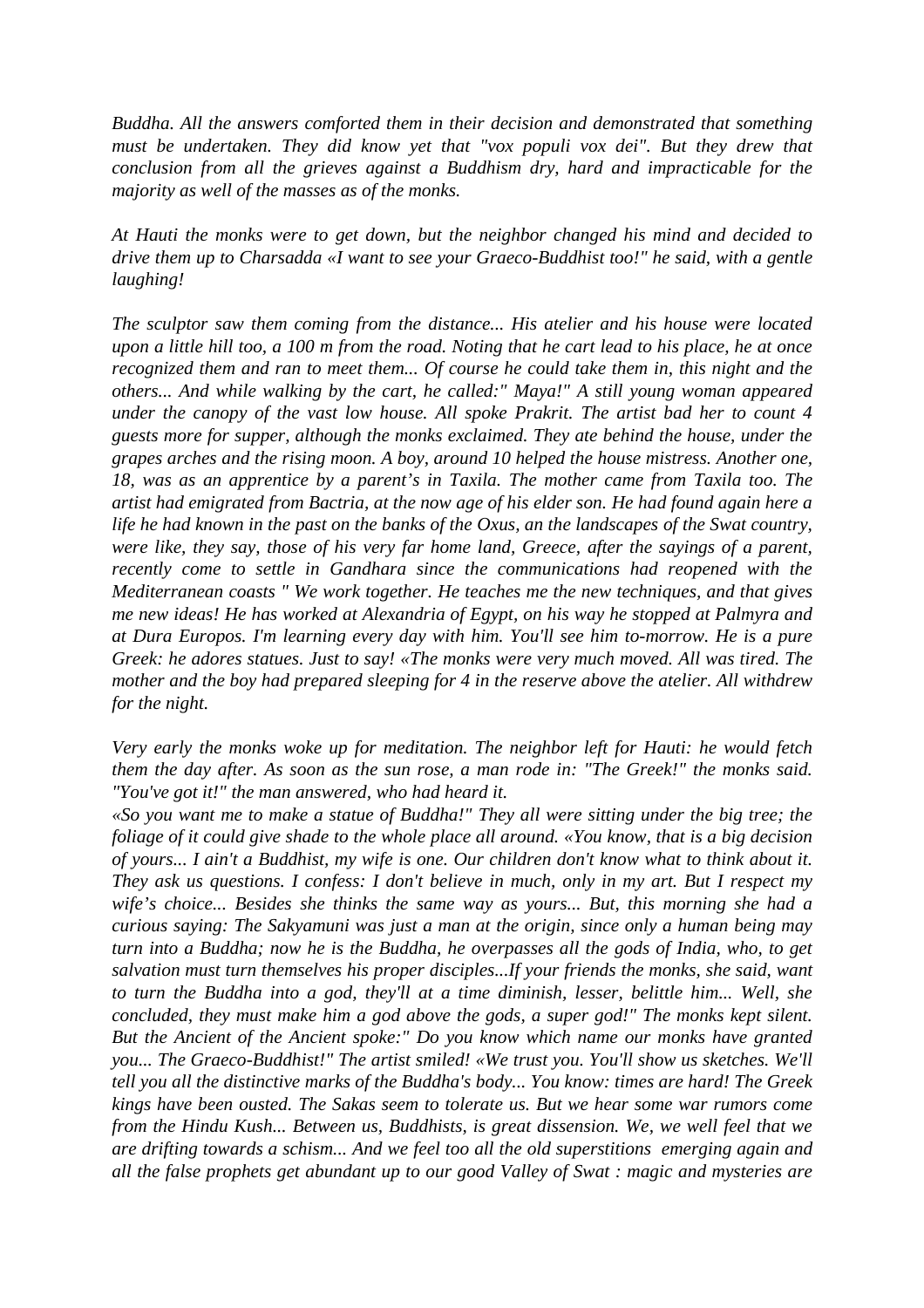*invading us. I'm old. I've seen all kinds of things: I'd like to bring our valleys a certain quietness and rest of mind! The faithful claim for a god, they wish to be helped in their difficulties; they wait for a reward in the paradises of the Buddhas if they apply and respect the Dharma... Brief they have only the religion left to give them a last hope! »-" And you you come to a Euro Asian Greek and to his Mediterranean companion for a help? Don't you fear to get a hybrid statue? I don't believe in god, in any god! For me the Buddha is a man: I understand nothing of sambodhi and nirvana! I only know how to sculpt statues: solo, groups, relieves, freeze, stone, marble, stucco! It's my job I earn my living with sculpting... They say I am a good sculptor: I know I can get a better one!" he smiled at his parent who smiled back to him. «Your religion is too different from my countrymen's, my race, my culture... How can I understand your sacred world of Illumination and reincarnation...My wife let me read some sutra of the...how do you call that...? I can never remember how to spell it correctly ..."-"" Prajnaparamita! «a voice from inside the house articulated: all laughed again..." I'll see no problem at all to show you some prototype, a smart manly statue, I'll try to turn the most sacred I can. I don't yet know how... But the risk is it is a pure invention, which will not meet what you wait for or believe in... It will be perhaps a simulacrum, a fiction... All the more since yourselves are, if I good got it, elaborating your own god... It will be a double fiction! «The monks still kept silent, because word- and voiceless. The parent was still. The boy was now sitting on his father's lap. The woman too stood still on the threshold... Time went away... Much time... Anyway it seemed long! «Ok, I'll try... but I want to be left alone the whole day!" .Joy burst out, the boy clapped in his hands, the monks jubilated. The parent shook his head. The woman crossed over the distance to her man who stood up, she kissed him while he took her in his arms. It was a deal!* 

*The whole day, they left the artist and his companion alone. The three monks withdrew into the surrounding woods. At midday the boy brought them some food. The sun turned. On the soil, around a rudimentary table, sketches and designs were piling up and up. Silently both the companions were drawing on and on, correcting mutually, smiling at a just draw, an elegant drapé, a tender ear, a peaceful hand. When daylight began lowering, they collected their productions and imperatively, silently rejected all what did not "please"! A dozen boards were left. The boy had already rubbed the rejected ones clean for use. The monks re appeared. Still silently bowls were handed over and everybody took some food, peaceful and joyful with that common task to achieve. As if planned, the boy and the woman arrived holding 4 torches: every monk received one, the woman kept one for herself. And while the boy exhibited the boards on by one, the monks swept them with their torches, with a ritual attention. The "Late Called asked for a coal.» May I?" The Graeco-Buddhist" nodded his yes! Before the 6 pairs of astonished eyes the monk made retouches here, there, up there, down here, on the left, on the right... Always with delicacy and lightness. The "Graeco-Buddhist" suddenly ran to the atelier and back handing a board and a coal. Resuming all the monk's suggestions he drew the all again, handed it over to the monk who corrected again and handed it back to the artist. And again and again...It was very late when artist and monk let boards and coals on to the ground, exhausted! Exhausted, but happy with that magnificent emulation! The soil was scattered with hands, legs, heads, necks, arms, himations in drapés, heavy togas, ears, noses and eyes, eyes and eyes. Impossible to get satisfaction with all those eyes...The woman collected the all, entrusted the boy with it into the atelier. The night was clear, as clear as her voice when she said to her husband:" Why don't you go to the monastery. Go back with the monks! Stay in the valley as much time as you need. Meditate. Listen to the monks. Look at them. Draw... And when you feel ready, come back home. Your*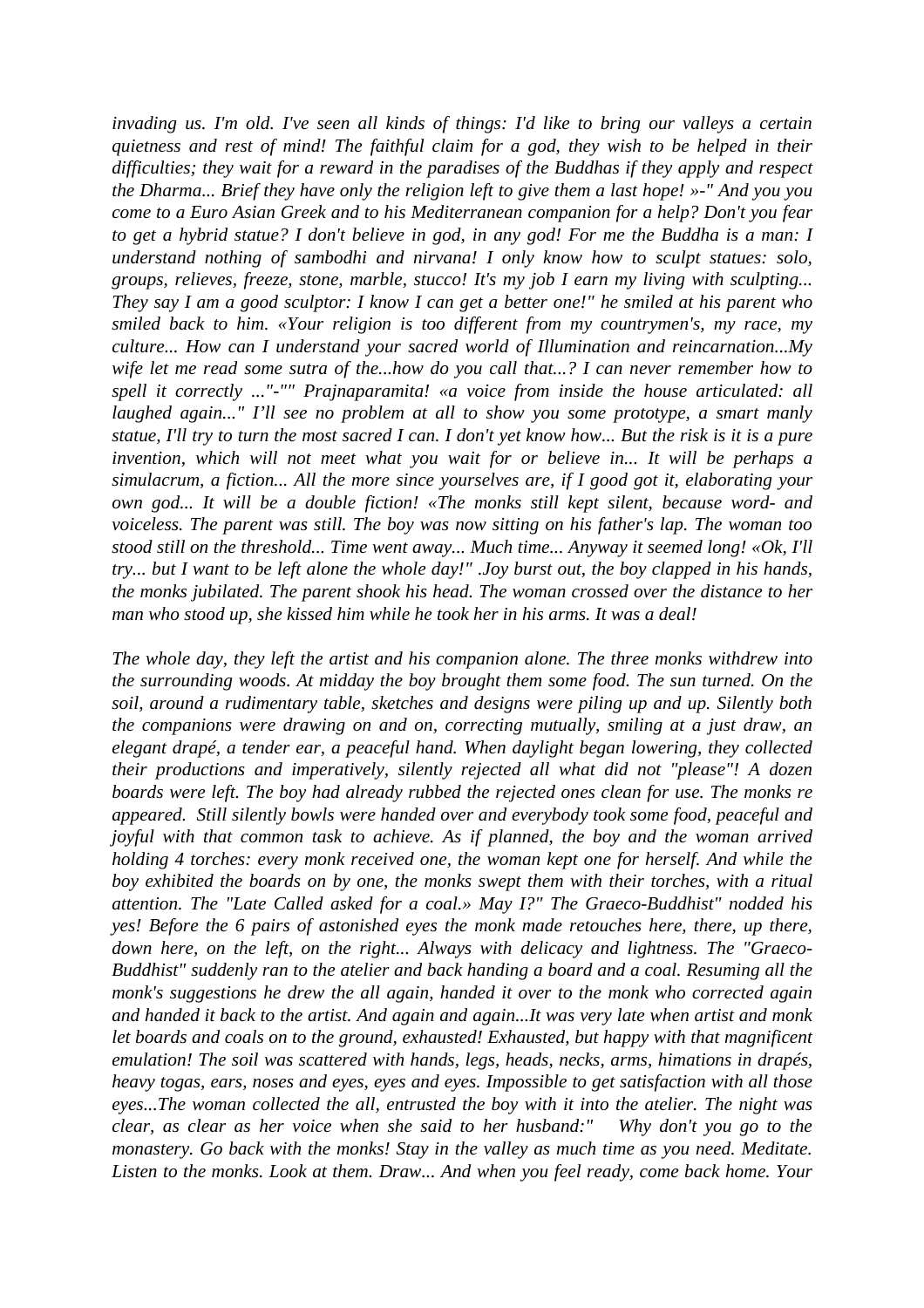*son and I shall wait for you. Then you'll put yourself at the stone!" And she added, because her husband hesitated:" Your parent will stay with us at home and look after us! Then the artist smiled. The monks, you can imagine! The child wished he might go with his father: but he felt the shouldn't! Instead he kept silent and snuggled to his father.* 

*...The artist spent about one month at the monastery. Actually, he did not draw too much. He spent his time observing the monks, listening to the Ancient of the Ancient telling him the life story and the works of the Prince Siddhartha Gautama, from the Sakyas, the Buddha. He listened also to the Prajanaparamitasutra.While lying on his couch, he thought, dreamt and imagined. The last days he kept hours sitting on the stairs of the stupa: they did as if they did not see him: he did not anything anymore. And one morning, the neighbor came etc... Etc...Etc... And the artist left for the flat land, asking the Ancient to come again to the atelier within one month. His last word was: «I believe that I see...!"* 

*... The excitement was bigger when one month later, our three monks, still with the neighbor, had journeyed again to Charsadda. They scolded their poor phaeton who did his best. He was excited too, and he had harnessed two horses, instead of one.* 

*The artist was waiting for them: it was full afternoon. A frank sunlight enlightened the whole place before the house, where they noticed a sort of scaffolding, wrapped up into a grey cloth, torn at places. The monks had brought eggs, strawberries and aromatic medicinal herbs. They presented the woman with some sutras, and the boy with a fine bowl carved out of a light and solid wood... Now they stood, waiting to be introduced to.... They began walking towards the atelier, but the artist with a move of his chin shew them the scaffolding. They turned over to it, moved and unquiet. "Come on!" the artist invited them. The monks were giving the precedence to each other. Eventually the Ancient of the Ancient spoke «You're on!" addressing the "Late Called", who hoped that honor but did not believe it. Then he went forward slowly like in a ceremony, held the cloth firmly and gently let it fall down. The statue, intentionally placed at the sunlight, shone into it great splendor and pleased at once ( the eyes above all : at a time heavy enough, but not flabby; half opened into the nirvana; in Indian almond shape ,but just a touch of it ). The himation was absolutely Greek and the drapé had a grace of silk. One hand falling along the body seemed to grip one fold, while the other one in the gesture of abhaya gave quietness and rest. The usnisa, the urna, the earlobes: the artist had even granted him a halo of sanctity ... After a while of quasi infatuated astonishment the «Late Called " fell on to his knees: he was weeping...* 

*They must come back to reality... They approached the artist to congratulate him. The three monks had so many questions... The artist just called loud: «Siddhartha!" Then the Buddha appears on the threshold and comes over to them: the elder son of the artist, with the euro Asian face inherited from his father and mother, dressed with a himation taken among the accessories of the atelier...He smiles... He places himself in the sunlight, near the statue and takes the same pose. Then he stands still... They can hear him breathe and give his breath over to the Buddha in stone...* 

The reader needs some explanations! This chapter might have been written like the preceding ones in a documentary and distant way. The idea ran through my mind to narratively tell you a possible meeting between the Graeco-Buddhist artist and the Mahayanist monk, nearest sticking to the collected information. It can be found again in all details in BUSSAGLI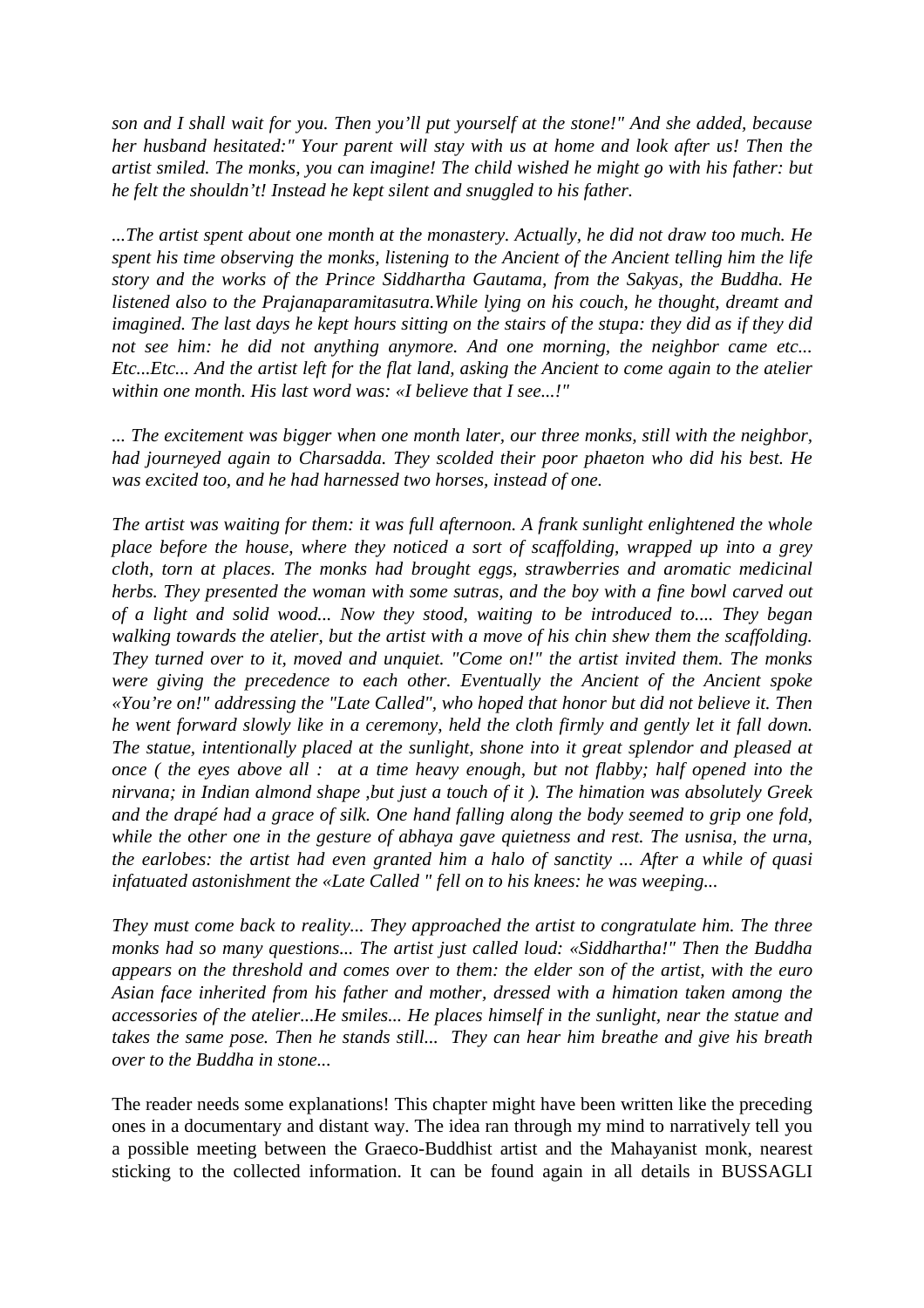(1996: 23, 334-336, 364 ),DEYDIER ( 195O: 46-48), FOUCHER (1987 : 12O), MEYER 1925 : 67-69) and TARN (1951 ( 4O4-4O5, 4O7); at last MARSHALL (196O : (43), to whom I borrowed the evocation of the two relieves:" The interpretation of Maya's dream" and " The first 7 steps of the Child Buddha", which have been found in the Guide's Mess of Mardan, at 3O kms northeast from Charsadda and are now in the Peshawar Museum ( commentaries and illustrations : MARSHALL 196O : 42-43 , fig. 54 and 55 , plate 34) ; and the description of the standing Buddha, found in the same place, but I could not guess in which museum it is now. I chose that Buddha especially, because it is very beautiful (FOUCHER, quoted by MARSHALL, says that "it is the most beautiful, and probably also the most ancient of the Buddhas which it has ever been granted to me to encounter "): there is a divergence between the two archeologists who date that Buddha at the extreme of each other: 1OO BC for FOUCHER, 15O AD for MARSHALL! A third reason is that another statue of the Peshawar Museum, - that seems to come from the same atelier, has been found at Charsadda, the place where I intentionally make "my" Graeco-Buddhist artist live with his family. (cf MARSHALL 1950: commentaries p: 100-101; fig.132 and 131, in that order, plates 95 and 94, idem). Brief, I found it more suitable to recreate and make feel again an atmosphere, than to stun the reader,- as I just did in the immediately preceding lines,- with all kinds of data and references...But I must come back to it now regarding the proper work of the artist , with the accurate help of HEGEL.

HEGEL will formulate the question himself: «From where is the artist granted that gift and that capability to conceive and to complete? How does he produce his work of art? Raphael said he was just following a certain idea!" (HEGEL 1964c: 316). Remember Tarn's formula who wrote he was interested in "the genesis of an idea". An idea! For the Greeks, at least since Plato, the idea is a vision, in the English meaning of the word: a material intuition of the things, of the future, of a program, here, of an "enterprise". The artistic liberty of mind is reached only as much as the artist knows how to fully dilute the general meaning ( or sense )into the individual form that he must achieve and, at a time, regarding the sculpture, how to raise the physical forms up to the true expression of the spiritual meaning ( or sense )." The classical artist ( ) finds his matter in the popular beliefs, in the events that he can see and in those registered in the legends and transmitted by the tradition. The artist keeps his liberty in the sense that he ignores the engendering process of meanings apt to be represented artistically, but he finds an already existing content that he can seize and produce in all liberty. The Greek artists have drawn their subjects from the popular religion in which the Greeks had already started adapting what they had received from the Orient. On the other hand, the classical artist supposes a already enough high level of technical perfection, making possible the subordination of the sensible matter to the bids of the artist's will...,a very much advanced development of the manual processes that are attached to art (cf BUSSAGLI 1996 : 334). That development is only conceivable inside an official religion. « (HEGEL 1964b: 26). That quotation will have perhaps seemed a little too long, but I hope not tedious. It is the perfect theoretical commentary to my fiction : every element is listed, analyzed, signified and ordered to show the mental, sociological, technical and religious processes of the enterprise ( If you want, read Hegel again and remember all the hints at the fiction : I did it! Nothing is missing!)

The imagination of the artist is the subjective creative activity (To follow a certain idea), capable to turn the work of art into an object of intuition (vision) for the others: it appeals to their sensibility (cuff HEGEL 1964c: 315, passim). Let us call that creative imagination,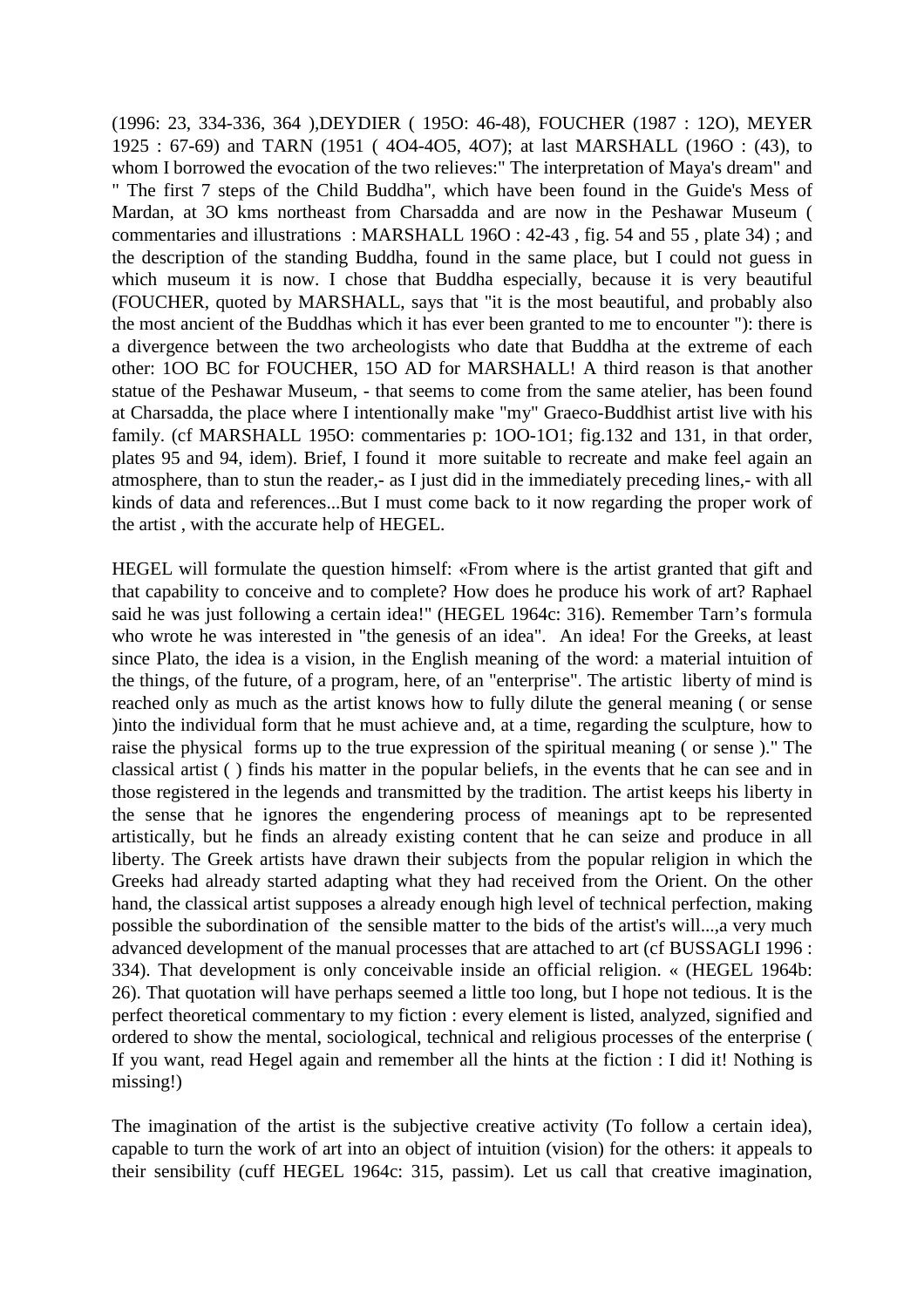HEGEL asks ( 1964c : 317), " fantasy..., a name and a meaning that let seize the reality and its forms, and engrave into the mind ...the various images of the existing reality,... of life..." The artist must have much traveled, seen, heard and much retained; he must never have ceased spreading the circle of his intuitions and possess an intimate familiarity with the internal human world, with the passions of the soul and all the ends that animate it." The artist must be conscious of what he wants, of the aims he sets forward, of the work he wants to achieve". (HEGEL 1964c: 319).

When leaving the monastery,- after one month of retreat, somehow, a retreat of "election», of choice and decision, Ignatius would say,- with these words : " I believe that I see !", the artist summarized all the mental processes, or rather the result they had lead him to : the decision to represent his own son Siddhartha, who,- besides the name intentionally directed to the final impact,- totalized the eternal youth of the deified Buddha, the Eurasian ( graeco-indian) beauty, the Apollo of his statuary specialty, the satisfaction of the client's demand, the respect of the popular feeling, the acknowledgement of his capacities and the excellence of his payment, I presume!. Our Graeco-Buddhist artist was perfectly conscious of what he did not want, of the aims he had a priori rejected and of the results he had refused to be forced to. That was all the work of "purgation" of his «spiritual exercises". When going down to the flat land, he had passed a limes, he had" sub-limed."

He must have found a very strong interest in that work, so that he could let the subject live in himself, be obsessed by that what should be present in it, not have any rest as long as that mysterious "something" had not been granted an artistic form and completed. Then he must learn to forget his proper subjective particularity, in order to totally plunge into the subject: he must reduce himself to only be the form fashioning the content that had seized him! (HEGEL 1964c: 328 sq: admirable!).

It was out of his own soul and internal life that our Graeco-Buddhist had to draw the elements of his own incarnation into that statue. His originality regarding that precise statue, according to history, - was the power of his subjective inspiration that let him, instead of conforming himself to a certain usual way, seize a subject rational as such (cuff infra) in order to fashion it, while obeying only to the voice of his artistic subjectivity, so that his own originality appeared as being that of the statue itself: the evidence of the piece of art and of its creator. (cf HEGEL 1964c: 332,338).

By calling "Siddhartha!" the artist recognized his work, (his son!) and the future that he predicted to his work. By putting himself as the model, near the prototype (the statue), Siddhartha gave it over the breath necessary, at a time to animate it with his own life, and to free himself from it. At last, standing in the light of the West Paradises ( it is sunset, the sun sets at the West ), the Buddha, born to a god's life, contemplated the eternity which he was , against his express will, condemned to! Very hard!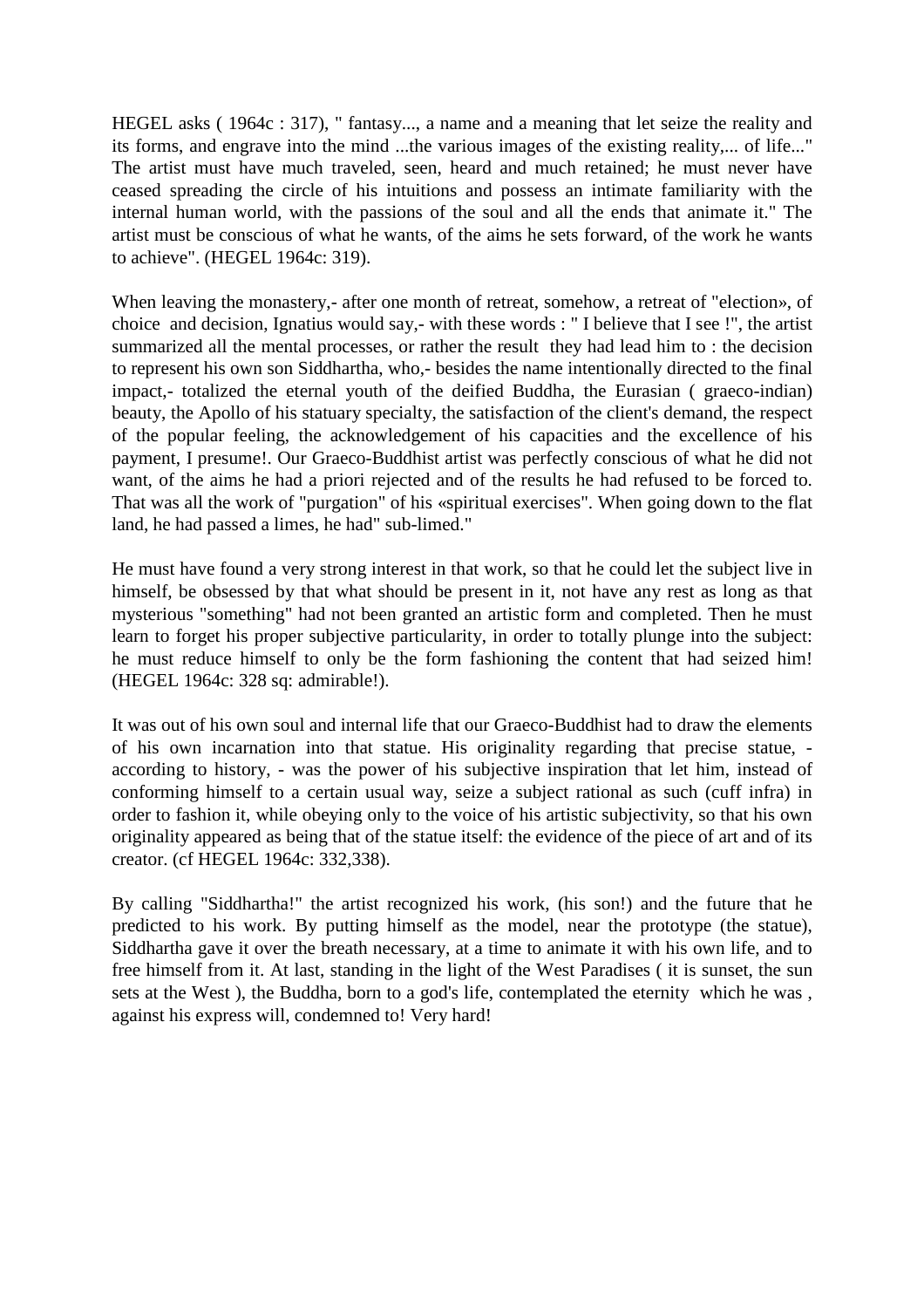# THIRD PART THE CATALYZED PARTHENOGENESIS

Parthenogenesis! Why that zoobiological term? And first of all what does it mean exactly? The dictionary says: «reproduction from a gamete, especially as a normal process in invertebrates and lower plants...Formerly also asexual reproduction as by fission or budding." In both cases no sexual coupling of whichever kind; be it in the animal or vegetal reign, no complex structure of the organism; at last, be the start from a gamete or from a cell fission or from two budding cells into one : it does not make the slightest difference! The parthogenesis actually is the most solitary mode of reproduction.

Does it mean,- in order to decipher the metaphor.- that both the graeco-hellenistic and Indian Buddhist contributions to that reproduction act which constitutes the construction of the graeco-buddhist statue of the Buddha, were just a kind of "budding", without mutual transmission and assimilation of the respective hereditary characteristics of both partners, like in the most elementary animal reign? As if the cultural-religious heritages of both Hellenism and Buddhism would have, during the spasm of the Gandharan embrace, transmitted to each other only the objective terms of the exchange included in the contract : i.e. one "cult object", corresponding to the prior conditions and consequent retribution! Since no Buddhist dared make that Buddha solo statue, - although they felt that by making it they crossed the last obstacle, reached the no return point, achieved the ultimate transgression,- well, in those uncertain times when empires were swaying and sects hardening, a natural "opportunity" appeared. «Let's entrust the job to the foreigners, to the expatriates, to those who will never be Indians, even if they believed to have converted to Buddhism; let's entrust that job to the Greeks, heirs of a statuary techniques, well tried and tested, from here up to Bactria, Margiana and Arachosia; if we offer them enough money, - they are greedy traders, - we can then demand what we will! So, we'll keep our hands clean! To us the statue we need, to them the responsibility of the making...And when we possess our statue, w'll do out of it, what we want! That's the statue we want, not their religion, their ideas, their world vision. Therefore we must be watchful, precise and provident; we have to personally answer that question: what are we to do with that statue?

Yes, it is likely that the embrace actually was only a commercial skake hand. They didn't make love! No transmission of psycho- mental gametes! It was processed the way of an artificial budding, a construction game, a Lego budding: like a 5O/5O joint venture. There was an act, but with condom. Hermetically, more or less. It is true that nobody escapes totally safe from any meeting. The sight must have been getting used to western accessories: after all, it is an image, something to see; it has to somehow obey the western mode. In those times of international exchanges, which resumed between the Mediterranean Sea and the Bengal Gulf, man could see so many exotic products pass by and by! A touch of exotism at the statue would turn it into up to date. The people will state that religion changes too, that it is "modern", that it does not keep always being in tow... like that Hinayana and those Arhats who have only the Master's name in their mouths, but do nothing to help the good folk who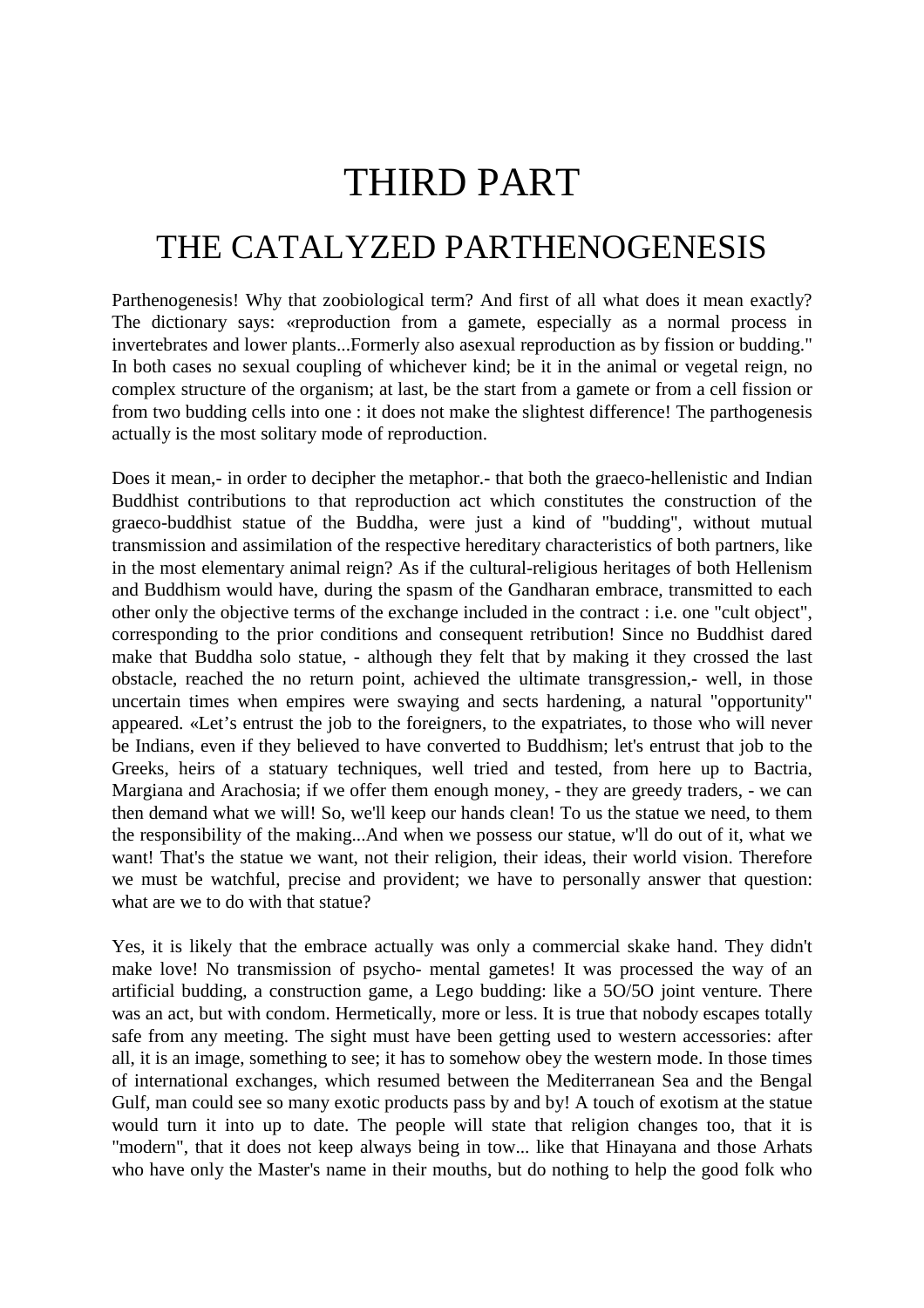do not "eat" those indigest treaties they understand nothing of, but want a worship place, worship and somebody to worship! Worship: the Mahayana, - with statues, bhakti and paradise, - is going to provide them with one! The Beaujolais nouveau has arrived!

That mental attitude, - if I may dare bring the events nearer to each other, - has been that of the Roman Catholic Church, very early, but above all in the Middle Ages, regarding money and speculation. From the theological point of view, financial speculating was inadmissible, because it exercised with a value that is not a market one in itself: the only permitted profit regarded the merchandise itself, not their market value. Nevertheless, financial speculating was very profitable and was practiced on the sly by lay as well as by church people. Thus the Church, - as an expert in compromises when they suit to its interests, - chose again the Chosen People, to entrust them that criminal activity, which came under Church Courts... if it was perpetrated by a Catholic! But since Jews are not Catholics, - at least in general,-and that, as a deicidal race, they anyway were already "damned", a little more "sin" could turn their (unlucky) situation only slightly worse. To them the punishment for the sin, - i.e.: to the Jewish bankers, - to us the profit,-i.e. to the Catholics! Arbeitsverteilung, Marx would say! So far for the responsibility.

What regards the incompatibility of mental procedures and the a priori absence of any will to communicate, share and adapt in the matters of world vision, (Weltanschauung), I personally know nothing more hermetic than the Chinese blunt refusal. That doctrine is usually applied to whichever "international exchange" in techno economical matters for example, but it is valid as a structural way of doing in any matter." Wai xi nei zhong»: what is western (xi), must be kept outside (wai), what must be inside (nei) must be Chinese (zhong). Zhong guo  $=$ the Land of the Middle = China! All Chinese move ever is and may only be centripetal, middle centered-, the back to the exterior. The rest, all the rest is only "wai", -exterior-, then uninteresting. The "xi" (European, western, occidental) presence is just tolerated as an unavoidable evil. Of course that state of the things is changing: but before the evolution reaches to the qualitative threshold, where the conversion is operated, there will still be much despair among the western/xi joint ventures in China!

Now it may be asked with reason whether the graeco-buddhist art has ever been (has ever wanted or asserted to be) a sacred art. That the Hellenistic art in Gandhara, - that non-Mediterranean grandson of Hellenism- in its religious department have received commands from the Buddhist Church, it has just fulfilled the contracts, - besides very profitable, since so many monasteries were then been founded in those regions because of the Mahayanist success. But all that was only business. The godsend (!) was that business was getting good and the ateliers opened branches from the Amu Darya (at Ai Kanum) to Kandahar (Afghanistan) and from Merv (Turkmenistan) to Buképhala (Punjab). It must have emerged specialists in sacred art, even as much learned as the theologians of the Buddhist monasteries, but as artist, sensible to beauty, wherever it might come from!

I very much appreciate the remark of LVP 2 (1935: 314) regarding the Gupta art, the beautiful sitting Buddha of Sarnat falls into: "We well know how much the Hindu soul does love excessiveness and manierism, Mahabharata outrageousness and the polishing up of the classical literature... The masterpieces of the Gupta period mark in the art history one moment which is the lest Hindu of that long history: as being unique! Artists might meet, who with a sure technique have created figures located at the limits of naturalism and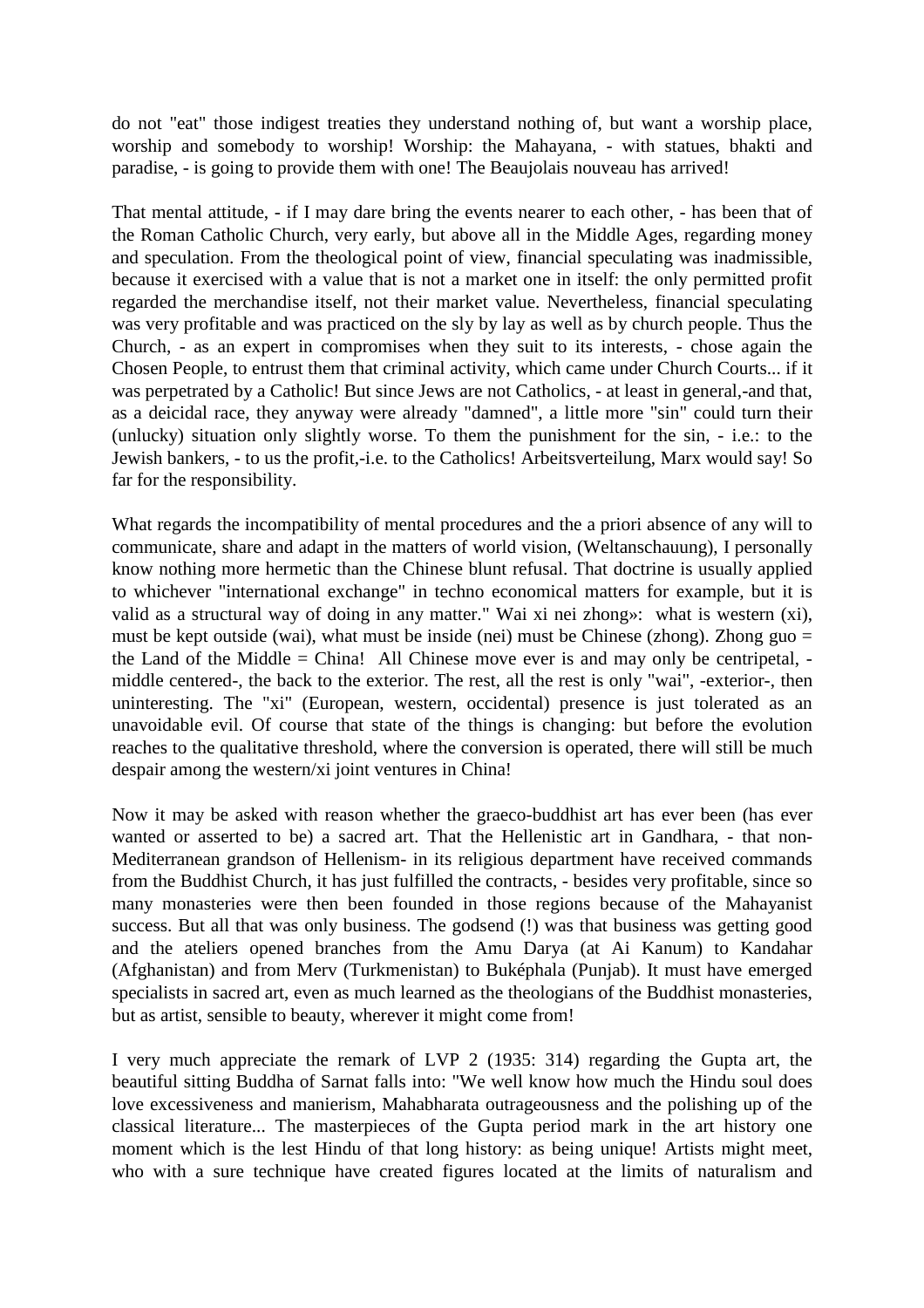imagination, which is classicism. It is Indian since those bodies, attitudes, clothes, are of India and one may recognize psychological marks of India. But also, it just simply is artistic. Which is admired here, is not exotism, besides certain, of those masterpieces, but which makes them masterpieces; and he goes on (quoting A.B.KEITH):" unusual beauty of figure, dignity of pose and restraint and refinement in detail". And if HAWELL (always in LVP 2 1935: 313) insists on" the high spiritual quality of the Indian conception of "what is divine", such as it is expressed into the Gupta sculpture", "it simply is (MARSHALL answers) because this precise spirituality might not express itself into the Art of Gandhara, - buddhist or not, - because the latter is an art based on western traditions, incompatible with its development."

Perhaps VALLIN (1987 : 140) is right :" Which seems to constitute the permanent ideology ( since the Greeks) of the Occidental is the belief in the reality of the Individual ( the identification between Reality and Individuality ), in opposition to the fundamental ideology of the traditional Asia ( Mahayana, for example) ...The Eastern ...tends to identify Real and Universal : "tat tvam asi " ( tat  $=$  the supra personal Absolute ; tvam  $=$  you, as Individual ; asi  $=$  are , i.e.: you are the Absolute )"... How will there ever happen a mutual fecundation between "the hope of the Occidental, - which is not to die anymore, - and the hope of the Eastern, - which is not to be born anymore?" (FOUCHER 1987: 27)

The parthogenesis was catalyzed by Hellenism, which for the first, unique and last time, - TARN reminds, - put its powerful competence at the service of a religion which was to him a totally strange one. The Graeco-Hellenistic art played the role of a chemical catalyser, as it intervened into the operation Buddha-solo, only as much as this operation was the practical historical conjunction, - in that place in the world, - of the conditions of possibility of such an initiative. Did the demand come from the Buddhists themselves, - as non-sculptors and opportunists, - (cf my fiction, chapter 8), or did it come from the Greeks craftsmen, - as sculptors and opportunists too (the fiction can as well turn my artists into traders in religious art): that does not make the slightest difference. In both cases, "opportunity makes the thief", - i.e.: the existence in Gandhara of ateliers of sculpture, run by Greeks whose fame was enough established. The motivations of both the contract partners were and remained secret personal: means to perform their religious politics (statues of Buddha solo to establish Mahayana) on one hand; on the other hand, commercial politics (marketing) of those means (the Graeco-Hellenistic specialty in matter of statuary).

Moreover my story of «The Sculptor of Charsadda" could be continued. Let's imagine it while considering all the historical, economic and religious data of the time. We'll call our friend Alexander, and his (recently arrived) parent Eulogos (" He who can speak well"). All are back home, after the delivery of the first statue of a Buddha solo ever at the monastery of Barikot: here are Alexander and Maya his wife, Eulogos his parent, and both sons, the younger, Ananda (not yet introduced) and the beautiful Siddhartha who was the model!

......................................................... *It was a good deal, and the monks gave to understand that Alexander was being turned into the sole supplier of the monastery in matter of religious art. "However, Alexander was commenting, I've got the feeling that it is still too early for us to distribute largely the Buddha solo. The monks over there have taken their decision: I wonder whether we don't need an intermediary step, a less revolutionary one, more practicable by the majority, which would prepare the clients to a large scale commercial*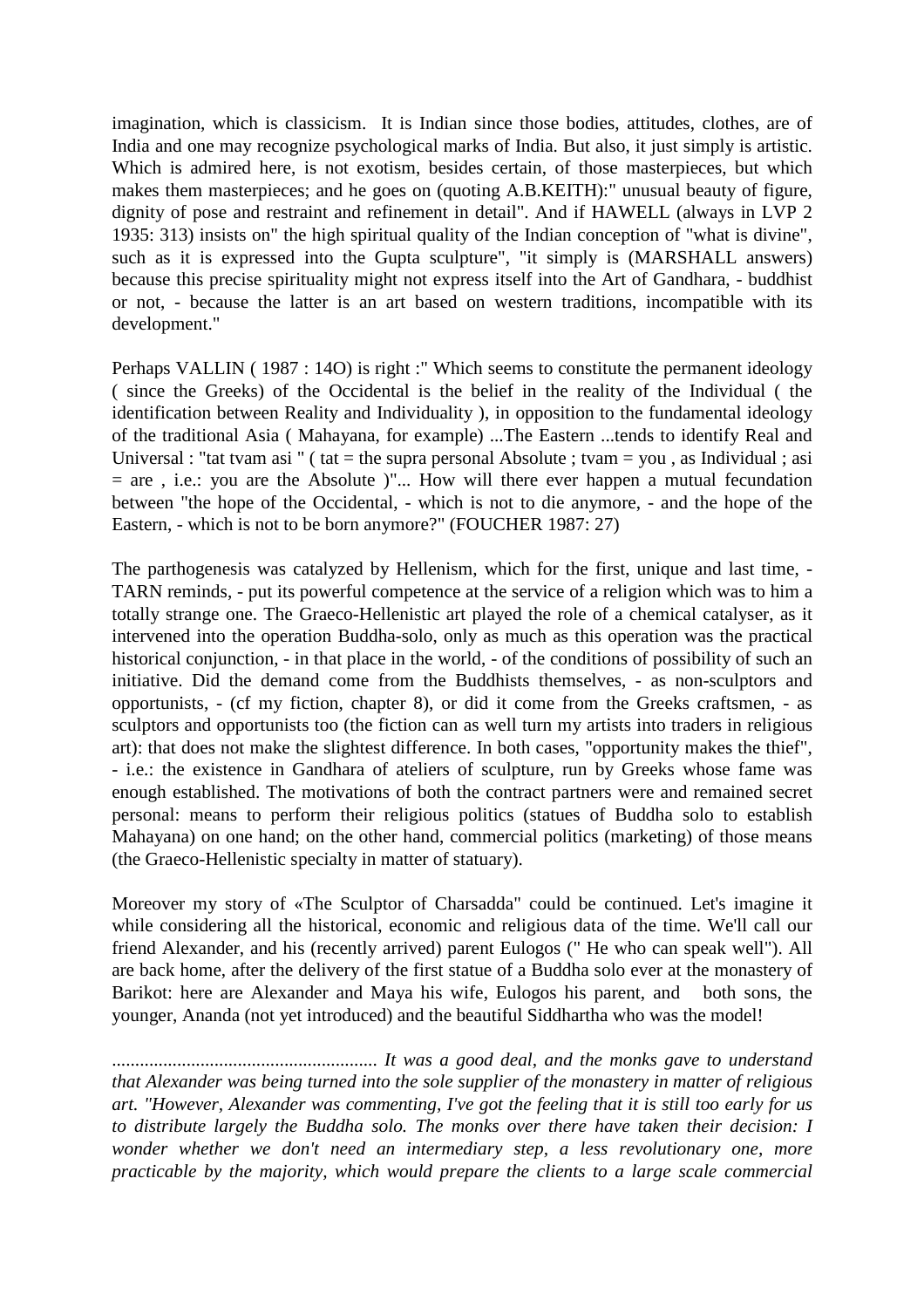*offensive we could launch, for example... "-" ...for the 5OO the anniversary of Siddhartha's birth (everybody burst laughing, looking at the elder son who fully blushed at once), I mean the Prince Siddhartha!" Maya concluded, while stroking her first born's head, who had a cute move of satisfied irritation.* 

(This would date the event in 6O BC. Were it the 5OOth anniversary of his Nirvana, the datation would be then 2O AD: we respect the extreme dates of the scientific historical apparition of the first ever Graeco-Buddhist statue of the Master!)

*«But we should found an artist union, I don't know exactly what... a guild, a corporation. We could begin with our colleagues in Charsadda, Mardan, - where I know excellent ones, - and in Taxila, of course, dear Eulogos, where you already got famous."-" Well, but what to tell them?" Eulogos lisped with his slight tongue defect." What? You, the good-speaker, you ask that question? » All laughed, with Eulogos as the first one!* 

*Suddenly Eulogos got serious. All turned silent and he began in a sad voice." Yes, I'll tell them what is become out of our homeland...* 

(1st case: we are in 6O BC)... *Since Pompeius entered Athens, some 8 years ago....*

(2nd case: we are in 2O AD)*... Since Augustus entered Alexandria of Egypt, some 5O years ago....* 

*life is no more so nice at home! The Romans are granted all the jobs, and their artists all the commands. They try to imitate us, they can't manage. Their togas fall like lead mantles, compared with our immaterial himations: their philosophers, generals and emperors have the rigid blink and features of the dead. It is a fascist art, at the service of mad and ambitious masters .( His voice sounded painfully, and the slight lisping added to it a naive note, the effect of which was a huge contrast to his beard á la Vajrapani, and his long hair á la Manjusri added to nostalgia a childish touch)... Yea, you' right, Alexander, I'll tell them that I left he Aegean sea and my atelier at the Cape Sounion, near the big temple of Poseidon, to join them on that foreign earth, but so much welcoming, prosperous and eventually so likely to my native Attica!... There is work for us here. Before the Romans come,- and they are already coming, the trade is at its utmost, the roads of the caravans are crowded,- we must get established, organized, united and prepared : the "Buddha Solo" could turn our exclusivity!"-" Bravo!" all exclaimed together, clapping in their hands, while Maya, helped by Ananda was pouring some lassi into the new bowlset, presented by the monks at the delivery of the first ever Buddha Solo ... of the series! " Then I'll speak" Alexander said, looking over at Maya first :" Correct me if I 'm wrong...Before he became a Buddha, Gautama was a Bodhisattva on his way towards the Bodhi ( the Buddheity ), isn't ?( Maya nodded her yes ). It is well that Buddha-before -the Buddha, if I dare say, that you,- the adepts of Mahayana and the practicants of the Bakhti and Anusrmti- honor particularly, rather than the Buddha himself, whom you find too far away and inoperative, according to his own sayings ( Maya went on nodding yes), well..."-" Let's, euh... Papa, you make Bodhisattvas! I accept to serve as model! So, everybody can see it's the same Siddhartha, before and after the Bodhi of Gaya!" All had turned over to the elder son, who standing went on, superbly untying the strip that retained its abundant hair:" Look, I've got long curly*  hair!"... Eulogos remembered the Diadoumenos, attributed to Phidias (BOARDMAN 1993: *fig.23O), and the Dionysos of Delphi and Thassos, the small northern island where he had stayed a time (BOARDMAN 1993: fig: 77, 79,8O). «Yes! he shouted, passing from his old dream to the next vision, let's make Bodhisattvas."-" The Bodhisattva we love the most "Maya*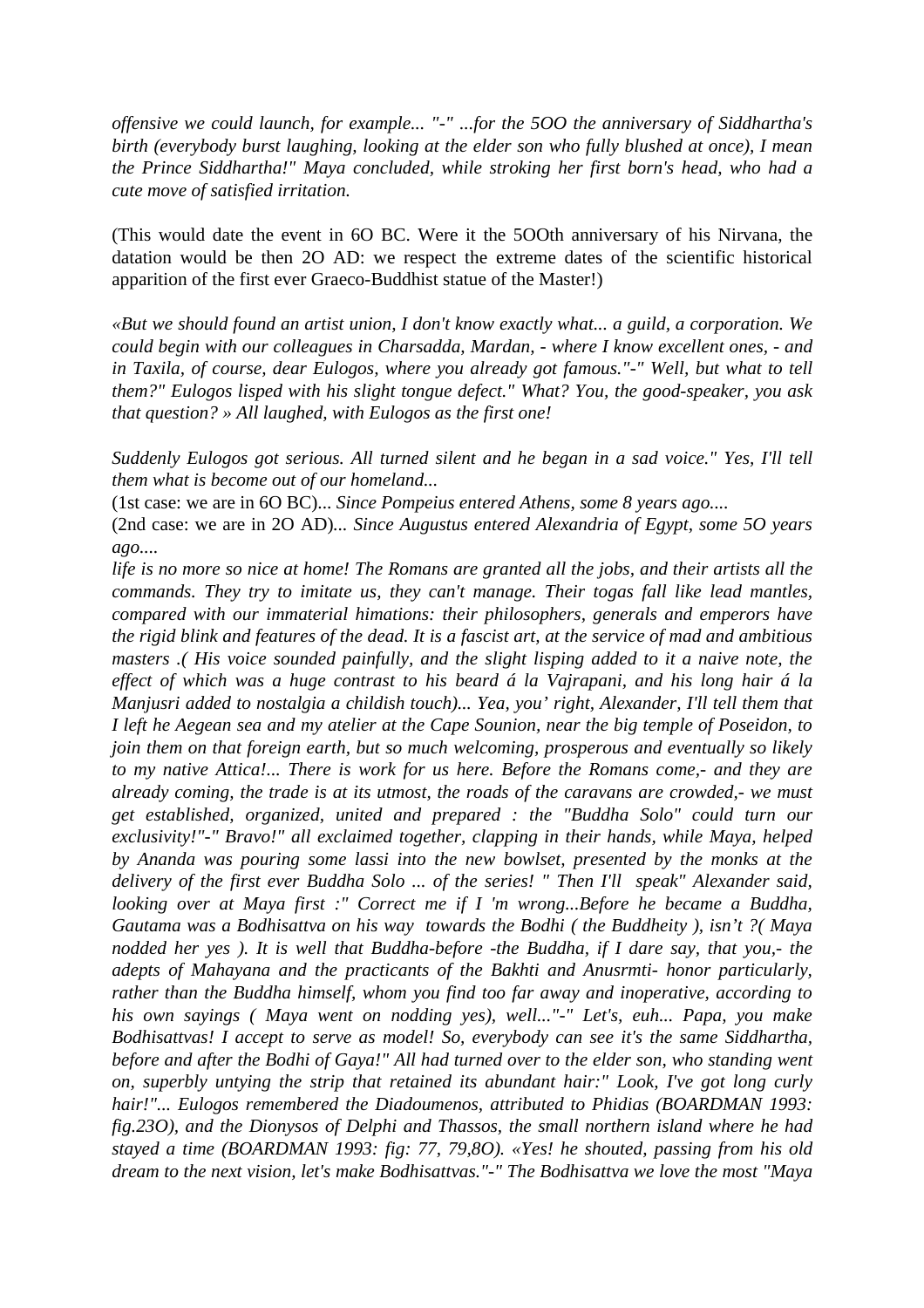*said, coming near Siddhartha and passing her arm around his waist," is Maitreya: he is as beautiful as light and endless charitable! »-" OK, Maitreya!" Alexander said." And what about me?" Ananda sniveled." You already are on the stupa of the monastery: you served as the child Buddha and his first seven steps!-" Yes, but I'm a big boy now!"-" Well, you'll serve as Avalokitesvara, as soon as your mother finds you're ready for that!"-" Yes, love! Then your father can serve for Eulogos to make a glorious Manjusri! » While all laughed again, Alexander who wanted to speak the last word, solemnly declared:" Eulogos, you'll be my first...." and looked around for complicity at the whole family: immediately all together loudly burst laughing and articulating:" Vaj-ra-pa-ni !"* 

#### *The end!*

The further I plunge into that inquiry, the deeper my conviction turns that the statues of the Bodhisattvas preceded the Buddha-Solo, and filing this way: Maitreya, Avalokitesvara and Manjusri, for simple reasons of opportunity and carefulness, but also of waiting and success. And preparing the 3rd type to come, the ascete Gautama ( TISSOT 1985 for the Bodhisattvas : marvellous; for the ascete MARG 1985 : 6 ; KHAN 1994, cover and fig.23 and TISSOT 1985 : fig.127, and last cover; and ZWALF 1996 : fig.182).Thus are constituted between c. 5O BC and 5O AD the paradigmatic figurative figures:

- the Bodhisattva Siddhartha, and the Bodhisattvas of the Mahayana: Maitreya, Avalokitesvara and Manjusri (later);

- the ascete Gautama;

- at last, when the minds are ready to accept it, the Buddha Sakyamuni Solo ( cf FOUCHER 1987 : 116-117 and LVP 2 1935 : 352-353 ),which brings the development forward, by launching the form of the Sino Japanese Buddha, issued from Mahayana too, but not from Gandhara art : Amitabha).

In that story with the Bodhisattvas, perhaps is it to see that far away figure of the hero, that of the Mahabharata and Ramayana, of course, but of that one too who crosses all the religions questing for salvation, because the hero can bring a help. Remember that only one man has been deified in the Greek mythology: Heracles, the half brother of Apollo. Let's listen to VERNANT (1974: 89-91 passim) our expert for the matter: his definition of the hero, - at least some of it - can be applied to the Bodhisattvas by many aspects:"The hero keeps in the beyond his proper name, his personal figure...He appears as a man, alive in the past and who....was promoted to a quasi divine status ... (but) nevertheless has to assume the human condition (hardships, limitations, suffering, death). What defines him, which is his achievments: what he dared undertake and was successful in? He figures Action in a paradigmatic way: Action which creates, inaugurates, initiates...and ensures Victory...at last, while abolishing his own limits...he transcends the human condition... and joins to the divine power. What characterizes the heroic achievement, that is disinterestedness...He does not have success in impossible matters because he is a hero; he is a hero because he was successful in impossible maters."

The Greek genius has revealed itself only in the fact that they were those who had "that idea" and turned it into the stone: it really was, (cuff HEGEL) a Human Form (but that's was the only thing they knew how to do!). Like Raphael, they just followed "their unique idea"... up to that end, indeed!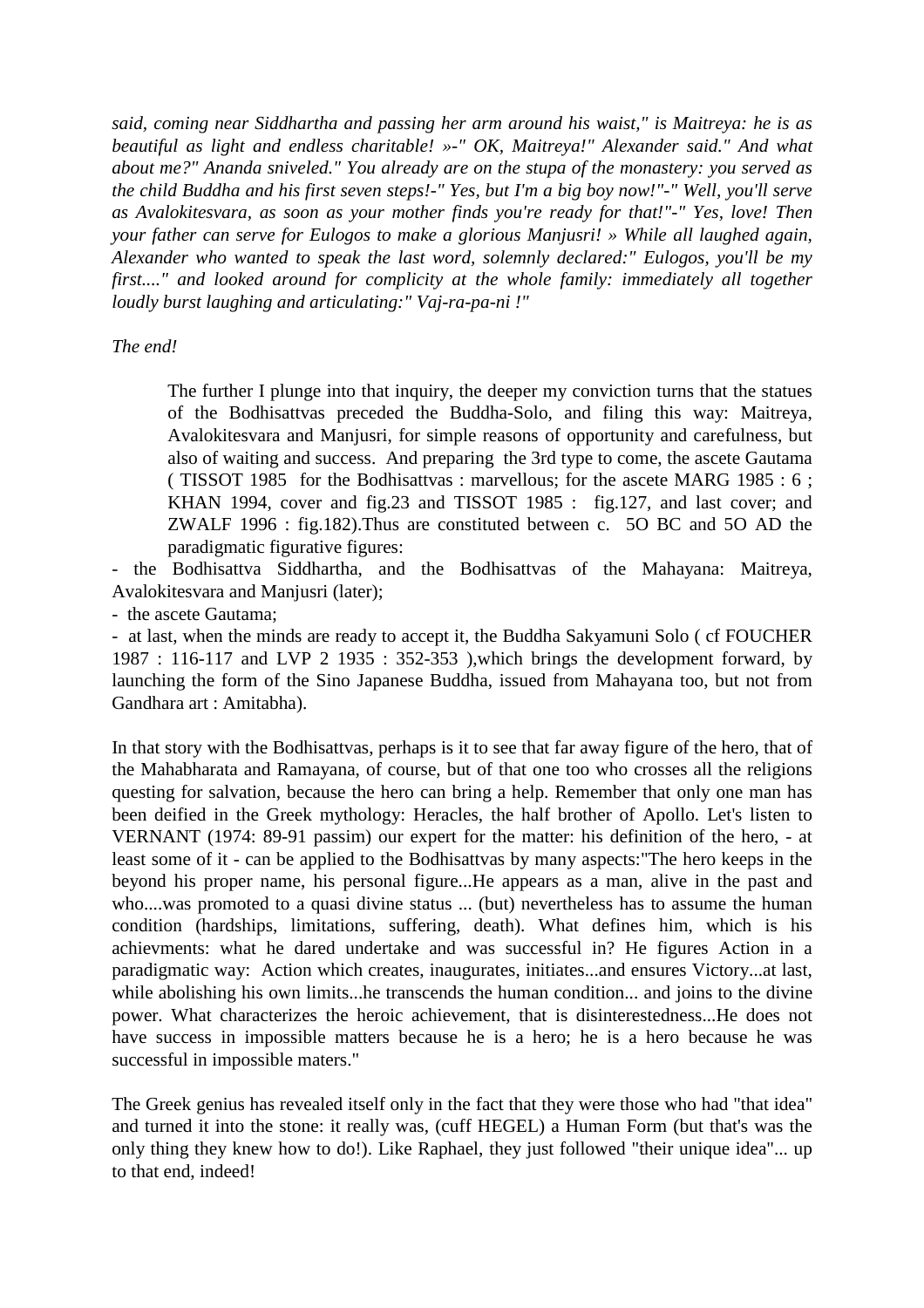«Genesis of an idea" turned into a statue.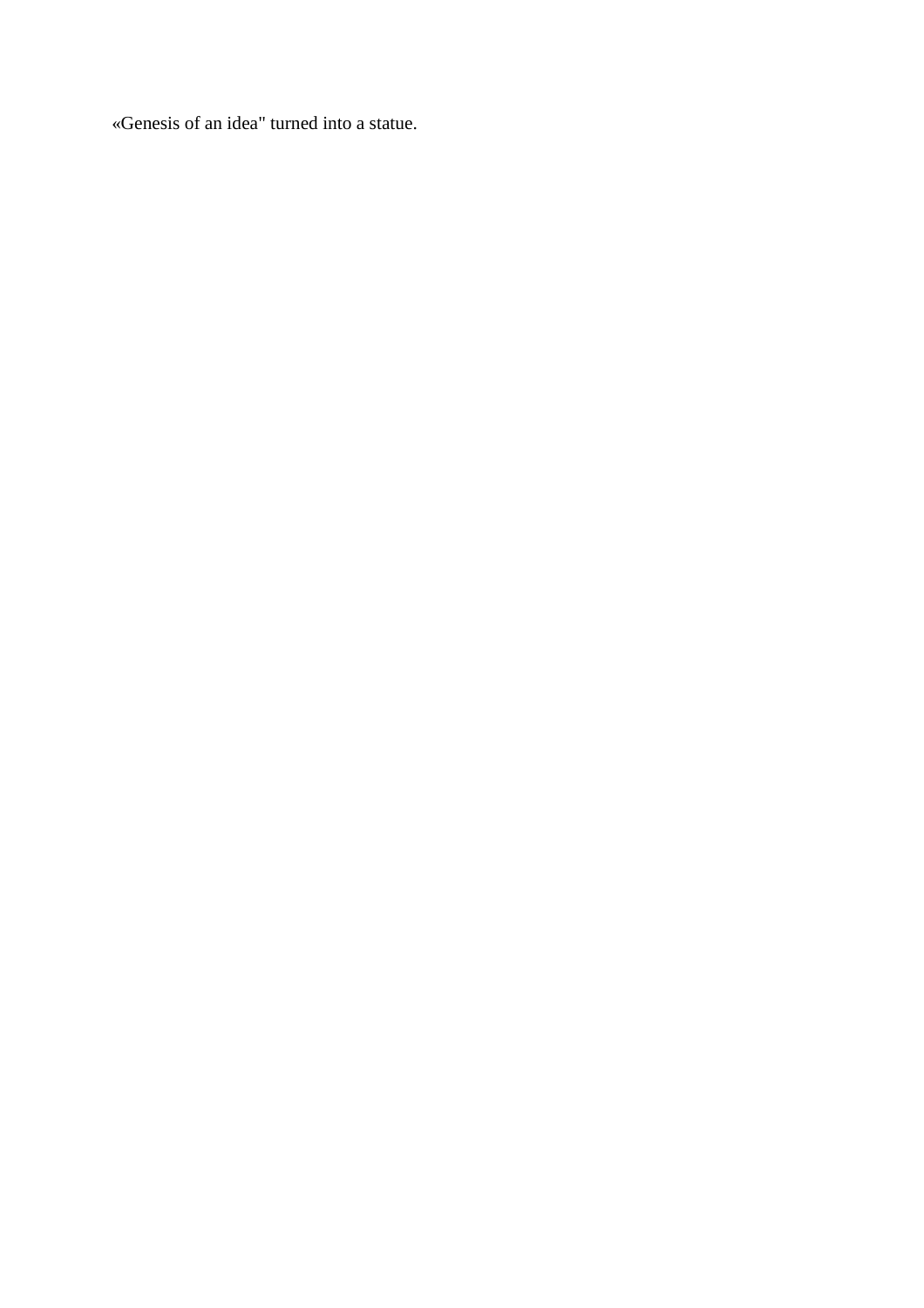# **FIFTH SECTION**

#### **THE IDIOSYNCRATIC MOMENT**

*When the French vg. want to speak or write with concision, they must use " Graeco-Latin" originated words. My titles are the demonstration of it: to name the different parts, eg. «transgressions, articificial fecundations " are Latin. But with "parthenogenesis, catalysator" and now "idiosyncratic", later" iconogrammic", that's Greek! We are in the tone of the theme, you'll say, while excusing me!* 

Actually, the substantive "idiosyncrasy", adjective «idiosyncratic" says all with one word. But two in Greek: "idios" (original) and "sunkrasis" (mingle). A mixture without parallel! The "moment" in physics, is the point in time ( the D Day ) and space ( the place X ) of the resolution of two forces form different origins : at sea, to get to a destination located at 12 by your watch, if the wind blows from the right ( port side ), the cape is to be put somewhere at 2 or 3 by your watch, and maintained, during the whole drift to port, in order to correct permanently the route and get to the aim at 12 by your watch. The meeting point of the port wind and the cape resistance is the moment; the resolution is the aim imperatively imposed by the helmsman.

The Greek Art, - the first force, - is not a simple ornament, but a need living and imperative of the Greek religious feeling. From it, we may explain, in spite of the difficulties of the statuary, that incredible quantity of sculptures, those forests of statues of all kinds, which stood up to 1 and 2OOO in one only polis, at Elis, Athens or Corinth eg. and even in every small village (cf HEGEL 1964c: 59).

The Buddhist Art, - the 2nd force,- up to the moment of the meeting, was on one hand an abstract symbolism, aniconic and "sacramentary" ( lotus flower, wheel of the law, umbrella, empty throne, stupa, foot print : sometimes up to two deers, figuring the Deer Garden of Sarnat, where the Buddha, quite brand new from his Illumination, went to, in order to let the five ascetes who have left him, the deceived, know the success of his enterprise : it was his 1srt sermon). On the other hand, it was a narrative art : the relieves of Sanci, Bharhut, Amaravati and Bodh Gaya, all schools together, dispatched the jatakas, all the episodes of his anterior existences, the four big events of his last life ( Birth at Lumbini/Kapilavastu, Illumination at Bodh Gaya, 1srt Sermon at Sarnat and Mahaparinirvana at Kucinagara), with the 4 miracles, attributed to him ( at Sravasti, Vaisali, Rajaghra and Samkasya); and his whole legend starting with Maya's dream , his mother and the white elephant).

The "lack" was the Buddha himself, by himself, with nobody around him, beyond his legend and even his historical existence! The Greeks had too symbolic representations: the helm, shield and owl of Athena; the wings of Hermaeus; the trident of Poseidon; the bow of Artemis and of course the lightning of Zeus .They practiced also the narrative sculpture: just think of the metopes and the freezes of the Parthenon and Pergamon.

But, over and above, they had THE STATUE!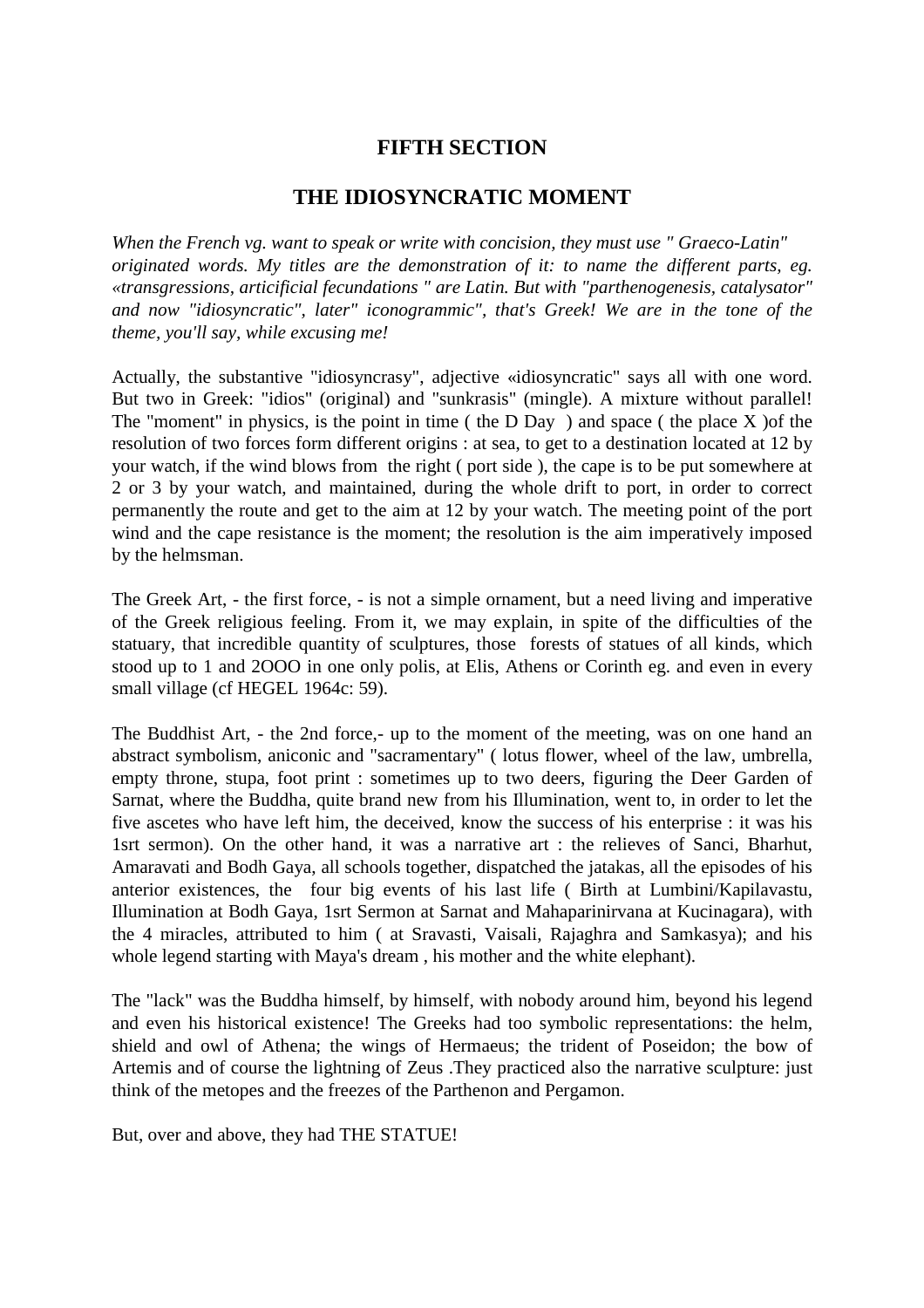#### CHAP. 9: THE ARCHETYPE APOLLO

His identification sheet in the mythology indicates that he is the son of ZEUS and LETE (the Goddess of Forgetting), and the grandson of Chronos (Time), by his father. He has at least one sister Artemis (Huntress and Caretaker of animals) and a half-sister Athena (at a time Warrior, Artist and Wisdom); at least five brothers: the beautiful Hermes (the News Bearer ), the son of Maia, Hephaestus (the Blacksmith), the son of Hera, Dionysus (The god of the Wine), the son of Semene... and the hero of the heroes, Heracles, the son of Alcmene, the only man to have been deified. I wrote that Apollo had at least 1 sister..., because first, the stallion carrier of Zeus was quasi infinite... (of all the gods, he seems to be always at it!); then, if Athena is but a half sister of Apollo, she is the daughter of Zeus alone: since she was born by parthenogenesis, come out of the thigh of her father. Well, Eva came out of a rib of Adam in the Garden of Eden, and Siddhartha out of his mother's side in the Gardens of Lumbini! (For Zeus's - complete? - descendance, cf BELLINGHAM 1989: 16-18). The sheet indicates also that Apollo was born on an island, and even under the only tree of that island, a palm tree. His beloved residence was Delphi where his prophetess, the Pithy gave her oracles. He apparently had some annoy with his half brother Heracles regarding one tripod. Apollo dedicated himself to the fine arts, poetry, eloquence and even medicine. At last, he joined to Orpheus, to build eternal life!

To get a diversified idea of his representation, I consulted with great satisfaction some art books. I selected thirteen images: here they are, with their usual denominations and their approximate datations, all BC:

| 1-Piraeos          | 530-520         | <b>BELLINGHAM 1989</b> |          | page26  | Athens                    |
|--------------------|-----------------|------------------------|----------|---------|---------------------------|
| 2-Belvedere        | 4th c.          |                        | 28       | Rom     |                           |
| 3-Omphalos         | 46O             | <b>BOARDMAN 1992</b>   | fig $66$ |         | Athens                    |
| 4-Mantua           | 46O             | 65                     |          |         | Pompei/Naples             |
| 5-Kassel           | 45 <sub>O</sub> | 68                     |          | Kassel  |                           |
| 6-Tiber            | 45 <sub>O</sub> | 69                     |          | Rom     |                           |
| 7-Civitavecchia    | $5-4th$         | <b>SMITH 1991</b>      |          | 74      | Civitavecchia             |
| 8-Cyrene           | 3rd-2nd         |                        |          |         | <b>75 British Museums</b> |
| 9-Tralles          | 3rd-2nd         |                        | 76       |         | Istanbul                  |
| 10-Sauroctomos     | 4th             | <b>BELLINGHAM 1989</b> |          | page 35 | (?)                       |
| 11-Acropolis       | 45 <sub>O</sub> | <b>BUITRON 1992</b>    |          | 58      | Kassel                    |
| 12-Chatsworth      | 460-450         |                        | 100      |         | <b>British Museum</b>     |
| 13-Piazza Azmerina | (?)             | <b>CLAYTON 1990</b>    |          | 33      | Palermo                   |

But I think I must add some images of "Kouri", those young men, at the border of the archaic and classical periods. They were "Offering Statues» to Apollo, precisely and filed by their presences the proper (and unlucky) absence of the donators by the god. We remember (chap.6) the "colossos», root "col". well, we find again in the word "kouros", the same root , but with the lingual/dental variation " l/d" , that we met to day in Greek and Spanish, for example cataRina/cataLina. The diphthongization of «o " into «ou» is purely dialectal: c-ou-r equals c-o-l :  $C = O/OU$   $R/L$  .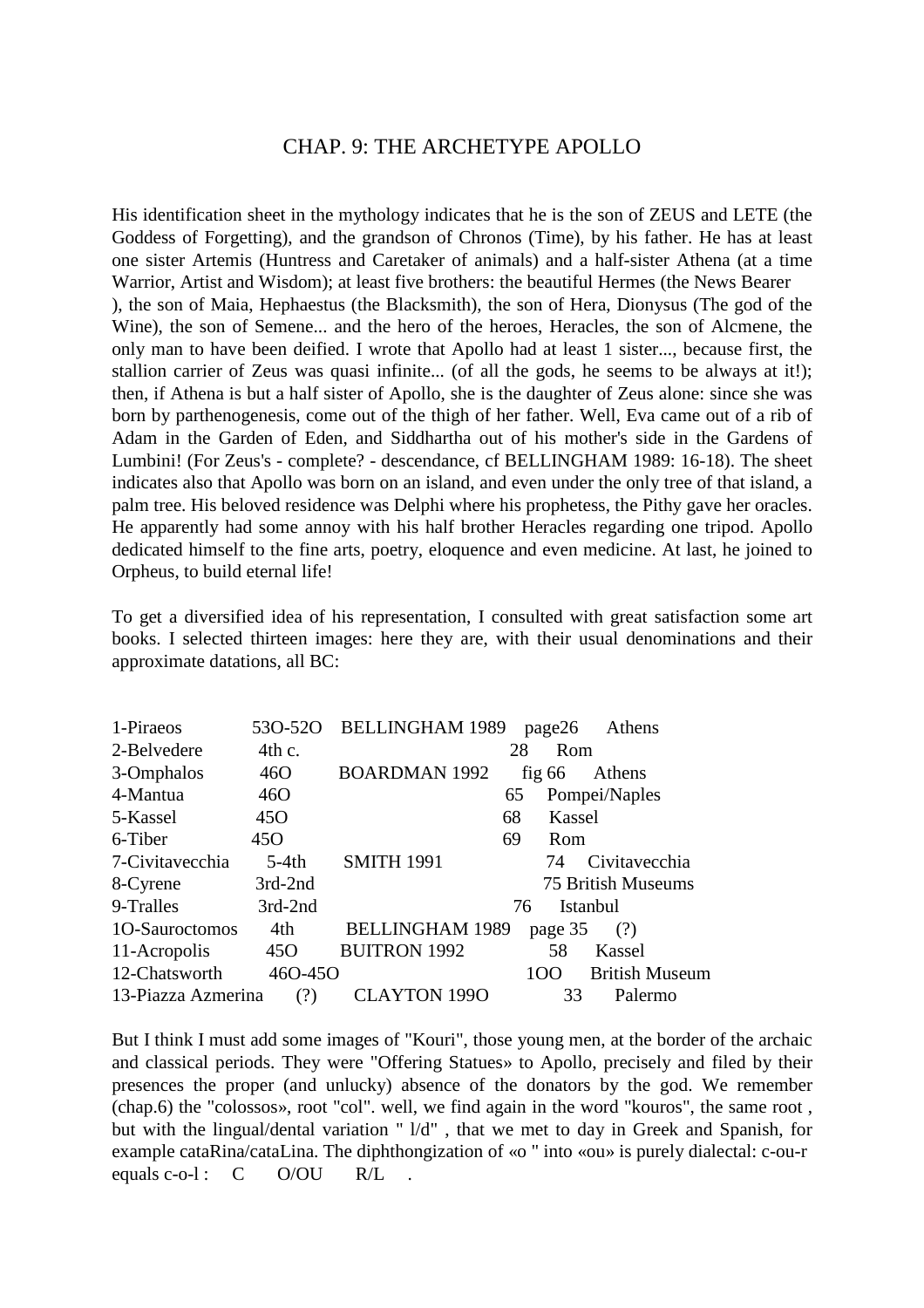The "kouros" is the first and permanent great anthropomorphic form of the Greek statuary: all the others will ensue from it. Here are 5 of them:

| 1-Melos          | 550             | BOARDMAN 1993 $\frac{101}{101}$ |     |        | Athens |
|------------------|-----------------|---------------------------------|-----|--------|--------|
| 2-Ptoon          | 55 <sub>O</sub> |                                 | 119 | Thebes |        |
| 3-Keos           | 53 <sub>O</sub> |                                 | 144 | Athens |        |
| 4-Kouros         | 530-520         | BUITRON 1992 page 78-79 Athens  |     |        |        |
| 5-The Charioteer | .5-4th          | BOARDMAN 1992 fig 34-35 Delphi  |     |        |        |

At last my intuition, informed with so many hours of contemplation, demands that I refer too to 7 portraits of Alexander; the first 3 are, after SMITH (1991) the three types from which the following production will ensue:

| 1-Azara         | 33 <sub>O</sub> | <b>SMITH 1191</b> | fig $6$ | Louvre                |
|-----------------|-----------------|-------------------|---------|-----------------------|
| 2-Dresden       | 33 <sub>O</sub> |                   | 7       | Dresden               |
| 3-Erbach<br>and | 33 <sub>O</sub> |                   | 8       | Athens                |
| $4-Egypt$       | 3rd             |                   | 9       | <b>British Museum</b> |
| 5-Macedonia     | 3rd             |                   | 288     | Pella                 |
| 6-Syria         | 2nd             |                   | 264     | Jerusalem             |
| 7-Alexandria    | 2nd             |                   | 249     | Cleveland             |

Here is my collection on the quest of an Apollonian archetype: 13 Apollo, 5 Kouroi and 7 Alexander. Precisely, because it is from the first "kouros" of Ptoon (Beotia) or of the small islands of Melos and Keos (at the very time of Siddhartha's birth), via "The Charioteer " of Delphi (circa 4OO BC), that the great classical anthropomorphic form will, in an extraordinary way, be incarnated in the figure of Apollo, with all the variations which my catalogue is an illustration of. With Alexander, it seemed that the god (Apollo) was incarnated no more into a piece of marble, but in the Human Form itself of Flesh and Bone of that Man, during his flashing passage on earth. The same way as the Hero Heracles, half brother of Apollo, had been before, as a reward for his "works and days" , thus the faces of Le Louvre, Dresden and Athens ( which get younger in the file) and the faces of Thebes and Delphi are those which have engendered or preceded the Apollo - whose Eulogos, our sculptor of Taxila, could admire the images all over the falling Hellenistic empire , during his pre-Gandharan peregrinations.: he must have drawn sketches, which he jealously kept secret and shows with comments to his parent Alexander, in the atelier of Charsadda, Swat Valley, Gandhara, year O something more or less.

If Apollo was actually chosen or managed to impose himself, it is a good proof that Hellenism still lived on and on and that only a Greek could have that genial idea. We know now, that the "Hellen" (Yavana/Ionian, Danaean or Attic) is at a time psychologically "pious", but metaphysically "atheistic: polytheist. He reveres all possible gods it seems necessary to revere. He does want any problem with any of them if it exists. He is always on the spot to create a new statue, for a still unknown god! It is his way to worship: making god statues.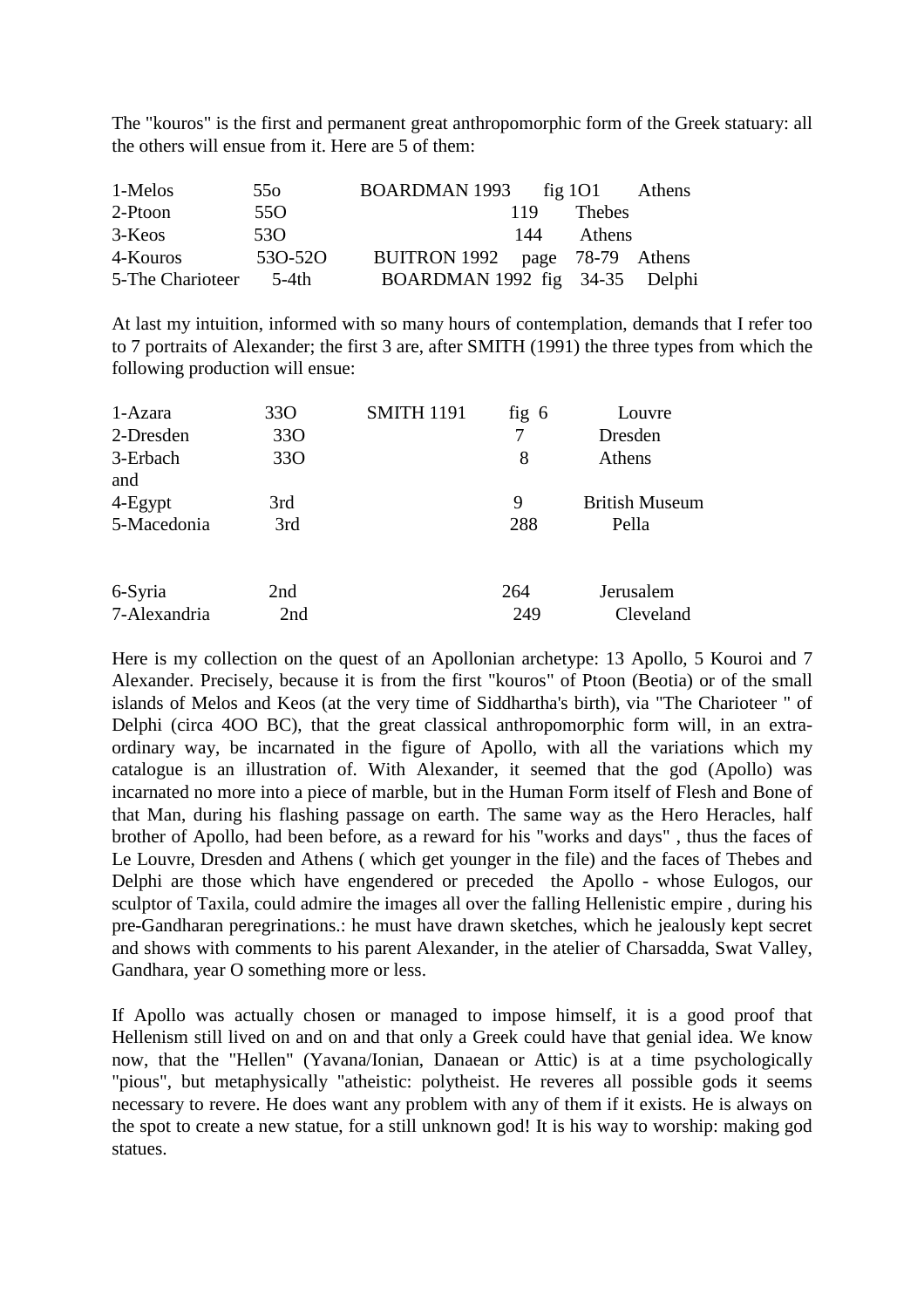In its preliminary phases, the Gandharan Buddha has inherited the face of a transfigured man, an image that the Greek mentality of the artist animated with personality, while his techniques imparted to it a formal plasticity unseen up to then: an essentially apollonian face in the physiognomy and the treatment. A deliberate choice, it seems, since its attributes make it a remarkable instrument, convertible into a Mahayanist half deity. Physically, it represents the achieved idealization of the Human Form, a model appropriate to the glorified body of the Buddha. In the mythology, Apollo is the doctor who is in charge of the purification, (sanation), of the sinners, of the protection against the wolves (Lycophylactos): he is the shepherd. But overall, this god championed the media via, (the middle way), recommends moderation, and crowns the all with the "gnoti seauton"(« know yourself"). We'll see in the last chapter that the whole Buddhist Mahayanist «grammar" will be applied to it. The emphasis will be set upon the very person of the Buddha, when telling the story of its life: it will take the form of a series of episodes in a logical sequence. The Greek mind, with its precise conception of time and space, will inject an efficient dramatization.

Let HEGEL (1964a: 1942) speak the last word: «The Greek god in no abstraction. It is individual and receives a form which is near the natural ones."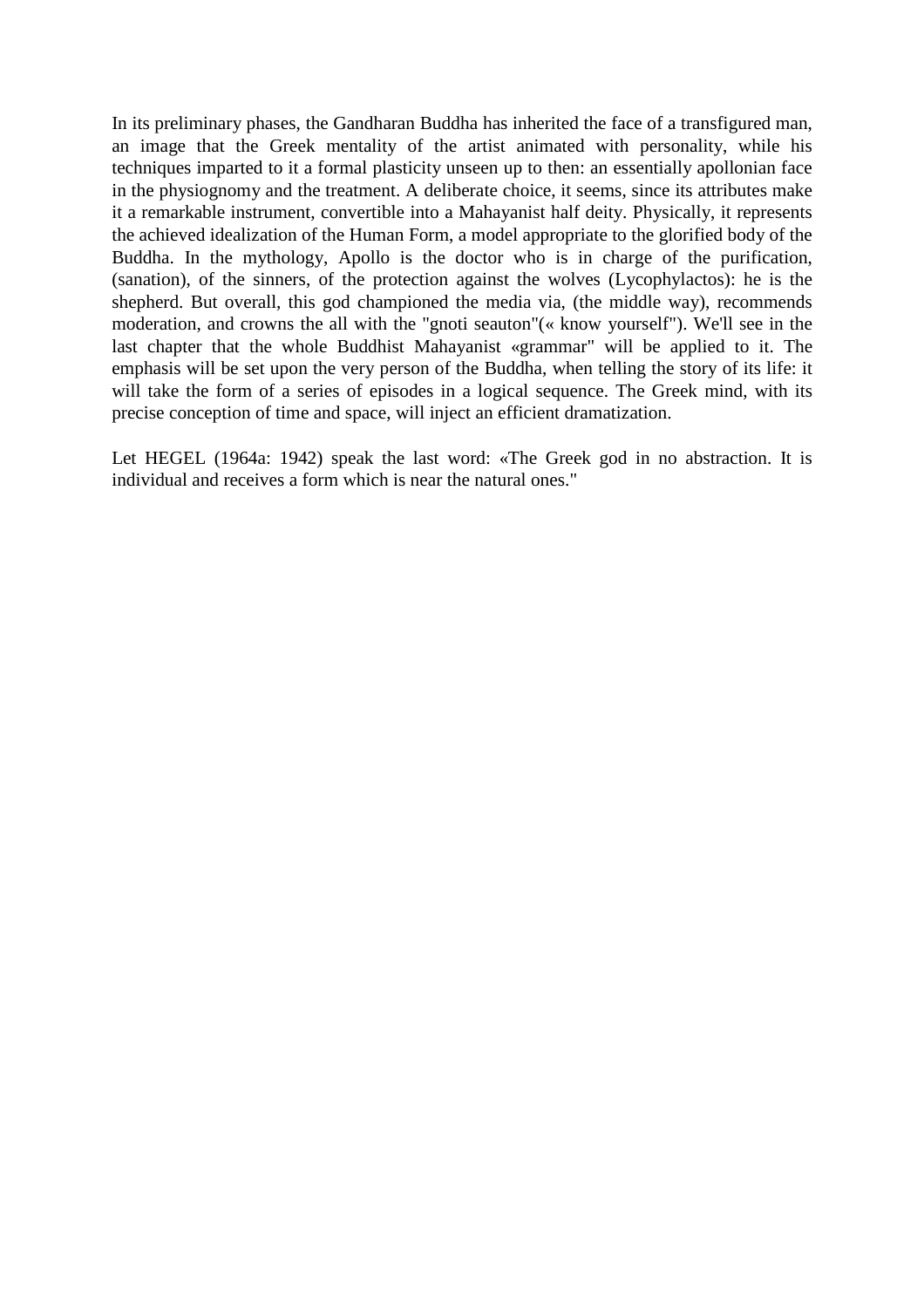# CHAP.1O: THE ARCHETYPE BUDDHA

We must not forget that at the time the Buddha had never yet been reprsented, i.e. the archetype is purely abstract and has to be understood the following way: were the Buddha to be represented as a solo, it should possess such and such characteristics. The catalogue existed (RENOU 1947-53: annexes), not in order to represent the Master, but to draw out of it all sorts of informations and teachings.

Those characteristics are called "laksanas" and "mudras". The laksanas are the attributes of a transcendental being (mahapurusa)" who may also be a Universal Monarch, are a set of 32 principal signs or body-marks of which only some appear on sculpture. The most striking is the usisa, later defined as a bump of spiritual intelligence on the top of the head and connected with yogic conceptions. In Gandhara... it is represented as a bun-chignon... The urna, textually a tuft or whirl of hair between the eyebrows at the root of the nose. The sculptural device of protected fingers from breakage by a stone membrane may correspond to what described as webbed fingers in the texts; another attribute, the wheels on the palms and soles is not invariable, but the long earlobes, although not listed among the laksanas generally appear and are explained by the weight of ear pendants worn during the secular life... Rarely without a halo... The mudra is used to designate certain significant gestures performed by the hand....fewer in Gandhara...The abhaya seems the only gesture made by standing Buddha images ( "without fear, bur also instruction and assent")... Seated figures have the mudra of meditation or dhyana...The preaching gesture is called dharma cakramudra... And the earth touching gesture bhumispara (context of assault of Mara).

The robes are recalling a Greek mode with himation"

Those are a posteriori the descriptions given by ZWALF (1996: 39-41) of the representable elements, which, except the himation were supplied by the demand. The face was to be that of an Indian that ought to look not too much Indian...

And the eyes, the blink, the interior vision: those of the kouros that "sees" the absent one whom it represents by the god, of Apollo that contemplates a world of light and beauty and of Alexander, because

> Pour avoir trop aimé les beautés périssables Il sait quelle tristesse est au fond du fini !

 For having loved perishable beauty too much He knows which sadness lies in deep down finite!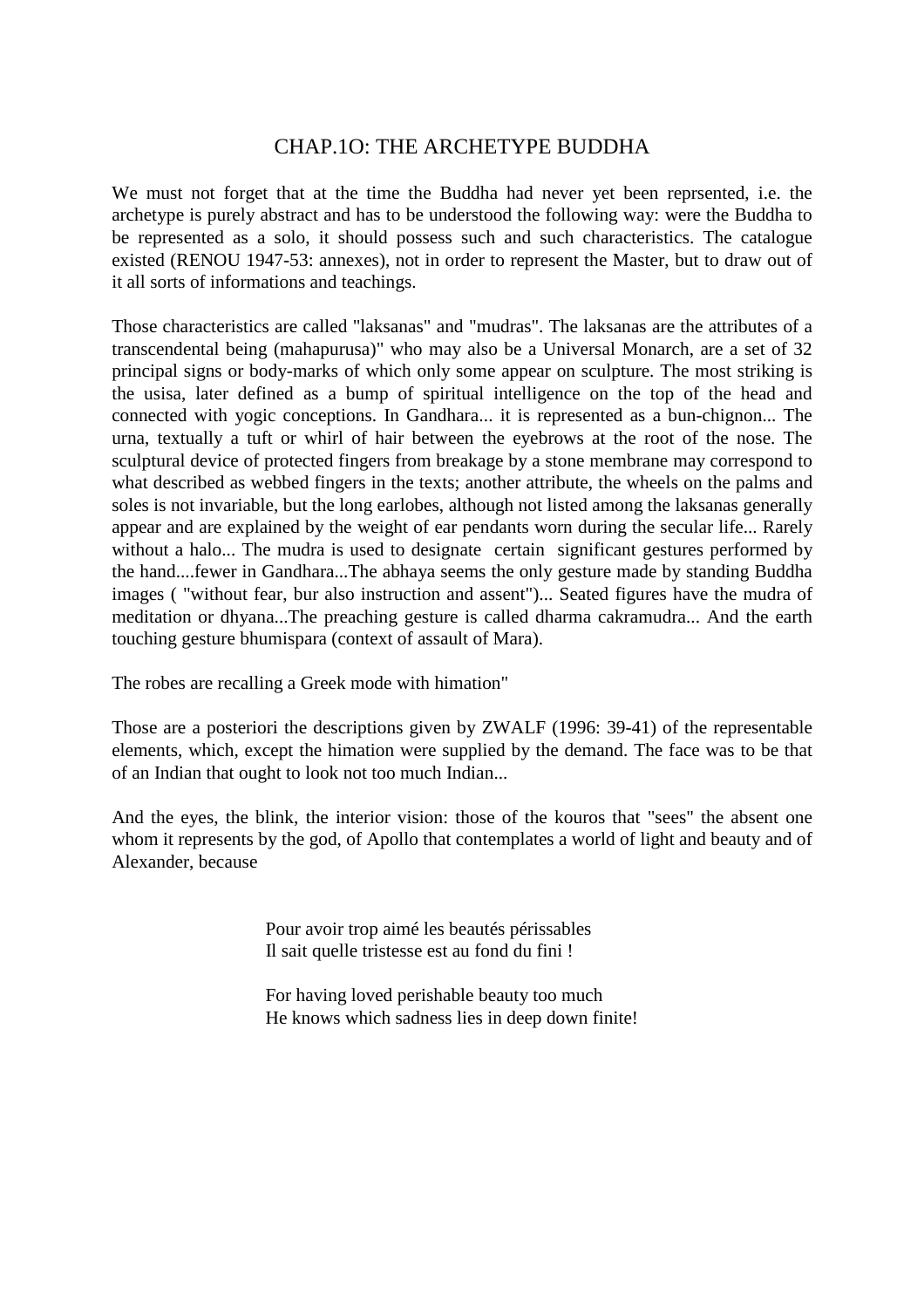### **SIXTH SECTION**

### **THE ICONOGRAMMIC MOMENT**

«The piece of art... is a question, an appeal to soul and mind .The quality of art and the extent in which the reality that it represents is conform to its concept, are submitted to the grade of fusion and union existing between the idea and the form. A piece of art is all the more perfect since its content and its idea correspond to a deeper truth". So does the master of philosophy George Wilhelm Friedrich HEGEL (1964a: 142).

The Mahayanist troops needed a banner: visible, legible, identifiable and exportable. The conquest, inside and outside, was depending on it. All church, all sects, all religious order differentiates from the others and chooses its marks. The statue solo was to concentrate upstream the whole hope and waiting that had suscitated it; downstream it must beforehand subsume dialectically (the Marxian Aufhebung) its four folded character of visibility, legibility, identifiability and universality. The statue ought to be constituted as a reference and it had to do it «hic and nunc" (here and now)," some when" between BC and AD, on the superior course of the Indus, by means of Buddhist hearts and strange hands. The enterprise was much more than a risk. The statue-message (that's what icono-gram means) must find one master in complex systems.

They must "construct", - the same as in a construction play - a complex anthropomorphic image, able to let components of different natures, origins, mental categories, cultures, reference frames, symbolical systems intervene together...to make out of the stone emerge a Buddha that be at a time: Human Master, Essence of the Universe, Savior of the whole mankind by the Law and at last God (this time with a capital and without an article) and above all the other gods. So complex an image that it could have turned monstrous and meaningless. It had to be considered as a typical iconogram with multiple entries, a diagram of values and powers, able to be analyzed and deciphered by whomever having got the adequate cultural key. Albeit as infractions of the orthodoxy, all the elements (like he "prhabha", the halo; the hair treatment, besides the usnisa; the moustache saka; the ornamental circle at the basis of the usnisa) are as many demonstrations of the effort invested to adapt the image to the sensibility of the faithful, to augment the edifying power of it and not to fail in the aesthetic demanding, that ought to keep on supporting it. One can legitimately shiver, when thinking that the diffusion of their image, by its configuration, assumed a moral importance, - a deontological one,-that in symbolical and iconogramic terms was going to exert its influence on the evolution of the Buddhist thought. (cf BUSSAGLI 1996: 176, 178, 367, 62).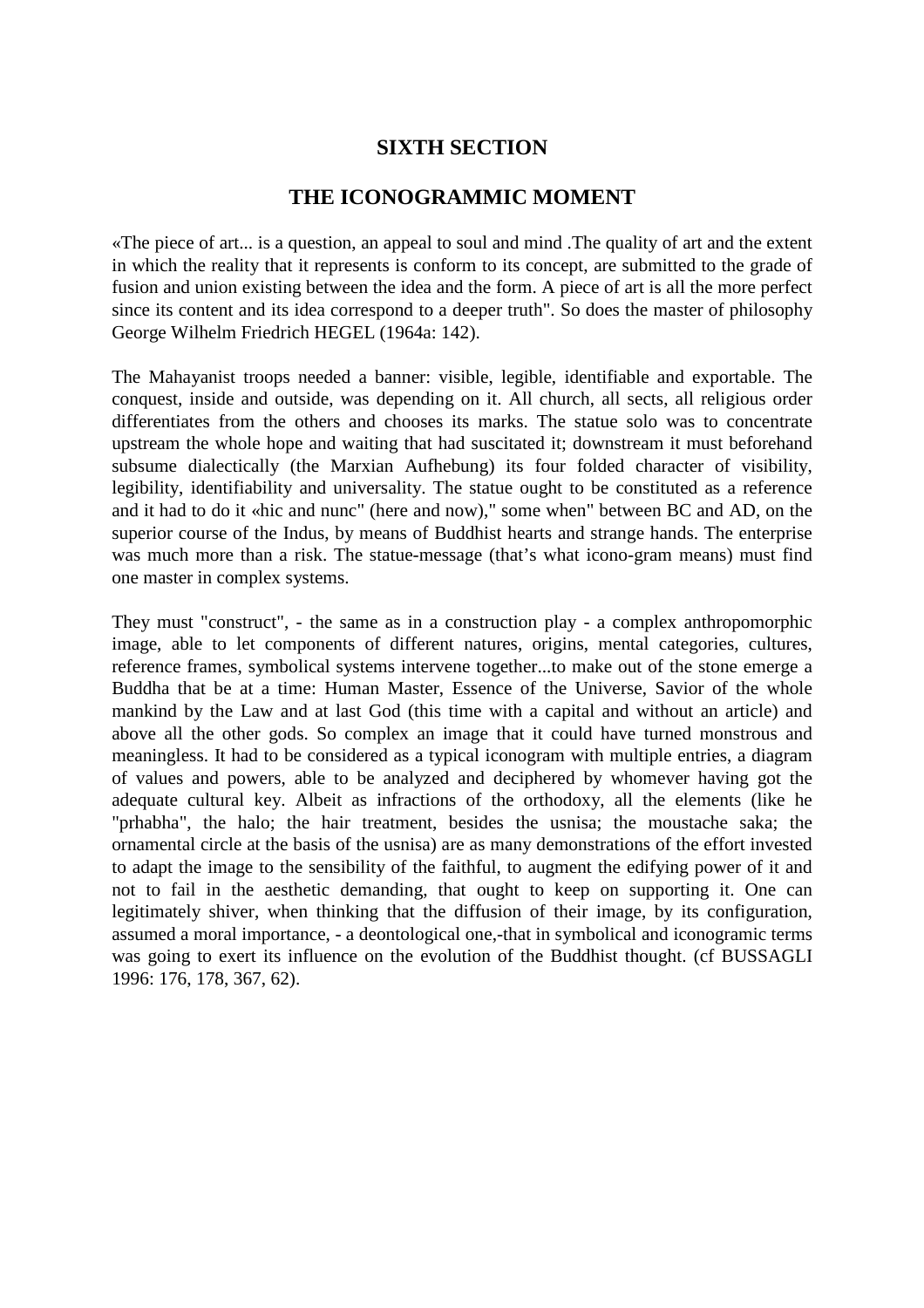### CHAP. 11: THE STATUE

The history of that extraordinary adventure of the Graeco-Hellenistic Art, put at the service of the Buddhist Word, is story of adaptation, modification and transformation. Let's dare say the word: a story of metamorphosis! It is the story of a soaring, liberating and emancipatory, which grants the one who receives it, the means necessary to free himself from it. This adventure began in Bactria, when the Macedonians of Alexander, - the veterans of a military campaign of several uninterrupted years,- settled down on the banks of the Amu Darya River, in order to re-create, as much as possible, Greece, their Greek province,- swamping again, while their generals and their princes were quarreling on and on, all those territories on both sides of the Hindu Kush Range, with a multitude of statues which reflected, with Greece, all that what they met with, on the very long way from Alexandria of Egypt up to Alexandria Eskaté of Ferghana... Kouroi, Apollos, Hermes and Dionysus had betaken but mingled themselves with Syriac, Iranian, soon Scythian and Parthan, later Chinese, Korean and Japanese features. In those days around the new era, those features were Indian, more exactly, Buddhist- Indian!

This statue resembles nothing else than itself : the Buddha Solos " downcast their eyes full of compassion,- diverting them from a world where the elite of the gods displayed their supreme (and insulting ) beauty, -in order to focuse them, while smiling (like La Giocunda), to the immense crowds of their faithful who humbly wait for receiving in themselves a light spark of their supreme wisdom "(BUSSAGLI 1996 : 445).

The image is conceived like an independent value and conventionally equals to the description of the texts. Besides it is supposed to be laden, - like a battery, - with spiritual force, with virtue. It is a "narrated portrait" (BUSSAGLI 1996: 381), which narrates back that one, the absence of which it indicates. As a means to meditating, the image facilitates the concentration of the spiritual power of the meditator, and,- the same way as the different stages of the rocket propulse it after one another up to the speed required to go further on by itself, - so that power, accumulated by contemplating, propulses the meditator towards the Absolute. In that sense the image reveals and completes the desire of turning Buddhism into an unseen religion, in contrast with Hinayana for example.

Paradoxically the vague notion of transcendence and the absence of rigid orthodoxy were to suscitate and accelerate the religious invest, that the aesthetical emotion, - activated by bhakti and anusmrti, - will let feel like a response already given to questions unformulated because unformulable. The image started very early behaving like the photographic fixer that reveals, in the darkroom, an image already present in the negative, but invisible. The statue is sacramentalized, as the fixer of the Buddha image, which it reveals in the darkroom of meditation. Whereby it can be stated whether the image is or not correctly completed. If not, it cannot be used as a basis for a meditation able to evoke the represented subject. The same way as the Verb (Logos) was incarnated, the Word of the Buddha was turned into a (deity, thus) image: it is an article of faith, transposed into stone by a Greek. By means of its very ambiguousness,- i.e. the discreet aesthetical disharmony, illustrated by that body of a Greek statue ( in spite of the abhaya mudra ), topped by a head indisputably marked by Buddhism ( usnisa, urna, earlobes, rather Eurasian face features,)- the statue provokes the trouble, the unrest necessary to weaken somehow the "looker on", the "contemplator", the meditator :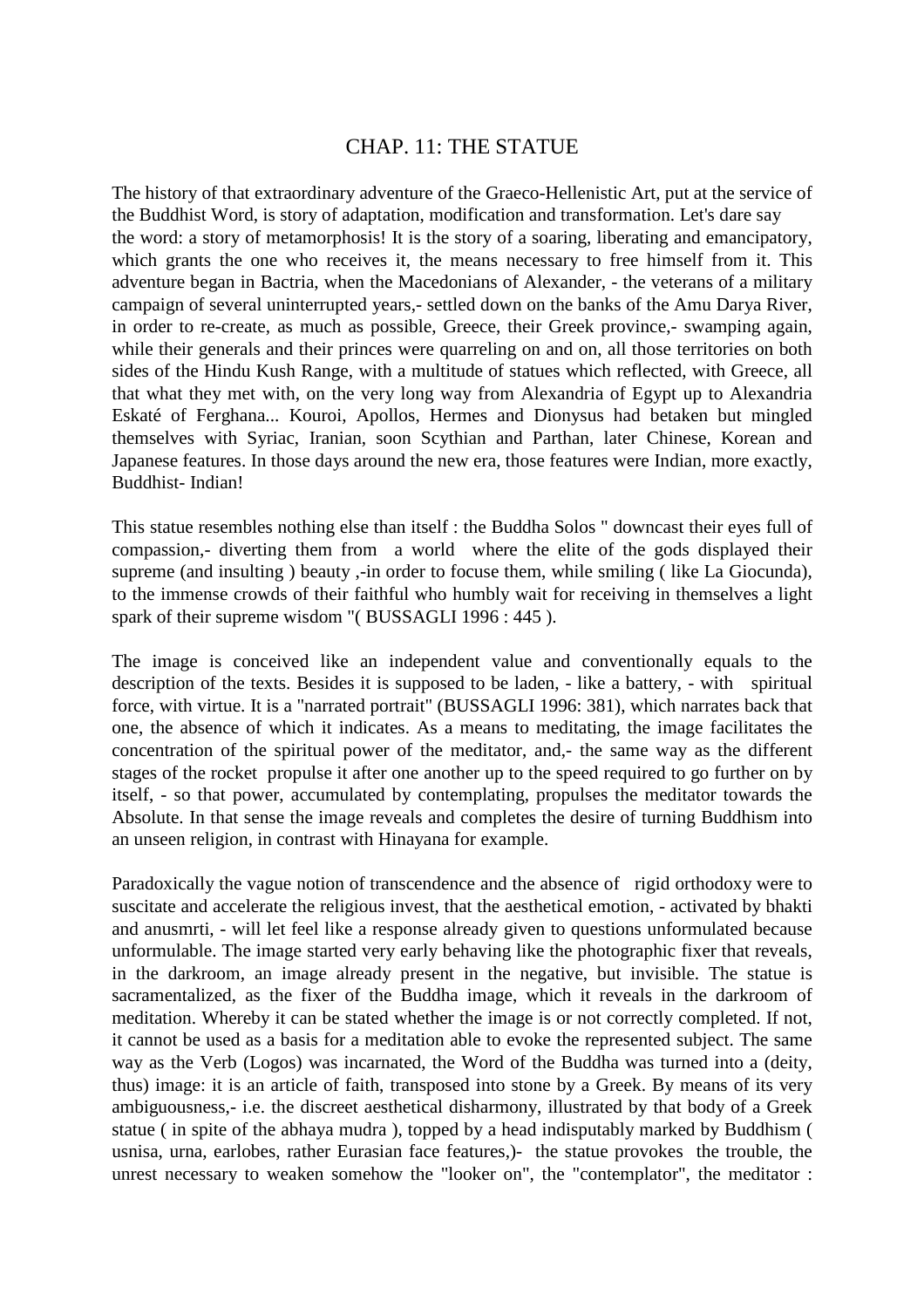only then the two opposite poles of all mystical experience may put each other in perspective, with a move of systole and diastole, of contraction and extension, but also,- more psychologically,- in a move of regression ( back to our primitive zones) a move of progression ( forwards to our sublimated ones).

If the Mahayanist thought had had the time or idea to codify (on whichever behalf) the directions of use of the statue by the faithful, behaviors and attitudes would have been induced that would have harmed significantly spontaneous developing the cult of that image. Therefore, it must be said again and again that the graeco-buddhist image has first evoluted independently from the Mahayanist thought which went on its own way, elaborating and producing texts. The statue was the originary "big bang" of another type of religiosity because it was new and unique: it was the origin of the start of the beginnings. By inaugurating a figurative world, it was to transform the mental universe individual and general. "Origin»: because it was fundamental; "start»: because it was historical; "beginnings»: because it was operative. This statue founds in History a new operative Buddhist mode. If a symbolical witness were needed of the breach from primitive Buddhism, well it is this graeco-buddhist Gandhara statue of a Buddha Solo!

Buddhism was a move, a path of evoking the Bodhi in itself: a manifestation of its possession via the elementary practice of the 3 Jewels, the 4 Truths and the 8folded Path. The matter was "badgering oneself": difficult, very difficult, and almost impracticable! One..., most of the people might never come up to the sambodhi, but stayed "on the way" their all life on: many called, a few elected! Not so many Buddhas, but a great deal of Bodhisattvas... From then on, at least in Mahayana, it would be a religion of adoration, worship and meditation.

The Greek has committed a master piece of lese Buddha! He forced, by his perfect art, the Man of the Ganges, the rice fields and the water drinkers to cross over the Indus to the corn fields and the drinkers of fermented drinks. Unintentionally, of course, and without knowing it anyway, inside that donation of the statue, there lies something like the Trojan Horse:

> Timeo Danaos et dona ferentes I fear the Greeks, even when their make a donation!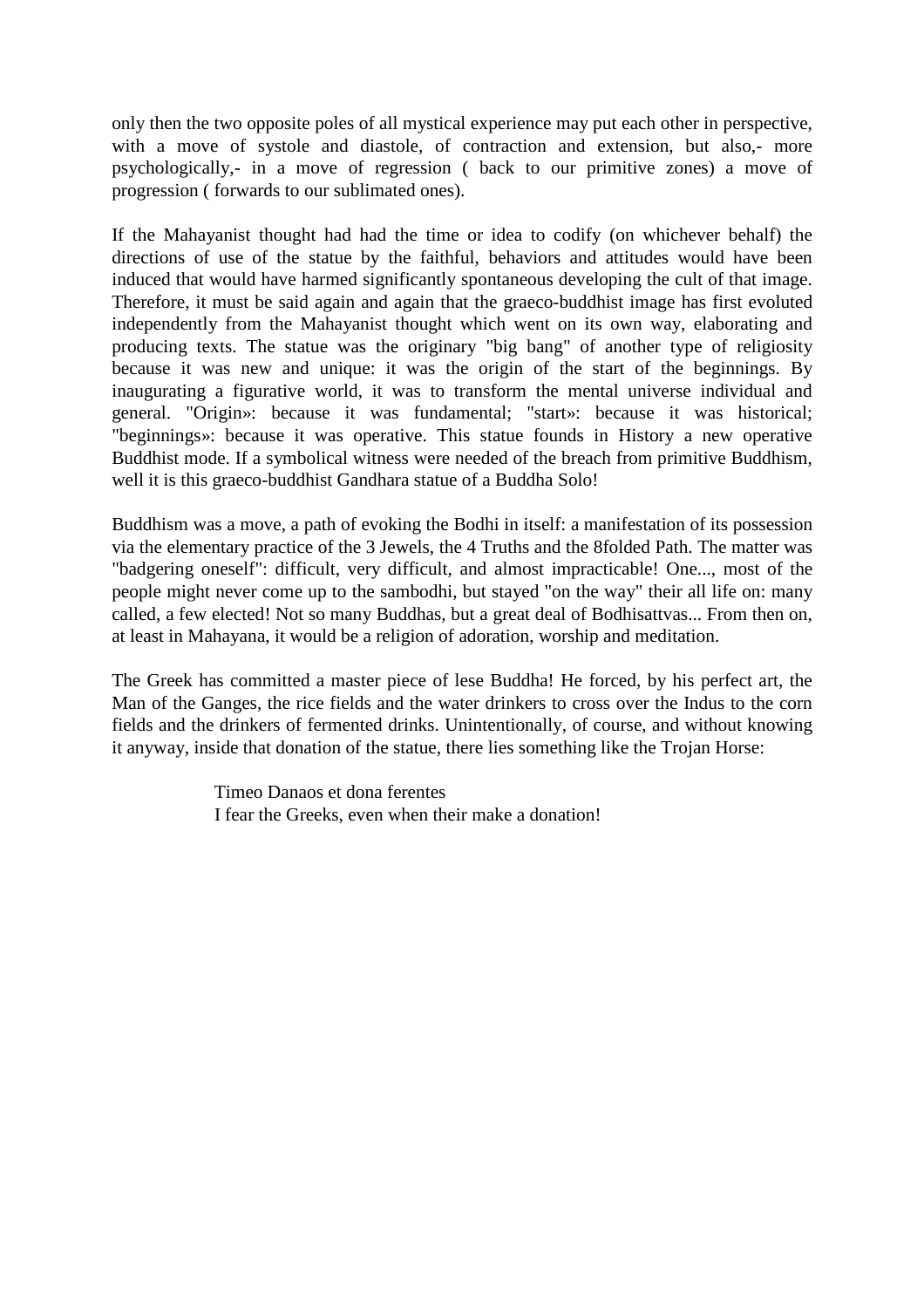### CHAP.12: THE FICTION

The client is a king: he is always right. The supreme command in trade is to satisfy him: «One Buddha Solo...? We haven't that in stock... but we'll sort the things out... Can I have your details please ..."One never lets a deal fall down. Luck favors boldness... The graecobuddhist market of the Buddha Solo was the success of a genial coup.

They were no forgers. And Buddha knows how clever they are! The counterfeits of the watches Piaget, the scarves Hermes, the perfumes Dior, the sketches of Dali: one gets the illusion! As long as the consumer is not aware of it ... We don't speak of fool's bargain : nevertheless one must acknowledge that the pure malt extra old scotch whiskies distilled in the caves of Ventimiglia (at the French Italian border), and the Californian and Australian French wines deceived lots of established wine tasters...and are excellent! Regarding the know-how, the tailors of Hong Kong Kowloon side are able in 24 hours to make any fashioned cloth, be it very sophisticated, under the only condition that you know exactly what you want! They don't create: they just imitate. The Chinese word is the same for both. As for the films of Yang Zhimou and other Chen Kaige, which are rewarded internationally ( i.e.: accidentally !) at the festivals of Cannes, Venice, Berlin or Toronto, if you good look at them, one can wonder whether the juries are not actually rewarding western images that genial Chinese directors knew how to reproduce with a Chinese touch of exotism! To international trade, international dealings : in Gandhara, we find ourselves inside one of the most frequented hubs on the most important world trunk road of the time : the Silk Road and its tributary webs ( the Incense road to Oman, the Spices road to Sri Lanka and the Buddha road to everywhere out of there): making business , signing a deal, establishing connections, opening a representation office then launching the first euro Asian atelier of Buddha kits in Gandhara : that was simply great! There already existed Niarchos's and Onasis's in Athens and (Thes)Saloniki, Tata's in Persia and Jardine & Matheson's coming from the roman Hadrian Wall... eager to plunge into he graeco-roman completion which was now inheriting the empire from Alexander!

Perhaps is it required to live or to have lived enough time in those Geographic Locus of History where the ensemble of the living and progressive forces on the planet are used to give regular appointments to one another : because the unpredictable international conjuncture displaces its centre, via successive drifts, at that moment of time and space! We'll never forget that it is Europe, and inside Europe, the Mediterranean people (from the islands and the peninsulas: Greeks, Italians, Spaniards, Portuguese) who breath in a centrifugal extension... Alexander, Marco Polo, Cristofero Colombo, Vasco de Gama and Magellan were born neither at Mathura, nor Xi'an, nor Manhattan, nor Cuzco! Discovering was their motto... of course colonizing, trading and conquering at a time too! But who ever heard of an Indian, a Chinese, a Red-Skin or an Inca/Maya/Azteca gone over the waters or through the deserts: to discover! «To inquire" WOODSTOCK would say?

That passion , an atavistic heritage of that one who lives facing horizons always withdrawing at the pace he goes forward to meet them, for whom water, sea, ocean do not divide, neither part but on the contrary are but liquid bridges : "pontoon bridges" ( Pontus means the sea in Greek!), upon which communication is possible! That passion develops human qualities (psychological, moral and spiritual) all specific. The first one is to fear nothing and be ready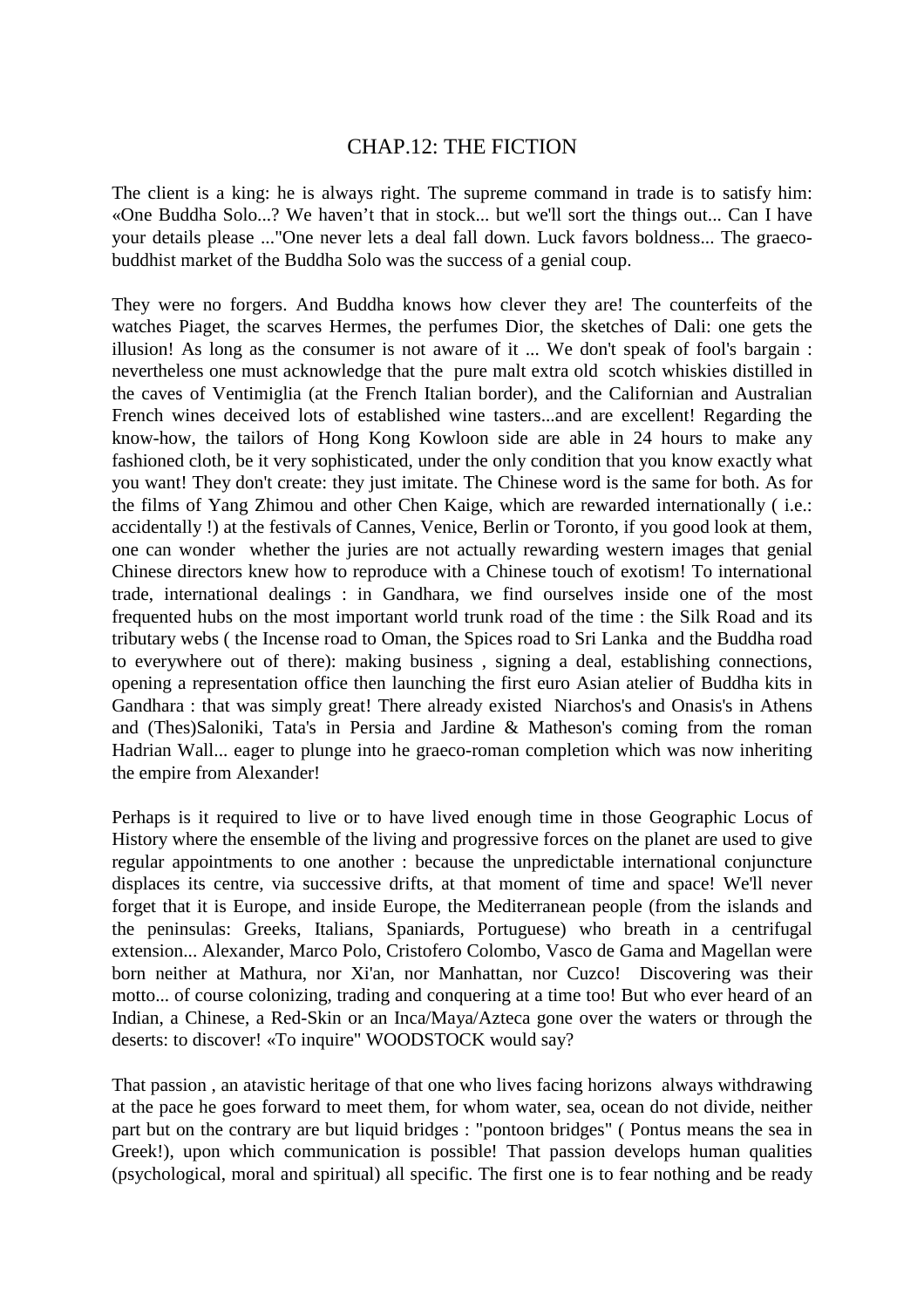for all. The second one is to count only with oneself and hope nothing from the others. The third one is to never stop going on because where there's a will, there's a way! I.e. openmindedness (at the limit of gapingness), independence (at the limit of solitude) and optimism (at the limit of foolhardiness)... When an artist gets used to practicing his art, based upon that triple structure, nothing seems to him impossible to make. Besides when he turns pushed by necessity to earn his living far from home and family, he can but get ideas. In the case regarding us, our artist had moreover genius!

*That genius proceeded to the elaboration of a fiction*. A fiction that must appear truer than nature, to the point that nature must appear to be a fiction! Alexander, the sculptor of Charsadda-, has certainly remembered that story which ran through every atelier in Attica and had too made his way up to Gandhara ... Was it Phidias, was it Praxiteles ? The one or the other, they say, took part to a sculpting competition for getting any important command from the polis. Our sculptor made his work delivered by night and located it in the bottom of the exhibition hall. The day after, at the opening of the competition the jury, composed of the most eminent artists of Athens, let know the command amount: all the metopes of one temple in progress, a great work, but very profitable! The jury proceeded to the examination of the works: time flew away... At the bottom of the hall, one big curtain, badly tied, was awfully hanging against the wall. A little tired, - they have been strolling for more than an hour yet, and outraged with that intolerable laisser-aller, the jury members looked for the man in charge: a young man came near to them and said: «Well, it's my work! Sir!" The marble curtain in trompe-l'oeil had well and truly irritated the honorable citizens, by means of its fictive perfection... Some years ago, at the time of the US Vietnam war, a US-TV team shot a life doc that had moved all the nephews of Uncle Sam. Some years later a French director Pierre Schoendorfer shot a fiction film about the French Vietnam war. The US doc's title was «Platoon Henderson", the French fiction's was "The 317th Section "(Platoon 317). In the following time, from an investigation program of a research center, a survey was conducted on the subject: Truth and Fiction .The two works were selected as test stuff. Results: the "true" US doc was tested as a fiction, and the French film as the reality! What is truth? What is fiction? What does that mean that the graeco-buddhist Buddha Solo is a fiction?

First of all, what is a Buddha? What kind of a Being is the Buddha? To this question asked by the Brahman Dona, the tradition, - we read it many times, - made Sakyamuni himself answer: " Neither god, nor demiurge, nor spirit, nor man: I am the Buddha!" Alexander of Charsadda has worked at his statue with that phrase in the mind: he must manage to understand that he had to give a Human Form to some One (?) who is not/No more a Human Being. His task, well understood, consisted of turning into stone that what the semeioticians with Umberto ECO call»semen"(i.e. one figure: fix in most of its characteristics, allowing numerous variations, able to be "read" via multiple approaches and circuits). The "looker on", - the meditator,-must, according to his inclination (bhakti and anusrmti) and his cultural preference (arhat, upasaka, muni, sarvastidin, yogi, Mahayana...), be able to choose such or such "circuit"! Ad libitum! But who was disposing enough cultural information and education to follow all the circuits and discern all the combinations and implications of them? (cf BUSSAGI 1996: 351 sq.). Thus, this image was the condensation, - explicitly, it "gave to see",- a whole system of ideas, including mot only the Human aspect of the terrestrial apparition of Sakyamuni, but also a part of the most referential metaphysical values . Which justified the organization of that complex explicitation, was Not the Man Sakyamuni, but a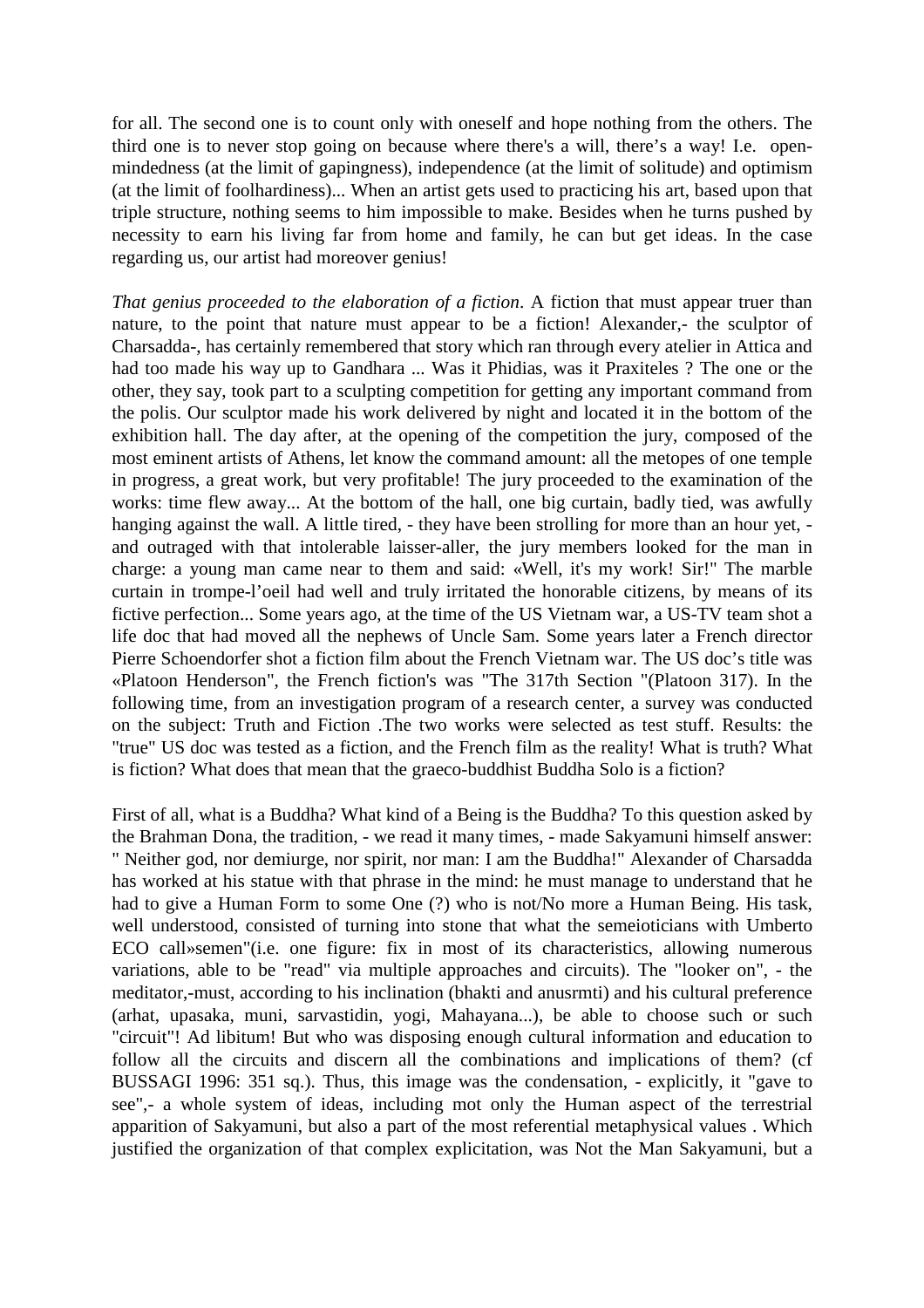cultural content inherent to something Non-Human: The concept of Buddhism and through it, of Buddheity, ie. of the Illumination, of the Bodhi!

Actually, as we can see, all is mythical: all the jatakas, - the complete narrations of his life-, have been institutionalized and play the role of mental images in order to be somehow integrated into the convolutions of the pre- reptilian brain cortex, never over fed up with our fear and joy images, - as much unjustified the ones as the others, but unavoidly necessary to entertain "the primitive being" in ourselves. And the circle is outrounded: since the Buddha is the knowledge that the faithful is looking for, whichever the obvious contents of the pseudohistorical images of the Master's life may be, to see the Buddha is to contemplate the pure knowledge. Actually, it means to see nothing imaginable, since all is impermanent, except this nothing, this "vacuity" (emptiness, cf (CONZE), which is located in permanent oscillation between illusion and reality.

St Juan de la Cruz desired "ver a Dios "(to see God), and when he managed sometimes to get up to the end of one mystical path, he equaled God to the "Nada" that he had "seen"!

By claiming in the Nikaya ( II,38) : "I am neither deva, nor gandharva, nor yaksa, nor a human being, I am the Buddha", he meant well,- at least the text lets him so speak,- that he had nothing more to do with any kind of neither human nor supra human existence. He is one "crucijohannist Nada "... of the East, for the best!

Is it necessary to evoke the topos of the "logos" of Philon of Alexandria of Egypt (early 1st century BC), and to establish the equation "logos  $=$  anthropos»: i.e. the human figure  $=$  the universal principle? Since the "logos" consists of two parts:" épéa" and «erga" (Word and Reality/Action), it is their union that the "logos" comes from, a formula according which «all happens". A Word and a Reality which be One and the eminent Incarnation of which be the Human Figure (and it only would HEGEL add).We can feel by that Alexandrian Jew, the influence of his biblical work on the "dabar", the Word/Act of Yahweh of Israel :

> Omnia quaecumque voluit fecit ( Vulgata text) His will is his acting

All is possible in the ideological requirements which have intervened into the "mounting" of that image. Did you attend the photomontage of a film? Orson WELLES is an unoutmatched master in the matter ( with Alfred HITCHCOCK and some others, perhaps) of artificial material :one day, meters and meters of film, shot in heterogeneous times and places are collected on the table : every image is to be dismantled and re- mantled, according to the now fixed intention of the director/editor: order, sequences, voices, music, time, plans, retouches, color variation... all is manipulated ( the best example is WELLES' Falstaff)... Federico FELLINI can so far that he re-constructs in the studio Venice canals and Piombi jails roofs for the needs of his Casanova... And when at the end of his "E la navé va...", the camera gets back and that one sees on the screen appear the whole machinery of boards, pulleys, silk cloth , ship deck set, and dozen of effects men bustling around to "animate" sea and ship,...we must clap with both ends for the Master of Illusion, the Magician of our Dreams and Desires, Fears and Joys, who has "deceived" and amused us for our greatest pleasure... and his not less great professional and artistic satisfaction.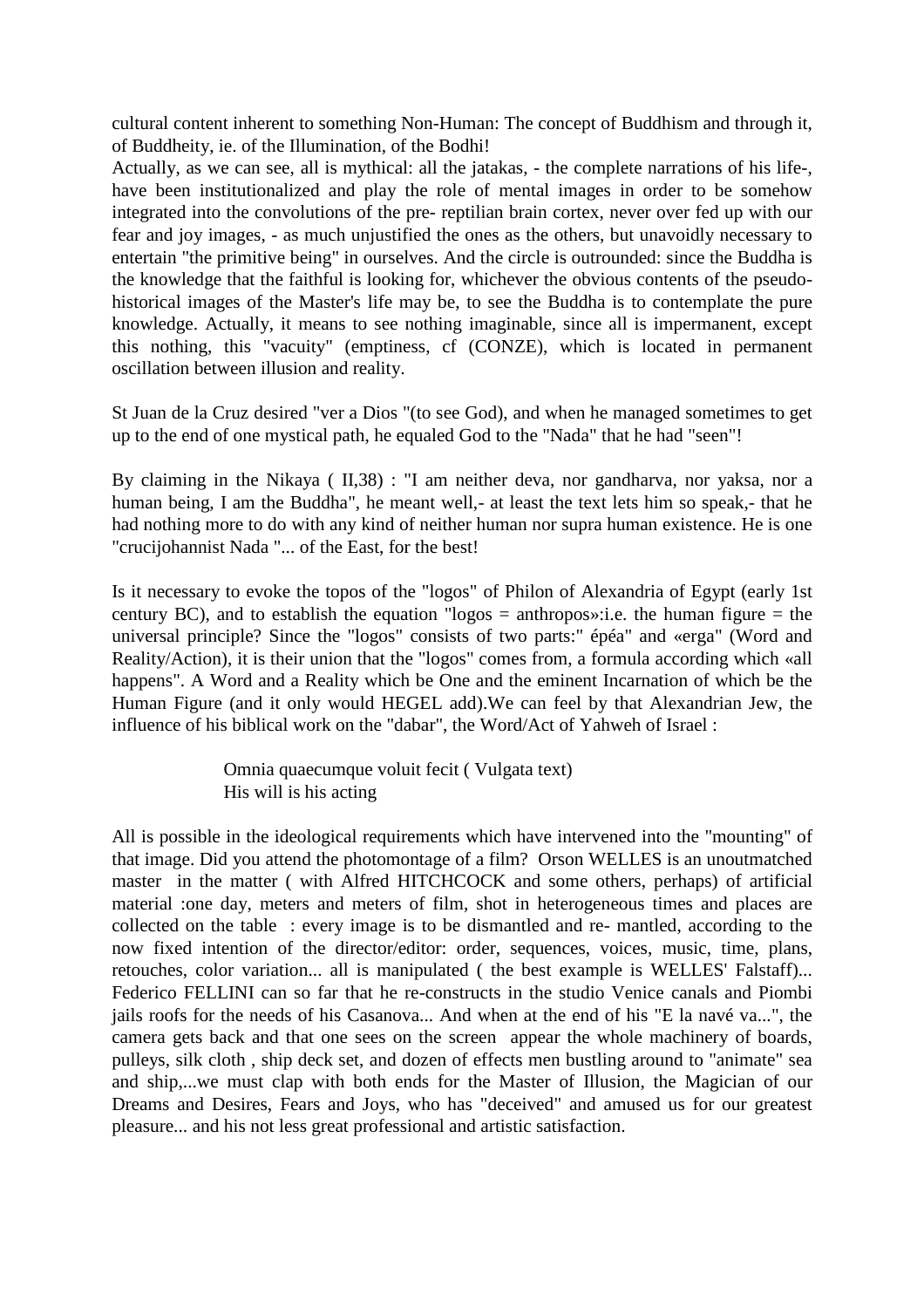*Art is delusion*. That statue is an effect of art. The effect is a magic one. The Buddha statue was planned to exert a sort of magic mute spell. In the ateliers, "rupataka" and "silpin" were free to let their own fantasies (cf HEGEL) wander in matter of effects; they had no specific references and were "condemned» to borrow and to invent! The only imperative was to set the fundaments of a dialog, that must may engaged, between the "lookers on" (whom the image was destined to) and the image (which could use no words to express itself). That project of an abstract and mute dialog was unavoidly to lead to the formulation of an expression code, able to grant the system of that communication chain a united language. When they worked at carving Jatakas into the relieves and the drums of the stupas, the task was relatively easy, because their art made itself narrative: the codification was molded after the continuity of the narration, were it in the stone. But now the only matter is the image of Buddha, as the only key by himself of his own system, essential for any expression and dialog! The only bank of accessories was limited to some 3 or 4 laksanas ( among the 32 principal and 86 secondary ones ) , only 1 asana ( among the 4ones ) and only 1 mudra too ( among the 4 ones) ! The gestual and kinetic codes seem to have been taken from the dance art and the yoga techniques. Mudra and asana, applied to the image of the Buddha, outlined the state grade, or better, the state category of the Buddha himself. They actually express either his psychic state and personality, or the way he perceives and analyzes the apparent reality surrounding him. If the one who contemplates the image is able to re-construct into his own psyche the state category of the Buddha, then he is undoubtedly capable too to re-experience in himself the whole path to the Illumination, while leaning upon the other images that describe it ".( BUSSAGLI 1996 : 358 ).

Blink and eye must be submitted to a totally different treatment from the classical one. The artist who tried to express the Illumination, wanted to represent introspection, very intense interior life, voluntarily and definitively detached from all surrounding reality. Would such a quest have had any meaning for the classical world?

Our Gandhara Graeco-Buddhist artists sure are the cousins of the artists who, circa the same time, put the Phrygian hat of Ganymede on the head of the Persian Mithra (CLAYTON 199O: 86-87, 132) and granted the Jesus of the Catacombs in Rom the features of Orpheus or of the Good Shepherd (CLAYTON 199O: 149; and BOARDMAN 1993: 112 and cover). Which gives :

| c. 80 BC-50 AD | Apollo---------------Buddha--------------Gandhara |  |
|----------------|---------------------------------------------------|--|
| c. O- 50 AD    |                                                   |  |
| c. 80 - 100 AD | Orpheus-----------Jesus------------------Rom      |  |

A hybrid fiction and complete originality: that's the wonder! Perhaps... And it is almost interesting! Greek and Apollonian in an uneasily outlineable proportion, the Buddha Solo remains at a time wonderfully Indian and Buddhist. (cf FOUCHER, among others, in LVP 1 193O: 147).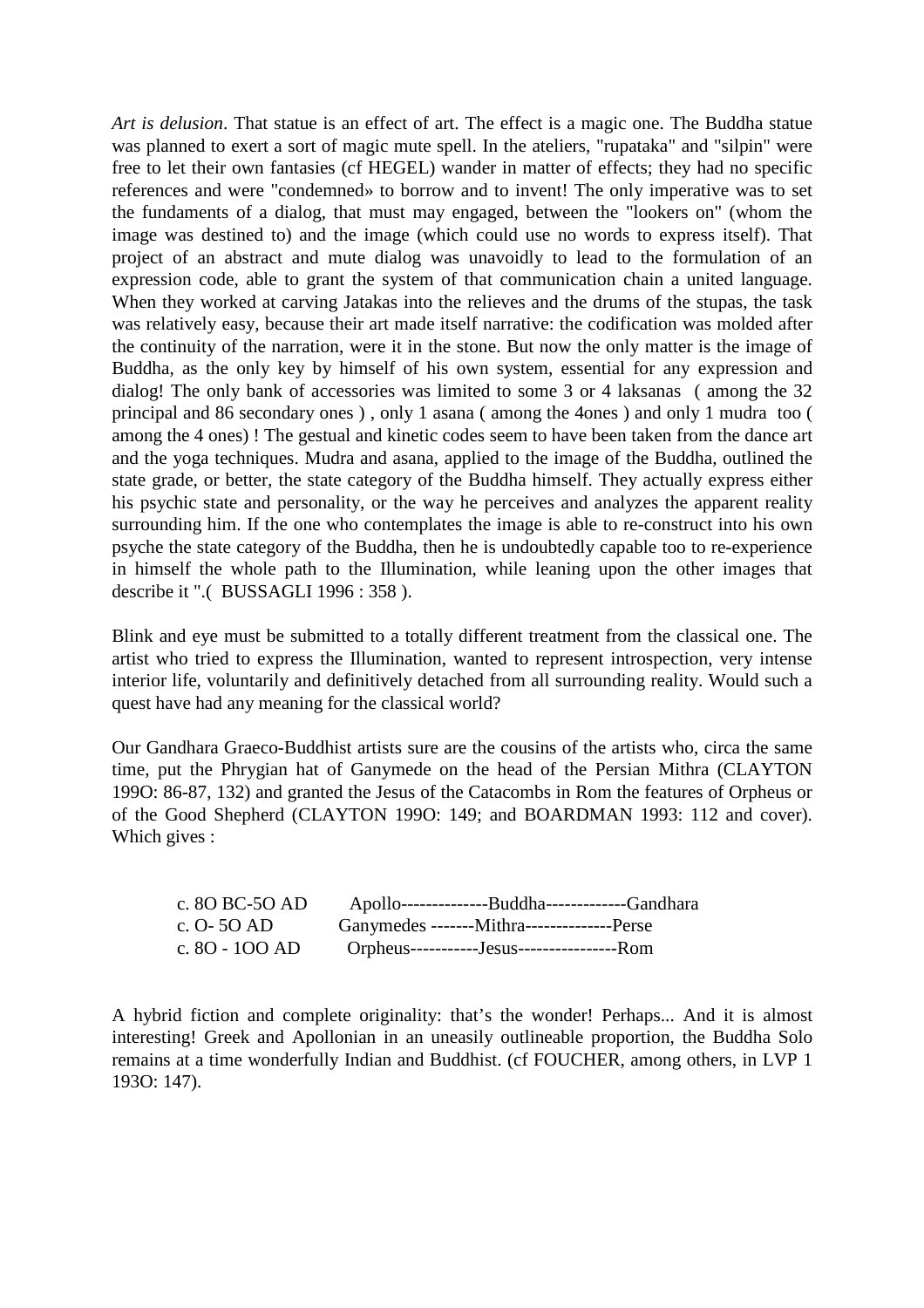# C O N C L U S I O N

I will ask no question about the mystery of History: why in Gandhara? why at that time? why is the first statue of the Buddha Solo a donation of the Greeks to the Buddhists of Northwestern India? That kind of questions is a topos "since there are men and who can think"! History is first facts which may explain one another inside the conjuncture that made them happen. Thus the social economic situation of Macedonia at the time of King Philip, the education of Alexander with Aristotle as his preceptor, Alexander's complex personality and personal ambition allied to his military genius and fascinating authority ( and smartness too, they say...) have certainly helped the young man he was ( around 29 , the age of the big decisions, FOUCHER says referring to Siddhartha and Jesus some 3 centuries before and after him!) seize the opportunity to "carving" in the matter of the "ananké", the "mnémé" that his "daimon" inspired him!

And if the road to the East passed through there, making no progress for 3OO years, the simple reason is that both Macedonians and mercenaries were fed up with those endless campaigns: they mutinied and Alexander did not find opportune to resist the revolt at this dead end of the Pamirs, Hindu Kush and Karakorum. He sounded the retreat, an honorable one. Many Greeks and assimilated settled on the spot, letting at the doors of History the epic poets take the care of writing, singing and spreading the legend through stone ( from 3OO on Alexander's portraits multiplied) and writing ( uncounted Alexander' lifes ).

And they organized themselves and worked hard to earn their living, in spite of the succession, invasion and expansion wars. One road through the passes will be opened up from Balkh (Bactres, by the southernst course of the Amu Darya, the then Oxus) down to Taxila (in Northern Punjab, just before the Karakorum Valley, near the to-day Islamabad-Rawalpindi). That road will ceasessly be used up- and downstream by soldiers, emigrates, traders, missionaries, monks and artists, first strolling ones, then sedentary looking for work.

The only conjuncture made them meet there, those who were looking for "the thing", and those who "knew how" to do it. The statue of the Buddha Solo is the simple "co-incidence" of a demand and an offer, and that Graeco-Buddhist deal was a genial commercial and ideological coup, circa the year O!

... But not all is said so far! The genial «object of the market ",- whereof the partners could not be conscious then,- was to be invested with such a charge of aesthetic emotion that it at once played the following four folded role of a catalysator :

- the role of a purification agent, regarding the exterior Hellenistic religiosity and the interior Buddhist one;

- the role of a magisterial agent, regarding the consummation of the schism Maha/Hinayana (Iconism/aniconism);

- the role of a theological agent, regarding the nature of the Buddha neither god, nor demiurge,

nor spirit, nor man ....so what? (Devatideva = God-above-all-others-gods = God-of-the-Gods);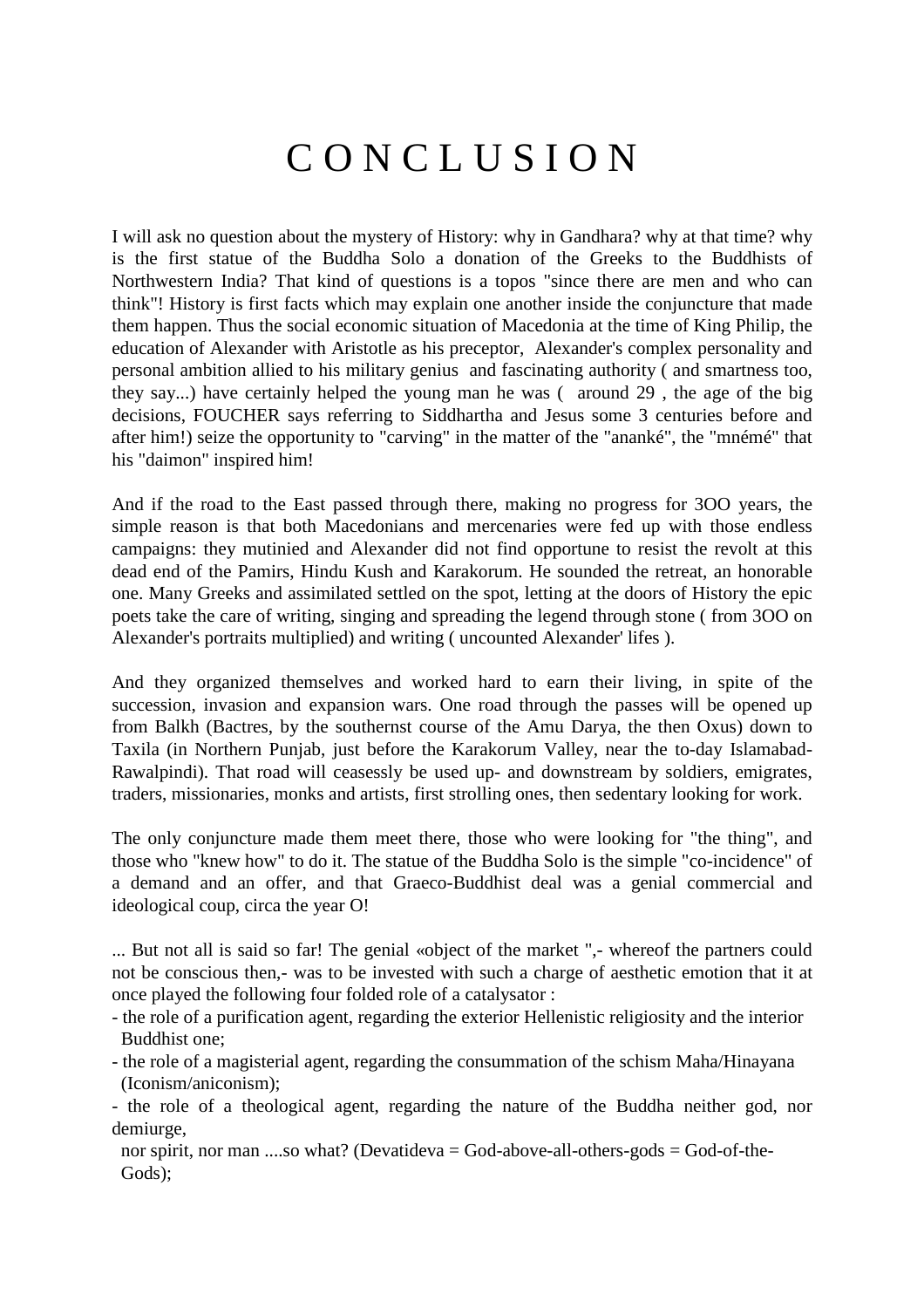- the role of an aesthetics agent, regarding the subsequent Buddhist art.

It will never be repeated enough that this transaction is unique in the history of religious art ( TARN 1951 : 333 ,339 ) and if it needed the "necessary religious VISION", the Greek artist must have already possessed SUCH a mental pre-comprehension ( denkschematishes Vorverständnis), a spiritual reference frame ( geistiger Bezugsrahmen ) and a creative fantasy ( shöpferische Einbildungskraft ) THAT he knew how to SEE ( IDEA = EIDON =VISION) during one wonder second ( Blitzeinsicht) : an application of the Greek miracle!

Actually he was confronted with the problem of the "double», which he solved with the procedure of the "metamorphosis".

The problem of the "double" was present at different levels. First, inside the very person (hypostasis) of the Sakyamuni, at a time Bodhisattva and Buddha, and crossing both the thresholds of the Illumination (sambodhi) and the Nirvana (total extinction). Those crossings bring after them two spiritual attitudes: that of the decision of awakening (bodhicitta) and that of the devotion/commemoration (bhakti/anusmrti). The Greek artist besides asked the question of the representation under the point of view of its philosophical congruence: because for him, as a Greek, there may be only statues of Individuals!

Another level of the "double" question: the dialectics Presence /Absence. The material presence of the statue must not obliterate the immaterial presence of That One who is absent but is represented by the statue. This oscillation, that he knows well, as a Greek,-from the concept of the "psyche" at a time visible and invisible,- he found it again in the practice of the "mysteries", where the "magic" of a selected object ( here, the statue) is granted a present power ( hic et nunc) according to an appropriate ritual. The "double" was to be played inside a permanent exchange between two realities, not exclusive from each other, but the planes of which must be neither mixed up (the worship of the statue) nor separated (dualism unacceptable for the Hindu Buddhist symbolism) The choice of the human form against the symbol opened a long series of "passages" at all the levels of the aesthetic-religious<br>necesses: <br> from imagination to materiality  $\sum_{n=1}^{\infty}$   $\sum_{n=1}^{\infty}$  from imagination to

| processes: | - from magination       | TО.<br>materiali  |  |
|------------|-------------------------|-------------------|--|
|            | vision (invisible)      | sight (visible)   |  |
|            | direct contact          | indirect contact  |  |
|            | straight line (anaphor) | detour (metaphor) |  |
|            | dream                   | awakening         |  |
|            | Wünsch                  | Realität          |  |
|            | transcendence           | Immanence         |  |
|            | a-sexualiy              | sexuality         |  |
|            |                         |                   |  |

The last item was new for the Greek, because even if the Greek gods do not have any existence for themselves; even if they are only indefinite pluralities; even if the idol is not a portrait of the god, the gods having no bodies; ... the problem had been, in Greece, solved per absurdum, by granting those gods the most marvelous human bodies, with a triumphant and public sexuality ... which actually honored and celebrated the human figure, immortalized in the Olymp of all the projections! That's still an unacceptable solution for the Buddhists clients! THE solution was the himation, hiding all unrepresentable!

It remained the face!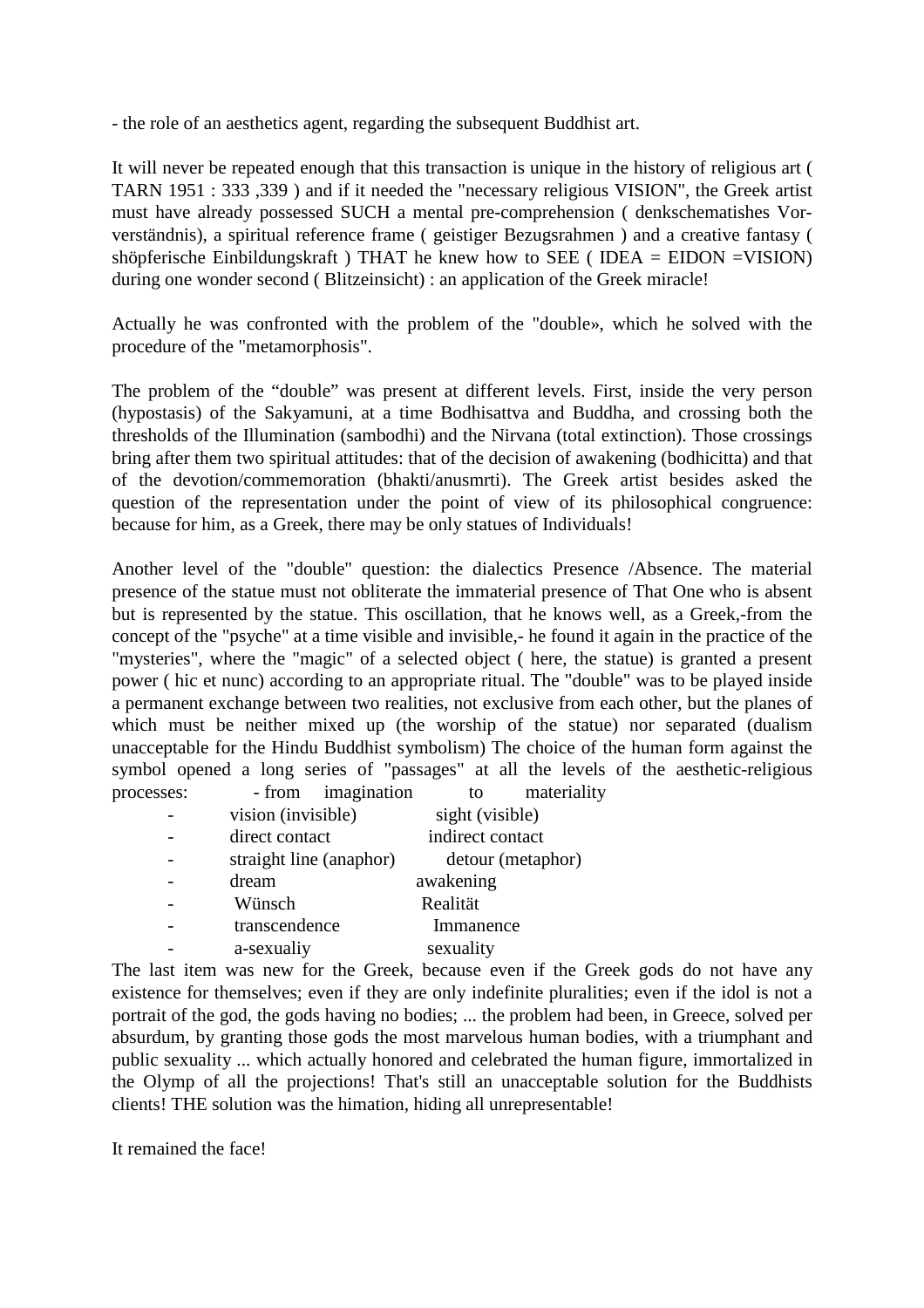Of course, the features and the blink (the eyes!) must in the meditative silence of the statue turned into:

> La seule voix qui puisse Avec les flots dormants et les forets bénies Murmurer ici-bas Quelques commencements de ce qu'est l'Infni!

The only voice able With the sea asleep and the blessed woods To whisper on earth A few beginnings of what is the Infinite!

Our artist will use all the resources of the "metamorphosis": to find the means of turning "sensible" to the "orant" (the one who is "praying") the extraterrestrial aspect of a presence which is neither divine, nor demiurgic, nor spiritual, nor human ...How! By facilitating for the faithful the access to both "upstream and downstream "of the statue, and then a confrontation with it. The statue will be over connotated by the whole dogmatic code, - as much as it is visible, - by the expectations, feelings and faith of the faithful ("orant/meditator/adorer"), and by the genius of the artist!

Meta - morphosis = to let pass from one form (morphé) to another one beyond (méta). And Apo - theosis = to let access to the highest (apo) position, that of the gods (théos). So all non-Greek statue will make" no sense", because the achievement is "impossible" and it will be «monstrous», because it will reveal (mostrare) only a "caricature"! The statue, thus, must play, not on the plane of the mineral materiality of its presence, but on the plane of its independent value, as a "selected object", as an apriority "charged image", as a "religious fancy" referring the faithful to the complex world of his own psyché, i.e. to his primitive brain, the magic factory of the unconscious. The meditation - as the application locus of the religious event,- will fully play its role of anamnesical oscillation between illusion and reality, regression and progression of the consciousness, to lead the faithful up to the mystical emptiness (vacuity), where he must necessarily reach in order to reconstruct the Buddha in oneself and get freed from the statue. It is by means of the fiction mediatized by the object that the worshipper of the Buddha comes to his own Illumination.

The delusion permitted the event to happen: it is not the cause of it. If the delusion is not evacuated, - like a crutch after use, - it turns into a fetish (In Baghava it was the risk of the Bhakti). That's not what the Mahayanist-Buddhist wants: he wants his Buddha Solo. The Greek has understood him. He'll deliver one statue, - that's the wonder: look at it! - which in the very simplicity of its sculptural conformation, will allow the Buddhist users turn it into a semeiotic body, a memory body, a mandala body.

The "program" of that "computer statue" is an all the more complex system since the contemplation of it seems to be "simple". By being used only, it reveals its potential. Meditating on Buddha "informs" the statue, and the screen of the statue displays the grade and the state of the growing Buddha in us. Without "knowing" it, - but with Greeks, you never know !,- our Graeco-Buddhist played the interactive game, by integrating a double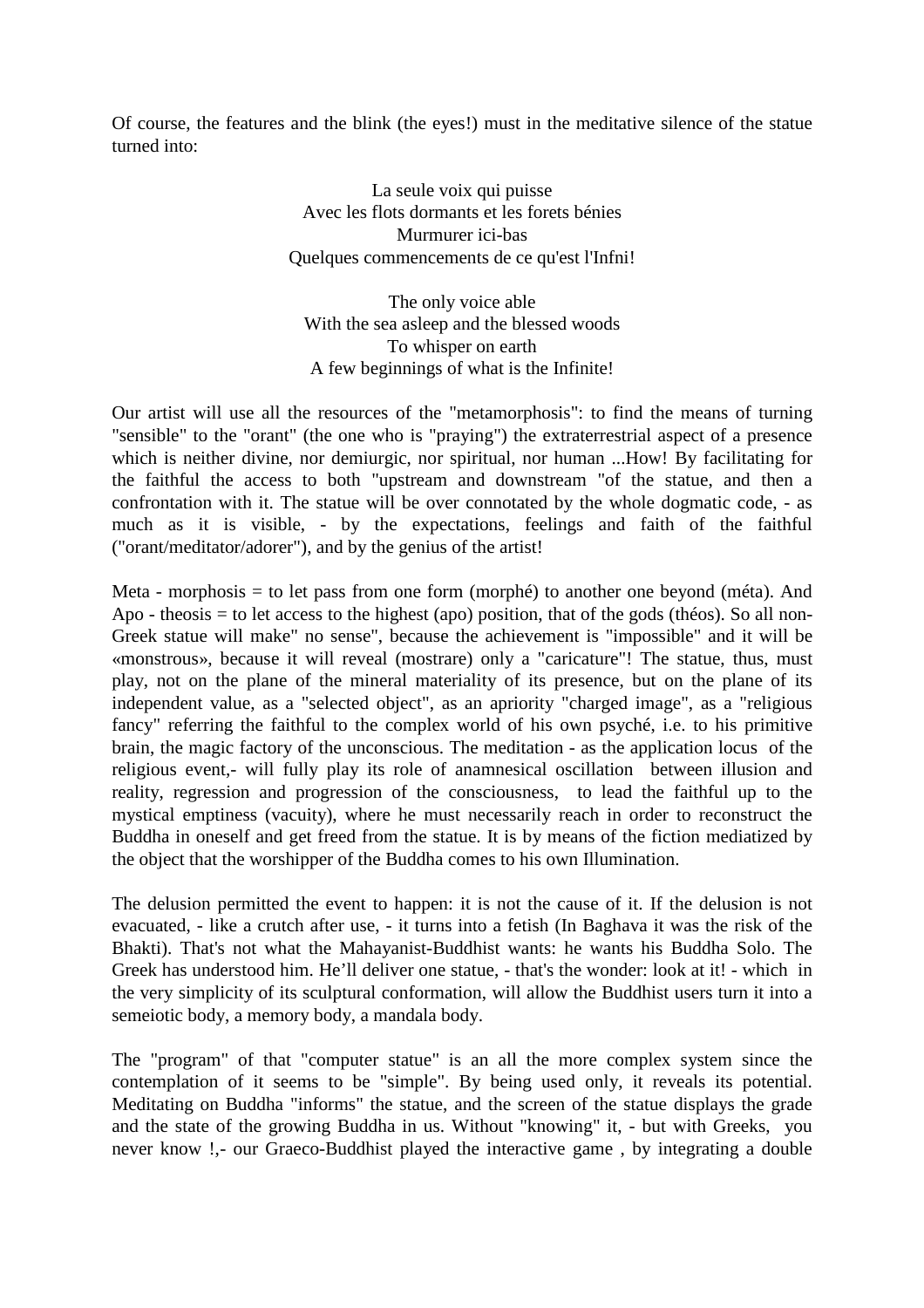reality into the functioning of a two-way metaphor, free to display itself all over the vacuity preceding all making-sense experience.

In that market of the statue, the pragmatism of the businessman never darkened the deontology of the artist. The Buddha Solo is a wonder of the Greek Art, as a response "simple" to a "contradictory "Buddhist desire: the answer could be only paradox!

Lumbini International Research Center, Nepal 25 November 1997

La Loft, Cannes, France 25 January 2007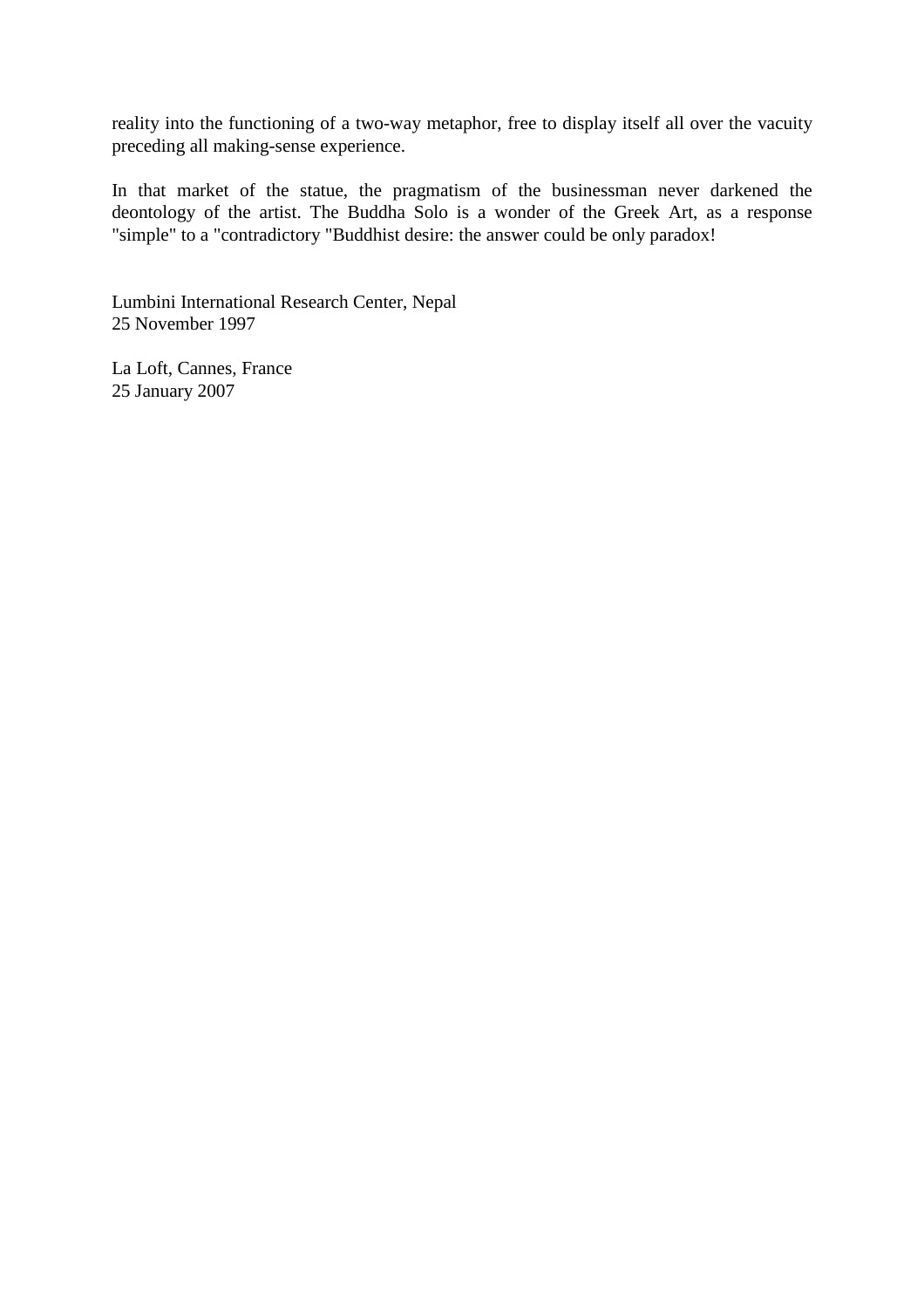### B I B L I O G R A P H Y

- 1. AUTRAN C.: L'épopée indoue, Paris 1946
- 2. BELLINGHAM D.: Greek mythology, London 1989
- 3. BEYER S.: The vision quest in early Mahayana, in Prajnaparamita and related systems, a. Berkeley 1987
- 4. BISWAS A.K.: Buddha and Bodhisattva, A hindu view, New Dehli 1987
- 5. BOARDMAN J.: Greek sculpture: The archaic period, London 1993
- 6. BOARDMAN J.: Greek sculpture: The classical period, London 1992
- 7. BUITRON-OLIVER D.: The greek miracle, Whashington 1992
- 8. BUSSAGLI M.: L'art du Gandhara, Paris 1996
- 9. CLAYTON P.: Great figures in mythology, Hong Kong 199O
- 10. CONZE E.: Le Bouddhisme, Paris 1997
- 11. DEYDIER H.: Contribution a l'étude d e l'art du Gandhara, Paris 195O
- 12. FAURE B.: Sexualités bouddhiques, Aix-en-Provence 1994
- 13. FOUCHER A.: La vie du Bouddha, Paris 1987
- 14. GOBLET d'ALVIELLA, Comte de : Ce que l'Inde doit à la Grèce, Paris 1926
- 15. HEGEL GWF.: Esthétique, Paris 197O
- 16. HEGEL GWF.: Introduction à l'esthétique, Paris 1964a
- 17. HEGEL GWF.: L'Art classique, Paris 1964b
- 18. HEGEL GWF.: L'idée du Beau, Paris 1964c
- 19. KERN H.: Manual of indian Buddhism, Dehli 1989
- 20. KHAN AN.: Gandhara, Karachi 1994
- 21. LAMOTTE E.: Histoire du Bouddhisme indien, Louvain 1976
- 22. LA VALLEE-POUSSIN L.de: L'Inde au temps des Mauryas et des Barbares, Paris 193O(LVP1)
- 23. LA VALLEE-POUSSIN L.de: Dynasties et histoirede l'Inde depuis Kanishka jusqu'aux invasions musulmanes, Paris 1935(LVP2)
- 24. MARG: India and Greece, Bombay1985
- 25. MARSCHALL Sir J.: The Buddhist Art of Gandhara, Cambridge 196O
- 26. MEYER E.: Blüte und Niedergang des Hellenismus in Asien, 1925, inDer Hellenismus in Mittelaien, hrsg von ALTHEIM F. u.REHORK J., Darmstadt 1969
- 27. NAKAMURA H.: Indian Buddhism, Dehli 1989
- 28. OKRI B.: Birds of heaven, London 1996
- 29. PARRINDER G.: Mystery and Mysticism, in Prajnaparamita and related systems, Berkeley 1997
- 30. RENOU L., FILLIOZAT J.: L'Inde classique, Tome1: Paris 1947;Tome2: Hanoi 1953
- 31. SCHLUMBERGER D.: Nachkommen der Griechischen Kunst außerhalb des Mittelmeerraums im Mittelasien, hrsg von ALTHEIM F.u. REHORK J., Darmstadt 1969
- 32. SMITH RRR.: Hellenistic sculpture, London 1991
- 33. STAVISKIJ BJ.: La Bactriane sous les Kushans, Paris 1986
- 34. TARN WW.: The Greeks in Bac tria and India, Cambrige 1951
- 35. TISSOT F.: Gandhara, Paris 1985
- 36. VALLIN G.: Lumière du non-dualisme, Nancy 1987
- 37. VERNANT J-P.: Mythe et pensée chez les Grecs, Paris 1974
- 38. WOODSTOCK G.: The Greeks in India, London 1966
- 39. ZWALF W.: A catalogue of the Gandhara sculpture in the British Museum, Vol.1: Text;Vol.2: Plates, London 1996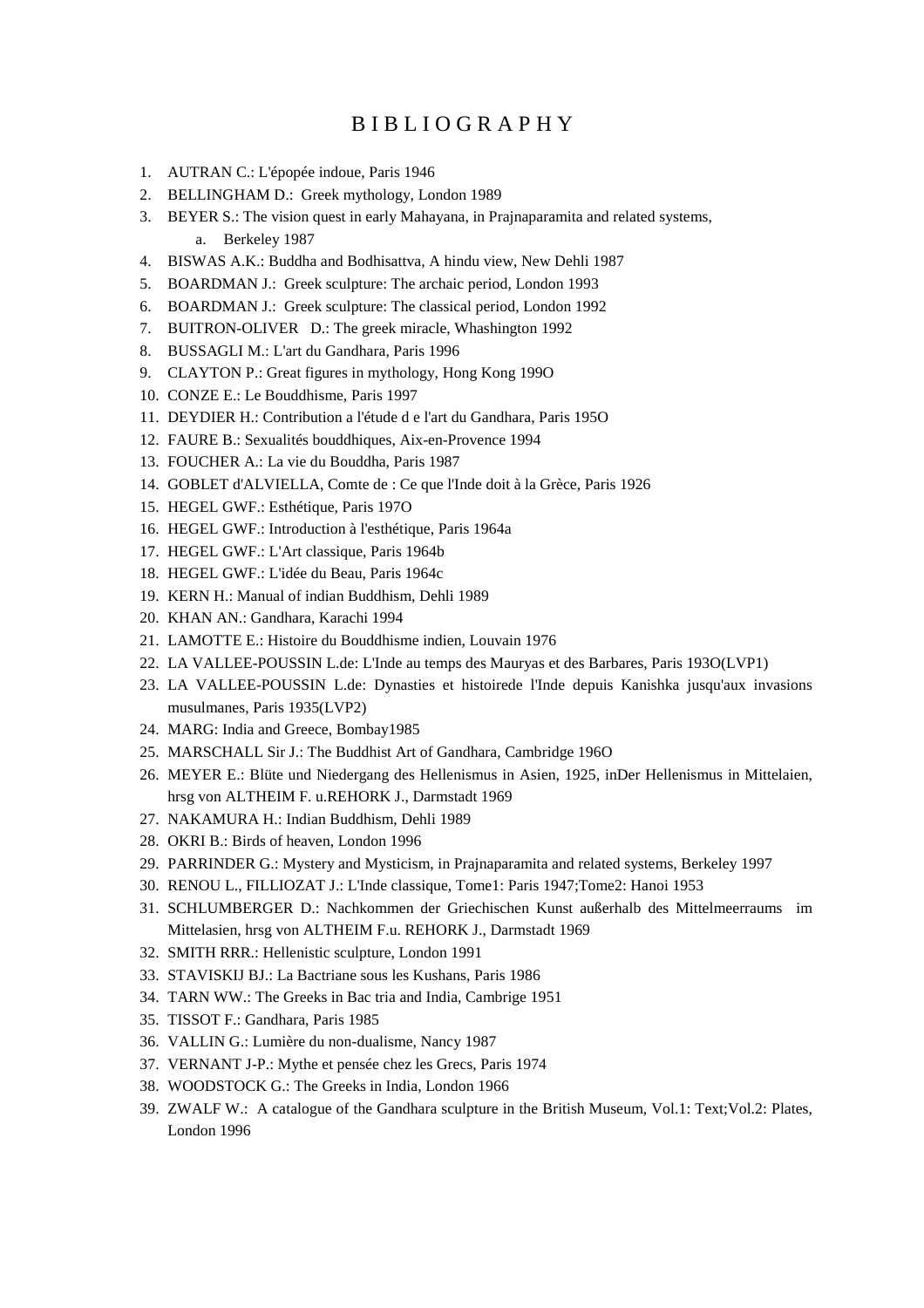#### COMPLEMENTARY BIBLIOGRAPHY

- 1. BANERJEE GN.: Hellenism in Ancient India, London 1919
- 2. BARTH A.: The religions of India, London 1882
- 3. BUDDHA SGS.: The middlelength discourses of, Boston 1995
- 4. BUDDHA SGS.: The long discourses of, Boston 1995
- 5. CONZE E.: The large sutra of Perfect Wisdom, tr. and ed. by, Dehli 199O
- 6. COOMARASVAMY A.: The indian origin of the Buddha image, JAOS, 1926
- 7. COOMARASVAMY A.: The origins of the Buddha image, Art Bulletin 14, 4, 4,1977
- 8. FICK R.: Die buddhistische Kultur und das Erbe Alexanders des Großen, ? 1934
- 9. FOUCHER A.: Géographie ancienne du Gandhara, BEFEO 19O1
- 10. FOUCHER A.: Origine grecque del'image du Bouddha, Paris 1913
- 11. FOUCHER A.: L'Art gréco-bouddhique du Gandhara, 2 Vol (3 Tomes), Paris 19O5-1922; Additions et corrections, Index, Paris 1951
- 12. FREDERIC L.: Buddhism, Paris 1995
- 13. GARDNER PA.: Catalogue of the indian coins in the British Museum: Greek and Scythian Kings, London 1886
- 14. GOMBRICH R.: How Buddhism began, London 1996
- 15. GRÜNWEDEL MA.: Buddhistische Kunst in India, Berlin l893
- 16. JAIRAZBHOY RA.: Foreign influence in ancient India, Bombay 1963
- 17. LEVY S.: Le Bouddhisme et les Grecs, RHR XXIII, Paris 1891
- 18. MONIER-WILLIAMS Sir M.: Buddhism, Vanarasi 1964
- 19. NARA : The grand exhibition of Silk Road civilisation, Nara 1988
- 20. NARAIN HK.: The Indo-Greeks, Oxford 1957
- 21. PANDE GC.: Studies in the origins of Buddhism, London 1996
- 22. PURI BN.: India under the Kushanas, Bombay 1965
- 23. RAHULA W.: L'enseignement du Bouddha, Paris 1961
- 24. RHYS-DAVIDS TW.: Indian Buddhism, London 1891
- 25. ROWLANDS B.: The evolution of the Buddha image, NewYork 1963
- 26. SASAKI GH.: Linguistic approach to buddhist thought, Dehli 1986
- 27. SCHOPEN G.: On monks, nuns and "vulgar" practices: the introduction of the image cult into indian Buddhism, Ostasiatische Zeitschrift, 193O
- 28. SEHRAI F.: The Buddha story in the Peschawar Museum, Lahore 1991
- 29. SHARMA RC.: The spendours of Mathura, Art and Museum, New Dehli 1993
- 30. SHAYERS S.: Pre-canonical Buddhism, Archiv Orientalni VII 1-2, 1935
- 31. SNELLGROVE D., ed.: The image of Buddha, Paris-London ?
- 32. TADDEI M.: Neue Forschungsbelege zur Gandhara Ikonographie, in Aus dem Osten des Alexandersreiches, Köln 1984
- 33. TADDEI M.: Was bedeutete der Buddha für die frühindische Kunst?, in KLIMBURG-SALTER D.: Buddha in Indien, Vienna ?
- 34. TARN WW.: Hellenistic civilisation, London 1952
- 35. TOYNBEE J.: Between Oxus and Jumna, London 1961
- 36. UNESCO : L'Art bouddhique, Genève 199O
- 37. WALDSCHMIDT E.: Die Entwicklungsgeschichte des Buddhabildes in Indien, Ostasiatische Zeitschrift, 193O
- 38. WIJAYARATNA M.: Sermons du Bouddha, Paris 1988
- 39. WIJAYARATNA M.: Le Bouddha et ses disciples, Paris 199O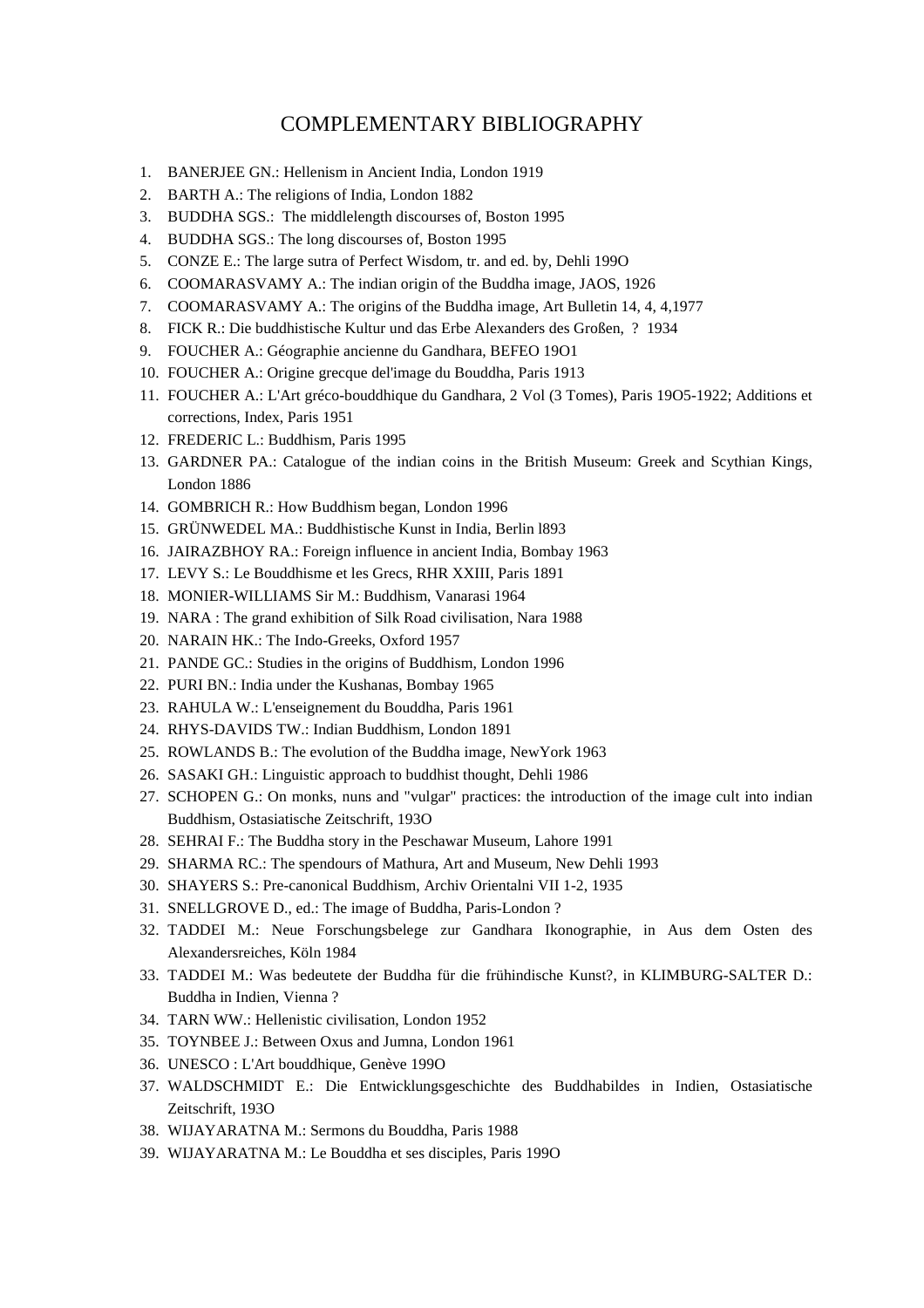## G L O S S A R Y

- abhaya: without fear: mudra
- abhidarma: high doctrine; philosophy and psychology; one of the three canons
- ajita: the winner : Maitreya Ajita
- akshobhya: one of the Buddhas
- amithaba: one of the Buddhas; the infinite light
- anatman: without soul; without ego
- anitya: impermanence
- anupurvikatha: gradual, progressive teaching
- anusmrti: commemoration, devotion
- anuttarasamyaksambodhi: the supreme and perfect Illumination
- apradama: strict observance
- arapacana: mnemotechnical alphabet for a creed item
- arhat: reached Illumination and entered Nirvana; a figure of Hinayana; doesn't care in helping the others on their own way
- asana: settingsattitudes of the body in the buddhist gestual code
- avalokitesvara: bodhisattva; the compassionate one
- avatara: different incarnations of the gods
- avyakrtavastu: reserved matter, apart
- azyasatya: the four holy truths
- baghava: devotion or devotee to a baghavan, to a Lord god
- bahusruta: sect of great scholars
- bhaishajyaguru: one buddha, the healer
- bhakti: intense devotion to a deity
- bhava: continuity of the existence
- bhumisparsa: mudra: evocation of the earth as a witness of the Illumination of the Buddha and the defeat of Mara
- bikhsu: bettelmonk (bikhsuni = fem.)
- bodhi: Illumination
- bodhisattva: figure of Mahayana; compassion; reached Illumination, but renounced Nirvana in order to help the other men on their own way
- bodhicitta: the thought of Illumination
- buddha: recieved Illumination
- deva: deity
- devatideva: god over the gods
- dharma: the buddhist law
- dharmacakra: the preaching of the law
- dharmadhatu: elements of the dharma; brahmanical notion of the Absolute
- dhyana: state of meditation
- digha: holy texts
- drshti: opinions
- duhkha: suffering; conflict; unsatisfaction; unsubstantiality; emptiness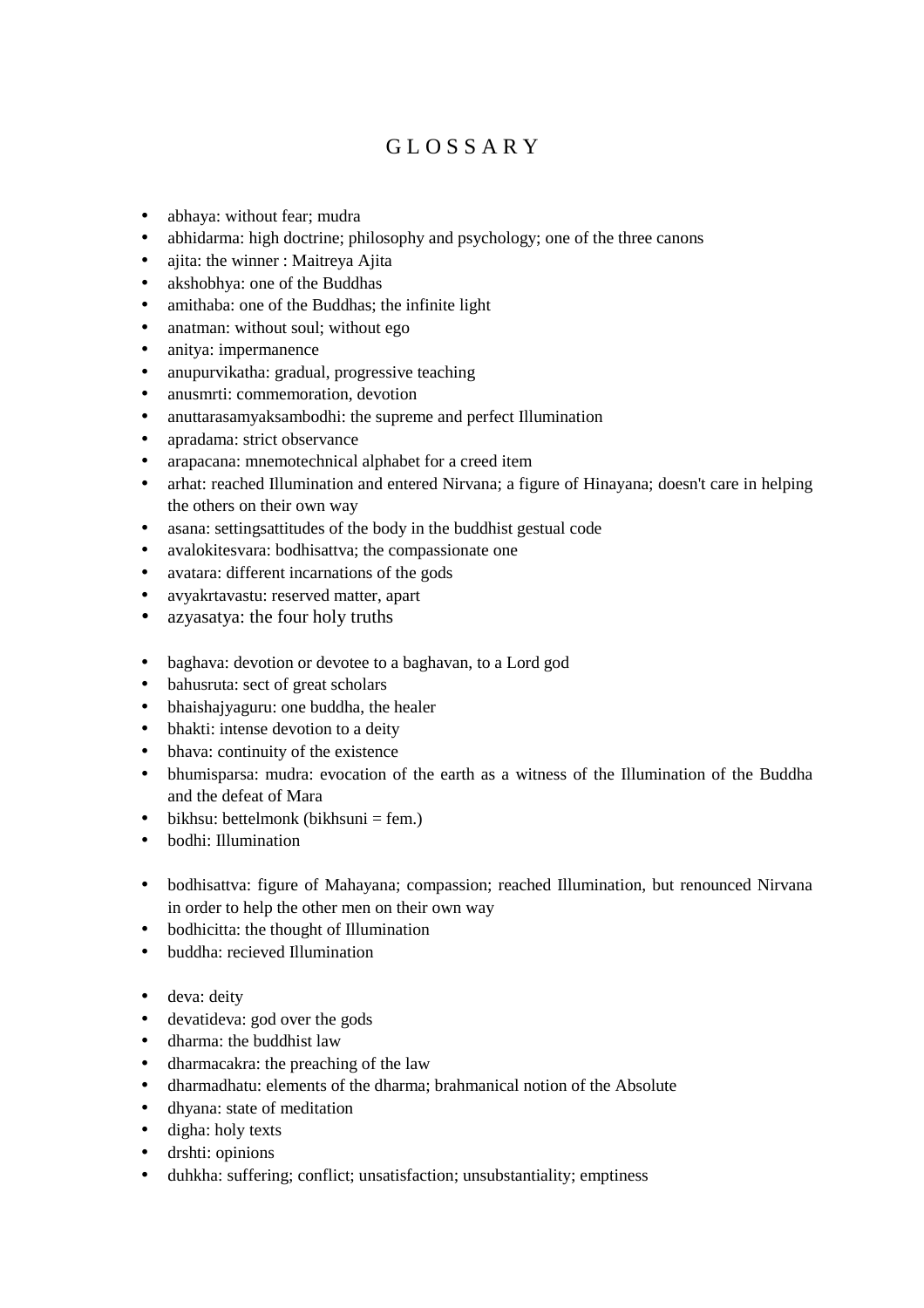- gandharva: half god: musician, singer, lord of heaven and air
- hinayana: little vehicle; school of the monastic buddhism; its ideal: the arhat; spread at the death of the Buddha up to the new era
- jataka: stories of the lives of the Buddha
- laksana: sign; one of the 32 marks of perfection distinguishing the body of the Buddha
- mahayana: big vehicle; importance given to the roles played by buddhas and bodhisattvas
- mahaparinirvana: the great and ultimate extinction
- mahasamghika: reformist, democratic and rather open sect which influenced Mahayana; began
- after the concil in Rajaghra
- maitreya: bodhisattva; the buddha of the future
- maitri: universal benevolence
- mandala: esoteric design
- manjusri: bodhisattva : wisdom
- mudra: position of the hands; belongs to the buddhist gestual code
- muni: silent sage, monk, different from a brahman
- nirvana: extinction; state of delivrance; the absolute truth; the ultimate reality
- paramita: jewel
- parisad: assembly, congregation
- prajna: wisdom
- prajnaparamita: the jewel of wisdom, a famous text
- prasada: grace
- prhabha: splendour, aura, halo
- prthagjana: a profane person
- puja: prayer, cult, ceremony
- ratna: jewel
- rupakaraka: creative craftsman
- saiksa: devoted to studies
- sakyamuni: the sage of the Sakya family
- samadhi: mental discipline; concentration reached through long meditation
- samanyalaksana: the three general caracteristics of the dharma
- samdha bhasya: intentional teaching
- samsara: the cycle without end of birth, death and reincarnation
- samskara: coefficient of our personal heredity; predestination
- sangha: the community of the buddhist monks
- savartisvadin: those who say that "all exists"; a buddhist sect, well spread in Gandhara, after
- the concil of Ceylon
- savita: rests, relics
- sila: virtue; morality
- silpin: master craftsman; nearly a technical artist